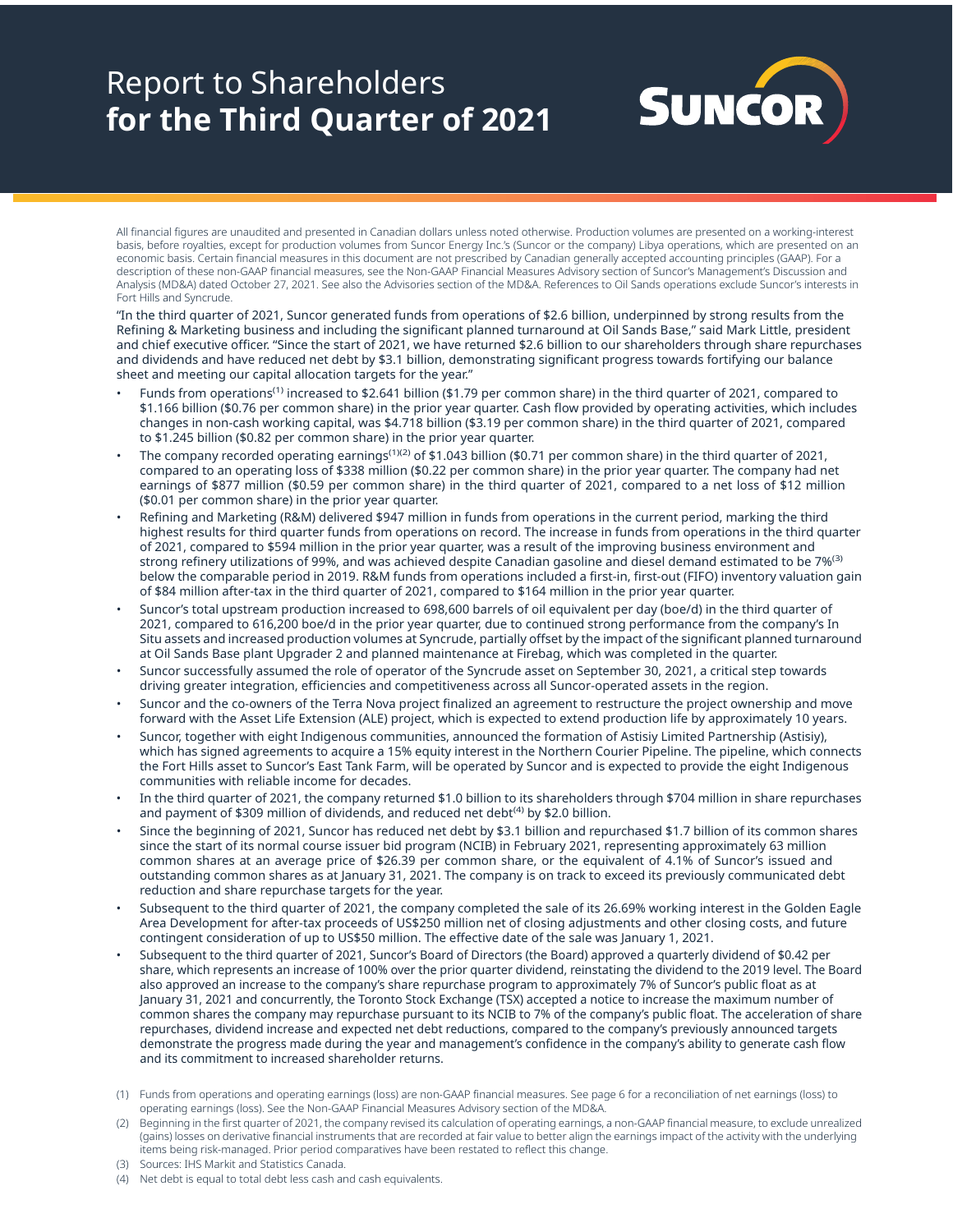

| Q3                                | Q4    | Q1   | Q2                            | Q3                 | <b>Funds from Operations</b><br>and Capital Expenditures by<br>Quarter<br>(\$ millions)                         | Q3                                | Q4              | Q1             | Q2        | Q3                             |
|-----------------------------------|-------|------|-------------------------------|--------------------|-----------------------------------------------------------------------------------------------------------------|-----------------------------------|-----------------|----------------|-----------|--------------------------------|
|                                   |       |      |                               |                    |                                                                                                                 |                                   |                 |                |           |                                |
|                                   |       |      |                               |                    | Funds from operations <sup>(1)</sup>                                                                            | 1 1 6 6                           | 1 2 2 1         | 2 1 1 0        | 2 3 6 2   | 2641                           |
| (12)                              | (168) | 821  | 868                           | 877                | Capital and exploration expenditures                                                                            | 912                               | 941             | 772            | 1 3 1 0   | 1 1 8 3                        |
| (338)                             | (109) | 746  |                               | 722 1 043          | Asset sustainment capital and dividends                                                                         | 987                               | 911             |                | 808 1 346 | 1 1 4 5                        |
| $2020^{(3)(4)}$<br>Q <sub>3</sub> | Q4    | Q1   | Q2                            | $2021^{(4)}$<br>Q3 | <b>Return on Capital</b><br>Employed <sup>(1)</sup> (ROCE)<br>by Quarter<br>(% )<br>for the twelve months ended | $2020^{(3)(4)}$<br>Q <sub>3</sub> | Q4              | Q <sub>1</sub> | Q2        | $2021^{(4)}$<br>Q <sub>3</sub> |
| 97.2                              | 97.7  | 95.3 | 84.0                          | 93.5               |                                                                                                                 |                                   |                 |                |           |                                |
|                                   |       |      | 108.2 157.2 170.7 178.5 199.6 |                    | ROCE <sup>(1)(5)</sup>                                                                                          | (10.2)                            | (6.9)           | (1.4)          | 1.9       | 4.5                            |
| 410.8                             |       |      | 514.3 519.9 437.2 405.5       |                    | ROCE excluding impairments                                                                                      |                                   |                 |                |           |                                |
|                                   |       |      | 616.2 769.2 785.9 699.7 698.6 |                    | and impairment reversals <sup>(1)</sup>                                                                         |                                   | $(1.3)$ $(2.9)$ | (0.6)          | 2.6       | 4.9                            |
|                                   |       |      |                               |                    |                                                                                                                 |                                   |                 |                |           |                                |

- (1) Funds from operations, operating earnings (loss) and ROCE are non-GAAP financial measures. See page 6 for a reconciliation of net earnings (loss) to operating earnings (loss). See the Non-GAAP Financial Measures Advisory section of the MD&A.
- (2) Beginning in the first quarter of 2021, the company revised its calculation of operating earnings, a non-GAAP financial measure, to exclude unrealized (gains) losses on derivative financial instruments that are recorded at fair value to better align the earnings impact of the activity with the underlying items being risk-managed. Prior period comparatives have been restated to reflect this change.
- (3) Includes the impacts of the Government of Alberta's mandatory production curtailments in 2020.
- (4) Includes the impacts of the COVID-19 pandemic for all periods presented.
- (5) Includes impairment charges of \$3.352 billion after-tax related to the fourth quarter of 2019, \$1.798 billion after-tax related to the first quarter of 2020, \$423 million after-tax related to the fourth quarter of 2020 and an impairment reversal of \$168 million after-tax related to the third quarter of 2021.

## **Financial Results**

## **Operating Earnings (Loss)**

Suncor's operating earnings increased to \$1.043 billion (\$0.71 per common share) in the third quarter of 2021, from an operating loss of \$338 million (\$0.22 per common share) in the prior year quarter. The increase in operating earnings was primarily related to higher crude oil and refined product realizations reflecting the improved business environment, higher crude production and refinery crude throughput, and lower depreciation, depletion and amortization (DD&A) and exploration expenses. Operating earnings were partially offset by an increase in operating expenses and royalties associated with Suncor's increased production in the third quarter of 2021. The prior year quarter operating earnings were negatively impacted by the unprecedented decline in transportation fuel demand, partially offset by lower operating costs.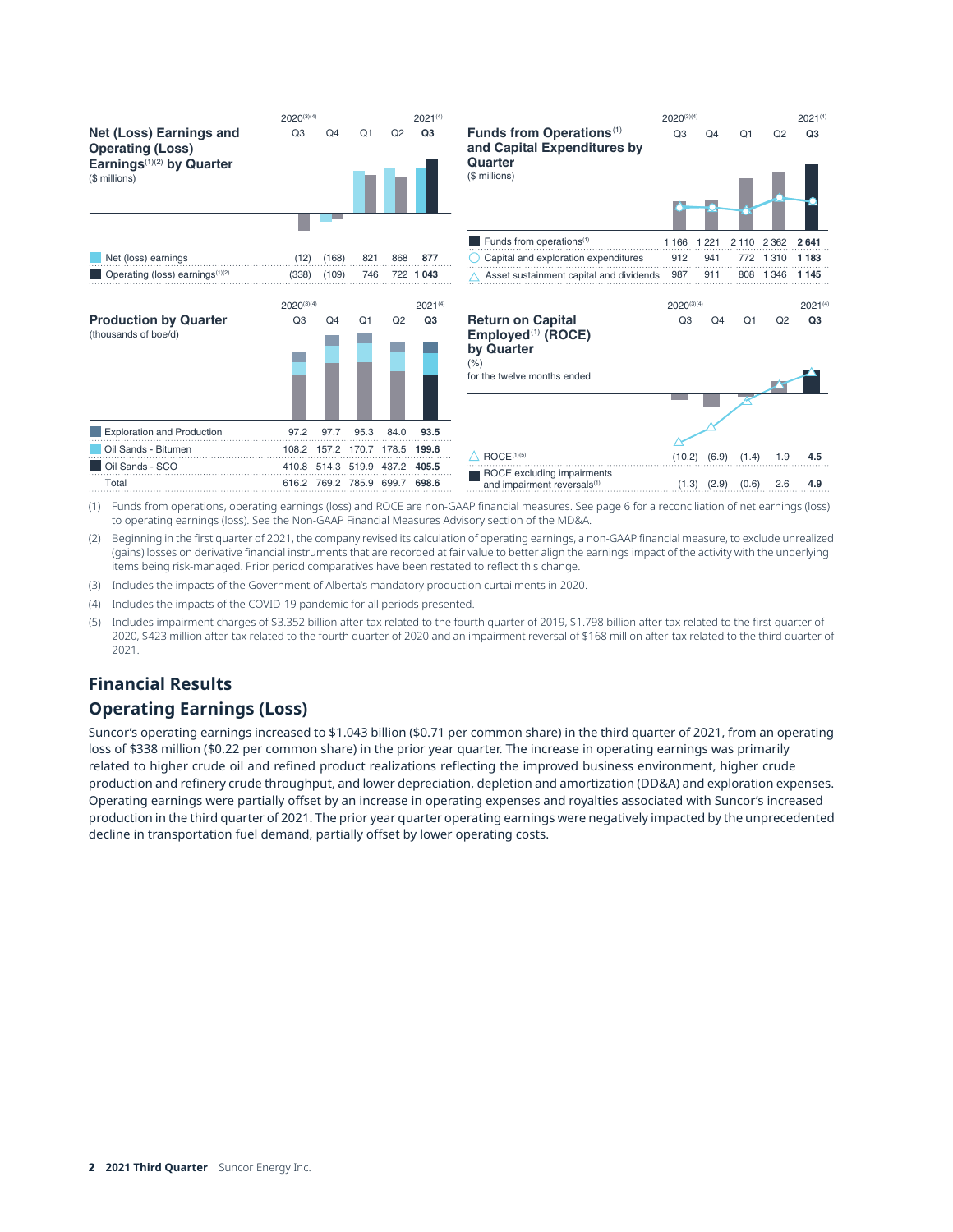#### **Bridge Analysis of Operating (Loss) Earnings** (\$ millions)(1)(2)



(1) For an explanation of this bridge analysis, see the Non-GAAP Financial Measures Advisory section of the MD&A.

(2) Beginning in the first quarter of 2021, the company revised its calculation of operating earnings, a non-GAAP financial measure, to exclude unrealized (gains) losses on derivative financial instruments that are recorded at fair value to better align the earnings impact of the activity with the underlying items being risk-managed. Prior period comparatives have been restated to reflect this change.

(3) The bridge factor for Inventory Valuation is comprised of changes in the FIFO inventory valuation and the realized portion of short-term commodity risk management activities reported in the R&M segment, and changes in the intersegment elimination of profit reported in the Corporate and Eliminations segment.

## **Net Earnings (Loss)**

Suncor's net earnings were \$877 million (\$0.59 per common share) in the third quarter of 2021, compared to a net loss of \$12 million (\$0.01 per common share) in the prior year quarter. In addition to the factors impacting operating earnings (loss) discussed above, net earnings for the third quarter of 2021 were impacted by a \$257 million unrealized after-tax foreign exchange loss on the revaluation of U.S. dollar denominated debt, a non-cash after-tax impairment reversal of \$168 million against the Terra Nova assets, a \$60 million after-tax loss for early repayment of long-term debt and a \$17 million after-tax unrealized loss on risk management activities. The net loss in the prior year quarter included a \$290 million unrealized after-tax foreign exchange gain on the revaluation of U.S. dollar denominated debt and a \$36 million after-tax unrealized gain on risk management activities.

## **Funds from Operations and Cash Flow Provided by Operating Activities**

Funds from operations were \$2.641 billion (\$1.79 per common share) in the third quarter of 2021, compared to \$1.166 billion (\$0.76 per common share) in the third quarter of 2020. Funds from operations were influenced by the same factors impacting operating earnings (loss) noted above.

Cash flow provided by operating activities, which includes changes in non-cash working capital, was \$4.718 billion (\$3.19 per common share) for the third quarter of 2021, compared to \$1.245 billion (\$0.82 per common share) in the prior year quarter. In addition to the factors noted above, cash flow provided by operating activities was further impacted by a greater source of cash associated with the company's working capital balances in the current period compared to the prior year quarter. The source of cash in the third quarter of 2021 was primarily due to an increase in accounts payable and accrued liabilities and the receipt of the company's 2020 federal income tax refund.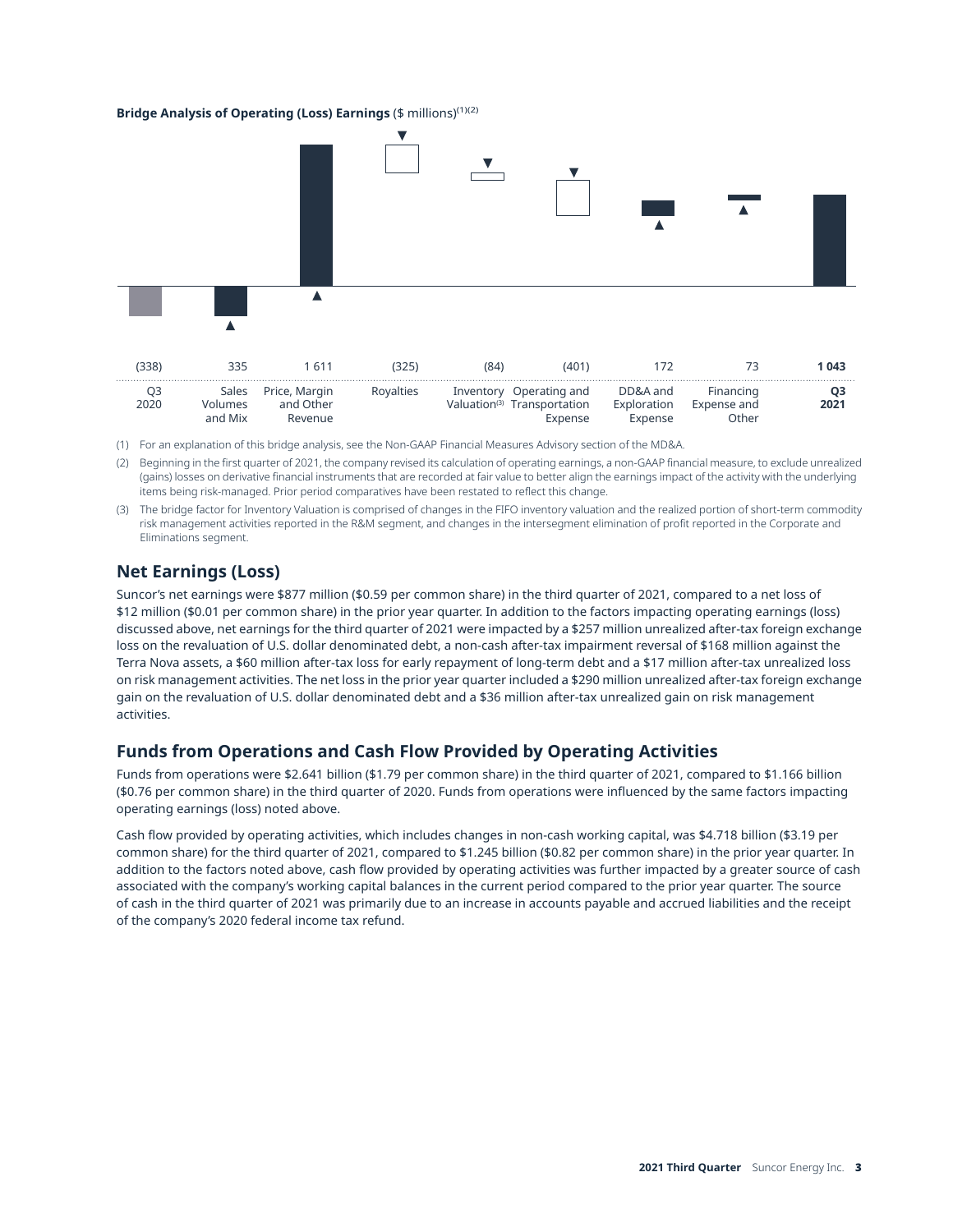## **Operating Results**

Suncor's total upstream production increased to 698,600 boe/d in the third quarter of 2021, compared to 616,200 boe/d in the prior year quarter, reflecting continued strong performance from the company's In Situ assets and increased production volumes at Syncrude, partially offset by the impact of the significant planned turnaround at Oil Sands Base plant Upgrader 2 and planned maintenance at Firebag, which was completed in the quarter.

The company's net synthetic crude oil production was 405,500 barrels per day (bbls/d) in the third quarter of 2021 compared to 410,800 bbls/d in the prior year quarter. In the third quarter of 2021, the company completed its five-year planned turnaround at Oil Sands Base plant Upgrader 2, and subsequent to the quarter the asset ramped up to normal operating rates. Syncrude upgrader utilization was 91% in the third quarter of 2021, compared to 78% in the prior year quarter. The prior year quarter was impacted by planned turnaround maintenance at both Oil Sands operations and Syncrude, and an operational incident at the secondary extraction facilities at Oil Sands Base plant.

The company's non-upgraded bitumen production increased to 199,600 bbls/d in the third quarter of 2021 from 108,200 bbls/d in the prior year quarter due to continued strong performance from the company's In Situ assets and the impact of the significant planned turnaround at Oil Sands Base plant Upgrader 2, resulting in less Firebag volumes being processed at the upgrader and therefore increased non-upgraded bitumen being sold to market. The increase in production was partially offset by planned maintenance at Firebag in the third quarter of 2021. Production at Fort Hills increased during the third quarter of 2021, compared to the prior year quarter. During the third quarter of 2021, significant progress on the mine ramp up strategy was achieved and Fort Hills continued to manage overburden removal and build ore inventory according to plan. Fort Hills is expected to transition to a two-train operation and operate at full production rates by the end of the year.

Exploration and Production (E&P) produced 93,500 boe/d during the third quarter of 2021, compared to 97,200 boe/d in the prior year quarter. The decrease was primarily due to natural production declines, partially offset by higher production at the Golden Eagle Area Development and liftings in Libya in the third quarter of 2021 compared to no liftings in the prior year quarter.

Refinery crude throughput increased to 460,300 bbls/d and refinery utilization was 99% in the third quarter of 2021, compared to refinery crude throughput of 399,700 bbls/d and refinery utilization of 87% in the prior year quarter, reflecting strong utilizations across all refineries comparable to the same periods in 2018 and 2019, despite Canadian gasoline and diesel demand estimated to be 7%<sup>(1)</sup> below the comparable period in 2019. The prior year quarter reflected reduced rates due to the completion of an eight-week planned turnaround at the Edmonton refinery and lower demand for refined products.

Refined product sales in the third quarter of 2021 increased to 551,500 bbls/d, compared to 534,000 bbls/d in the prior year quarter. Strong utilizations during the quarter, increased demand and secured sales channels positioned the company to capture the improved business environment.

"We continue to execute on our commitment to operational excellence across our assets. During the third quarter of 2021, Suncor once again outperformed the Canadian refining average, achieving 99% utilization at our refineries, and capturing funds from operations that exceeded the comparable 2019 levels in the downstream business," said Little. "In 2021, we completed the largest annual maintenance program in the company's history, including the completion of the significant turnaround at Oil Sands Base and planned maintenance at Firebag during the quarter, enabling us to return to normal production rates across our asset base in the fourth quarter."

The company's total operating, selling and general expenses were \$2.768 billion in the third quarter of 2021, compared to \$2.235 billion in the prior year quarter. The increase was primarily due to higher crude production and refinery crude throughput, a significant increase in natural gas prices and lower costs in the prior year quarter. The increase was partially offset by cost reductions related to the company's strategic initiatives. Increased production in the quarter resulted in higher absolute costs but lower cash operating costs per barrel<sup>(2)</sup> at Oil Sands operations and Syncrude. The prior year quarter reflected lower costs related to specific measures taken by the company to reduce operating costs in response to the COVID-19 pandemic.

In the first nine months of 2021, the company's total operating, selling and general expenses were \$8.388 billion, which included one-time costs associated with restructuring and integration charges. While the company has made progress on its cost reduction initiatives, it currently estimates that fourth quarter operating, selling, and general expenses will be in line with the yearto-date run rate due to the planned increase in upstream production volumes in the fourth quarter and the expected increase in natural gas input prices. The company's exposure to higher natural gas costs is partially mitigated by increased revenue from power sales.

(1) Sources: IHS Markit and Statistics Canada.

(2) Non-GAAP financial measures. See Non-GAAP Financial Measures Advisory section of the MD&A.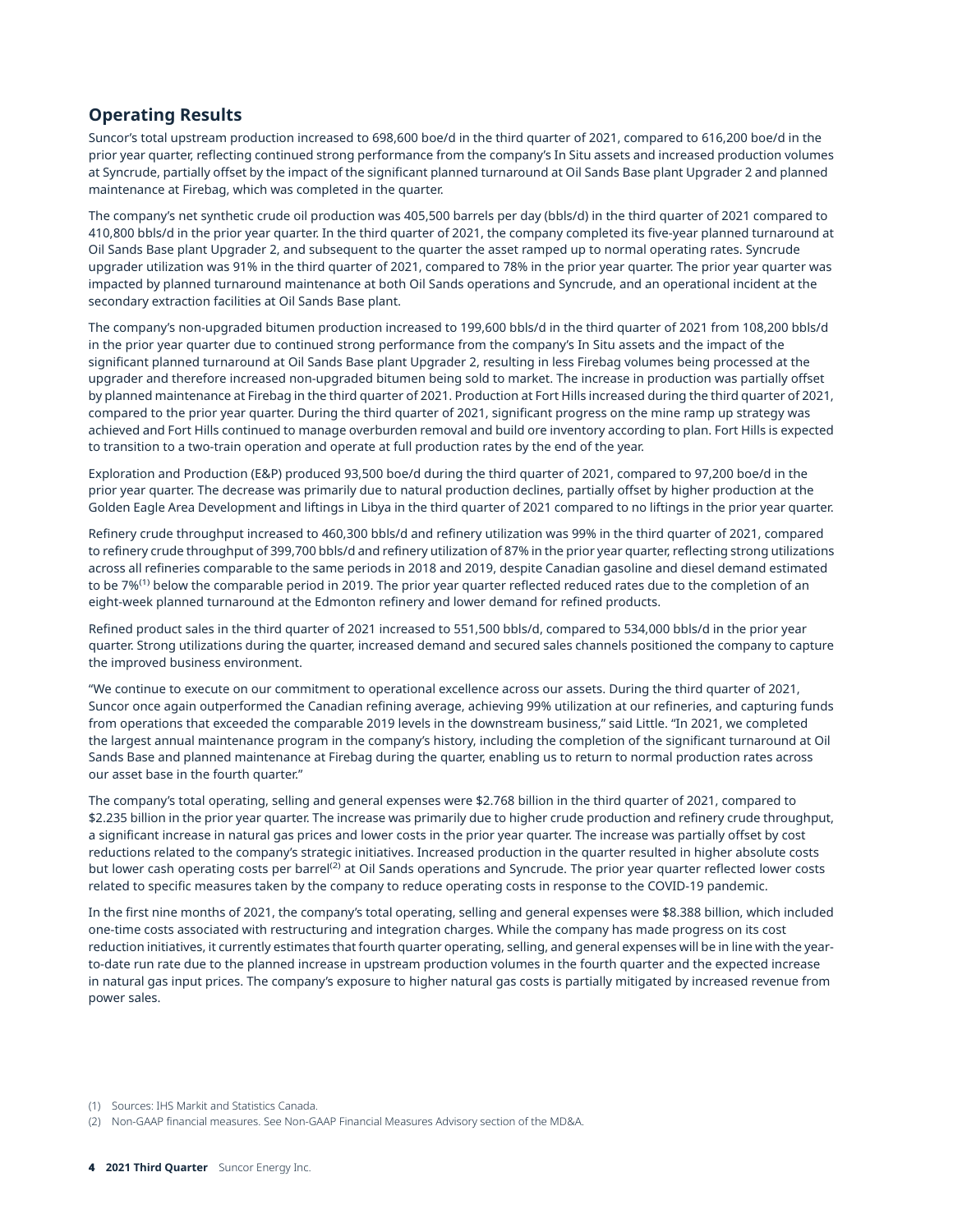## **Strategy Update**

Suncor remains focused on operational excellence and its capital allocation strategy; fortifying the balance sheet through debt reductions and increasing the return to its shareholders in the form of accelerated share repurchases and increased dividends. In the third quarter of 2021, the company continued to make meaningful progress towards its debt reduction strategy by exercising the early redemption option on its outstanding US\$750 million 3.60% notes, originally maturing in December 2024, as well as reducing short-term debt by approximately \$1.1 billion, contributing to a reduction in net debt of approximately \$2.0 billion. Since the start of 2021, Suncor has reduced net debt by \$3.1 billion and the company expects to return to 2019 net debt levels during the fourth quarter and be within its 2025 targeted net debt range by the end of the year.

In the third quarter of 2021, the company repurchased approximately 28 million common shares for \$704 million under its NCIB and paid \$309 million of dividends. Share repurchases in the quarter represent 1.8% of Suncor's issued and outstanding common shares as at January 31, 2021, and were purchased at an average price of \$25.05 per common share. Since the start of its NCIB in February 2021, the company has repurchased \$1.7 billion in common shares, representing approximately 63 million common shares at an average price of \$26.39 per common share, or the equivalent of 4.1% of Suncor's issued and outstanding common shares as at January 31, 2021. Since the beginning of 2021, the company has returned approximately \$2.6 billion to shareholders, including \$1.7 billion in common share repurchases and \$943 million in dividends paid, demonstrating its commitment to shareholder returns.

Subsequent to the third quarter of 2021, the Board approved a quarterly dividend of \$0.42 per share, which represents an increase of 100% over the prior quarter dividend, as well as an increase to the company's share repurchase program to approximately 7% of Suncor's public float as at January 31, 2021. Concurrently, the TSX accepted a notice to increase the maximum number of common shares the company may repurchase pursuant to its NCIB to 7% of the company's public float. The acceleration of the share repurchases, dividend increase and expected net debt reductions, compared to the company's previously announced targets demonstrate the progress made during the year and management's confidence in the company's ability to generate cash flow and its commitment to increased shareholder returns.

On September 30, 2021, Suncor successfully assumed the role of operator of the Syncrude asset, a critical step towards driving greater efficiencies and competitiveness across all Suncor-operated assets in the region. Suncor assuming operatorship reflects the company's confidence in the Syncrude asset and Suncor expects to improve operational performance, efficiency and competitiveness and capture increased value by capitalizing on the collective strength of all of the Suncor-operated assets in the region. The change in operatorship is expected to generate annual gross synergies for the joint venture owners of \$100 million in the first six months, with an additional \$200 million through 2022-2023.

In E&P, Suncor, together with the co-owners of the Terra Nova project, finalized an agreement to restructure the project ownership and move forward with the ALE project. As a result of the agreement, Suncor increased its ownership in the project by approximately 10% to 48% in exchange for a cash payment from the exiting owners, and the agreement includes the previously disclosed royalty and financial support from the Government of Newfoundland and Labrador. Proceeds from the acquisition will be used to partially fund future capital expenditures for the ALE project. Maintenance work on the Floating, Production, Storage and Offloading (FPSO) facility commenced late in the quarter and the FPSO is expected to sail to dry dock in Ferrol, Spain, later in 2021. A safe return to operations is anticipated before the end of 2022. The ALE project is expected to extend the production life by approximately 10 years, provide an additional 70 million barrels of resource for the partnership and provide many benefits to the Newfoundland and Labrador and Canadian economies in the form of taxes, royalties and employment.

Suncor also entered into a conditional agreement to increase its interest in the White Rose asset subject to an economic restart decision for the West White Rose project by mid-2022. Should the decision to restart occur, Suncor has agreed to increase its interest in the White Rose asset by 12.5% to approximately 40% in exchange for a cash payment by the operator to Suncor.

"We continue to deliver on capital discipline and our strategy of optimizing our base business while focusing on high-margin, lowcapital projects that deliver significant returns, cash flow and long-term value generation for our shareholders," said Little. "In the third quarter of 2021, we successfully assumed the role of operator of the Syncrude asset, announced that we are progressing the Terra Nova Asset Life Extension project and, subsequent to the quarter, completed the sale of our working interest in the Golden Eagle Area Development."

Suncor's strategy is underpinned by the company's principles of capital discipline and operational excellence. The company's 2021 capital expenditures have been heavily focused on the safety and reliability of the company's operations, which included the completion of the significant planned turnaround at Oil Sands Base plant Upgrader 2 and planned maintenance at Firebag in the third quarter, and significant turnaround activities at Syncrude, Buzzard and across all of the company's refineries in the second quarter. All significant planned maintenance has been safely completed for 2021, reinforcing the decision to stagger the company's planned turnarounds at Oil Sands Base plant Upgrader 2 and Syncrude in response to the impacts of the COVID-19 pandemic in the Fort McMurray region.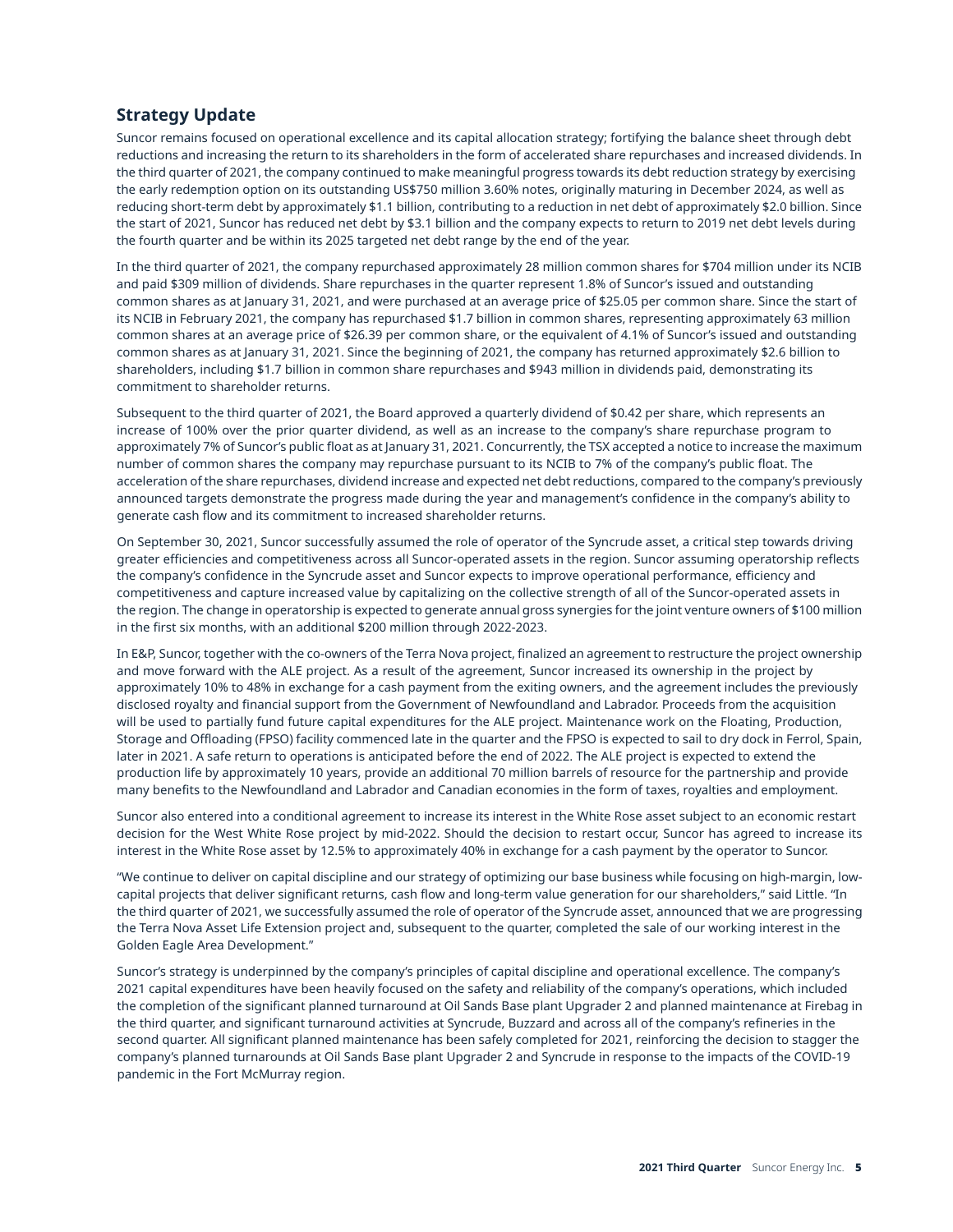The company continues to advance a number of strategic initiatives that are expected to contribute to the company's \$2.15 billion incremental free funds flow<sup>(1)</sup> target. Significant initiatives contributing to the target include tailings management, the expansion of our supply, marketing and trading capabilities, completion of the interconnecting pipelines between Oil Sands Base plant and Syncrude and asset debottlenecks. A tailings management initiative implemented recently, Permanent Aquatic Storage Structure, has lowered tailings treatment and handling requirements resulting in decreased sustaining capital and tailings management spend.

During the third quarter of 2021, Suncor also announced the formation of Astisiy, a partnership with eight Indigenous communities in the Regional Municipality of Wood Buffalo, which has signed agreements to acquire an equity interest in the Northern Courier Pipeline. This historic partnership includes Suncor, three First Nations and five Métis communities who, together, will own a 15% stake in this approximately \$1.3 billion pipeline asset. Partners are expected to benefit from revenues generated through competitive tolls from long-term transportation and terminalling services agreements supporting the pipeline, regardless of the price of crude. The pipeline, which connects the Fort Hills asset to Suncor's East Tank Farm, will be operated by Suncor upon completion of the purchase, and adds to Suncor's existing pipelines and infrastructure that the company operates in the region. The transaction is anticipated to close in the fourth quarter of 2021.

Subsequent to the third quarter of 2021, the company completed the sale of its 26.69% working interest in the Golden Eagle Area Development for after-tax proceeds of US\$250 million net of closing adjustments and other closing costs, and future contingent consideration of up to US\$50 million. The effective date of the sale was January 1, 2021. The proceeds will be used to support Suncor's capital allocation strategy.

#### **Operating Earnings (Loss) Reconciliation**(1)(2)

|                                                                            | Three months ended<br>September 30 |       | Nine months ended<br>September 30 |        |
|----------------------------------------------------------------------------|------------------------------------|-------|-----------------------------------|--------|
| (\$ millions)                                                              | 2021                               | 2020  | 2021                              | 2020   |
| Net earnings (loss)                                                        | 877                                | (12)  | 2566                              | (4151) |
| Unrealized foreign exchange loss (gain) on U.S. dollar<br>denominated debt | 257                                | (290) | (80)                              | 253    |
| Unrealized loss (gain) on risk management activities <sup>(2)</sup>        | 17                                 | (36)  |                                   | (4)    |
| Restructuring charge <sup>(3)</sup>                                        |                                    |       | 126                               |        |
| Asset impairment (reversal) <sup>(4)</sup>                                 | (168)                              |       | (168)                             | 1798   |
| Loss on early repayment of long-term debt <sup>(5)</sup>                   | 60                                 |       | 60                                |        |
| Operating earnings (loss) <sup>(1)(2)</sup>                                | 1 043                              | (338) | 2511                              | 104)   |

(1) Operating earnings (loss) is a non-GAAP financial measure. All reconciling items are presented on an after-tax basis. See the Non-GAAP Financial Measures Advisory section of the MD&A.

(2) Beginning in the first quarter of 2021, the company revised its calculation of operating earnings, a non-GAAP financial measure, to exclude unrealized (gains) losses on derivative financial instruments that are recorded at fair value to better align the earnings impact of the activity with the underlying items being risk-managed. Prior period comparatives have been restated to reflect this change.

(3) Restructuring charge in the Corporate segment recorded in the first quarter of 2021.

- (4) During the first quarter of 2020, the company recorded non-cash after-tax impairment charges of \$1.376 billion on its share of the Fort Hills assets, in the Oil Sands segment, and \$422 million against its share of the White Rose and Terra Nova assets, in the E&P segment, due to a decline in forecasted crude oil prices as a result of decreased global demand due to the COVID-19 pandemic and changes to their respective capital, operating and production plans. During the third quarter of 2021, the company recorded a non-cash after-tax impairment reversal of \$168 million on its share of the Terra Nova assets, in the E&P segment, as a result of the ALE project moving forward and the benefit of royalty and financial support from the Government of Newfoundland and Labrador.
- (5) Charges associated with the early repayment of debt in the Corporate segment.

(1) Non-GAAP financial measure. See Non-GAAP Financial Measures Advisory section of the MD&A.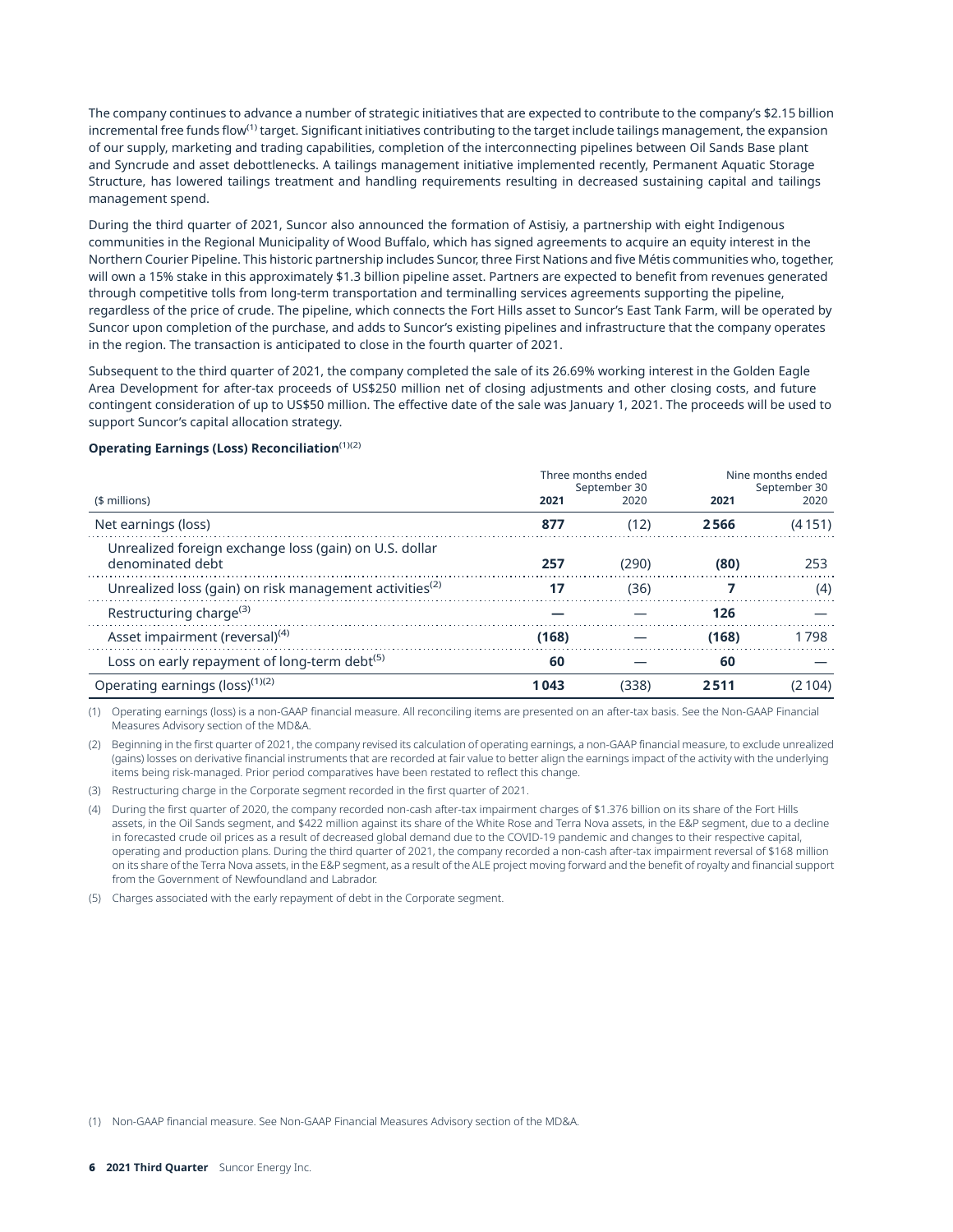## **Corporate Guidance**

Suncor has updated its full-year business environment outlook assumptions for Brent Sullom Voe from US\$68.00/bbl to US\$71.00/bbl, WTI at Cushing from US\$65.00/bbl to US\$68.00/bbl, WCS at Hardisty from US\$52.00/bbl to US\$55.00/bbl and New York Harbor 2-1-1 crack from US\$18.00/bbl to US\$19.00/bbl, due to improvements in key forward curve pricing for the remainder of the year. As a result of these updates, the full-year current income tax expense range has increased from \$1.2 billion – \$1.5 billion to \$1.4 billion – \$1.7 billion.

In addition, Oil Sands operations Crown royalties have been updated from 4% – 6% to 5% – 7%, Syncrude crown royalties have been updated from 9% – 12% to 10% – 13% and East Coast Canada crown royalties have been updated from 10% – 14% to 11% – 15%, with the increase in royalty rates attributed to higher forecasted benchmark prices.

For further details and advisories regarding Suncor's 2021 annual guidance, see [www.suncor.com/guidance.](http://www.suncor.com/guidance)

## **Normal Course Issuer Bid**

Subsequent to the third quarter of 2021, Suncor received approval from the TSX to amend its existing NCIB effective as of the close of markets on October 29, 2021, to purchase common shares through the facilities of the TSX, New York Stock Exchange and/or alternative trading platforms. The notice provides that Suncor may increase the maximum number of common shares that may be repurchased in the period beginning February 8, 2021, and ending February 7, 2022, from 76,250,000 shares, or approximately 5% of Suncor's issued and outstanding common shares as at January 31, 2021, to 106,700,000, or approximately 7% of Suncor's public float as at January 31, 2021. No other terms of the NCIB have been amended.

Between February 8, 2021, and October 25, 2021, and pursuant to the NCIB, Suncor has already repurchased approximately \$1.834 billion of common shares on the open market. Pursuant to the NCIB (as amended), Suncor has agreed that it will not purchase more than 106,700,000 common shares, of which 69,058,156 common shares have already been purchased between February 8, 2021, and October 25, 2021.

The actual number of common shares that may be purchased and the timing of any such purchases will be determined by Suncor. Suncor believes that, depending on the trading price of its common shares and other relevant factors, purchasing its own shares represents an attractive investment opportunity and is in the best interests of the company and its shareholders. The company does not expect that the decision to allocate cash to repurchase shares will affect its long-term growth strategy.

## **Measurement Conversions**

Certain natural gas volumes in this report to shareholders have been converted to boe on the basis of one bbl to six mcf. See the Advisories section of the MD&A.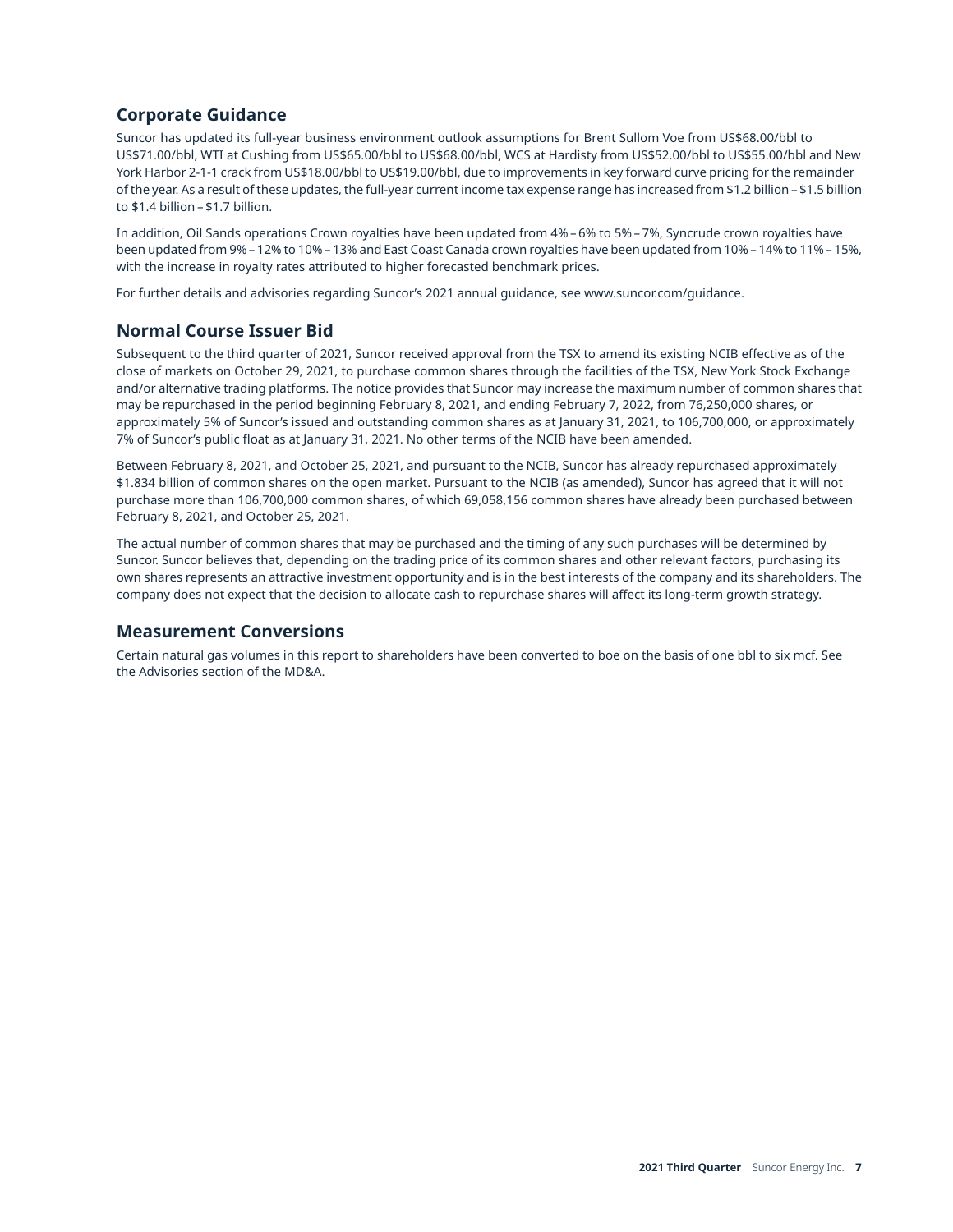## **Management's Discussion and Analysis**

October 27, 2021

Suncor Energy Inc. (Suncor or the company) is an integrated energy company headquartered in Calgary, Alberta, Canada. We are strategically focused on developing one of the world's largest petroleum resource basins – Canada's Athabasca oil sands. In addition, we explore for, acquire, develop, produce and market crude oil in Canada and internationally; we transport and refine crude oil; and we market petroleum and petrochemical products primarily in Canada. We also operate a renewable energy business and conduct energy trading activities focused principally on the marketing and trading of crude oil, natural gas, byproducts, refined products and power.

For a description of Suncor's segments, refer to Suncor's Management's Discussion and Analysis (MD&A) for the year ended December 31, 2020, dated February 24, 2021 (the 2020 annual MD&A).

This MD&A, for the three and nine months ended September 30, 2021, should be read in conjunction with Suncor's unaudited interim Consolidated Financial Statements for the three and nine months ended September 30, 2021, Suncor's audited Consolidated Financial Statements for the year ended December 31, 2020, and the 2020 annual MD&A.

Additional information about Suncor filed with Canadian securities regulatory authorities and the United States Securities and Exchange Commission (SEC), including quarterly and annual reports and Suncor's Annual Information Form dated February 24, 2021 (the 2020 AIF), which is also filed with the SEC under cover of Form 40-F, is available online at [www.sedar.com](http://www.sedar.com), [www.sec.gov](http://www.sec.gov) and our website [www.suncor.com.](http://www.suncor.com) Information contained in or otherwise accessible through our website does not form part of this MD&A, and is not incorporated into this document by reference.

Suncor Energy Inc. has numerous direct and indirect subsidiaries, partnerships and joint arrangements (collectively, affiliates), which own and operate assets and conduct activities in different jurisdictions. The terms "we", "our", "Suncor", or "the company" are used herein for simplicity of communication and only mean there is an affiliation with Suncor Energy Inc., without necessarily identifying the specific nature of the affiliation. The use of such terms in any statement herein does not mean they apply to Suncor Energy Inc. or any particular affiliate, and does not waive the corporate separateness of any affiliate. For further clarity, Suncor Energy Inc. does not directly operate or own assets in the U.S.

## **Table of Contents**

| 1. | Advisories                           | 9  |
|----|--------------------------------------|----|
| 2. | <b>Third Quarter Highlights</b>      | 10 |
| 3. | Consolidated Financial Information   | 12 |
| 4. | Segment Results and Analysis         | 18 |
| 5. | Capital Investment Update            | 29 |
| 6. | Financial Condition and Liquidity    | 31 |
| 7. | Quarterly Financial Data             | 35 |
| 8. | Other Items                          | 37 |
| 9. | Non-GAAP Financial Measures Advisory | 39 |
|    | 10. Common Abbreviations             | 44 |
|    | 11. Forward-Looking Information      | 45 |
|    |                                      |    |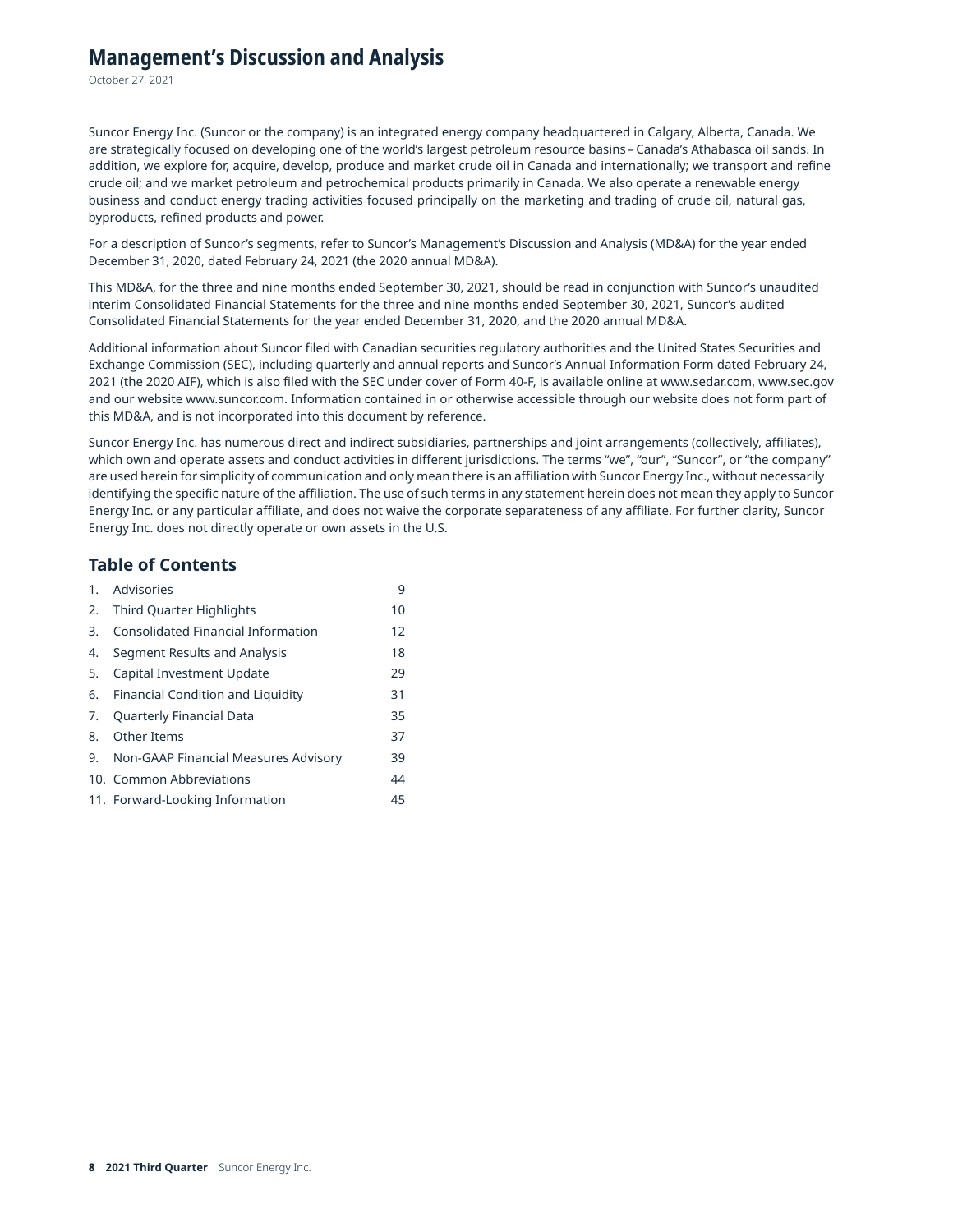# <span id="page-8-0"></span>**1. Advisories**

## **Basis of Presentation**

Unless otherwise noted, all financial information has been prepared in accordance with Canadian generally accepted accounting principles (GAAP), specifically International Accounting Standard (IAS) 34 *Interim Financial Reporting* as issued by the International Accounting Standards Board (IASB), which is within the framework of International Financial Reporting Standards (IFRS) as issued by the IASB.

All financial information is reported in Canadian dollars, unless otherwise noted. Production volumes are presented on a workinginterest basis, before royalties, except for production volumes from the company's Libya operations, which is on an economic basis.

References to Oil Sands operations exclude Suncor's interests in Fort Hills and Syncrude.

Beginning in the first quarter of 2021, the company revised the presentation of its expenses from "transportation" to "transportation and distribution" and reclassified certain operating, selling and general expenses to transportation and distribution to better reflect the nature of these expenses. There is no impact to net earnings (loss) and comparative periods have been restated to reflect this change.

## **Non-GAAP Financial Measures**

Certain financial measures in this MD&A – namely operating earnings (loss), funds from (used in) operations, return on capital employed (ROCE), Oil Sands operations cash operating costs, Fort Hills cash operating costs, Syncrude cash operating costs, refining and marketing gross margin, refining operating expense, free funds flow, discretionary free funds flow (deficit), and lastin, first-out (LIFO) inventory valuation methodology and related per share or per barrel amounts − are not prescribed by GAAP. Operating earnings (loss) is defined in the Non-GAAP Financial Measures Advisory section of this MD&A and reconciled to the most directly comparable GAAP measures in the Consolidated Financial Information and Segment Results and Analysis sections of this MD&A. Oil Sands operations cash operating costs, Fort Hills cash operating costs, Syncrude cash operating costs and LIFO inventory valuation methodology are defined in the Non-GAAP Financial Measures Advisory section of this MD&A and reconciled to the most directly comparable GAAP measures in the Segment Results and Analysis section of this MD&A. Funds from (used in) operations, ROCE, free funds flow, discretionary free funds flow (deficit), refining and marketing gross margin, and refining operating expense are defined and reconciled, where applicable, to the most directly comparable GAAP measures in the Non-GAAP Financial Measures Advisory section of this MD&A.

## **Risk Factors and Forward-Looking Information**

The company's business, reserves, financial condition and results of operations may be affected by a number of factors, including, but not limited to, the factors described within the Forward-Looking Information section of this MD&A. This MD&A contains forward-looking information based on Suncor's current expectations, estimates, projections and assumptions. This information is subject to a number of risks and uncertainties, including those discussed in this MD&A, the 2020 annual MD&A and Suncor's other disclosure documents filed with Canadian securities regulatory authorities and the SEC, many of which are beyond the company's control. Users of this information are cautioned that actual results may differ materially. Refer to the Forward-Looking Information section of this MD&A for information on the material risk factors and assumptions underlying our forwardlooking information contained in this MD&A.

## **Measurement Conversions**

Certain crude oil and natural gas liquids volumes have been converted to mcfe on the basis of one bbl to six mcf. Also, certain natural gas volumes have been converted to boe or mboe on the same basis. Any figure presented in mcfe, boe or mboe may be misleading, particularly if used in isolation. A conversion ratio of one bbl of crude oil or natural gas liquids to six mcf of natural gas is based on an energy-equivalency conversion method primarily applicable at the burner tip and does not represent a value equivalency at the wellhead. Given that the value ratio based on the current price of crude oil as compared to natural gas is significantly different from the energy equivalency of 6:1, conversion on a 6:1 basis may be misleading as an indication of value.

## **Common Abbreviations**

For a list of abbreviations that may be used in this MD&A, refer to the Common Abbreviations section of this MD&A.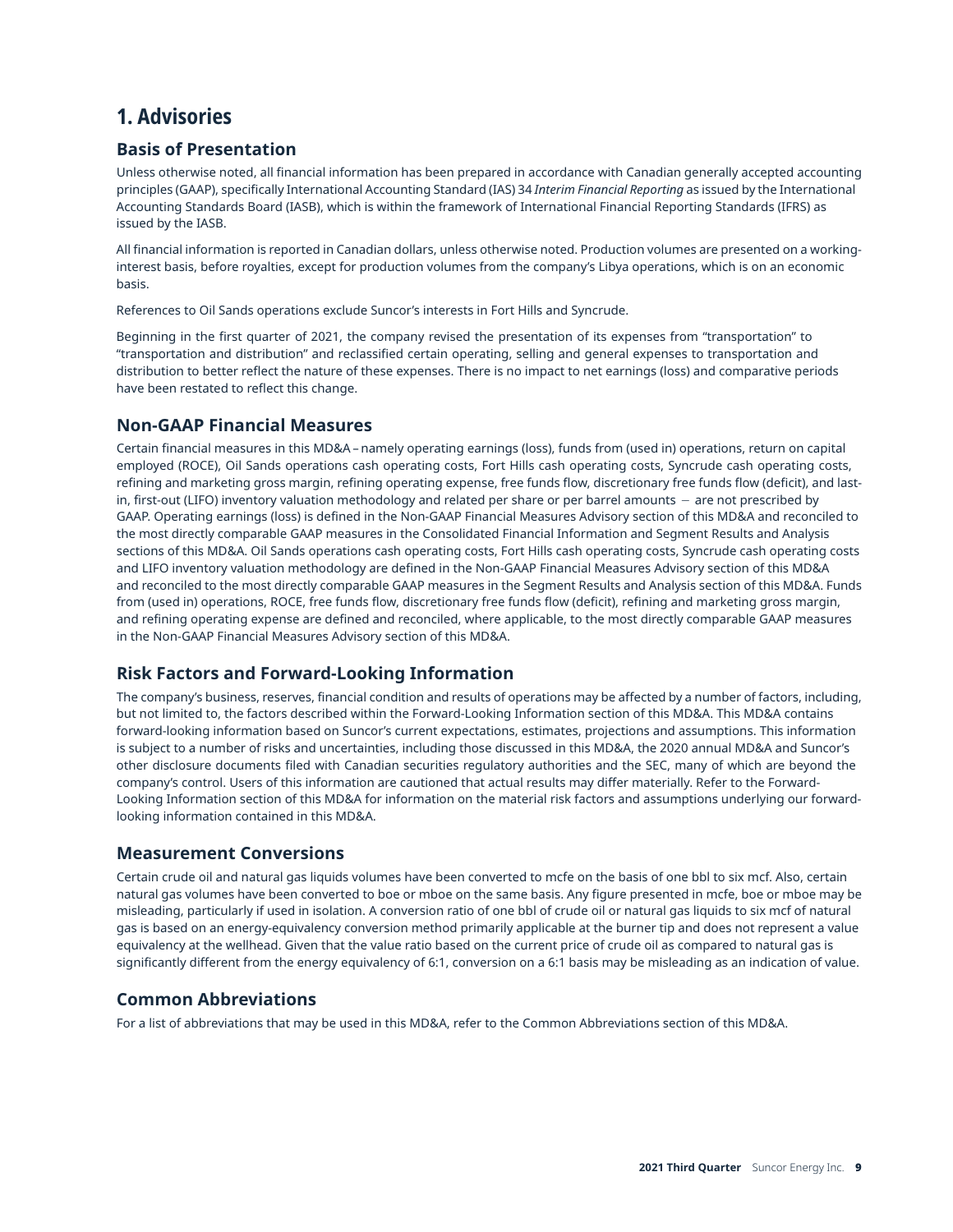# <span id="page-9-0"></span>**2. Third Quarter Highlights**

#### • **Third quarter financial results**

- Suncor's operating earnings<sup>(1)(2)</sup> increased to \$1.043 billion (\$0.71 per common share) in the third quarter of 2021, from an operating loss of \$338 million (\$0.22 per common share) in the prior year quarter. The increase in operating earnings was primarily related to higher crude oil and refined product realizations reflecting the improved business environment, higher crude production and refinery crude throughput, and lower DD&A and exploration expenses. Operating earnings were partially offset by an increase in operating expenses and royalties associated with Suncor's increased production in the third quarter of 2021. The prior year quarter operating earnings were negatively impacted by the unprecedented decline in transportation fuel demand, partially offset by lower operating costs.
- Suncor's net earnings were \$877 million (\$0.59 per common share) in the third quarter of 2021, compared to a net loss of \$12 million (\$0.01 per common share) in the prior year quarter. In addition to the factors impacting operating earnings (loss) discussed above, net earnings for the third quarter of 2021 were impacted by a \$257 million unrealized after-tax foreign exchange loss on the revaluation of U.S. dollar denominated debt, a non-cash after-tax impairment reversal of \$168 million against the Terra Nova assets, a \$60 million after-tax loss for early repayment of long-term debt and a \$17 million after-tax unrealized loss on risk management activities. The net loss in the prior year quarter included a \$290 million unrealized after-tax foreign exchange gain on the revaluation of U.S. dollar denominated debt and a \$36 million after-tax unrealized gain on risk management activities.
- Funds from operations(1) were \$2.641 billion (\$1.79 per common share) in the third quarter of 2021, compared to \$1.166 billion (\$0.76 per common share) in the third quarter of 2020. Funds from operations were influenced by the same factors impacting operating earnings (loss) noted above. Cash flow provided by operating activities, which includes changes in non-cash working capital, was \$4.718 billion (\$3.19 per common share) for the third quarter of 2021, compared to \$1.245 billion (\$0.82 per common share) in the prior year quarter. In addition to the factors noted above, cash flow provided by operating activities was further impacted by a greater source of cash associated with the company's working capital balances in the current period compared to the prior year quarter. The source of cash in the third quarter of 2021 was primarily due to an increase in accounts payable and accrued liabilities and the receipt of the company's 2020 federal income tax refund.
- **R&M delivered strong results.** Refining and Marketing (R&M) delivered \$947 million in funds from operations in the current period, marking the third highest results for third quarter funds from operations on record. The increase in funds from operations in the third quarter of 2021, compared to \$594 million in the prior year quarter, was a result of the improving business environment and strong refinery utilizations of 99%, and was achieved despite Canadian gasoline and diesel demand estimated to be 7%<sup>(3)</sup> below the comparable period in 2019. R&M funds from operations included a first-in, first-out (FIFO) inventory valuation gain of \$84 million after-tax in the third quarter of 2021, compared to \$164 million in the prior year quarter.
- **Strong upstream performance and completion of a planned turnaround.** Suncor's total upstream production increased to 698,600 boe/d in the third quarter of 2021, compared to 616,200 boe/d in the prior year quarter, due to continued strong performance from the company's In Situ assets and increased production volumes at Syncrude, partially offset by the impact of the significant planned turnaround at Oil Sands Base plant Upgrader 2 and planned maintenance at Firebag, which was completed in the quarter.
- **Suncor assumes operatorship of Syncrude.** Suncor successfully assumed the role of operator of the Syncrude asset on September 30, 2021, a critical step towards driving greater integration, efficiencies and competitiveness across all Suncoroperated assets in the region.
- **Terra Nova Asset Life Extension project moving forward.** Suncor and the co-owners of the Terra Nova project finalized an agreement to restructure the project ownership and move forward with the Asset Life Extension (ALE) project, which is expected to extend production life by approximately 10 years.

(3) Sources: IHS Markit and Statistics Canada.

<sup>(1)</sup> Non-GAAP financial measures. See the Non-GAAP Financial Measures Advisory section of this MD&A.

<sup>(2)</sup> Beginning in the first quarter of 2021, the company revised its calculation of operating earnings, a non-GAAP financial measure, to exclude unrealized (gains) losses on derivative financial instruments that are recorded at fair value to better align the earnings impact of the activity with the underlying items being risk-managed. Prior period comparatives have been restated to reflect this change.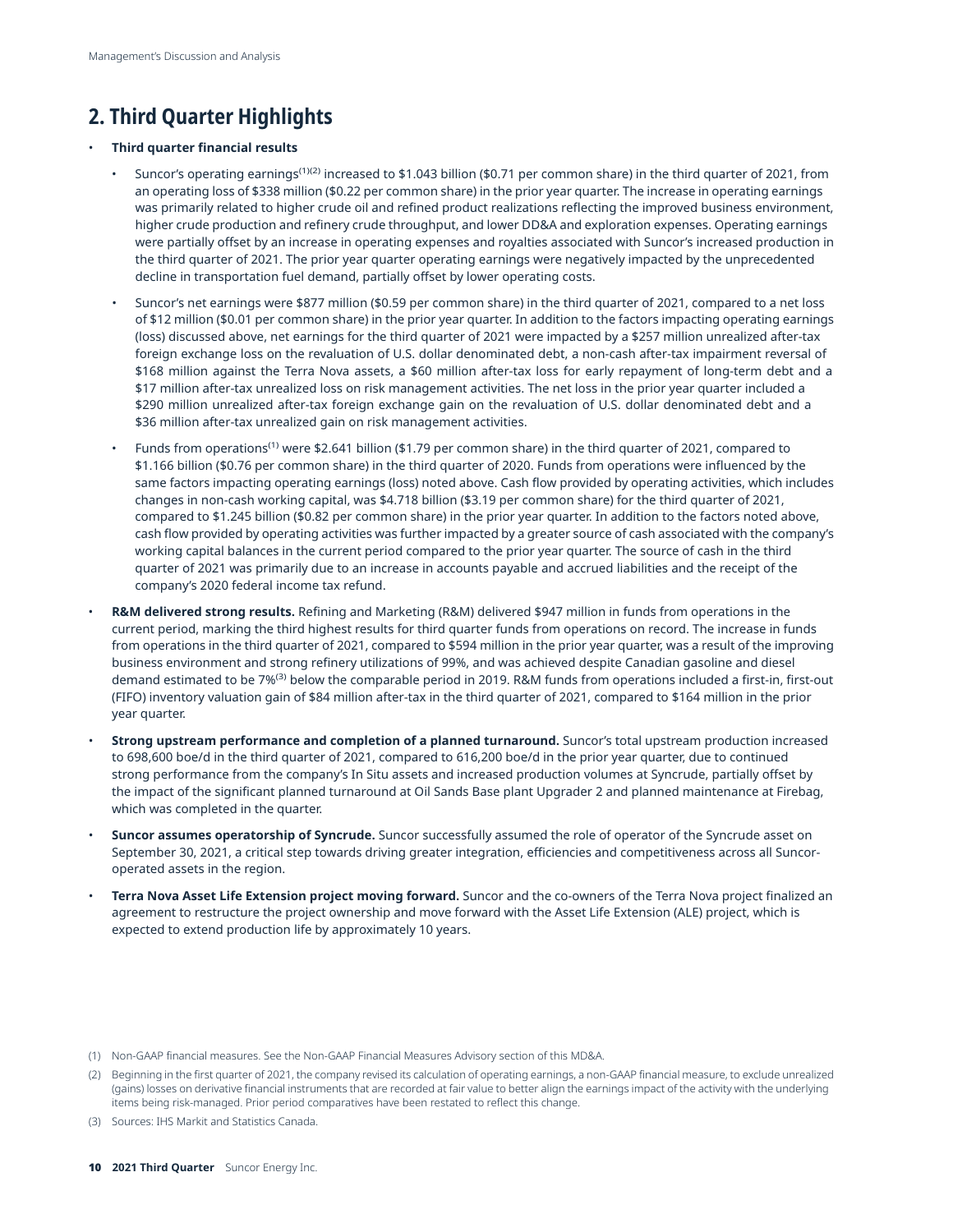- **Historic partnership with Indigenous Communities.** Suncor, together with eight Indigenous communities, announced the formation of Astisiy Limited Partnership, which has signed agreements to acquire a 15% equity interest in the Northern Courier Pipeline. The pipeline, which connects the Fort Hills asset to Suncor's East Tank Farm, will be operated by Suncor and is expected to provide the eight Indigenous communities with reliable income for decades.
- **Maximized shareholder returns and fortified the balance sheet.** In the third quarter of 2021, the company returned \$1.0 billion to its shareholders through \$704 million in share repurchases and payment of \$309 million of dividends, and reduced net debt $^{(1)}$  by \$2.0 billion.
- **On track to reach debt reduction and capital allocation targets.** Since the beginning of 2021, Suncor has reduced net debt by \$3.1 billion and repurchased \$1.7 billion of its common shares since the start of its normal course issuer bid program (NCIB) in February 2021, representing approximately 63 million common shares at an average price of \$26.39 per common share, or the equivalent of 4.1% of Suncor's issued and outstanding common shares as at January 31, 2021. The company is on track to exceed its previously communicated debt reduction and share repurchase targets for the year.
- **Completed sale of the Golden Eagle Area Development.** Subsequent to the third quarter of 2021, the company completed the sale of its 26.69% working interest in the Golden Eagle Area Development for after-tax proceeds of US\$250 million net of closing adjustments and other closing costs, and future contingent consideration of up to US\$50 million. The effective date of the sale was January 1, 2021.
- **Reinstatement of the 2019 dividend and acceleration of the share repurchase program.** Subsequent to the third quarter of 2021, Suncor's Board of Directors (the Board) approved a quarterly dividend of \$0.42 per share, which represents an increase of 100% over the prior quarter dividend, reinstating the dividend to the 2019 level. The Board also approved an increase to the company's share repurchase program to approximately 7% of Suncor's public float as at January 31, 2021 and concurrently, the Toronto Stock Exchange (TSX) accepted a notice to increase the maximum number of common shares the company may repurchase pursuant to its NCIB to 7% of the company's public float. The acceleration of share repurchases, dividend increase and expected net debt reductions, compared to the company's previously announced targets demonstrate the progress made during the year and management's confidence in the company's ability to generate cash flow and its commitment to increased shareholder returns.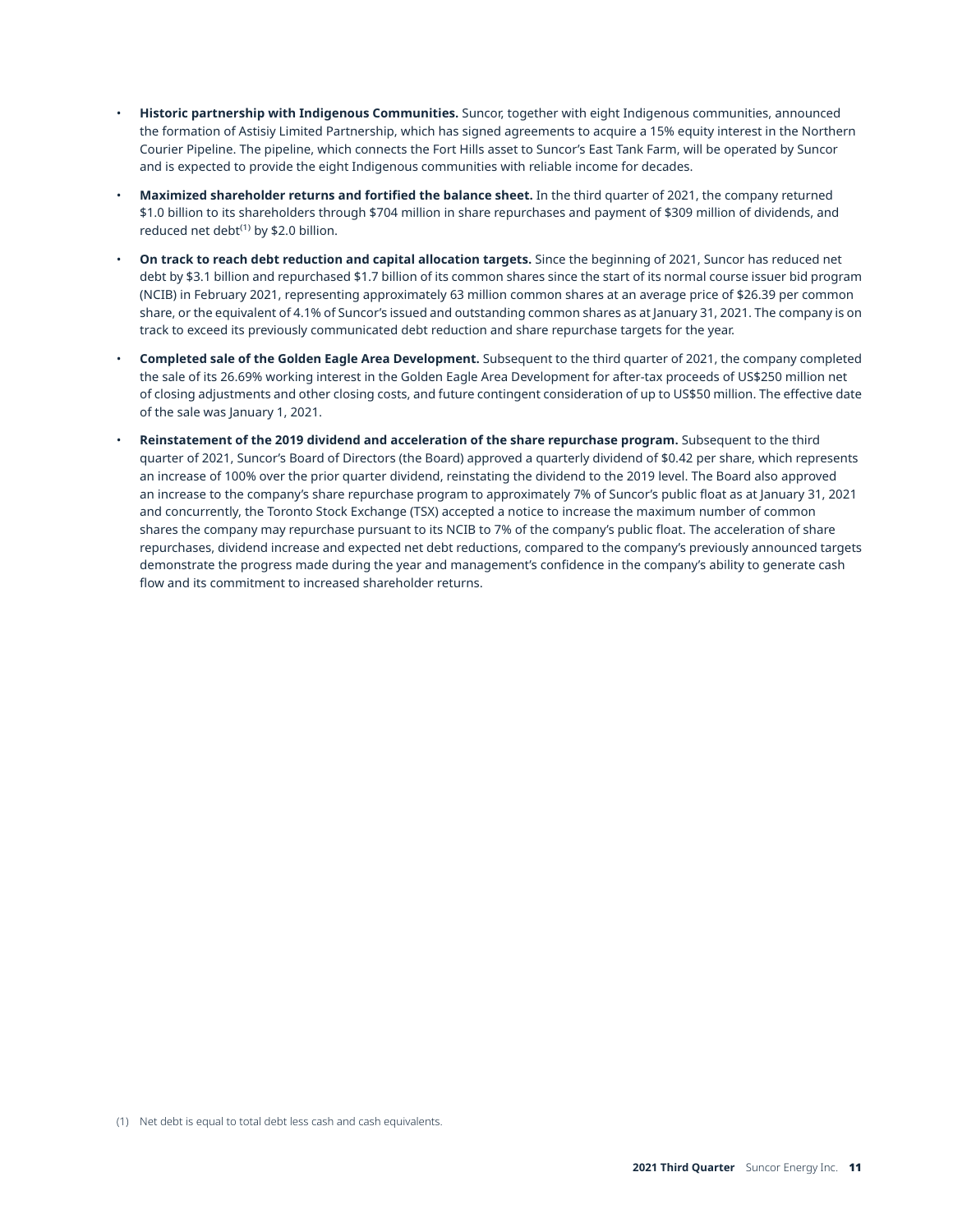# <span id="page-11-0"></span>**3. Consolidated Financial Information**

## **Financial Highlights**

|                                                                         | Three months ended<br>September 30 |             | Nine months ended<br>September 30 |        |
|-------------------------------------------------------------------------|------------------------------------|-------------|-----------------------------------|--------|
| (\$ millions)                                                           | 2021                               | 2020        | 2021                              | 2020   |
| Net earnings (loss)                                                     |                                    |             |                                   |        |
| Oil Sands                                                               | 484                                | (531)       | 1 251                             | (3503) |
| <b>Exploration and Production</b>                                       | 407                                | 25          | 820                               | (453)  |
| Refining and Marketing                                                  | 646                                | 384         | 1728                              | 598    |
| <b>Corporate and Eliminations</b>                                       | (660)                              | 110         | (1233)                            | (793)  |
| Total                                                                   | 877                                | (12)        | 2566                              | (4151) |
| Operating earnings (loss) <sup>(1)(2)</sup>                             |                                    |             |                                   |        |
| Oil Sands                                                               | 489                                | (539)       | 1 253                             | (2135) |
| <b>Exploration and Production</b>                                       | 239                                | 25          | 652                               | (31)   |
| Refining and Marketing                                                  | 658                                | 356         | 1733                              | 602    |
| Corporate and Eliminations                                              | (343)                              | (180)       | (1127)                            | (540)  |
| Total                                                                   | 1043                               | (338)       | 2511                              | (2104) |
| Funds from (used in) operations <sup>(1)</sup>                          |                                    |             |                                   |        |
| Oil Sands                                                               | 1591                               | 556         | 4671                              | 1257   |
| <b>Exploration and Production</b>                                       | 357                                | 260         | 1053                              | 742    |
| Refining and Marketing                                                  | 947                                | 594         | 2490                              | 1293   |
| Corporate and Eliminations                                              | (254)                              | (244)       | (1101)                            | (637)  |
| <b>Total</b>                                                            | 2641                               | 1166        | 7113                              | 2655   |
| Change in non-cash working capital                                      | 2077                               | 79          | 2036                              | (794)  |
| Cash flow provided by operating activities                              | 4718                               | 1245        | 9 1 4 9                           | 1861   |
| Capital and exploration expenditures <sup>(3)</sup>                     |                                    |             |                                   |        |
| Asset sustainment and maintenance                                       | 821                                | 653         | 2309                              | 1802   |
| Economic investment                                                     | 362                                | 259         | 956                               | 1063   |
| Total                                                                   | 1183                               | 912         | 3265                              | 2865   |
|                                                                         | Three months ended<br>September 30 |             | Nine months ended<br>September 30 |        |
| (\$ millions)<br>Discretionary free funds flow (deficit) <sup>(1)</sup> | 2021<br>1496                       | 2020<br>179 | 2021<br>3814                      | 2020   |
|                                                                         |                                    |             |                                   | (538)  |

(1) Non-GAAP financial measures. See the Non-GAAP Financial Measures Advisory section of this MD&A.

(2) Beginning in the first quarter of 2021, the company revised its calculation of operating earnings, a non-GAAP financial measure, to exclude unrealized (gains) losses on derivative financial instruments that are recorded at fair value to better align the earnings impact of the activity with the underlying items being risk-managed. Prior period comparatives have been restated to reflect this change.

(3) Excludes capitalized interest of \$38 million in the third quarter of 2021 and \$29 million in the third quarter of 2020.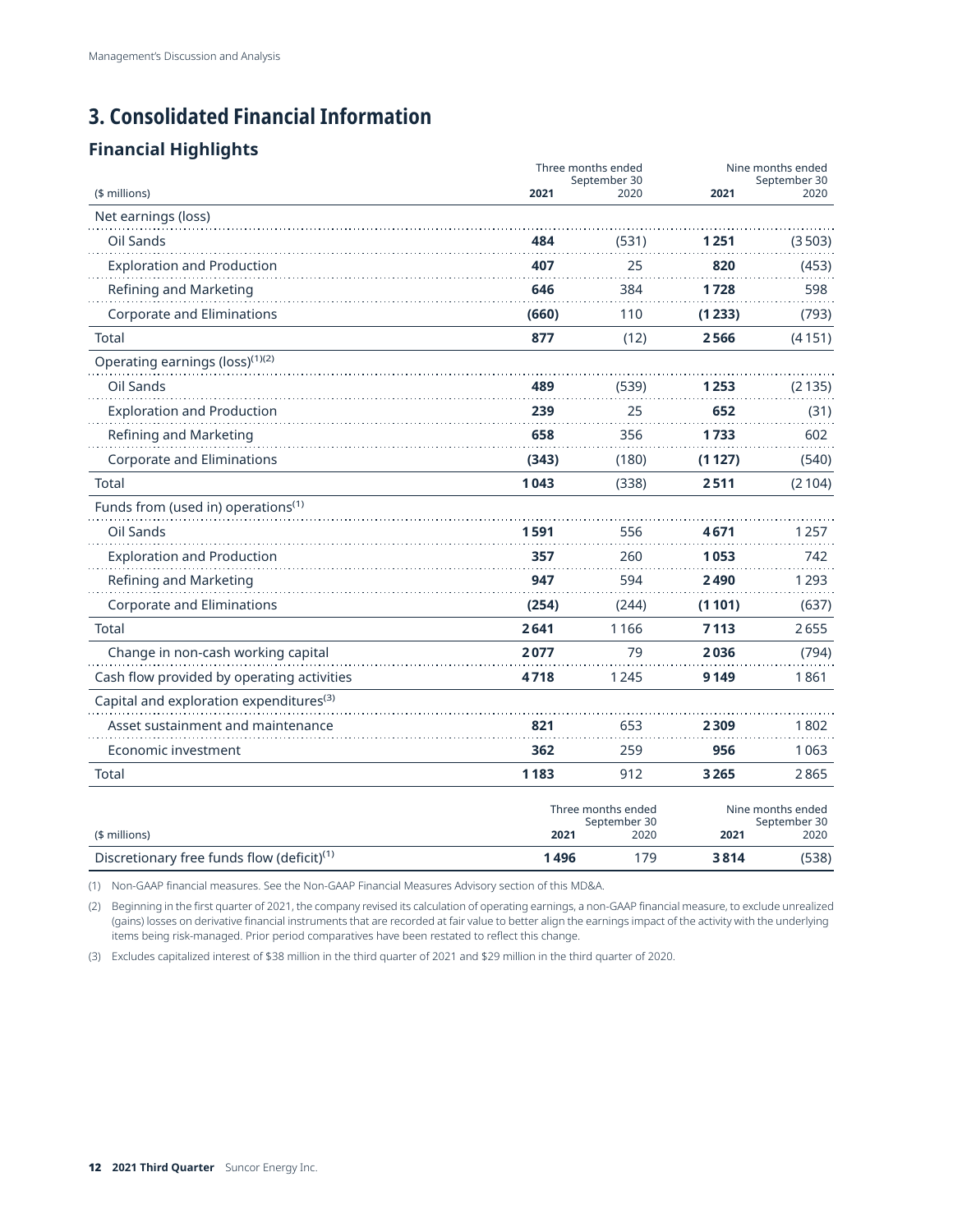## **Operating Highlights**

|                                            | Three months ended<br>September 30 |       | Nine months ended<br>September 30 |       |
|--------------------------------------------|------------------------------------|-------|-----------------------------------|-------|
|                                            | 2021                               | 2020  | 2021                              | 2020  |
| Production volumes by segment              |                                    |       |                                   |       |
| Oil Sands – SCO (mbbls/d)                  | 405.5                              | 410.8 | 452.8                             | 450.3 |
| Oil Sands – Non-upgraded bitumen (mbbls/d) | 199.6                              | 108.2 | 183.9                             | 117.2 |
| Exploration and Production (mboe/d)        | 93.5                               | 97.2  | 90.9                              | 102.9 |
| Total (mboe/d)                             | 698.6                              | 616.2 | 727.6                             | 670.4 |
| Refinery utilization (%)                   | 99                                 | 87    | 87                                | 86    |
| Refinery crude oil processed (mbbls/d)     | 460.3                              | 399.7 | 404.8                             | 396.5 |

## **Net Earnings (Loss)**

Suncor's consolidated net earnings for the third quarter of 2021 were \$877 million, compared to a net loss of \$12 million for the prior year quarter. Net earnings were primarily caused by the same factors that resulted in the operating earnings described subsequently in this section of this MD&A.

Other items affecting net earnings (loss) over these periods included:

- The after-tax unrealized foreign exchange loss on the revaluation of U.S. dollar denominated debt was \$257 million for the third quarter of 2021, compared to a gain of \$290 million for the third quarter of 2020.
- During the third quarter of 2021, the company recorded a non-cash after-tax impairment reversal of \$168 million against its share of the Terra Nova assets, in the Exploration and Production (E&P) segment, as a result of the ALE project moving forward and the benefit of royalty and financial support from the Government of Newfoundland and Labrador.
- During the third quarter of 2021, the company recorded an after-tax loss of \$60 million for early repayment of long-term debt, in the Corporate segment.
- The after-tax unrealized loss on risk management activities was \$17 million for the third quarter of 2021, compared to a gain of \$36 million for the third quarter of 2020.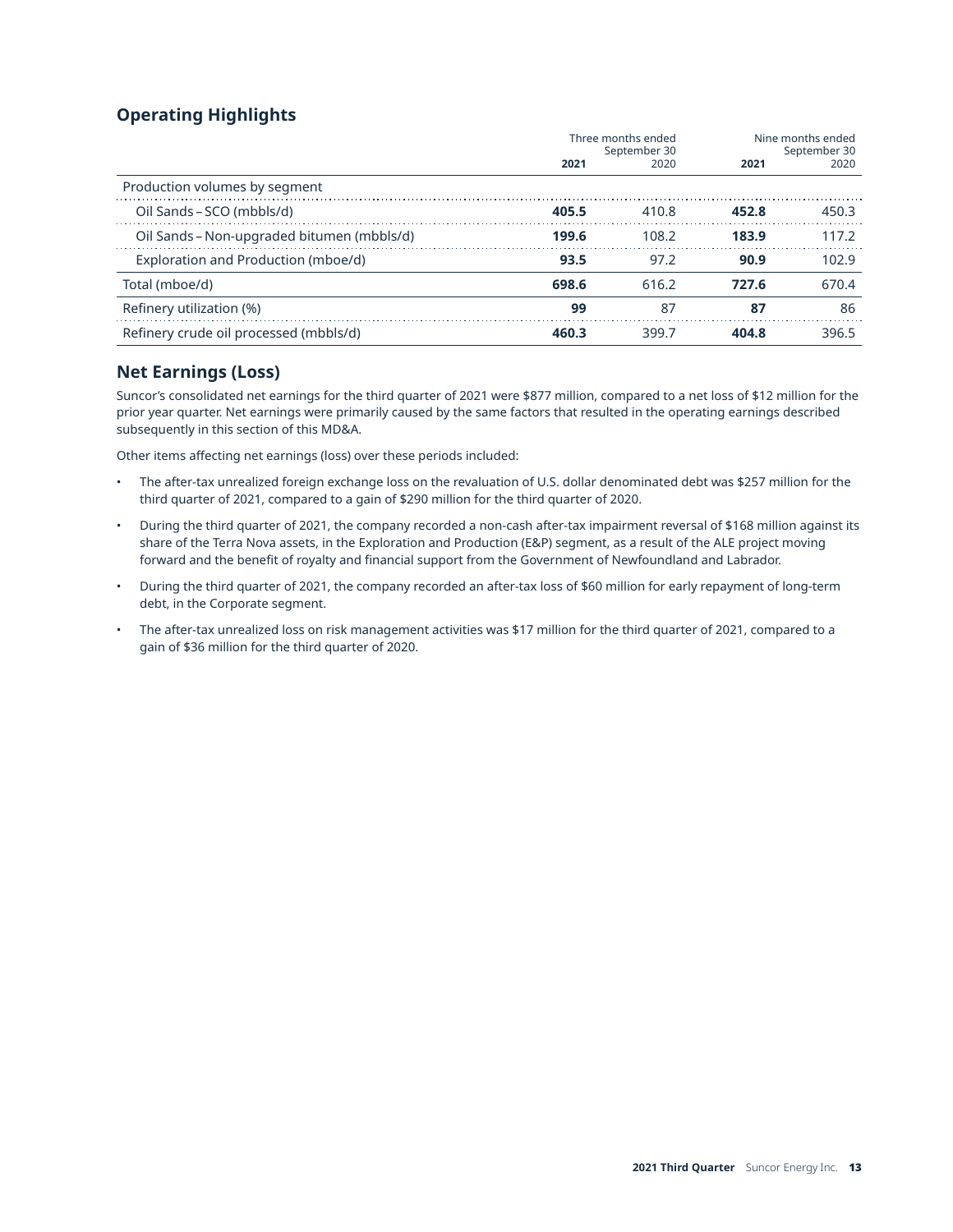## **Operating Earnings (Loss) Reconciliation**(1)(2)

|                                                                            | Three months ended<br>September 30 |       | Nine months ended<br>September 30 |        |
|----------------------------------------------------------------------------|------------------------------------|-------|-----------------------------------|--------|
| (\$ millions)                                                              | 2021                               | 2020  | 2021                              | 2020   |
| Net earnings (loss)                                                        | 877                                | (12)  | 2566                              | (4151) |
| Unrealized foreign exchange loss (gain) on U.S. dollar<br>denominated debt | 257                                | (290) | (80)                              | 253    |
| Unrealized loss (gain) on risk management activities <sup>(2)</sup>        | 17                                 | (36)  |                                   | (4)    |
| Restructuring charge <sup>(3)</sup>                                        |                                    |       | 126                               |        |
| Asset impairment (reversal) <sup>(4)</sup>                                 | (168)                              |       | (168)                             | 1798   |
| Loss on early repayment of long-term debt <sup>(5)</sup>                   | 60                                 |       | 60                                |        |
| Operating earnings (loss) <sup>(1)(2)</sup>                                | 1043                               | (338) | 2511                              | 2 104) |

(1) Operating earnings (loss) is a non-GAAP financial measure. All reconciling items are presented on an after-tax basis. See the Non-GAAP Financial Measures Advisory section of this MD&A.

(2) Beginning in the first quarter of 2021, the company revised its calculation of operating earnings, a non-GAAP financial measure, to exclude unrealized (gains) losses on derivative financial instruments that are recorded at fair value to better align the earnings impact of the activity with the underlying items being risk-managed. Prior period comparatives have been restated to reflect this change.

- (3) Restructuring charge in the Corporate segment recorded in the first quarter of 2021.
- (4) During the first quarter of 2020, the company recorded non-cash after-tax impairment charges of \$1.376 billion on its share of the Fort Hills assets, in the Oil Sands segment, and \$422 million against its share of the White Rose and Terra Nova assets, in the E&P segment, due to a decline in forecasted crude oil prices as a result of decreased global demand due to the COVID-19 pandemic and changes to their respective capital, operating and production plans. During the third quarter of 2021, the company recorded a non-cash after-tax impairment reversal of \$168 million on its share of the Terra Nova assets, in the E&P segment, as a result of the ALE project moving forward and the benefit of royalty and financial support from the Government of Newfoundland and Labrador.
- (5) Charges associated with the early repayment of debt in the Corporate segment.

#### **Bridge Analysis of Operating (Loss) Earnings (\$ millions)<sup>(1)(2)</sup>**



|      |                          |                         | $\cdots$                                                           | . | ------    | .                          |                  |      |
|------|--------------------------|-------------------------|--------------------------------------------------------------------|---|-----------|----------------------------|------------------|------|
| 2021 | Financing<br>Expense and | DD&A and<br>Exploration | Inventory Operating and<br>Valuation <sup>(3)</sup> Transportation |   | Rovalties | Price, Margin<br>and Other | Sales<br>Volumes | 2020 |
|      | Other                    | Expense                 | Expense                                                            |   |           | Revenue                    | and Mix          |      |

(1) For an explanation of this bridge analysis, see the Non-GAAP Financial Measures Advisory section of this MD&A.

(2) Beginning in the first quarter of 2021, the company revised its calculation of operating earnings, a non-GAAP financial measure, to exclude unrealized (gains) losses on derivative financial instruments that are recorded at fair value to better align the earnings impact of the activity with the underlying items being risk-managed. Prior period comparatives have been restated to reflect this change.

(3) The bridge factor for Inventory Valuation is comprised of changes in the FIFO inventory valuation and realized short-term commodity risk management activities reported in the R&M segment, and changes in the intersegment elimination of profit reported in the Corporate and Eliminations segment.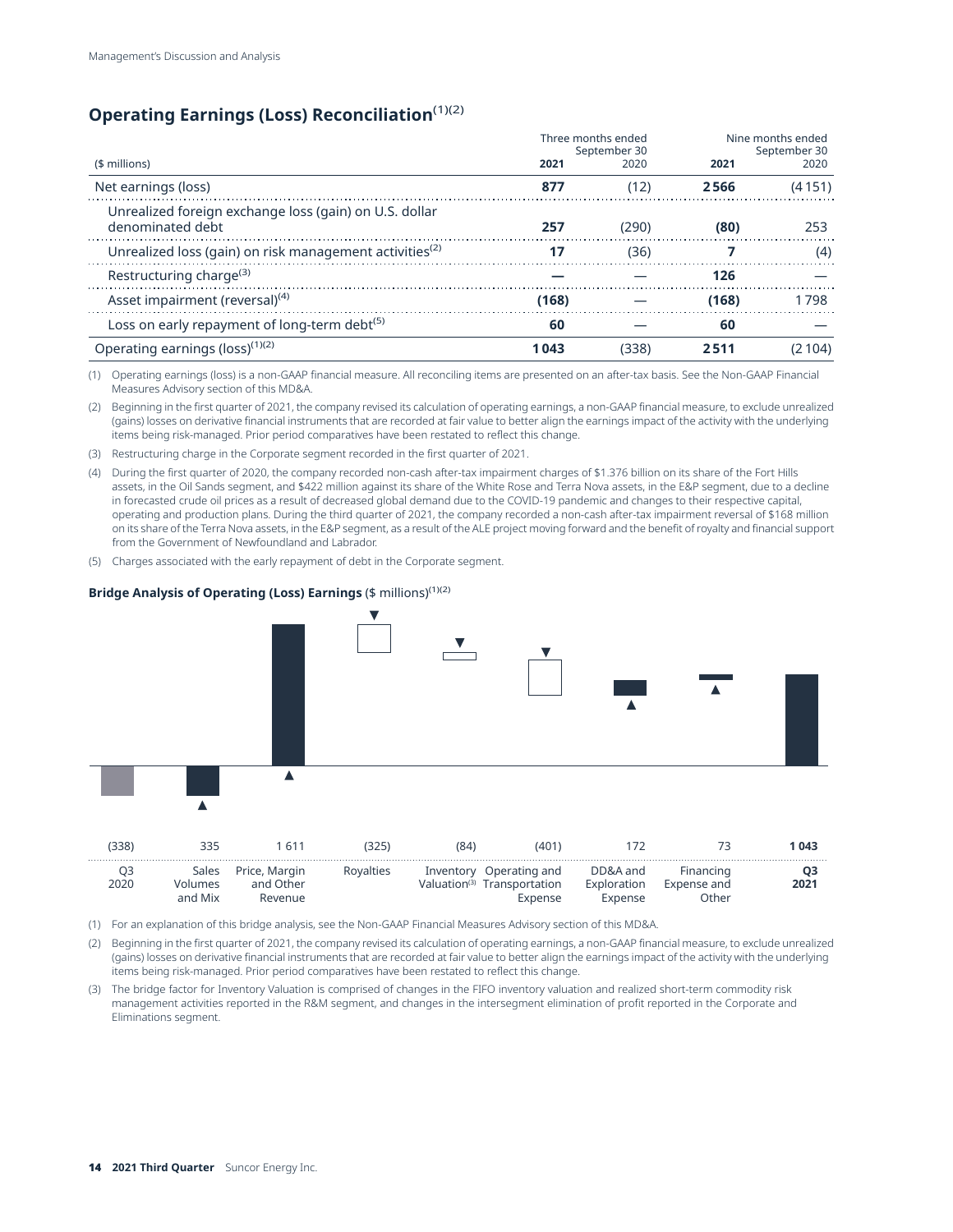Suncor's operating earnings increased to \$1.043 billion (\$0.71 per common share) in the third quarter of 2021, from an operating loss of \$338 million (\$0.22 per common share) in the prior year quarter. The increase in operating earnings was primarily related to higher crude oil and refined product realizations reflecting the improved business environment, higher crude production and refinery crude throughput, and lower DD&A and exploration expenses. Operating earnings were partially offset by an increase in operating expenses and royalties associated with Suncor's increased production in the third quarter of 2021. The prior year quarter operating earnings were negatively impacted by the unprecedented decline in transportation fuel demand, partially offset by lower operating costs.

In the first nine months of 2021, the company's total operating, selling and general expenses were \$8.388 billion, which included one-time costs associated with restructuring and integration charges. While the company has made progress on its cost reduction initiatives, it currently estimates that fourth quarter operating, selling, and general expenses will be in line with the yearto-date run rate due to the planned increase in upstream production volumes in the fourth quarter and the expected increase in natural gas input prices. The company's exposure to higher natural gas costs is partially mitigated by increased revenue from power sales.

#### **After-Tax Share-Based Compensation Expense (Recovery) by Segment**

|                                                   |      | Three months ended<br>September 30 | Nine months ended<br>September 30 |      |
|---------------------------------------------------|------|------------------------------------|-----------------------------------|------|
| (\$ millions)                                     | 2021 | 2020                               | 2021                              | 2020 |
| Oil Sands                                         |      | (6                                 |                                   | 13)  |
| <b>Exploration and Production</b>                 |      |                                    |                                   |      |
| Refining and Marketing                            |      |                                    |                                   | (8)  |
| Corporate and Eliminations                        |      | 20                                 |                                   | 40)  |
| Total share-based compensation expense (recovery) |      | I31                                | 153                               | 631  |

The after-tax share-based compensation impact on results was an expense of \$2 million during the third quarter of 2021, compared to a recovery of \$31 million during the prior year quarter, as a result of a smaller change in share price during the current period when compared to the share price decrease in the prior year quarter.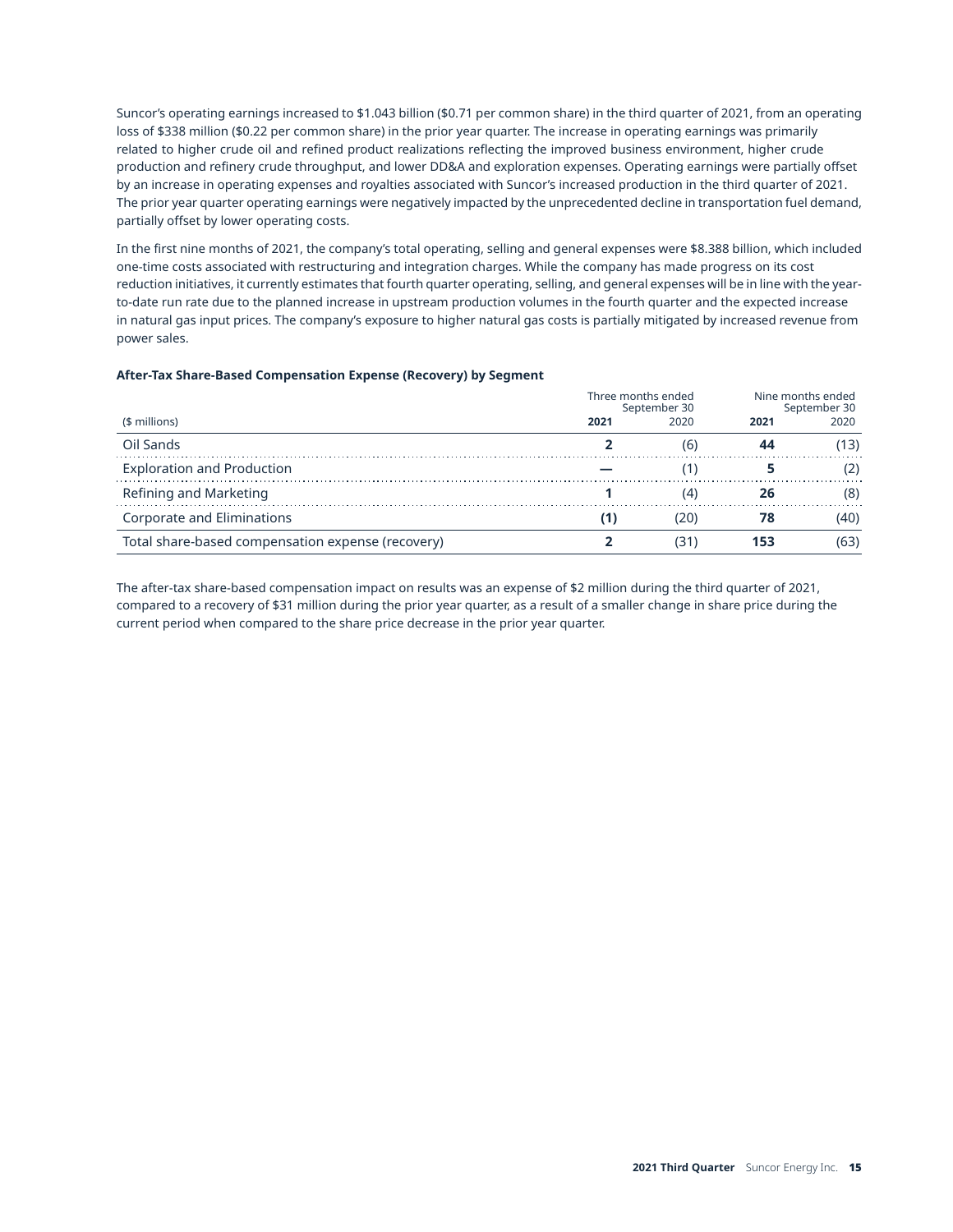### **Business Environment**

Commodity prices, refining crack spreads and foreign exchange rates are important factors that affect the results of Suncor's operations.

|                                                                     |            | Average for the<br>three months ended<br>September 30<br>2021<br>2020 |        | 2021    | Average for the<br>nine months ended<br>September 30<br>2020 |  |
|---------------------------------------------------------------------|------------|-----------------------------------------------------------------------|--------|---------|--------------------------------------------------------------|--|
| WTI crude oil at Cushing                                            | US\$/bbl   | 70.55                                                                 | 40.95  | 64.85   | 38.30                                                        |  |
| Dated Brent crude                                                   | US\$/bbl   | 73.45                                                                 | 43.00  | 67.75   | 40.80                                                        |  |
| Dated Brent/Maya crude oil FOB<br>price differential                | US\$/bbl   | 7.80                                                                  | 3.50   | 6.25    | 7.35                                                         |  |
| <b>MSW</b> at Edmonton                                              | Cdn\$/bbl  | 83.75                                                                 | 51.30  | 75.90   | 44.50                                                        |  |
| <b>WCS at Hardisty</b>                                              | US\$/bbl   | 56.95                                                                 | 31.90  | 52.35   | 24.65                                                        |  |
| Light/heavy differential for WTI at<br>Cushing less WCS at Hardisty | US\$/bbl   | (13.60)                                                               | (9.05) | (12.50) | (13.65)                                                      |  |
| SYN-WTI differential                                                | US\$/bbl   | (1.60)                                                                | (2.45) | (1.60)  | (3.20)                                                       |  |
| Condensate at Edmonton                                              | US\$/bbl   | 69.20                                                                 | 37.55  | 64.60   | 35.30                                                        |  |
| Natural gas (Alberta spot) at AECO                                  | Cdn\$/mcf  | 3.60                                                                  | 2.25   | 3.30    | 2.10                                                         |  |
| Alberta Power Pool Price                                            | Cdn\$/MWh  | 100.35                                                                | 43.85  | 100.10  | 46.90                                                        |  |
| New York Harbor 2-1-1 crack <sup>(1)</sup>                          | US\$/bbl   | 20.90                                                                 | 10.20  | 18.95   | 12.40                                                        |  |
| Chicago 2-1-1 crack $(1)$                                           | US\$/bbl   | 20.45                                                                 | 7.75   | 18.05   | 8.10                                                         |  |
| Portland 2-1-1 crack <sup>(1)</sup>                                 | US\$/bbl   | 26.70                                                                 | 12.55  | 22.40   | 14.30                                                        |  |
| Gulf Coast 2-1-1 crack <sup>(1)</sup>                               | US\$/bbl   | 19.55                                                                 | 8.55   | 17.45   | 10.20                                                        |  |
| Exchange rate                                                       | US\$/Cdn\$ | 0.79                                                                  | 0.75   | 0.80    | 0.74                                                         |  |
| Exchange rate (end of period)                                       | US\$/Cdn\$ | 0.78                                                                  | 0.75   | 0.78    | 0.75                                                         |  |

(1) 2-1-1 crack spreads are indicators of the refining margin generated by converting two barrels of WTI into one barrel of gasoline and one barrel of diesel. The crack spreads presented here generally approximate the regions into which the company sells refined products through retail and wholesale channels.

In the third quarter of 2021, crude oil and crack spread benchmarks improved compared to the prior year quarter, which was significantly impacted by an unprecedented decline in transportation fuel demand due to the impacts of the COVID-19 pandemic.

Suncor's sweet SCO price realizations are influenced primarily by the price of WTI at Cushing and by the supply and demand for sweet SCO from Western Canada. Sweet SCO price realizations in the third quarter of 2021 reflected an increase in WTI at Cushing, which averaged US\$70.55/bbl compared to US\$40.95/bbl in the prior year quarter. Suncor also produces sour SCO, the price of which is influenced by various crude benchmarks, including, but not limited to, MSW at Edmonton and WCS at Hardisty, and which can also be affected by prices negotiated for spot sales. Prices for MSW at Edmonton increased to \$83.75/bbl in the third quarter of 2021 compared to \$51.30/bbl in the prior year quarter, and prices for WCS at Hardisty increased to US\$56.95/bbl in the third quarter of 2021, from US\$31.90/bbl in the prior year quarter.

Bitumen production that Suncor does not upgrade is blended with diluent or SCO to facilitate delivery through pipeline systems. Net bitumen price realizations are, therefore, influenced by both prices for Canadian heavy crude oil (WCS at Hardisty is a common reference), prices for diluent (Condensate at Edmonton) and SCO. Bitumen price realizations can also be affected by bitumen quality and spot sales, and the price variance between Hardisty, Alberta, and U.S. Gulf Coast heavy pricing.

The company leverages the expertise of its marketing and logistics business to optimize midstream capacity to the U.S. Gulf Coast and this is reflected in bitumen and sour SCO price realizations. Bitumen prices were unfavourably impacted by the widening of heavy crude oil differentials in the third quarter of 2021.

Suncor's price realizations for production from E&P Canada and E&P International assets are influenced primarily by the price for Brent crude, which increased to US\$73.45/bbl in the third quarter of 2021 compared to US\$43.00/bbl in the prior year quarter.

Suncor's refining and marketing gross margins are primarily influenced by 2-1-1 benchmark crack spreads, which are industry indicators approximating the gross margin on a barrel of crude oil that is refined to produce gasoline and distillates. Market crack spreads are based on quoted near-month contracts for WTI and spot prices for gasoline and diesel and do not necessarily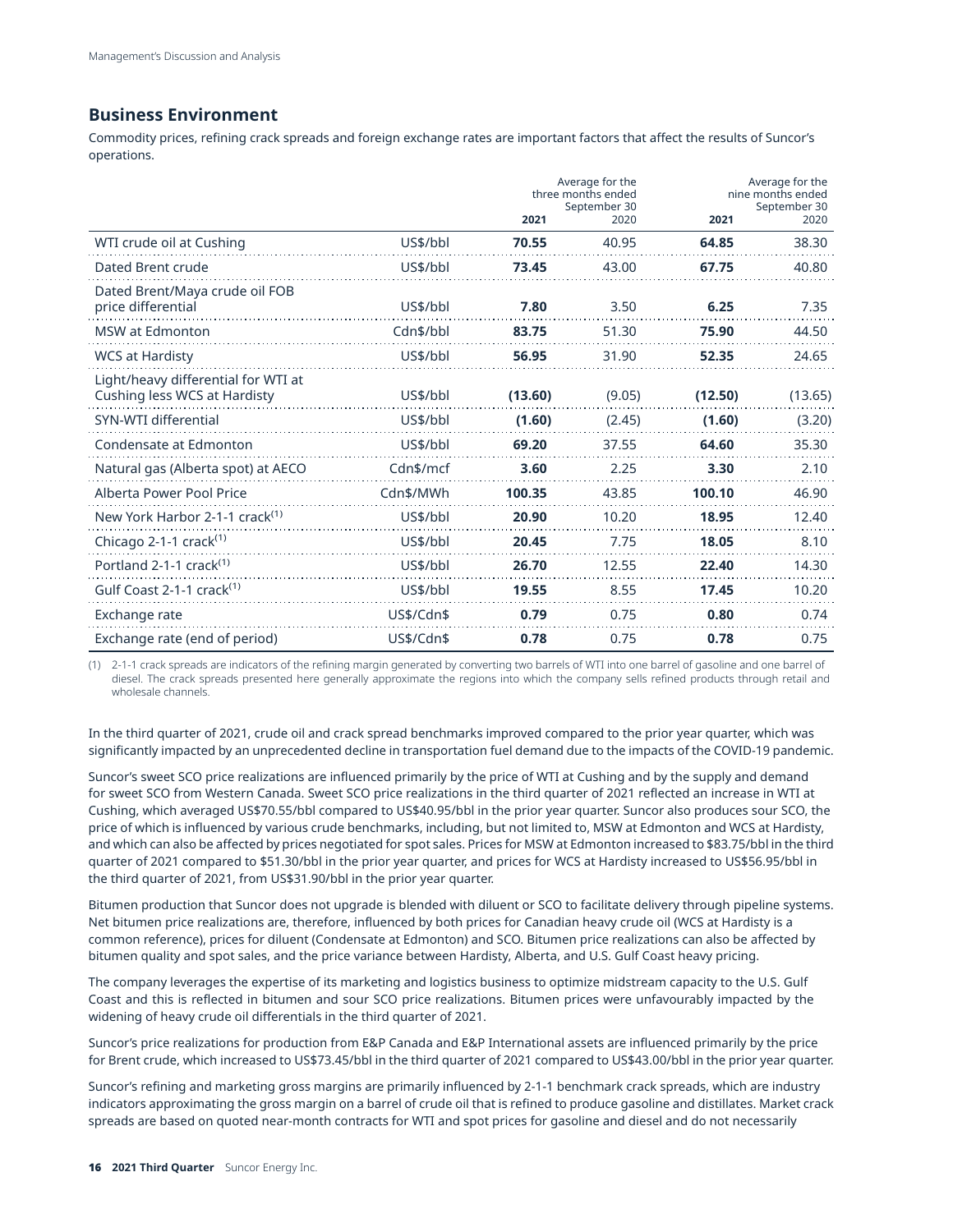reflect the margins at a specific refinery. Suncor's realized refining and marketing gross margins are influenced by actual crude oil feedstock costs, refinery configuration, product mix and realized market prices unique to Suncor's refining and marketing business. In addition, the U.S. regulatory renewable blending obligations influence the benchmark cracks, which may increase their volatility, while the cost of regulatory compliance is not deducted in calculating the benchmark cracks.

Suncor has developed an indicative 5-2-2-1 index based on publicly available pricing data to more accurately reflect Suncor's realized refining and marketing gross margin. This internal index is a single value calculated based on a notional five barrels of crude oil of varying grades refined to produce two barrels each of gasoline and distillate and one barrel of secondary product to approximate Suncor's unique set of refinery configurations; overall crude slate and product mix; and the benefit of its location, quality and grade differentials, and marketing margins. The internal index is calculated by taking the product value of refined products less the crude value of refinery feedstock excluding the impact of FIFO inventory accounting methodology. The product value incorporates the New York Harbor 2-1-1 crack, Chicago 2-1-1 crack, WTI benchmarks and seasonal factors. The seasonal factor applies an incremental US\$6.50/bbl in the first and fourth quarters and US\$5.00/bbl in the second and third quarters and reflects the location, quality and grade differentials for refined products sold in the company's core markets during the winter and summer months, respectively. The crude value incorporates the SYN, WCS and WTI benchmarks.

Crack spreads are based on current crude feedstock prices, whereas actual earnings are accounted for on a FIFO basis in accordance with IFRS where a delay exists between the time that feedstock is purchased and when it is processed and when products are sold to a third party. A FIFO loss normally reflects a declining price environment for crude oil and finished products, whereas FIFO gains reflect an increasing price environment for crude oil and finished products. The company's realized refining and marketing gross margins are also presented on a LIFO basis, which is consistent with how industry benchmarks and the Suncor 5-2-2-1 index are calculated and with how management evaluates performance.

In the third quarter of 2021, the New York Harbor 2-1-1 and Chicago 2-1-1 benchmark crack spreads increased compared to the prior year quarter due to increased demand for transportation fuels and to compensate for increased costs associated with renewable blending regulatory obligations. The Suncor 5-2-2-1 index was US\$27.60/bbl in the third quarter of 2021 compared to US\$16.80/bbl in the third quarter of 2020, primarily related to the increase in benchmark crack spreads.

The cost of natural gas used in Suncor's Oil Sands and Refining operations is primarily referenced to Alberta spot prices at AECO. The average AECO benchmark increased to \$3.60/mcf in the third quarter of 2021, from \$2.25/mcf in the prior year quarter.

Excess electricity produced at Suncor's Oil Sands assets is sold to the Alberta Electric System Operator, with the proceeds netted against the applicable cash operating cost per barrel metric. The Alberta power pool price increased to an average of \$100.35/MWh in the third quarter of 2021 compared to \$43.85/MWh in the prior year quarter.

The majority of Suncor's revenues from the sale of oil and natural gas commodities are based on prices that are determined by or referenced to U.S. dollar benchmark prices, while the majority of Suncor's expenditures are realized in Canadian dollars. The Canadian dollar strengthened in relation to the U.S. dollar in the third quarter of 2021, as the average exchange rate increased to US\$0.79 per one Canadian dollar from US\$0.75 per one Canadian dollar in the prior year quarter. This rate increase had a negative impact on price realizations for the company during the third quarter of 2021 when compared to the prior year quarter.

Suncor also has assets and liabilities, including approximately 63% of the company's debt, that are denominated in U.S. dollars and translated to Suncor's reporting currency (Canadian dollars) at each balance sheet date. A decrease in the value of the Canadian dollar, relative to the U.S. dollar, from the previous balance sheet date increases the amount of Canadian dollars required to settle U.S. dollar denominated obligations, while an increase in the value of the Canadian dollar, relative to the U.S. dollar, decreases the amount of Canadian dollars required to settle U.S. dollar denominated obligations.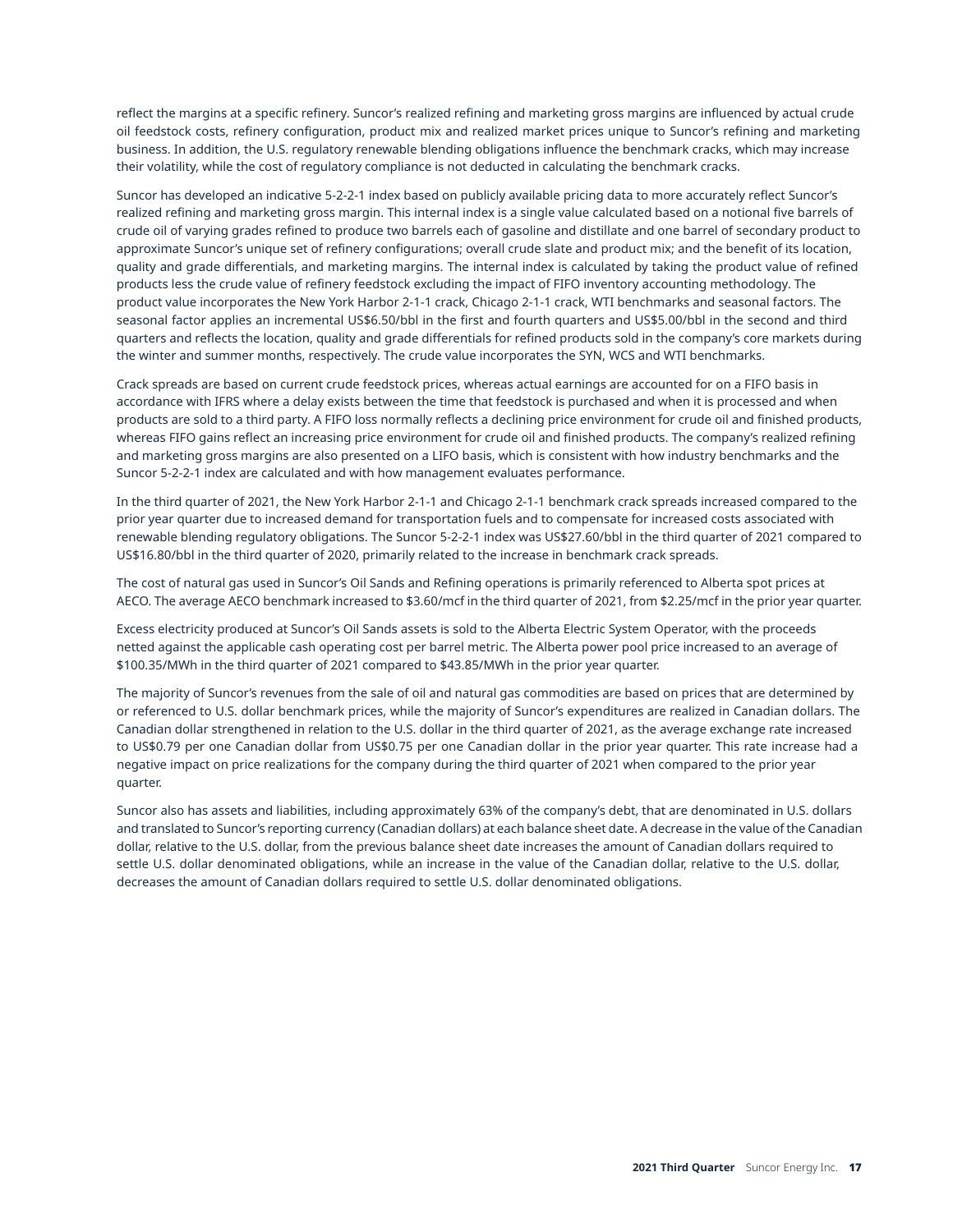# <span id="page-17-0"></span>**4. Segment Results and Analysis**

## **Oil Sands**

## **Financial Highlights**

|                                                                     |       | Three months ended<br>September 30 | Nine months ended<br>September 30 |        |
|---------------------------------------------------------------------|-------|------------------------------------|-----------------------------------|--------|
| (\$ millions)                                                       | 2021  | 2020                               | 2021                              | 2020   |
| Gross revenues                                                      | 4977  | 2567                               | 13964                             | 7536   |
| Less: Royalties                                                     | (504) | (36)                               | (882)                             | (77)   |
| Operating revenues, net of royalties                                | 4473  | 2531                               | 13082                             | 7459   |
| Net earnings (loss)                                                 | 484   | (531)                              | 1251                              | (3503) |
| Adjusted for:                                                       |       |                                    |                                   |        |
| Unrealized loss (gain) on risk management activities <sup>(1)</sup> | 5     | (8)                                |                                   | (8)    |
| Impairment <sup>(2)</sup>                                           |       |                                    |                                   | 1376   |
| Operating earnings (loss) <sup>(3)</sup>                            | 489   | (539)                              | 1253                              | (2135) |
| Funds from operations <sup>(3)</sup>                                | 1591  | 556                                | 4671                              | 1257   |

(1) Beginning in the first quarter of 2021, the company revised its calculation of operating earnings, a non-GAAP financial measure, to exclude unrealized (gains) losses on derivative financial instruments that are recorded at fair value to better align the earnings impact of the activity with the underlying items being risk-managed. Prior period comparatives have been restated to reflect this change.

(2) During the first quarter of 2020, the company recorded non-cash after-tax impairment charges of \$1.376 billion on its share of the Fort Hills assets due to a decline in forecasted crude oil prices as a result of decreased global demand due to the COVID-19 pandemic and changes to its respective capital, operating and production plans.

(3) Non-GAAP financial measures. See the Non-GAAP Financial Measures Advisory section of this MD&A.

#### **Bridge Analysis of Operating (Loss) Earnings** (\$ millions)(1)(2)



(1) For an explanation of this bridge analysis, see the Non-GAAP Financial Measures Advisory section of this MD&A.

(2) Beginning in the first quarter of 2021, the company revised its calculation of operating earnings, a non-GAAP financial measure, to exclude unrealized (gains) losses on derivative financial instruments that are recorded at fair value to better align the earnings impact of the activity with the underlying items being risk-managed. Prior period comparatives have been restated to reflect this change.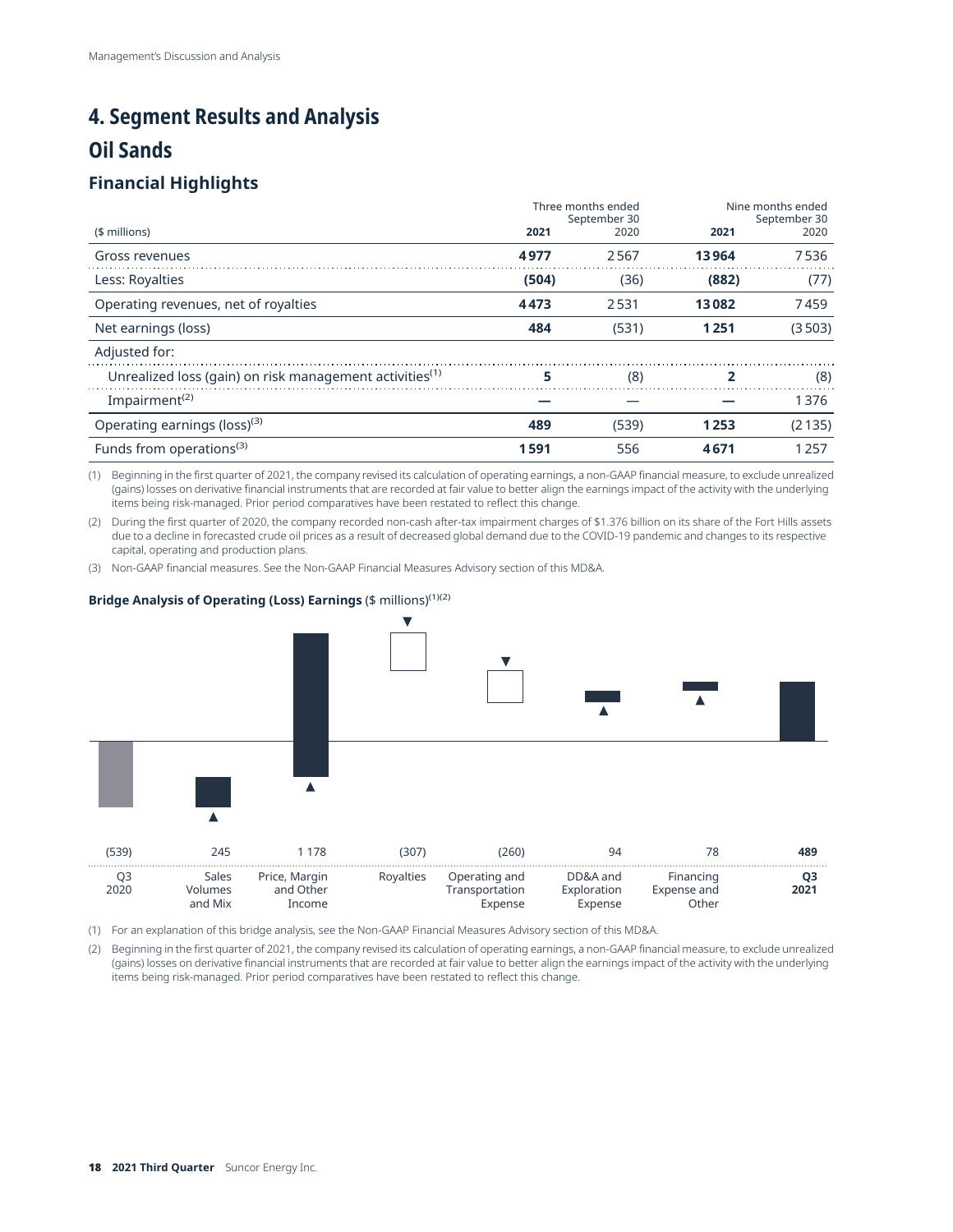The Oil Sands segment had operating earnings of \$489 million in the third quarter of 2021, compared to an operating loss of \$539 million in the prior year quarter. The increase was primarily due to higher realized crude prices, as crude benchmarks were significantly impacted in the prior year quarter as a result of the COVID-19 pandemic, increased production and lower DD&A expenses. Operating earnings were partially offset by an increase in royalties and operating expenses associated with Suncor's increased production in the third quarter of 2021.

#### **Production Volumes**(1)

|                                                                     |        | Three months ended<br>September 30 | Nine months ended<br>September 30 |        |  |
|---------------------------------------------------------------------|--------|------------------------------------|-----------------------------------|--------|--|
| (mbbls/d)                                                           | 2021   | 2020                               | 2021                              | 2020   |  |
| SCO and diesel production <sup>(2)</sup>                            | 418.8  | 421.1                              | 467.0                             | 461.2  |  |
| Internally consumed diesel and internal transfers <sup>(3)(4)</sup> | (13.3) | (10.3)                             | (14.2)                            | (10.9) |  |
| Upgraded production                                                 | 405.5  | 410.8                              | 452.8                             | 450.3  |  |
| Bitumen production                                                  | 203.9  | 108.2                              | 186.0                             | 117.2  |  |
| Internal bitumen transfers <sup>(4)</sup>                           | (4.3)  |                                    | (2.1)                             |        |  |
| Non-upgraded bitumen production                                     | 199.6  | 108.2                              | 183.9                             | 117.2  |  |
| Total Oil Sands production                                          | 605.1  | 519.0                              | 636.7                             | 567.5  |  |

(1) Bitumen production from Oil Sands Base is upgraded, while bitumen production from In Situ operations is either upgraded or sold directly to customers, including Suncor's own refineries, with SCO and diesel yields of approximately 79% of bitumen feedstock input. Fort Hills finished bitumen is sold directly to customers, including Suncor's own refineries. Essentially all of the bitumen produced at Syncrude is upgraded to sweet SCO and a small amount of diesel, at an approximate yield of 85%.

(2) Combined upgrader utilization rates are calculated using total upgraded production, inclusive of internally consumed diesel and internal transfers.

(3) Both Oil Sands operations and Syncrude produce diesel, which is internally consumed in mining operations, and Fort Hills and Syncrude use internally produced diesel from Oil Sands Base within their mining operations. In the third quarter of 2021, Oil Sands operations production volumes included 8,400 bbls/d of internallyconsumed diesel, of which 6,300 bbls/d was consumed at Oil Sands Base, 1,600 bbls/d was consumed at Fort Hills and 500 bbls/d was consumed at Syncrude. Syncrude production volumes included 2,700 bbls/d of internally consumed diesel.

(4) Internal feedstock transfers between Oil Sands operations and Syncrude through the interconnecting pipelines are included in gross SCO and bitumen production volumes. In the third quarter of 2021, Oil Sands operations included 2,000 bbls/d of SCO and 1,500 bbls/d of bitumen that was transferred to Suncor's share of Syncrude through the interconnecting pipelines. Syncrude production included 200 bbls/d of SCO and 2,800 bbls/d of bitumen that was transferred to Oil Sands Base through the interconnecting pipelines.

The company's net SCO production was 405,500 bbls/d in the third quarter of 2021 compared to 410,800 bbls/d in the prior year quarter. In the third quarter of 2021, the company completed its five-year planned turnaround at Oil Sands Base plant Upgrader 2, and subsequent to the quarter the asset ramped up to normal operating rates. Syncrude upgrader utilization was 91% in the third quarter of 2021, compared to 78% in the prior year quarter. The prior year quarter was impacted by planned turnaround maintenance at both Oil Sands operations and Syncrude, and an operational incident at the secondary extraction facilities at Oil Sands Base plant.

The company's non-upgraded bitumen production increased to 199,600 bbls/d in the third quarter of 2021 from 108,200 bbls/d in the prior year quarter due to continued strong performance from the company's In Situ assets and the impact of the significant planned turnaround at Oil Sands Base plant Upgrader 2, resulting in less Firebag volumes being processed at the upgrader and therefore increased non-upgraded bitumen being sold to market. The increase in production was partially offset by planned maintenance at Firebag in the third quarter of 2021. Production at Fort Hills increased during the third quarter of 2021, compared to the prior year quarter. During the third quarter of 2021, significant progress on the mine ramp up strategy was achieved and Fort Hills continued to manage overburden removal and build ore inventory according to plan. Fort Hills is expected to transition to a two-train operation and operate at full production rates by the end of the year.

#### **Sales Volumes**

|                      | Three months ended<br>September 30 |       | Nine months ended<br>September 30 |       |
|----------------------|------------------------------------|-------|-----------------------------------|-------|
| (mbbls/d)            | 2021                               | 2020  | 2021                              | 2020  |
| SCO and diesel       | 418.6                              | 420.1 | 455.4                             | 458.4 |
| Non-upgraded bitumen | 194.4                              | 119.1 | 186.2                             | 121.0 |
| Total                | 613.0                              | 539.2 | 641.6                             | 579.4 |

SCO and diesel sales volumes were 418,600 bbls/d in the third quarter of 2021, compared to 420,100 bbls/d in the prior year quarter, consistent with the decrease in upgraded production.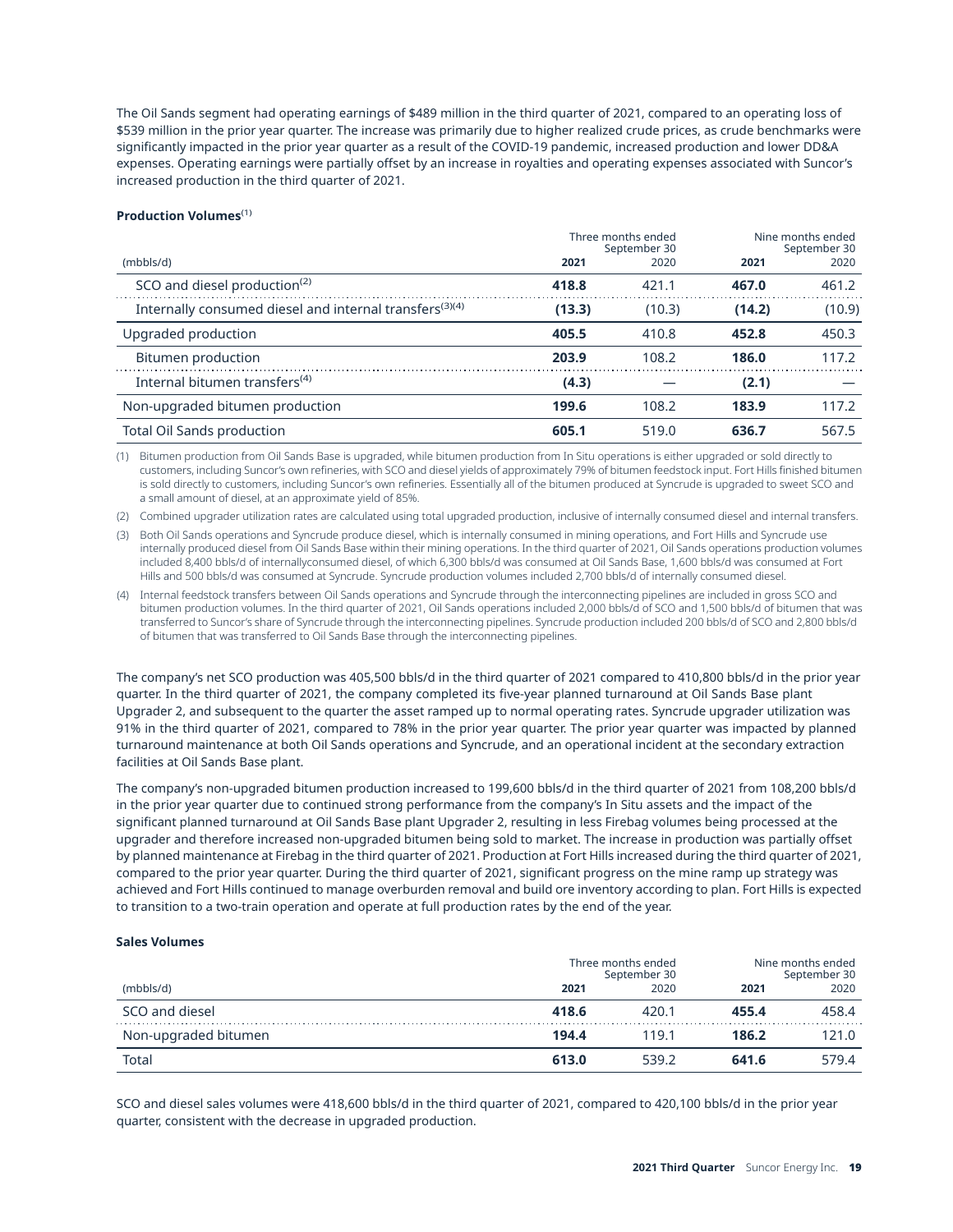Non-upgraded bitumen sales volumes increased to 194,400 bbls/d in the third quarter of 2021, compared to 119,100 bbls/d in the prior year quarter, and were influenced by the same factors that affected production volumes, discussed above, partially offset by a build of inventory in the current period.

#### **Price Realizations**

| Net of transportation costs, but before royalties<br>$($ \$/bbl) | Three months ended<br>September 30<br>2020<br>2021 |         | Nine months ended<br>September 30<br>2020<br>2021 |         |
|------------------------------------------------------------------|----------------------------------------------------|---------|---------------------------------------------------|---------|
| SCO and diesel                                                   | 80.21                                              | 46.18   | 73.44                                             | 42.45   |
| Non-upgraded bitumen                                             | 59.91                                              | 24.28   | 51.16                                             | 19.83   |
| Crude sales basket (all products)                                | 73.78                                              | 41 34   | 66.97                                             | 37.73   |
| Crude sales basket, relative to WTI                              | (15.12)                                            | (13.19) | (14.16)                                           | (14.10) |

Oil Sands price realizations increased in the third quarter of 2021 from the prior year quarter, in line with the improved commodity price environment. The prior period was impacted by the significant decline in transportation fuel demand due to the impacts of the COVID-19 pandemic. Price realizations have improved in line with increased demand, optimism relating to vaccine rollouts and OPEC+ supply management.

#### **Royalties**

Royalties for the Oil Sands segment were higher in the third quarter of 2021 compared to the prior year quarter, primarily due to increased royalties for In Situ operations due to Firebag being in the higher post-payout phase of its royalty agreement, higher crude price realizations and increased production volumes.

#### **Expenses and Other Factors**

Total Oil Sands operating and transportation expenses increased in the third quarter of 2021 compared to the prior year quarter. See the reconciliation in the Cash Operating Costs section below for further details regarding cash operating costs and a breakdown of non-production costs by asset. In the third quarter of 2020, the relief provided under the Government of Canada's Emergency Wage Subsidy (CEWS) program, in addition to safe-mode costs associated with the deferral of capital projects and additional costs incurred in response to the COVID-19 pandemic, have been included in operating and transportation expense by asset. These costs, however, have been excluded from cash operating costs per barrel for comparability purposes.

At Oil Sands operations, operating costs increased compared to the prior year quarter, primarily due to higher production and increased natural gas prices.

At Fort Hills, operating costs in the third quarter of 2021 increased when compared to the prior year quarter, reflecting increased mine activity to remove overburden and increase ore inventory in preparation for the transition back to a two-train operation in the fourth quarter. The third quarter of 2020 reflected reduced costs associated with a one-train operation as a result of the decline in the business environment. Operating costs during the third quarter of 2021 were also impacted by increased natural gas prices compared to the prior year quarter.

Suncor's share of Syncrude operating costs in the third quarter of 2021 increased when compared with the prior year quarter, primarily due to higher production and increased natural gas prices, partially offset by decreased maintenance costs.

DD&A expense for the third quarter of 2021 was lower compared to the prior year quarter, as the prior year quarter included higher derecognition charges of property, plant and equipment and exploration and evaluation assets.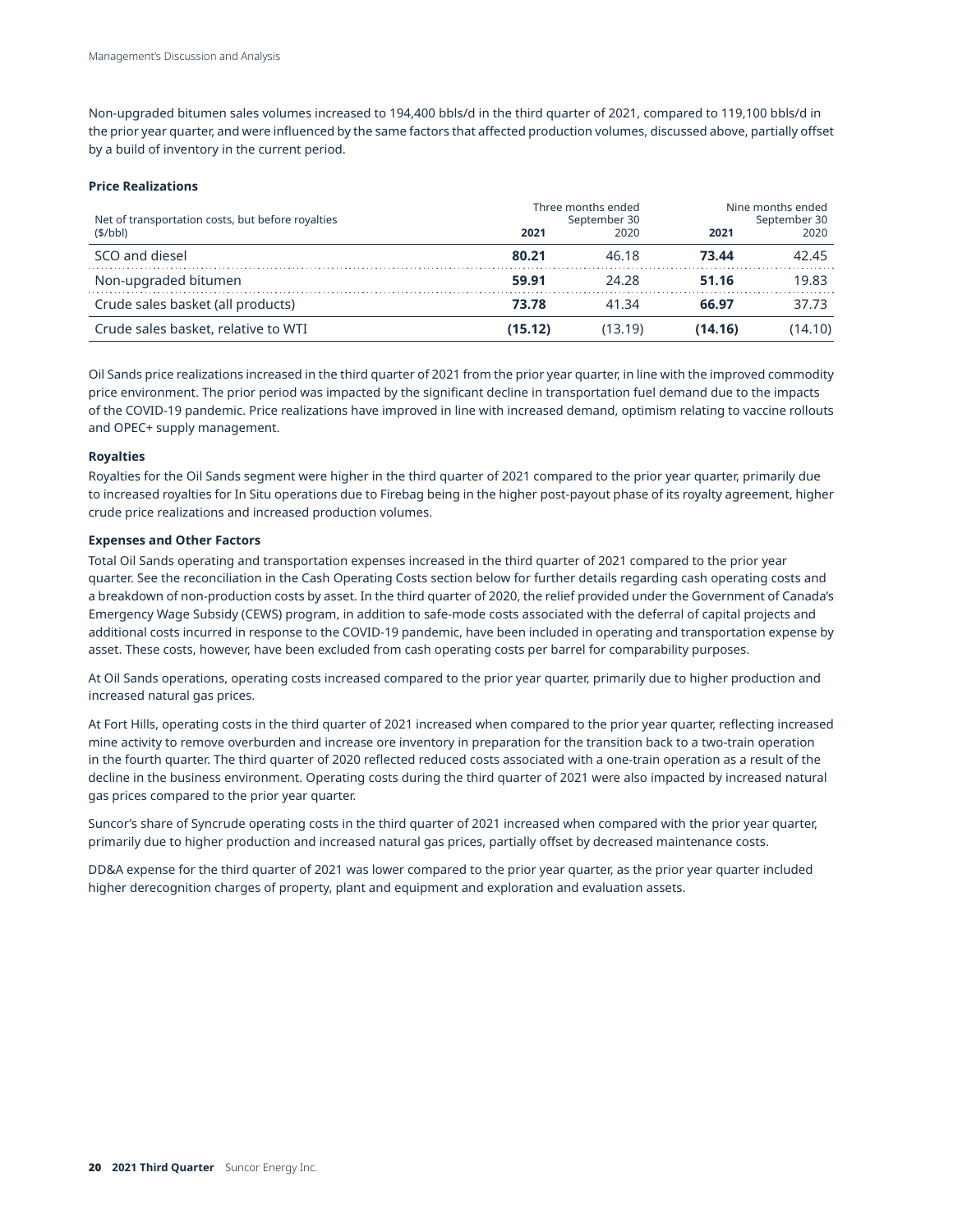#### **Cash Operating Costs**

|                                                                         | Three months ended<br>September 30 |       | Nine months ended<br>September 30 |       |
|-------------------------------------------------------------------------|------------------------------------|-------|-----------------------------------|-------|
| (\$ millions, except as noted)                                          | 2021                               | 2020  | 2021                              | 2020  |
| Oil Sands operating, selling and general expense (OS&G)                 | 2004                               | 1650  | 5922                              | 5430  |
| Oil Sands operations cash operating costs <sup>(1)</sup> reconciliation |                                    |       |                                   |       |
| Oil Sands operations OS&G                                               | 1158                               | 1000  | 3478                              | 3278  |
| Non-production costs <sup>(2)</sup>                                     | (40)                               | 5     | (158)                             | (90)  |
| Excess power capacity and other <sup>(3)</sup>                          | (68)                               | (54)  | (274)                             | (193) |
| Inventory changes                                                       | (31)                               | (1)   | (34)                              | (75)  |
| Oil Sands operations cash operating costs <sup>(1)</sup>                | 1019                               | 950   | 3012                              | 2920  |
| Oil Sands operations production volumes (mbbls/d)                       | 381.7                              | 325.6 | 438.1                             | 369.8 |
| Oil Sands operations cash operating costs <sup>(1)</sup> (\$/bbl)       | 29.05                              | 31.75 | 25.20                             | 28.80 |
| Fort Hills cash operating costs <sup>(1)</sup> reconciliation           |                                    |       |                                   |       |
| Fort Hills OS&G                                                         | 232                                | 130   | 624                               | 598   |
| Non-production costs <sup>(2)</sup>                                     | (25)                               | (8)   | (83)                              | (45)  |
| Inventory changes                                                       | (16)                               | 15    | (10)                              | (37)  |
| Fort Hills cash operating costs <sup>(1)</sup>                          | 191                                | 137   | 531                               | 516   |
| Fort Hills production volumes (mbbls/d)                                 | 50.8                               | 42.6  | 49.1                              | 56.8  |
| Fort Hills cash operating costs <sup>(1)</sup> (\$/bbl)                 | 40.90                              | 35.20 | 39.70                             | 33.25 |
| Syncrude cash operating costs <sup>(1)</sup> reconciliation             |                                    |       |                                   |       |
| Syncrude OS&G                                                           | 614                                | 520   | 1820                              | 1554  |
| Non-production costs <sup>(2)</sup>                                     | (71)                               | (11)  | (196)                             | (47)  |
| Syncrude cash operating costs <sup>(1)</sup>                            | 543                                | 509   | 1624                              | 1507  |
| Syncrude production volumes (mbbls/d)                                   | 190.2                              | 161.1 | 165.8                             | 151.7 |
| Syncrude cash operating costs <sup>(1)</sup> (\$/bbl)                   | 31.05                              | 34.35 | 35.90                             | 36.25 |

(1) Non-GAAP financial measures. See the Non-GAAP Financial Measures Advisory section of this MD&A.

(2) Significant non-production costs include, but are not limited to, share-based compensation adjustments, research costs, project startup costs and adjustments to reflect the cost of internal transfers in the receiving asset at the cost of production. In addition, non-production costs include safemode costs associated with the deferral of capital projects and additional costs incurred in response to the COVID-19 pandemic. Non-production costs for 2020 include the relief provided under the CEWS program. Non-production costs at Fort Hills and Syncrude also include, but are not limited to, excess power revenue from cogeneration units and an adjustment to reflect internally produced diesel from Oil Sands operations at the cost of production.

(3) Oil Sands operations excess power capacity and other includes, but is not limited to, the operational revenue impacts of excess power from cogeneration units and the natural gas expense recorded as part of a non-monetary arrangement involving a third-party processor.

Oil Sands operations cash operating costs<sup>(1)</sup> per barrel decreased to \$29.05 in the third quarter of 2021, compared to \$31.75 in the prior year quarter, due to increased production, partially offset by higher operating, selling and general expenses, as detailed above.

Oil Sands operations non-production costs, which are excluded from cash operating costs, were higher in the current quarter compared to the prior year quarter, as the prior year quarter included CEWS, partially offset by safe-mode and COVID-19 response costs.

Oil Sands operations inventory changes reflect a draw of inventory in the current period.

Fort Hills cash operating costs<sup>(1)</sup> per barrel were \$40.90 in the third quarter of 2021, compared to \$35.20 in the prior year quarter, reflecting increased mine activity to remove overburden and increase ore inventory associated with the planned transition to a two-train operation, partially offset by higher production. In the third quarter of 2021, non-production costs were higher compared to the prior year quarter, as the prior year quarter included CEWS, partially offset by additional costs incurred

(1) Non-GAAP financial measures. See the Non-GAAP Financial Measures Advisory section of this MD&A.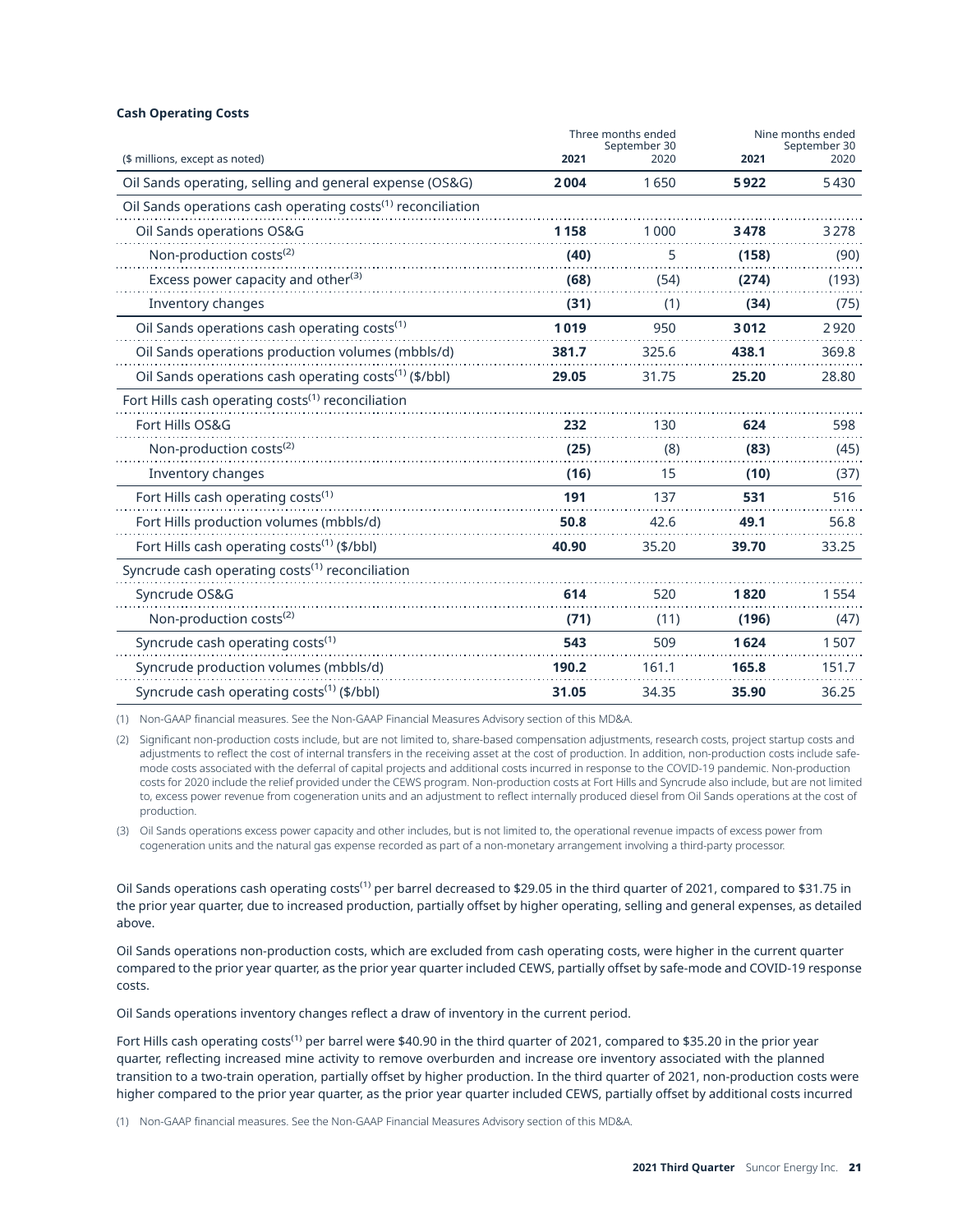in response to the COVID-19 pandemic. Inventory changes in the third quarter of 2021 reflect a draw of inventory, compared to a change in inventory valuation, partially offset by a draw of inventory in the prior year quarter.

Syncrude cash operating costs(1) per barrel decreased to \$31.05 in the third quarter of 2021, compared to \$34.35 in the prior year quarter, due to higher production, partially offset by higher operating, selling and general expenses, as detailed above. Syncrude non-production costs, which are excluded from cash operating costs, were higher in the current quarter compared to the prior year quarter, as the prior year quarter included CEWS.

#### **Results for the First Nine Months of 2021**

Oil Sands net earnings were \$1.251 billion for the first nine months of 2021 compared to a net loss of \$3.503 billion in the prior year period. In addition to the factors impacting operating (loss) earnings explained below, net earnings for the first nine months of 2021 included a \$2 million after-tax unrealized loss on risk management activities. Net loss for the first nine months of 2020 included \$1.376 billion of non-cash after-tax asset impairment charges and an after-tax unrealized gain on risk management activities of \$8 million.

Oil Sands operating earnings for the first nine months of 2021 were \$1.253 billion compared to an operating loss of \$2.135 billion for the same period in 2020. The increase was primarily due to higher realized crude prices, as crude benchmarks were significantly impacted in the prior year period as a result of the COVID-19 pandemic and OPEC+ supply issues, and increased production, partially offset by higher royalties and operating expenses.

Funds from operations for the first nine months of 2021 were \$4.671 billion for the Oil Sands segment, compared to \$1.257 billion in the prior year period, with the increase primarily due to the same factors that influenced operating earnings noted above.

Oil Sands operations cash operating costs per barrel averaged \$25.20 for the first nine months of 2021, a decrease from an average of \$28.80 for the first nine months of 2020, due to increased production, partially offset by higher natural gas prices.

Fort Hills cash operating costs per barrel averaged \$39.70 for the first nine months of 2021, compared to \$33.25 for the same period of 2020, reflecting increased mine activity to increase ore inventory in preparation for the transition to a two-train operation. Higher production for the first nine months of 2020 reflected Fort Hills operating on two primary extraction trains early in the year. The company managed production to keep pace with reduced downstream demand as a result of the COVID-19 pandemic, temporarily transitioning to a one-train operation at Fort Hills in the second quarter of 2020.

Syncrude cash operating costs per barrel averaged \$35.90 for the first nine months of 2021, a decrease compared to \$36.25 in the first nine months of 2020, primarily due to an increase in production volumes, partially offset by higher planned maintenance and increased natural gas prices.

#### **Planned Maintenance Update**

There are no significant maintenance events scheduled for the fourth quarter of 2021. In the third quarter of 2021, the significant planned turnaround at Oil Sands Base plant Upgrader 2 was completed, as well as planned maintenance at Firebag.

(1) Non-GAAP financial measures. See the Non-GAAP Financial Measures Advisory section of this MD&A.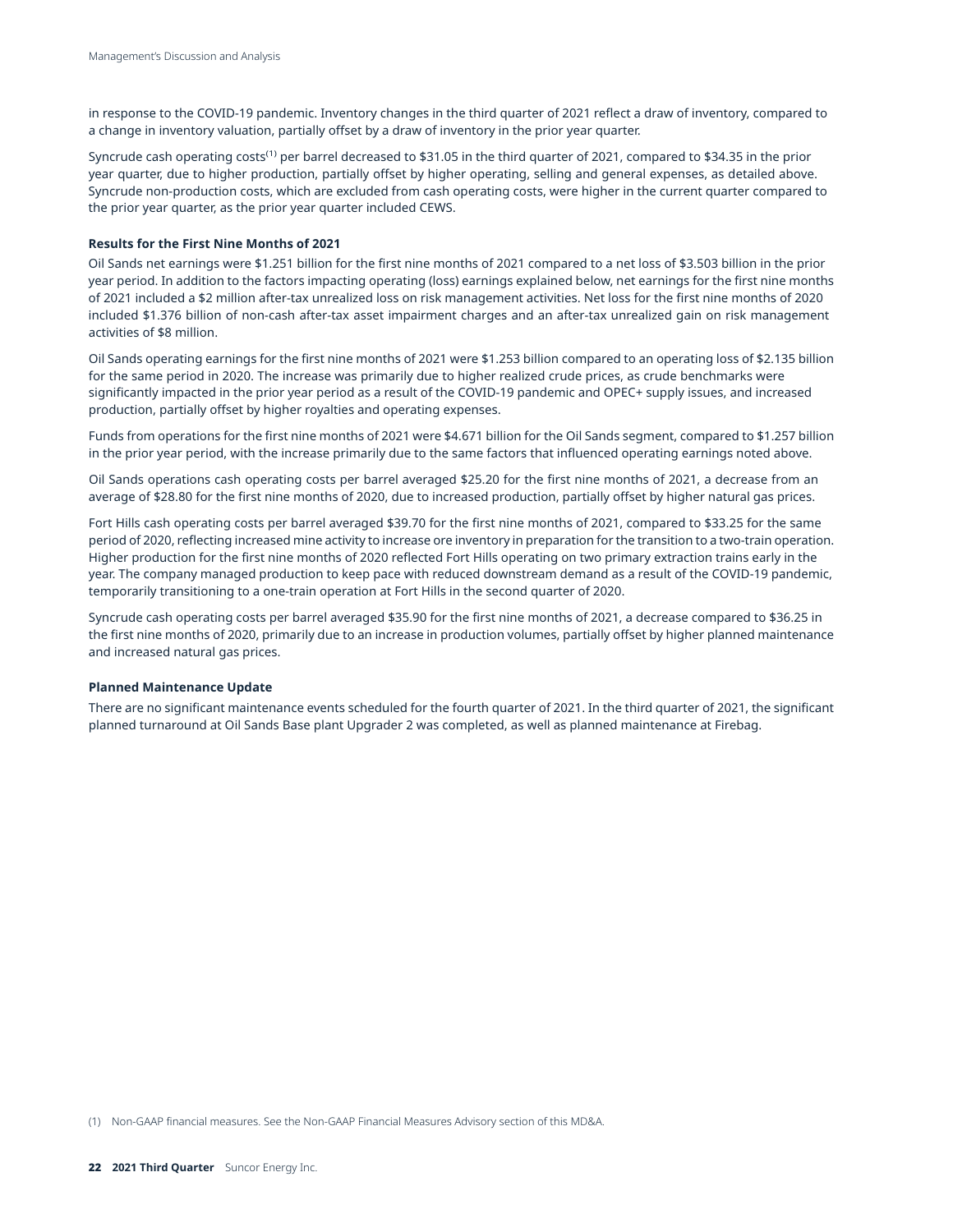# **Exploration and Production**

## **Financial Highlights**

|                                            | Three months ended<br>September 30 |      | Nine months ended<br>September 30 |       |
|--------------------------------------------|------------------------------------|------|-----------------------------------|-------|
| (\$ millions)                              | 2021                               | 2020 | 2021                              | 2020  |
| Gross revenues <sup><math>(1)</math></sup> | 691                                | 512  | 2052                              | 1344  |
| Less: Royalties <sup>(1)</sup>             | (56)                               | (30) | (183)                             | (58)  |
| Operating revenues, net of royalties       | 635                                | 482  | 1869                              | 1286  |
| Net earnings (loss)                        | 407                                | 25   | 820                               | (453) |
| Adjusted for:                              |                                    |      |                                   |       |
| Asset impairment (reversal) <sup>(2)</sup> | (168)                              |      | (168)                             | 422   |
| Operating earnings (loss) <sup>(3)</sup>   | 239                                | 25   | 652                               | (31)  |
| Funds from operations <sup>(3)</sup>       | 357                                | 260  | 1053                              | 742   |

(1) Production, revenues and royalties from the company's Libya operations have been presented in the E&P section of this MD&A on an economic basis and exclude an equal and offsetting gross-up of revenues and royalties of \$53 million in the third quarter of 2021 and \$188 million in the first nine months of 2021, which is required for presentation purposes in the company's financial statements under the working-interest basis. In the first nine months of 2020, there were no Libya sales included in production, revenues or royalties.

(2) During the first quarter of 2020, the company recorded non-cash after-tax impairment charges of \$422 million against its share of the White Rose and Terra Nova assets due to a decline in forecasted crude oil prices as a result of decreased global demand due to the COVID-19 pandemic and changes to their respective capital, operating and production plans. During the third quarter of 2021, the company recorded a non-cash after-tax impairment reversal of \$168 million on its share of the Terra Nova assets as a result of the ALE project moving forward and the benefit of royalty and financial support from the Government of Newfoundland and Labrador.

(3) Non-GAAP financial measures. See the Non-GAAP Financial Measures Advisory section of this MD&A.

# $\blacktriangle$ 25 (29) 157 (18) 6 65 33 **239**  Q3 Sales Price, Margin Royalties Operating and DD&A and Financing **Q3**  2020 Volumes and Other Transportation Exploration Expense and **2021**  and Mix Revenue Expense Expense Other

#### **Bridge Analysis of Operating (Loss) Earnings (\$ millions)<sup>(1)</sup>**

(1) For an explanation of this bridge analysis, see the Non-GAAP Financial Measures Advisory section of this MD&A.

Operating earnings for the E&P segment in the third quarter of 2021 increased to \$239 million compared to \$25 million in the prior year quarter, with the increase primarily due to higher realized crude prices and lower DD&A and exploration expense, partially offset by lower sales volumes and higher royalties.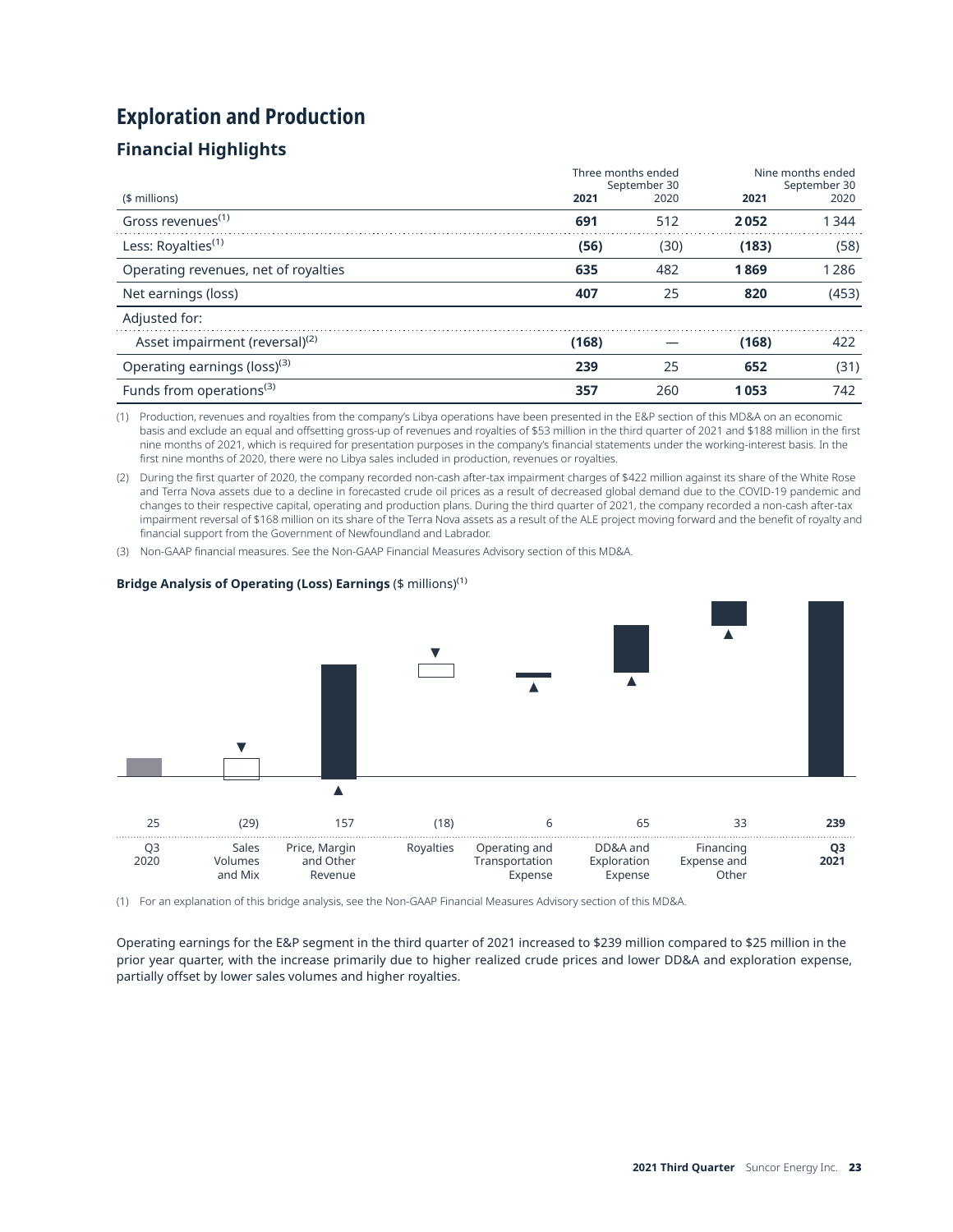#### **Production Volumes**

|                              | Three months ended<br>September 30 |      | Nine months ended<br>September 30 |       |
|------------------------------|------------------------------------|------|-----------------------------------|-------|
|                              | 2021                               | 2020 | 2021                              | 2020  |
| E&P Canada (mbbls/d)         | 54.4                               | 57.1 | 56.6                              | 60.6  |
| E&P International (mboe/d)   | 39.1                               | 40.1 | 34.3                              | 42.3  |
| Total production (mboe/d)    | 93.5                               | 97.2 | 90.9                              | 102.9 |
| Total sales volumes (mboe/d) | 76.3                               | 96.0 | 88.1                              | 103.9 |

Production volumes for E&P Canada were 54,400 bbls/d in the third quarter of 2021, compared to 57,100 bbls/d in the prior year quarter, primarily due to natural declines and lower asset performance. Both periods were impacted by the absence of production from Terra Nova as the asset has remained off-line since the fourth quarter of 2019. During the third quarter of 2021, Suncor and the co-owners of the Terra Nova project finalized an agreement to restructure the project ownership and move forward with the ALE project. The agreement increased the company's working interest to 48% (previously approximately 38%) in exchange for a cash payment from the exiting owners, and includes the previously disclosed royalty and financial support from the Government of Newfoundland and Labrador. The company received \$26 million (net of taxes of \$8 million) in cash consideration to acquire the additional 10% working interest in the Terra Nova project, which will be used to partially fund the 2022 capital spend of the project. In mid-September, maintenance work commenced on the Terra Nova Floating, Production, Storage and Offloading facility and upon completion the facility is expected to sail to dry dock in Ferrol, Spain later this year, with a safe return to operations anticipated before the end of 2022.

E&P International production was 39,100 boe/d in the third quarter of 2021, compared to 40,100 boe/d in the prior year quarter. Production volumes decreased in the current quarter primarily due to natural declines, partially offset by higher production at the Golden Eagle Area Development and liftings in Libya in the third quarter of 2021 compared to no liftings in the prior year quarter.

E&P sales volumes decreased to 76,300 boe/d in the third quarter of 2021, compared to 96,000 boe/d in the prior year quarter, due to a build of inventory at E&P International associated with the timing of cargo sales.

#### **Price Realizations**

|                                                         | Three months ended<br>September 30 |       | Nine months ended<br>September 30 |       |
|---------------------------------------------------------|------------------------------------|-------|-----------------------------------|-------|
| Net of transportation costs, but before royalties       | 2021                               | 2020  | 2021                              | 2020  |
| <b>Exploration and Production</b>                       |                                    |       |                                   |       |
| E&P Canada – Crude oil and natural gas liquids (\$/bbl) | 90.23                              | 56.21 | 81.43                             | 48.25 |
| E&P International $(1)$ (\$/boe)                        | 85.29                              | 54.06 | 77 N9                             | 49.53 |

(1) E&P International price realizations exclude Libya.

Price realizations at E&P Canada and E&P International increased in the third quarter of 2021 from the prior year quarter, in line with the improved commodity price environment. The prior period was impacted by the significant decline in transportation fuel demand due to the impacts of the COVID-19 pandemic. Price realizations have improved in line with increased demand, optimism relating to vaccine rollouts and OPEC+ supply management.

#### **Royalties**

E&P royalties in the third quarter of 2021 were higher than the prior year quarter primarily due to the increase in price realizations.

#### **Expenses and Other Factors**

Operating and transportation expenses for the third quarter of 2021 were comparable to the prior year quarter.

DD&A and exploration expense in the third quarter of 2021 decreased from the prior year quarter as a result of lower sales volumes, the absence of DD&A on the company's White Rose assets as a result of impairment charges in the fourth quarter of 2020 and on the Golden Eagle Area Development asset as a result of the asset classified as held for sale in the third quarter of 2021.

#### **Non-Cash Asset Impairment Reversal**

During the third quarter of 2021, the company recorded a non-cash impairment reversal of \$168 million (net of taxes of \$53 million) on its share of the Terra Nova assets as a result of the ALE project moving forward and the benefit of royalty and financial support from the Government of Newfoundland and Labrador.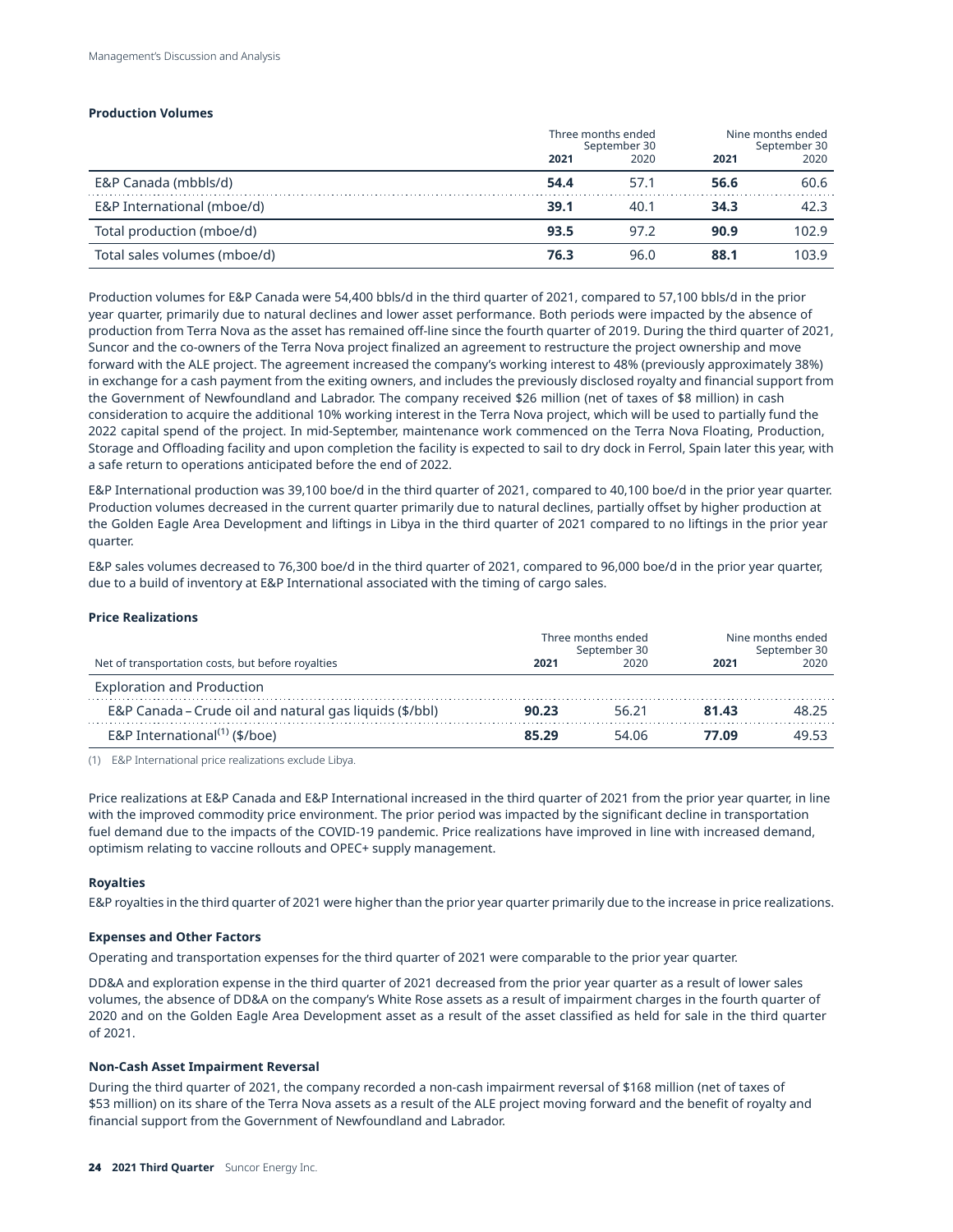#### **Results for the First Nine Months of 2021**

Net earnings for E&P were \$820 million for the first nine months of 2021 compared to a net loss of \$453 million in the prior year period. In addition to the factors impacting operating earnings (loss) described below, net earnings for the first nine months of 2021 included a non-cash after-tax impairment reversal of \$168 million against the company's share of the Terra Nova assets. Net earnings for the first nine months of 2020 included non-cash after-tax impairment charges of \$422 million against the company's share of the White Rose and Terra Nova assets.

Operating earnings for E&P for the first nine months of 2021 were \$652 million compared to an operating loss of \$31 million for the first nine months of 2020. The increase was primarily due to higher realized crude prices as crude benchmarks were significantly impacted in the prior year period due to the impacts of the COVID-19 pandemic and OPEC+ supply issues as well as lower DD&A and exploration expense, partially offset by lower production volumes and higher royalties.

Funds from operations were \$1.053 billion for the first nine months of 2021, compared to \$742 million for the first nine months of 2020, due to the same reasons noted in operating (loss) earnings above, excluding the impacts of DD&A and exploration expense.

#### **Subsequent Event**

Subsequent to the third quarter of 2021, the company completed the sale of its 26.69% working interest in the Golden Eagle Area Development for after-tax proceeds of US\$250 million net of closing adjustments and other closing costs, and future contingent consideration of up to US\$50 million, resulting in an estimated after-tax gain on sale of approximately \$235 million. The company completed the sale on October 22, 2021 with an effective date of January 1, 2021.

#### **Planned Maintenance Update for Operated Assets**

There are no significant maintenance events scheduled for the fourth quarter of 2021.

## **Refining and Marketing**

## **Financial Highlights**

| Three months ended<br>September 30                                  |      |      | Nine months ended<br>September 30 |         |
|---------------------------------------------------------------------|------|------|-----------------------------------|---------|
| (\$ millions)                                                       | 2021 | 2020 | 2021                              | 2020    |
| Operating revenues                                                  | 6341 | 4050 | 16 29 2                           | 11396   |
| Net earnings                                                        | 646  | 384  | 1728                              | 598     |
| Adjusted for:                                                       |      |      |                                   |         |
| Unrealized loss (gain) on risk management activities <sup>(1)</sup> | 12   | (28) |                                   | 4       |
| Operating earnings <sup>(2)</sup>                                   | 658  | 356  | 1733                              | 602     |
| Funds from operations <sup>(2)</sup>                                | 947  | 594  | 2490                              | 1 2 9 3 |

(1) Beginning in the first quarter of 2021, the company revised its calculation of operating earnings, a non-GAAP financial measure, to exclude unrealized (gains) losses on derivative financial instruments that are recorded at fair value to better align the earnings impact of the activity with the underlying items being risk-managed. Prior period comparatives have been restated to reflect this change.

(2) Non-GAAP financial measures. See the Non-GAAP Financial Measures Advisory section of this MD&A.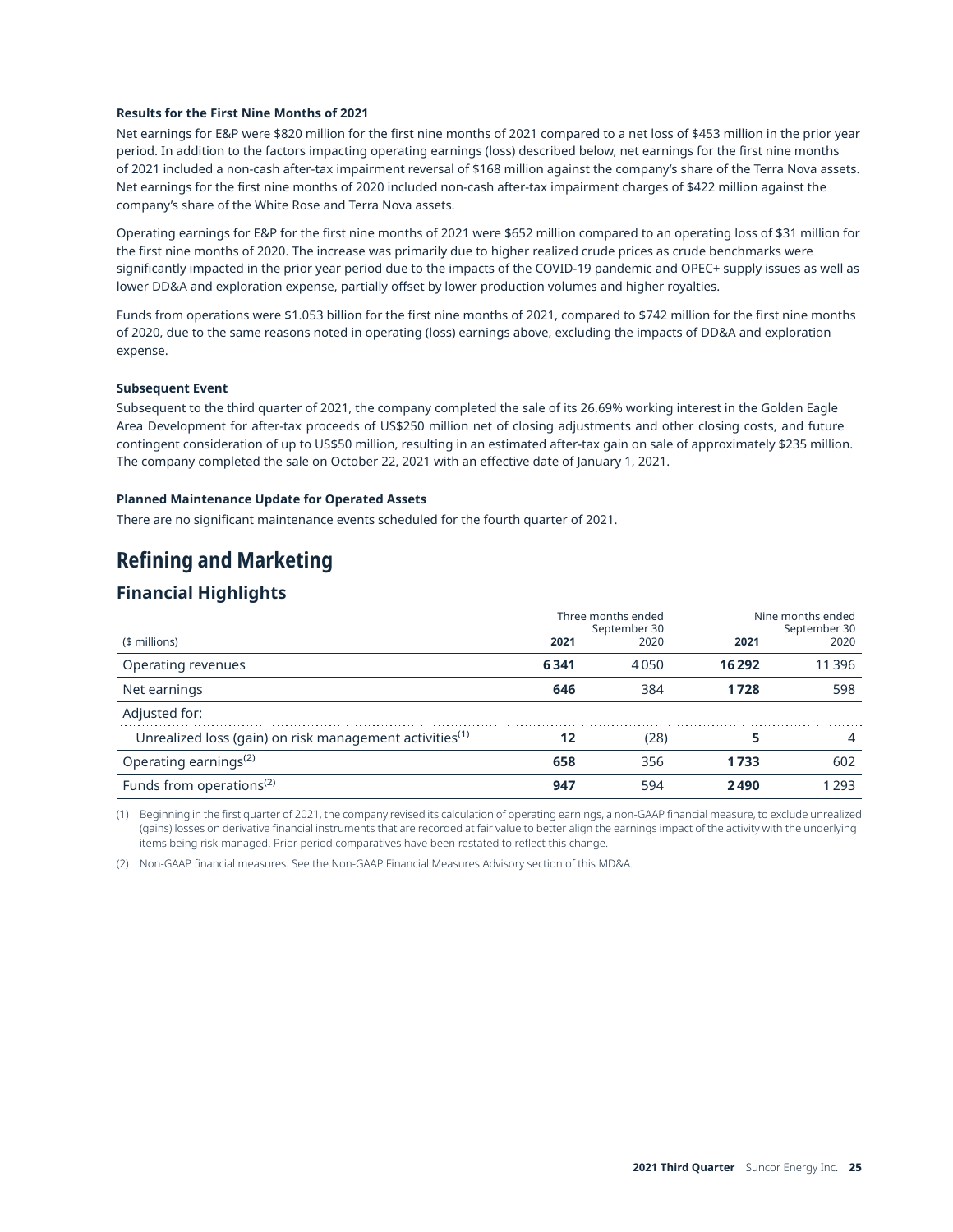#### **Bridge Analysis of Operating Earnings (\$ millions)<sup>(1)(2)</sup>**



| 356  | 19                     | 28′                                 | 34)                                                                           |                                  | 5 ا                               | 658  |
|------|------------------------|-------------------------------------|-------------------------------------------------------------------------------|----------------------------------|-----------------------------------|------|
| 2020 | Refinery<br>Production | Refining and<br>Marketing<br>Margin | FIFO Inventory<br>Valuation and<br>Short-Term<br>Commodity Risk<br>Management | Operating<br>Expense and<br>DD&A | Financing<br>Expense and<br>Other | 2021 |

(1) For an explanation of this bridge analysis, see the Non-GAAP Financial Measures Advisory section of this MD&A.

(2) Beginning in the first quarter of 2021, the company revised its calculation of operating earnings, a non-GAAP financial measure, to exclude unrealized (gains) losses on derivative financial instruments that are recorded at fair value to better align the earnings impact of the activity with the underlying items being risk-managed. Prior period comparatives have been restated to reflect this change.

R&M operating earnings in the third quarter of 2021 increased to \$658 million from \$356 million in the prior year quarter, primarily due to higher refining and marketing margins as a result of significantly higher crack spread benchmarks and higher crude throughput and refined product sales in the third quarter of 2021 compared to the prior year quarter.

#### **Volumes**

|                                                                    | Three months ended<br>September 30 |       | Nine months ended<br>September 30 |       |
|--------------------------------------------------------------------|------------------------------------|-------|-----------------------------------|-------|
|                                                                    | 2021                               | 2020  | 2021                              | 2020  |
| Crude oil processed (mbbls/d)                                      |                                    |       |                                   |       |
| <b>Eastern North America</b>                                       | 212.3                              | 208.7 | 198.9                             | 197.0 |
| Western North America                                              | 248.0                              | 191.0 | 205.9                             | 199.5 |
| Total                                                              | 460.3                              | 399.7 | 404.8                             | 396.5 |
| Refinery utilization $(1)(2)(%$                                    |                                    |       |                                   |       |
| <b>Eastern North America</b>                                       | 96                                 | 94    | 90                                | 89    |
| <b>Western North America</b>                                       | 102                                | 80    | 84                                | 83    |
| Total                                                              | 99                                 | 87    | 87                                | 86    |
| Refined product sales (mbbls/d)                                    |                                    |       |                                   |       |
| Gasoline                                                           | 236.5                              | 233.4 | 223.4                             | 214.5 |
| <b>Distillate</b>                                                  | 233.8                              | 220.6 | 225.4                             | 213.2 |
| Other                                                              | 81.2                               | 80.0  | 72.3                              | 73.9  |
| Total                                                              | 551.5                              | 534.0 | 521.1                             | 501.6 |
| Refining and marketing gross margin - FIFO <sup>(3)</sup> (\$/bbl) | 35.75                              | 30.75 | 38.10                             | 25.10 |
| Refining and marketing gross margin - LIFO <sup>(3)</sup> (\$/bbl) | 33.80                              | 25.00 | 31.25                             | 29.95 |
| Refining operating expense <sup>(3)</sup> (\$/bbl)                 | 5.45                               | 5.40  | 5.90                              | 5.60  |

(1) Refinery utilization is the amount of crude oil and natural gas plant liquids run through crude distillation units, expressed as a percentage of the capacity of these units.

(2) The Edmonton refinery crude processing capacity has increased to 146,000 bbls/d in 2021 from 142,000 bbls/d in 2020.

(3) Non-GAAP financial measures. See the Non-GAAP Financial Measures Advisory section of this MD&A.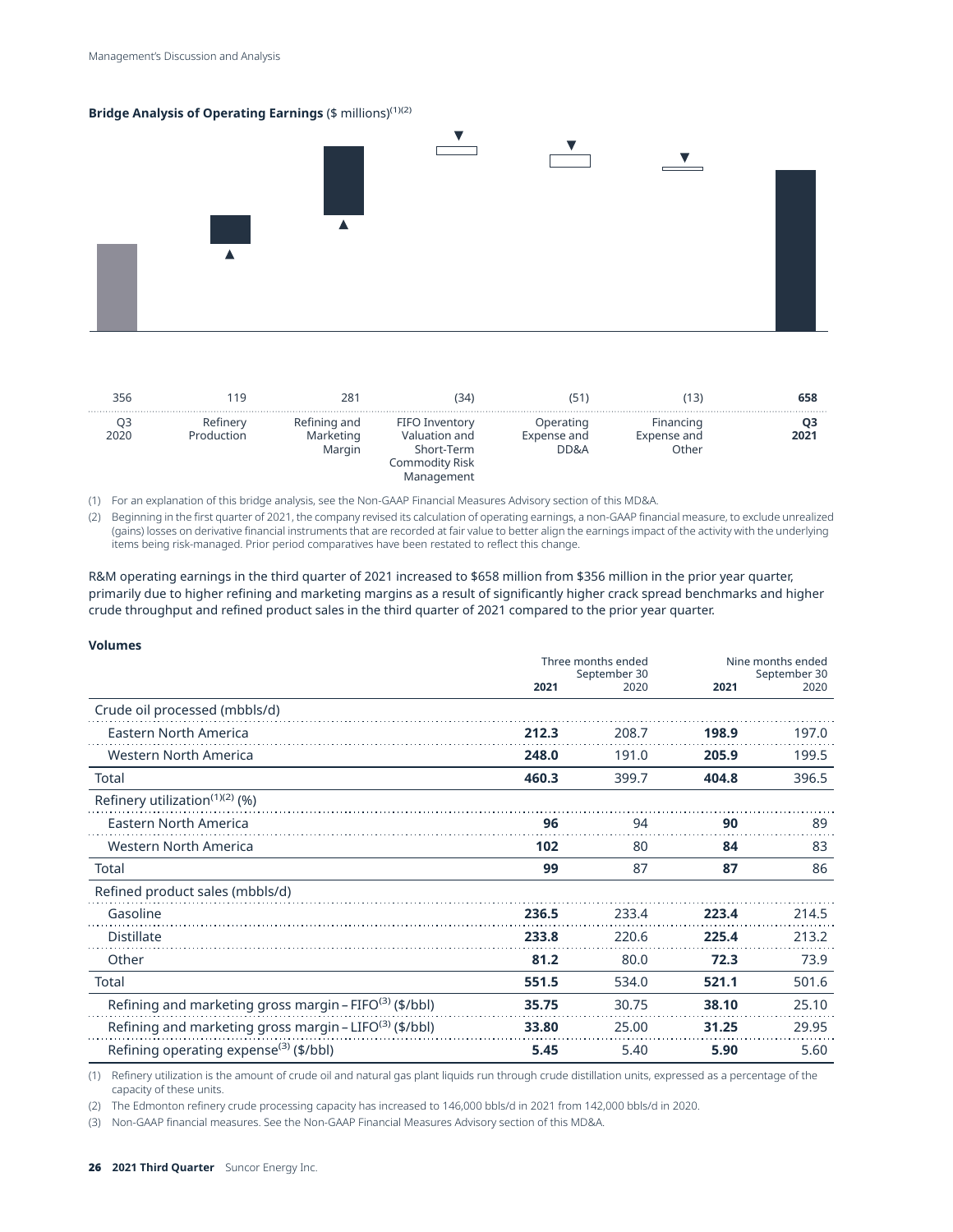Refinery crude throughput increased to 460,300 bbls/d and refinery utilization was 99% in the third quarter of 2021, compared to refinery crude throughput of 399,700 bbls/d and refinery utilization of 87% in the prior year quarter, reflecting strong utilizations across all refineries comparable to the same periods in 2018 and 2019, despite Canadian gasoline and diesel demand estimated to be 7%<sup>(1)</sup> below the comparable period in 2019. The prior year quarter reflected reduced rates due to the completion of an eight-week planned turnaround at the Edmonton refinery and lower demand for refined products.

Refined product sales in the third quarter of 2021 increased to 551,500 bbls/d, compared to 534,000 bbls/d in the prior year quarter. Strong utilizations during the quarter, increased demand and secured sales channels positioned the company to capture the improved business environment.

#### **Refining and Marketing Gross Margins**

Refining and marketing gross margins were influenced by the following:

- On a LIFO<sup>(2)</sup> basis, Suncor's refining and marketing gross margin increased to \$33.80/bbl in the third quarter of 2021, from \$25.00/bbl in the prior year quarter, due to improved market crack spreads and demand and the widening of heavy crude oil differentials. Suncor's refining and marketing gross margin also reflects Suncor's feedstock advantage, which enables the company to process heavier crude oil, marketing and logistics capabilities and strong sales channels within its integrated retail and wholesale networks.
- On a FIFO basis, Suncor's refining and marketing gross margin increased to \$35.75/bbl in the third quarter of 2021, from \$30.75/bbl in the prior year quarter, due to the same factors noted above, in addition to FIFO inventory valuation impacts. In the third quarter of 2021, the FIFO method of inventory valuation, relative to an estimated LIFO $^{(2)}$  accounting method, resulted in an after-tax gain of \$84 million. In the prior year quarter, FIFO resulted in an after-tax gain of \$164 million, for an unfavourable quarter-over-quarter impact of \$34 million, after-tax, including the impact of short-term commodity risk management activities.

#### **Expenses and Other Factors**

Operating expenses and DD&A in the third quarter of 2021 increased compared to the prior year quarter, primarily due to an increase in throughput and higher commodity prices in the current period and the prior year period being favourably impacted by CEWS. Refining operating expense<sup>(3)</sup> per barrel was \$5.45 in the third quarter of 2021, comparable to \$5.40 in the prior year quarter.

#### **Results for the First Nine Months of 2021**

R&M's net earnings were \$1.728 billion for the first nine months of 2021 compared to \$598 million in the prior year period. In addition to the factors impacting operating earnings described below, net earnings for the first nine months of 2021 included a \$5 million after-tax unrealized loss on risk management activities, compared to a \$4 million loss in the prior year period.

Operating earnings for R&M in the first nine months of 2021 were \$1.733 billion, compared to \$602 million in the first nine months of 2020, with the increase primarily due to a FIFO inventory valuation gain as a result of a significant increase in crude and refined product benchmarks compared to the prior year period, which included a FIFO inventory valuation loss. For the first nine months of 2021, the impact of the FIFO method of inventory valuation, relative to an estimated LIFO method, had a positive impact to operating earnings and funds from operations of \$689 million after-tax, compared to a negative after-tax impact of \$428 million in the first nine months of 2020.

Funds from operations were \$2.490 billion in the first nine months of 2021, compared to \$1.293 billion in the first nine months of 2020, and increased primarily due to the same factors that influenced operating earnings described above.

#### **Planned Maintenance**

The company has completed all major planned refinery maintenance for 2021.

- (1) Sources: IHS Markit and Statistics Canada.
- (2) The estimated impact of the LIFO method is a non-GAAP financial measure. See the Non-GAAP Financial Measures Advisory section of this MD&A.
- (3) Refining operating expense is a non-GAAP financial measure. See the Non-GAAP Financial Measures Advisory section of this MD&A.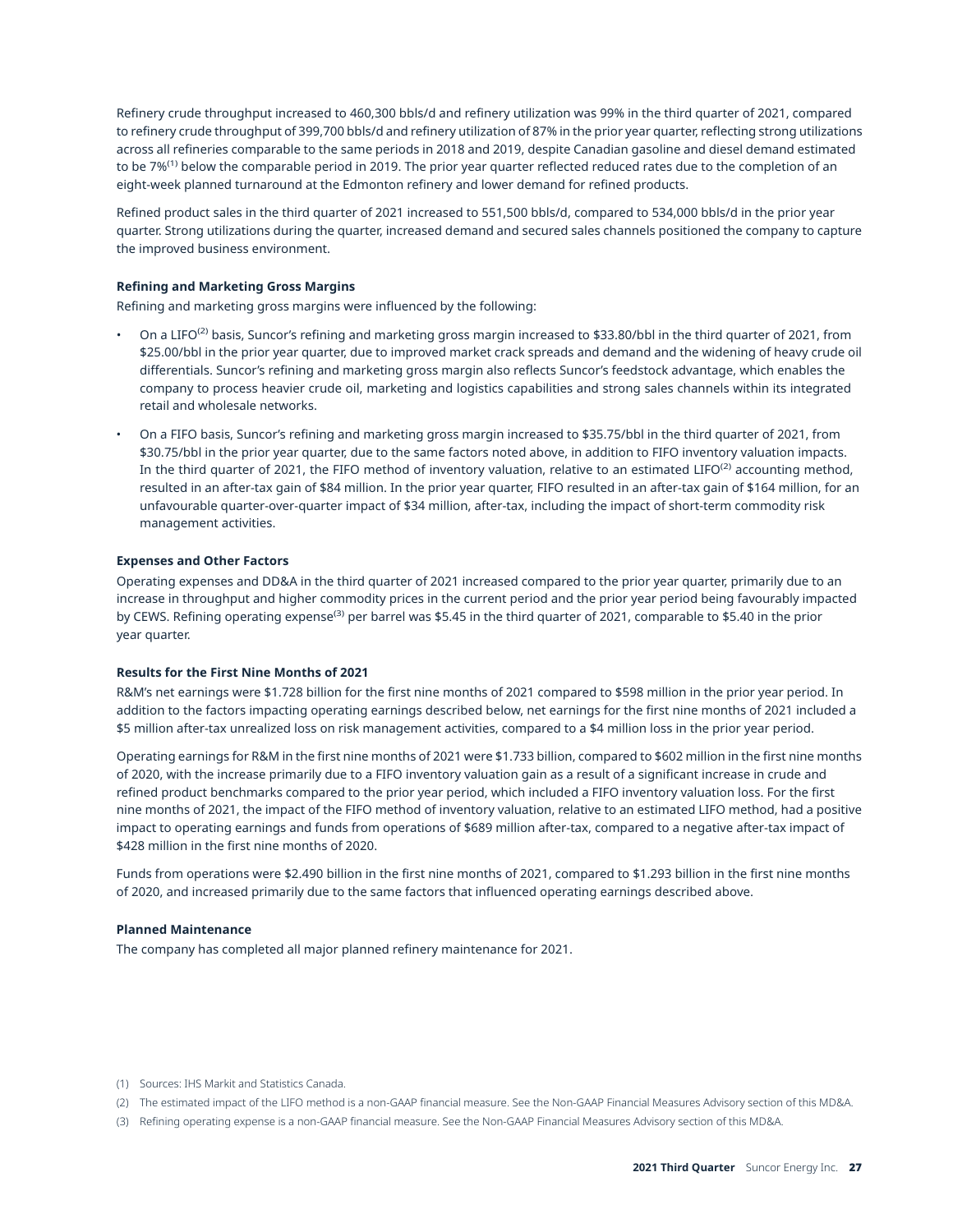# **Corporate and Eliminations**

## **Financial Highlights**

|                                                                            | Three months ended<br>September 30 |       | Nine months ended<br>September 30 |       |
|----------------------------------------------------------------------------|------------------------------------|-------|-----------------------------------|-------|
| (\$ millions)                                                              | 2021                               | 2020  | 2021                              | 2020  |
| Net (loss) earnings                                                        | (660)                              | 110   | (1233)                            | (793) |
| Adjusted for:                                                              |                                    |       |                                   |       |
| Unrealized foreign exchange loss (gain) on U.S. dollar<br>denominated debt | 257                                | (290) | (80)                              | 253   |
| Restructuring charge <sup>(1)</sup>                                        |                                    |       | 126                               |       |
| Loss on early repayment of long-term debt <sup>(2)</sup>                   | 60                                 |       | 60                                |       |
| Operating (loss) earnings <sup>(3)</sup>                                   | (343)                              | (180) | (1 1 2 7 )                        | (540) |
| Corporate                                                                  | (316)                              | (203) | (958)                             | (654) |
| Eliminations                                                               | (27)                               | 23    | (169)                             | 114   |
| Funds used in operations <sup>(3)</sup>                                    | (254)                              | (244) | (1 101)                           | (637) |

(1) During the first quarter of 2021, the company recorded a restructuring charge related to the previously announced workforce reductions.

(2) Charges associated with the early repayment of debt.

(3) Non-GAAP financial measures. See the Non-GAAP Financial Measures Advisory section of this MD&A.

Corporate incurred an operating loss of \$316 million for the third quarter of 2021, compared to an operating loss of \$203 million for the prior year quarter, with the increased loss attributable to costs associated with digital and technology improvements and the impact of tax settlements, partially offset by an operational foreign exchange gain in the current year quarter, as compared to an operational foreign exchange loss in the prior year quarter. The third quarter of 2021 was also impacted by a lower share-based compensation recovery compared to the prior year quarter. Suncor capitalized \$38 million of its borrowing costs in the third quarter of 2021 as part of the cost of major development assets and construction projects in progress, compared to \$29 million in the prior year quarter.

Eliminations reflect the deferral or realization of profit or loss on crude oil sales from Oil Sands to Suncor's refineries. Consolidated profits and losses are only realized when the refined products produced from internal purchases of crude feedstock have been sold to third parties. During the third quarter of 2021, the company deferred \$27 million of after-tax intersegment profit, compared to a realization of intersegment profit and elimination of unrealized losses of \$23 million after-tax in the prior year quarter. The deferral of profit in the third quarter of 2021 was driven by a strengthening in benchmark pricing compared to a weakening in benchmark pricing in the third quarter of 2020.

Corporate and Eliminations funds used in operations were \$254 million for the third quarter of 2021, compared to \$244 million in the third quarter of 2020, and were influenced by the same factors impacting operating loss described above, excluding the impact of tax settlements and share-based compensation.

#### **Results for the First Nine Months of 2021**

The net loss for Corporate and Eliminations was \$1.233 billion for the first nine months of 2021, compared to \$793 million in the prior year period. In addition to the factors impacting operating loss described below, the net loss for the first nine months of 2021 included an after-tax restructuring charge of \$126 million related to workforce reductions recorded in the first quarter of 2021, an \$80 million unrealized after-tax foreign exchange gain on the revaluation of U.S. dollar denominated debt, and a \$60 million after-tax loss for early repayment of long-term debt in the third quarter of 2021. The net loss in the prior year period included a \$253 million unrealized after-tax foreign exchange loss on the revaluation of U.S. dollar denominated debt.

The operating loss for Corporate and Eliminations for the first nine months of 2021 was \$1.127 billion compared to \$540 million in the first nine months of 2020. The increased operating loss was attributed to a share-based compensation expense in the first nine months of 2021, as compared to a share-based compensation recovery incurred in the first nine months of 2020, costs associated with digital and technology improvements in the first nine months of 2021 and an elimination of intercompany profit in the current year period compared to an elimination of an intercompany loss in the prior year period. The company capitalized \$106 million of its borrowing costs in the first nine months of 2021 compared with \$94 million in the first nine months of 2020.

Corporate and Eliminations funds used in operations for the first nine months of 2021 were \$1.101 billion, compared to \$637 million in the prior year period, and were influenced by the same factors impacting operating loss noted above, excluding the impact of share-based compensation expense. Funds used in operations were also impacted by the restructuring charge related to the workforce reductions recorded in the first quarter of 2021.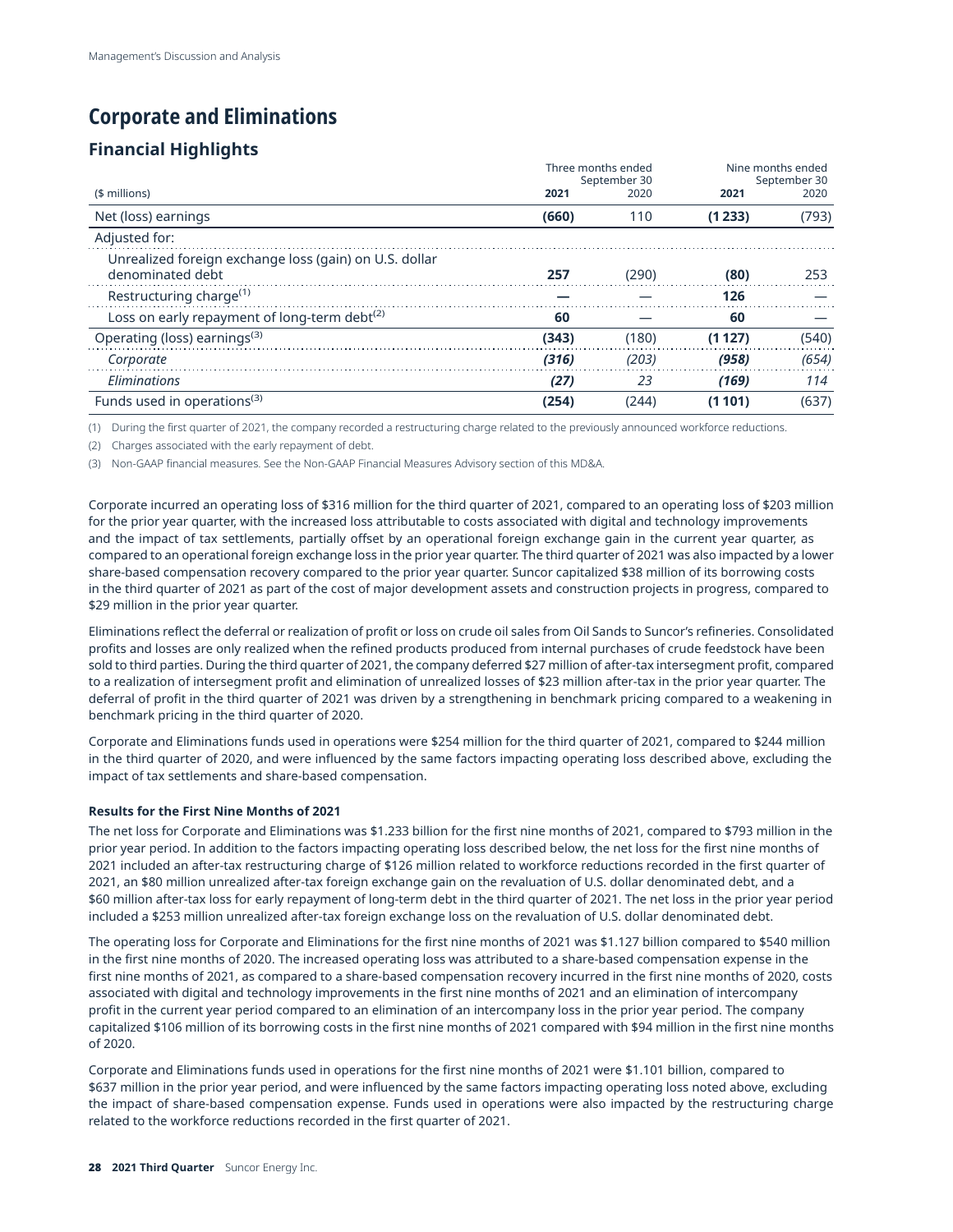# <span id="page-28-0"></span>**5. Capital Investment Update**

## **Capital and Exploration Expenditures by Segment**

|                                            | Three months ended<br>September 30 |      | Nine months ended<br>September 30 |         |
|--------------------------------------------|------------------------------------|------|-----------------------------------|---------|
| (\$ millions)                              | 2021                               | 2020 | 2021                              | 2020    |
| Oil Sands                                  | 935                                | 661  | 2308                              | 2 1 0 8 |
| <b>Exploration and Production</b>          | 64                                 | 99   | 197                               | 409     |
| Refining and Marketing                     | 142                                | 156  | 637                               | 334     |
| Corporate and Eliminations                 | 80                                 | 25   | 229                               | 108     |
| Total capital and exploration expenditures | 1 221                              | 941  | 3371                              | 2959    |
| Less: capitalized interest on debt         | (38)                               | (29) | (106)                             | (94)    |
|                                            | 1183                               | 912  | 3265                              | 2865    |

## **Capital and Exploration Expenditures by Type, Excluding Capitalized Interest**

|                                   |                                                     | Three months ended<br>September 30, 2021           |       |                                                     | Nine months ended<br>September 30, 2021            |         |
|-----------------------------------|-----------------------------------------------------|----------------------------------------------------|-------|-----------------------------------------------------|----------------------------------------------------|---------|
| (\$ millions)                     | Asset Sustainment and<br>Maintenance <sup>(1)</sup> | Economic<br>Investment <sup><math>(2)</math></sup> | Total | Asset Sustainment and<br>Maintenance <sup>(1)</sup> | Economic<br>Investment <sup><math>(2)</math></sup> | Total   |
| Oil Sands                         |                                                     |                                                    |       |                                                     |                                                    |         |
| Oil Sands Base                    | 444                                                 | 122                                                | 566   | 906                                                 | 295                                                | 1201    |
| In Situ                           | 41                                                  | 78                                                 | 119   | 94                                                  | 208                                                | 302     |
| <b>Fort Hills</b>                 | 87                                                  |                                                    | 87    | 180                                                 |                                                    | 180     |
| Syncrude                          | 114                                                 | <b>22</b>                                          | 136   | 492                                                 | 59                                                 | 551     |
| <b>Exploration and Production</b> |                                                     | 57                                                 | 57    |                                                     | 176                                                | 176     |
| Refining and Marketing            | 123                                                 | 19                                                 | 142   | 598                                                 | 38                                                 | 636     |
| Corporate and Eliminations        | 12                                                  | 64                                                 | 76    | 39                                                  | 180                                                | 219     |
|                                   | 821                                                 | 362                                                | 1183  | 2309                                                | 956                                                | 3 2 6 5 |

(1) Asset sustainment and maintenance capital expenditures include capital investments that deliver on existing value by ensuring compliance or maintaining relations with regulators and other stakeholders, maintaining current processing capacity and delivering existing developed reserves.

(2) Economic investment capital expenditures include capital investments that result in an increase in value through adding reserves, improving processing capacity, utilization, cost or margin, including associated infrastructure.

The company's 2021 capital expenditures are focused on the safety and reliability of the company's operations, heavily weighted towards asset sustainment and maintenance, which includes significant planned turnaround activities across all of its refineries, at Oil Sands operations, including a significant planned turnaround at Oil Sands Base plant Upgrader 2, and a planned turnaround at Syncrude's largest coker. All significant planned maintenance has been completed for 2021 and there are no significant planned maintenance events scheduled for the fourth quarter of 2021.

During the third quarter of 2021, the company spent \$1.183 billion on capital expenditures, excluding capitalized interest, compared to \$912 million in the prior year quarter. In 2020, due to the impacts of the COVID-19 pandemic, the company deferred, suspended and cancelled certain capital projects or changed the scope of work to reduce costs and to comply with COVID-19 safety measures.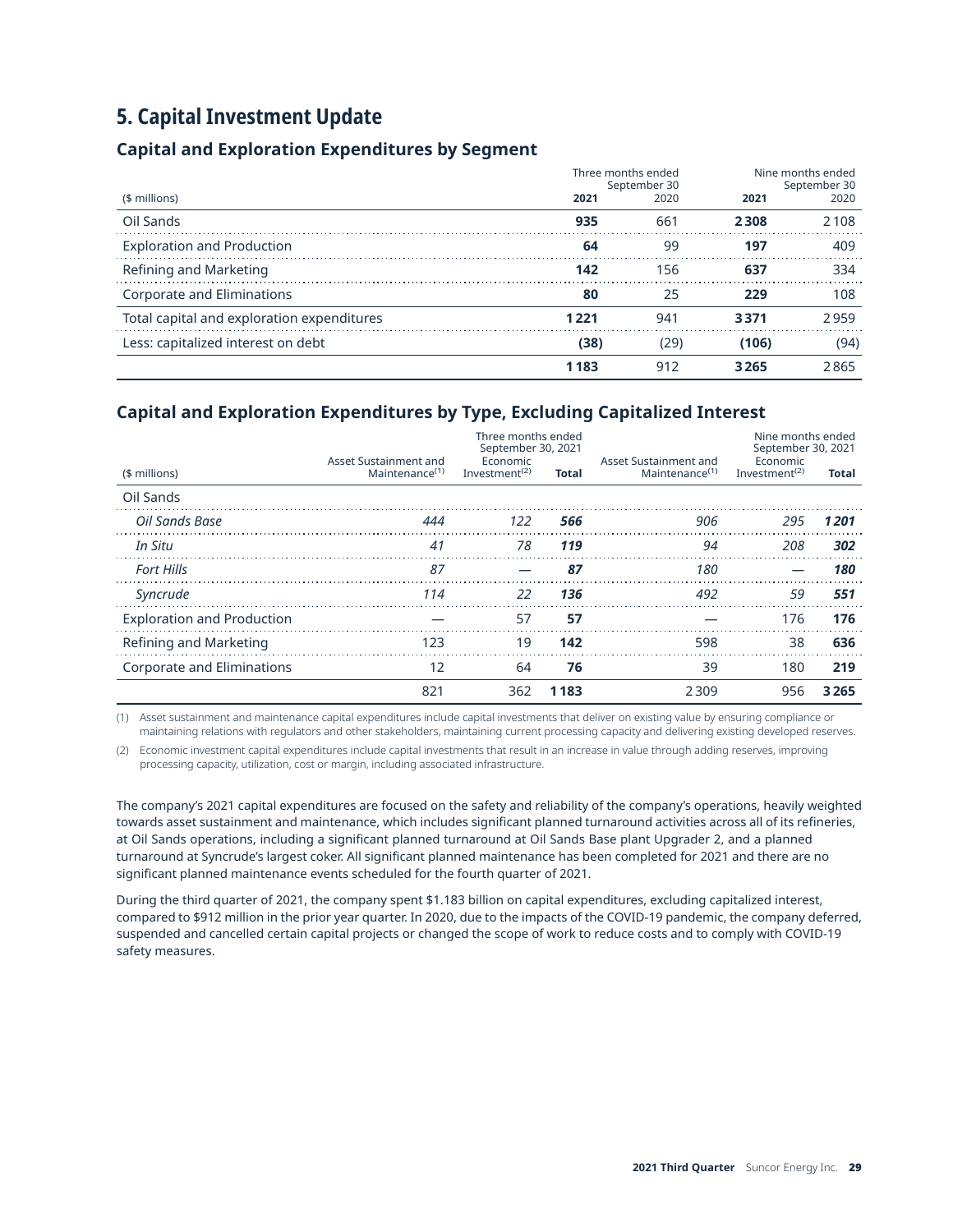Activity in the third quarter of 2021 is summarized by business unit below.

#### **Oil Sands**

Oil Sands Base capital expenditures were \$566 million in the third quarter of 2021 and were primarily focused on asset sustainment and maintenance activities including the significant planned turnaround at Oil Sands Base plant Upgrader 2, as well as economic investment to progress low-carbon power cogeneration to replace the coke-fired boilers.

In Situ capital expenditures were \$119 million in the third quarter of 2021 and were primarily directed towards economic investment activities, including the continued investment in well pad projects, and asset sustainment and maintenance activities including planned maintenance at Firebag.

Capital expenditures at Fort Hills were \$87 million in the third quarter of 2021, primarily directed towards asset sustainment and maintenance activities in mine and tailings development.

Syncrude capital expenditures were \$136 million in the third quarter of 2021, the majority of which were for asset sustainment and maintenance expenditures.

#### **Exploration and Production**

Capital and exploration expenditures at E&P were \$57 million in the third quarter of 2021 and were related to economic investment projects, including development drilling at Hebron and development work at Buzzard and the Fenja project.

In the third quarter of 2021, the co-owners of the Terra Nova project finalized an agreement to restructure the project ownership and move forward with the ALE project. The finalization of this agreement has no impact on Suncor's 2021 capital guidance.

#### **Refining and Marketing**

R&M capital expenditures were \$142 million in the third quarter of 2021 and were primarily related to asset sustainment and maintenance activities.

#### **Corporate and Eliminations**

Corporate capital expenditures were \$76 million in the third quarter of 2021 and were primarily directed towards the company's digital transformation and the Forty Mile Wind Power Project.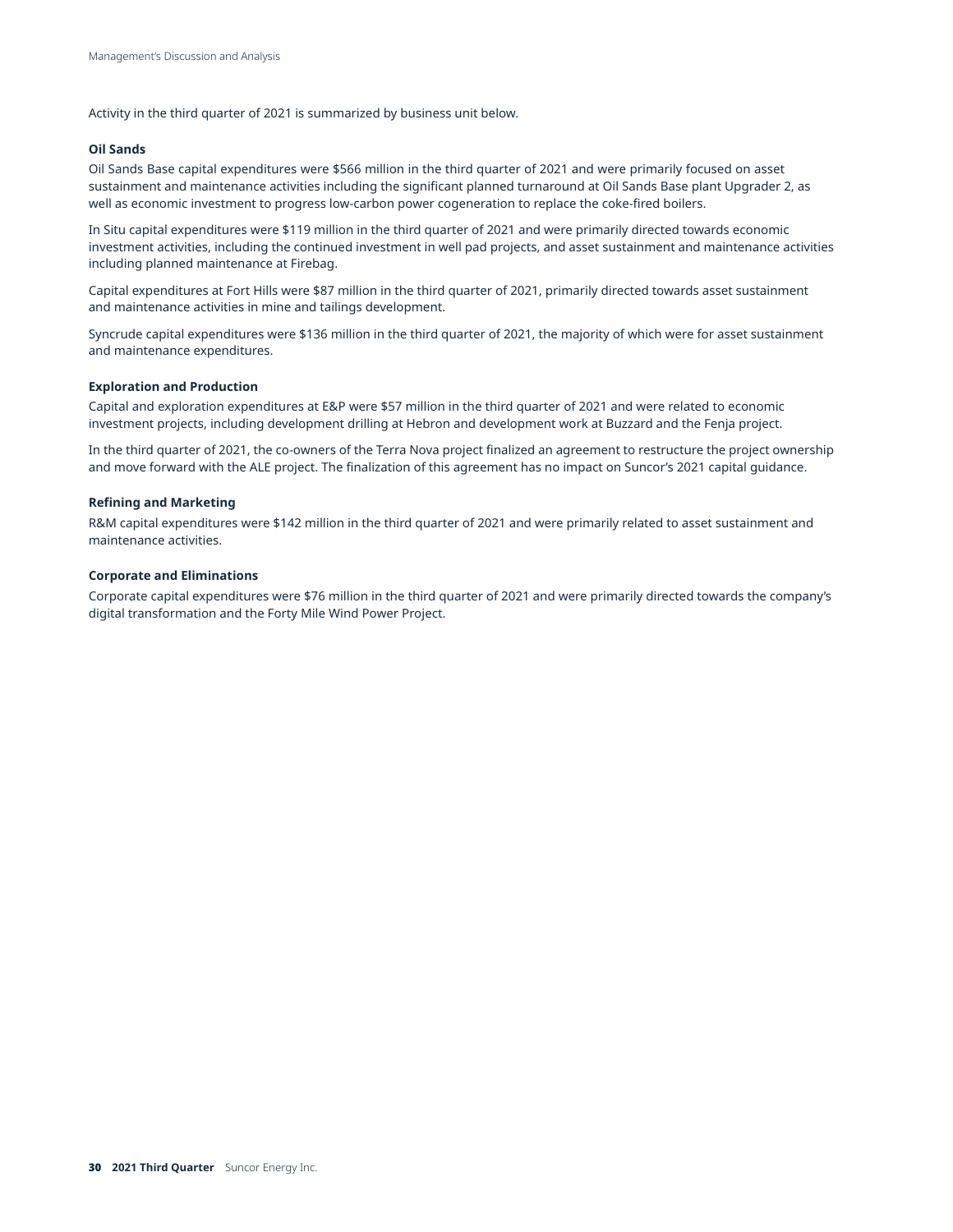## <span id="page-30-0"></span>**6. Financial Condition and Liquidity**

## **Indicators**

|                                                                                         | Twelve months ended<br>September 30 |        |
|-----------------------------------------------------------------------------------------|-------------------------------------|--------|
|                                                                                         | 2021                                | 2020   |
| Return on capital employed $(1)(2)$ (%)                                                 | 4.5                                 | (10.2) |
| Net debt to funds from operations <sup>(3)(4)</sup> (times)                             | 2.0                                 | 3.8    |
| Interest coverage on long-term debt (times)                                             |                                     |        |
| Earnings basis <sup>(5)</sup>                                                           | 3.9                                 | (7.5)  |
| Funds from operations basis <sup>(4)(6)</sup>                                           | 10.0                                | 5.4    |
| Total debt to total debt plus shareholders' equity (%)                                  | 34.3                                | 36.8   |
| Net debt to net debt plus shareholders' equity <sup>(3)(7)</sup> (%)                    | 31.5                                | 35.2   |
| Net debt to net debt plus shareholders' equity - excluding leases <sup>(3)(7)</sup> (%) | 27.5                                | 31.6   |

(1) Non-GAAP financial measure. See the Non-GAAP Financial Measures Advisory section of this MD&A.

(2) ROCE would have been 4.9% for the twelve months ended September 30, 2021, excluding the impact of impairments of \$423 million after-tax in the fourth quarter of 2020 and the impact of the impairment reversal of \$168 million after-tax in the third quarter of 2021. ROCE would have been (1.3%) for the twelve months ended September 30, 2020, excluding the impact of impairments of \$1.798 billion after-tax in the first quarter of 2020 and the impacts of impairments of \$3.352 billion after-tax in the fourth quarter of 2019.

(3) Net debt is equal to total debt less cash and cash equivalents.

(4) Funds from operations and metrics that use funds from operations are non-GAAP financial measures. See the Non-GAAP Financial Measures Advisory section of this MD&A.

(5) Equal to net earnings plus income taxes and interest expense, divided by the sum of interest expense and capitalized interest on debt.

(6) Equal to funds from operations plus current income taxes and interest expense, divided by the sum of interest expense and capitalized interest on debt.

(7) Beginning in the first quarter of 2021, the company has added two supplemental debt metrics that reflect additional information that management uses to evaluate capital management.

## **Capital Resources**

Suncor's capital resources consist primarily of cash flow provided by operating activities, cash and cash equivalents, and available lines of credit. Suncor's management believes the company will have the capital resources to fund its planned 2021 capital spending program of \$3.8 billion to \$4.5 billion and to meet current and future working capital requirements, through cash and cash equivalents balances, cash flow provided by operating activities, available committed credit facilities, issuing commercial paper and, if needed, accessing capital markets. The company's cash flow provided by operating activities depends on a number of factors, including commodity prices, production and sales volumes, refining and marketing gross margins, operating expenses, taxes, royalties and foreign exchange rates.

The company has invested cash in short-term financial instruments that are presented as cash and cash equivalents. The objectives of the company's short-term investment portfolio are to ensure the preservation of capital, maintain adequate liquidity to meet Suncor's cash flow requirements and deliver competitive returns derived from the quality and diversification of investments within acceptable risk parameters. The maximum weighted average term to maturity of the short-term investment portfolio is not expected to exceed six months, and all investments will be with counterparties with investment grade debt ratings.

## **Available Sources of Liquidity**

For the three months ended September 30, 2021, cash and cash equivalents increased to \$2.309 billion from \$2.035 billion at June 30, 2021, due to cash flow from operating activities exceeding the company's capital and exploration expenditures, debt reduction, dividend payments and the repurchase of Suncor's own shares under its NCIB in the third quarter of 2021.

For the nine months ended September 30, 2021, cash and cash equivalents increased relative to \$1.885 billion at December 31, 2020, due to cash flow from operating activities exceeding the company's capital and exploration expenditures, debt reduction, dividend payments and the repurchase of Suncor's own shares under its NCIB.

As at September 30, 2021, the weighted average days to maturity of the company's short-term investment portfolio was approximately 22 days.

Available credit facilities for liquidity purposes at September 30, 2021, decreased to \$4.050 billion, compared to \$6.043 billion at December 31, 2020. The decrease in liquidity was primarily due to the cancellation of \$2.8 billion in bi-lateral credit facilities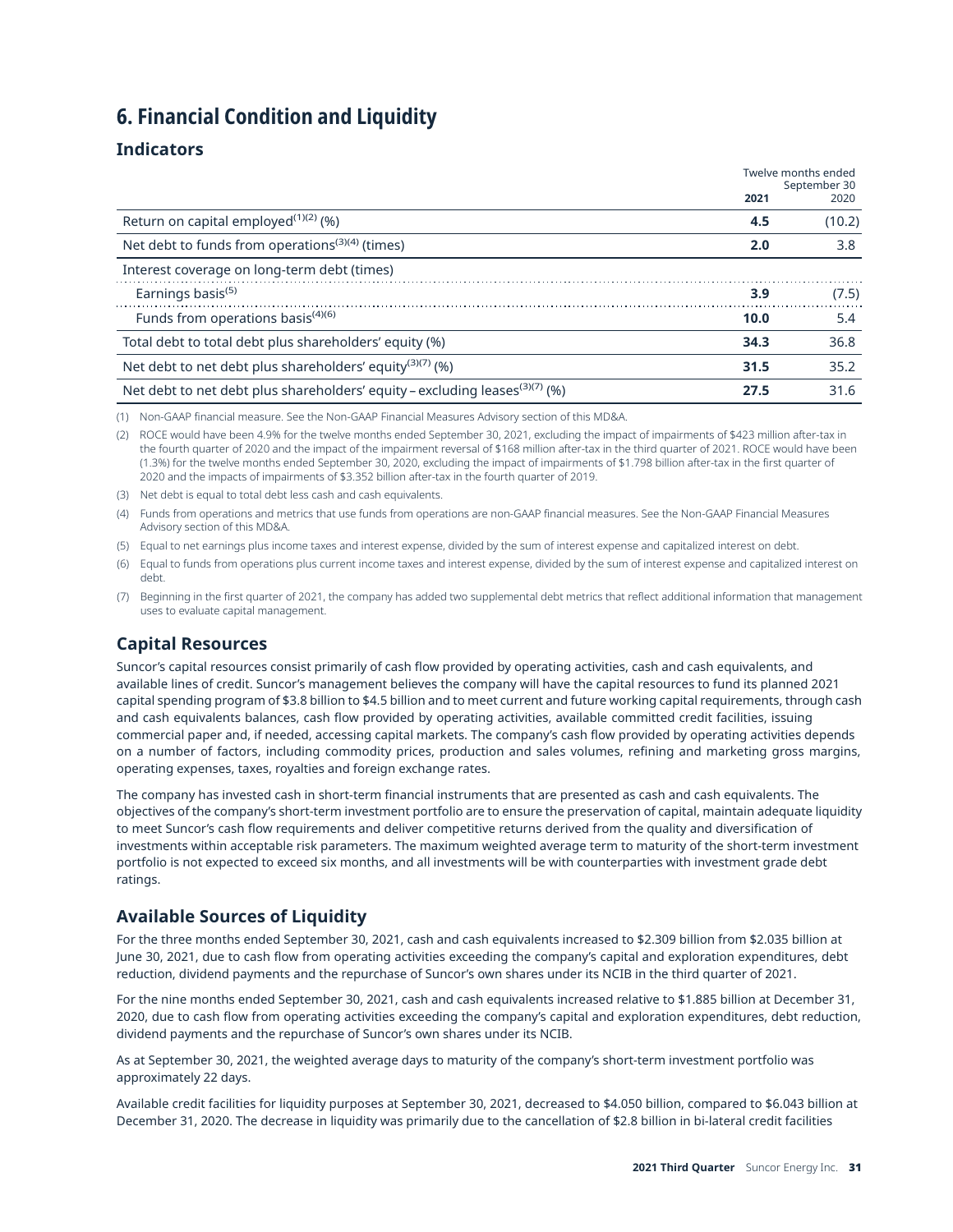that were entered into in March and April of 2020 to ensure access to adequate financial resources in connection with the COVID-19 pandemic, and a reduction in the size of the company's syndicated credit facilities. The decrease was partially offset by increased credit availability as a result of a lower commercial paper balance.

#### **Financing Activities**

Management of debt levels and liquidity continues to be a priority for Suncor given the company's long-term plans and future expected volatility in the current business environment. Suncor believes a phased and flexible approach to existing and future projects should assist the company in maintaining its ability to manage project costs and debt levels.

During the third quarter of 2021, Suncor exercised the early redemption option on its outstanding US\$750 million 3.60% senior unsecured notes, originally maturing on December 1, 2024. A premium was paid to redeem the debt early, with future interest savings expected to more than offset this amount.

#### **Total Debt to Total Debt Plus Shareholders' Equity**

Suncor is subject to financial and operating covenants related to its bank debt and public market debt. Failure to meet the terms of one or more of these covenants may constitute an "event of default" as defined in the respective debt agreements, potentially resulting in accelerated repayment of one or more of the debt obligations. The company is in compliance with its financial covenant that requires total debt to not exceed 65% of its total debt plus shareholders' equity. At September 30, 2021, total debt to total debt plus shareholders' equity was 34.3% (December 31, 2020 – 37.8%). The company continues to be in compliance with all operating covenants under its debt agreements.

| (\$ millions, except as noted)                                        | September 30<br>2021 | December 31<br>2020 |
|-----------------------------------------------------------------------|----------------------|---------------------|
| Short-term debt                                                       | 1484                 | 3566                |
| Current portion of long-term debt                                     | 611                  | 1413                |
| Current portion of long-term lease liabilities                        | 314                  | 272                 |
| Long-term debt                                                        | 13998                | 13812               |
| Long-term lease liabilities                                           | 2573                 | 2636                |
| Total debt                                                            | 18980                | 21699               |
| Less: Cash and cash equivalents                                       | 2309                 | 1885                |
| Net debt                                                              | 16671                | 19814               |
| Shareholders' equity                                                  | 36300                | 35757               |
| Total debt plus shareholders' equity                                  | 55280                | 57456               |
| Total debt to total debt plus shareholders' equity (%)                | 34.3                 | 37.8                |
| Net debt to net debt plus shareholders' equity (%)                    | 31.5                 | 35.7                |
| Net debt to net debt plus shareholders' equity – excluding leases (%) | 27.5                 | 32.1                |

#### **Change in Debt**

| (\$ millions)                                        | <b>Three months ended</b><br><b>September 30, 2021</b> | Nine months ended<br>September 30, 2021 |
|------------------------------------------------------|--------------------------------------------------------|-----------------------------------------|
| Total debt – beginning of period                     | 20716                                                  | 21699                                   |
| Decrease in long-term debt                           | (1030)                                                 | (657)                                   |
| Decrease in short-term debt                          | (1155)                                                 | (2061)                                  |
| Increase in lease liability                          | 170                                                    | 252                                     |
| Lease payments                                       | (69)                                                   | (237)                                   |
| Foreign exchange on debt, and other                  | 348                                                    | (16)                                    |
| Total debt – September 30, 2021                      | 18980                                                  | 18980                                   |
| Less: Cash and cash equivalents – September 30, 2021 | 2309                                                   | 2309                                    |
| Net debt – September 30, 2021                        | 16 671                                                 | 16671                                   |

The company's total debt decreased in the third quarter of 2021 due to a significant reduction in short-term debt, the repayment of long-term debt and principal lease payments made during the third quarter of 2021, partially offset by unfavourable foreign exchange rates on U.S. dollar denominated debt compared to June 30, 2021, and leases entered into in the third quarter of 2021.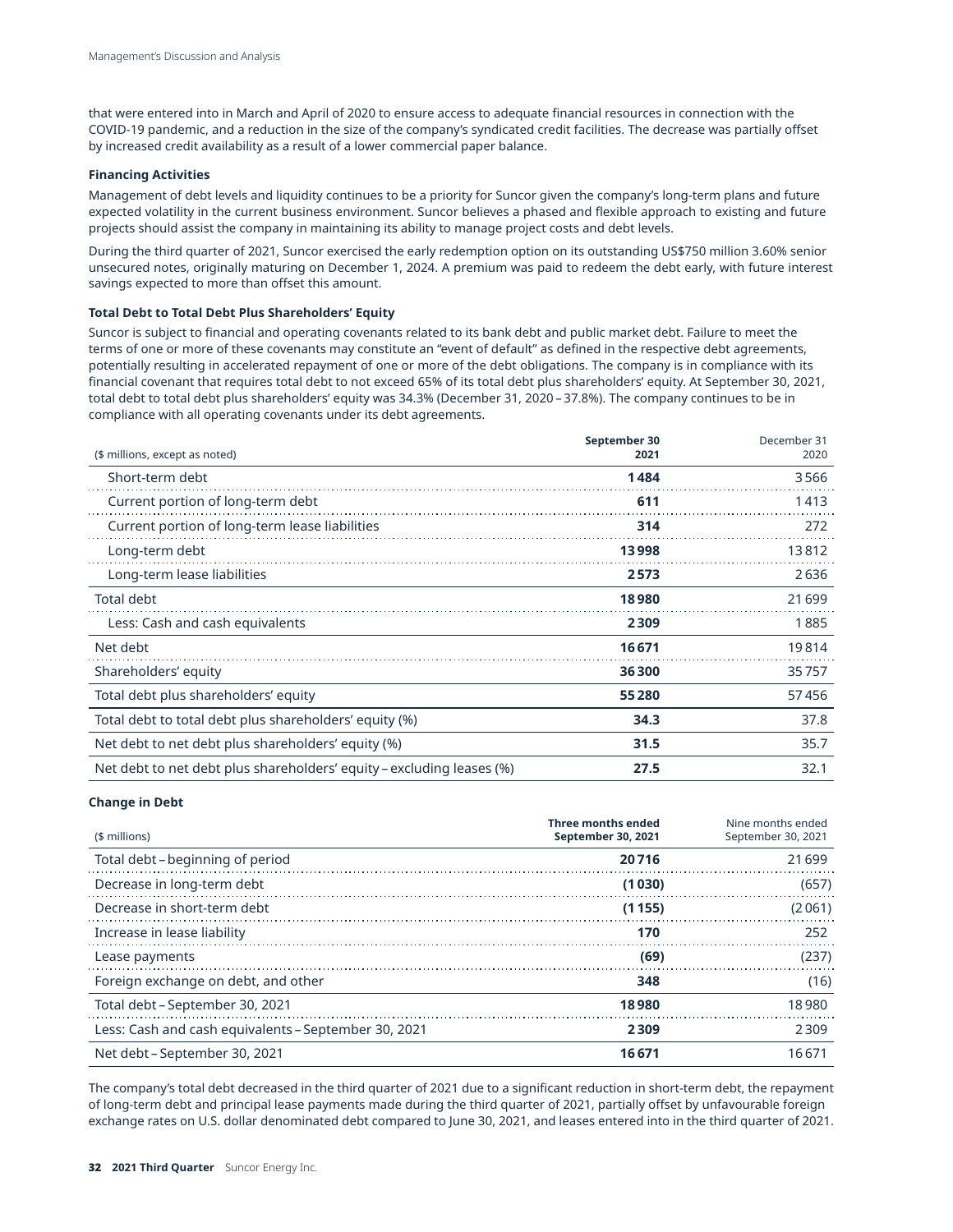The company's total debt decreased in the first nine months of 2021 due to the significant reduction of short-term debt, the repayment of long-term debt, favourable foreign exchange rates on U.S. dollar denominated debt compared to December 31, 2020, and principal lease payments made during the first nine months of the year, partially offset by the issuance of long-term debt and leases entered into during the first nine months of 2021.

## **Common Shares**

| (thousands)                            | September 30,<br>2021 |
|----------------------------------------|-----------------------|
| Common shares                          | 1462150               |
| Common share options – exercisable     | 28.713                |
| Common share options – non-exercisable | 8882                  |

As at October 25, 2021, the total number of common shares outstanding was 1,457,054,742 and the total number of exercisable and non-exercisable common share options outstanding was 37,456,292. Once exercisable, each outstanding common share option is convertible into one common share.

## **Share Repurchases**

In the first quarter of 2021, the TSX accepted a notice filed by Suncor to commence a NCIB to repurchase common shares through the facilities of the TSX, New York Stock Exchange and/or alternative trading platforms. The notice provided that, beginning February 8, 2021, and ending February 7, 2022, Suncor may purchase for cancellation up to 44,000,000 common shares, which is equal to approximately 2.9% of Suncor's 1,525,150,794 issued and outstanding common shares as at January 31, 2021.

During the third quarter of 2021, and following the Board's approval to increase the company's share repurchase program to approximately 5% of the company's outstanding common shares, Suncor received approval from the TSX to amend its existing NCIB effective as of the close of markets on July 30, 2021, to repurchase common shares through the facilities of the TSX, New York Stock Exchange and/or alternative trading platforms. The amended notice provided that Suncor may increase the maximum number of common shares that may be repurchased in the period beginning February 8, 2021, and ending February 7, 2022, from 44,000,000 common shares, or approximately 2.9% of Suncor's issued and outstanding common shares as at January 31, 2021, to 76,250,000 common shares, or approximately 5% of Suncor's issued and outstanding common shares as at January 31, 2021.

Subsequent to the third quarter of 2021, and following the Board's approval to increase the company's share repurchase program to approximately 7% of the company's public float, Suncor received approval from the TSX to amend its existing NCIB effective as of the close of markets on October 29, 2021, to purchase common shares through the facilities of the TSX, New York Stock Exchange and/or alternative trading platforms. The notice provides that Suncor may increase the maximum number of common shares that may be repurchased in the period beginning February 8, 2021, and ending February 7, 2022, from 76,250,000 shares, or approximately 5% of Suncor's issued and outstanding common shares as at January 31, 2021, to 106,700,000, or approximately 7% of Suncor's public float as at January 31, 2021. No other terms of the NCIB have been amended. Suncor security holders may obtain a copy of the amended notice, without charge, by contacting the company.

Between February 8, 2021, and October 25, 2021, and pursuant to the NCIB, Suncor has already repurchased approximately \$1.834 billion of common shares on the open market. Pursuant to the NCIB (as amended), Suncor has agreed that it will not purchase more than 106,700,000 common shares, of which 69,058,156 common shares have already been purchased between February 8, 2021, and October 25, 2021.

The actual number of common shares that may be repurchased under the NCIB and the timing of any such purchases will be determined by Suncor. Suncor believes that, depending on the trading price of its common shares and other relevant factors, repurchasing its common shares represents an attractive investment opportunity and is in the best interests of the company and its shareholders. The company does not expect that the decision to allocate cash to repurchase shares will affect its long-term growth strategy.

|                                                                 |              | Three months ended<br>September 30 | Nine months ended<br>September 30 |       |  |
|-----------------------------------------------------------------|--------------|------------------------------------|-----------------------------------|-------|--|
| (\$ millions, except as noted)                                  | 2021<br>2020 |                                    | 2021                              | 2020  |  |
| Share repurchase activities (thousands of common shares)        | 28 1 12      |                                    | 63101                             | 7527  |  |
| Weighted average repurchase price per share (dollars per share) | 25.05        |                                    | 26.39                             | 40.83 |  |
| Share repurchase cost                                           | 704          |                                    | 1 665                             | 307   |  |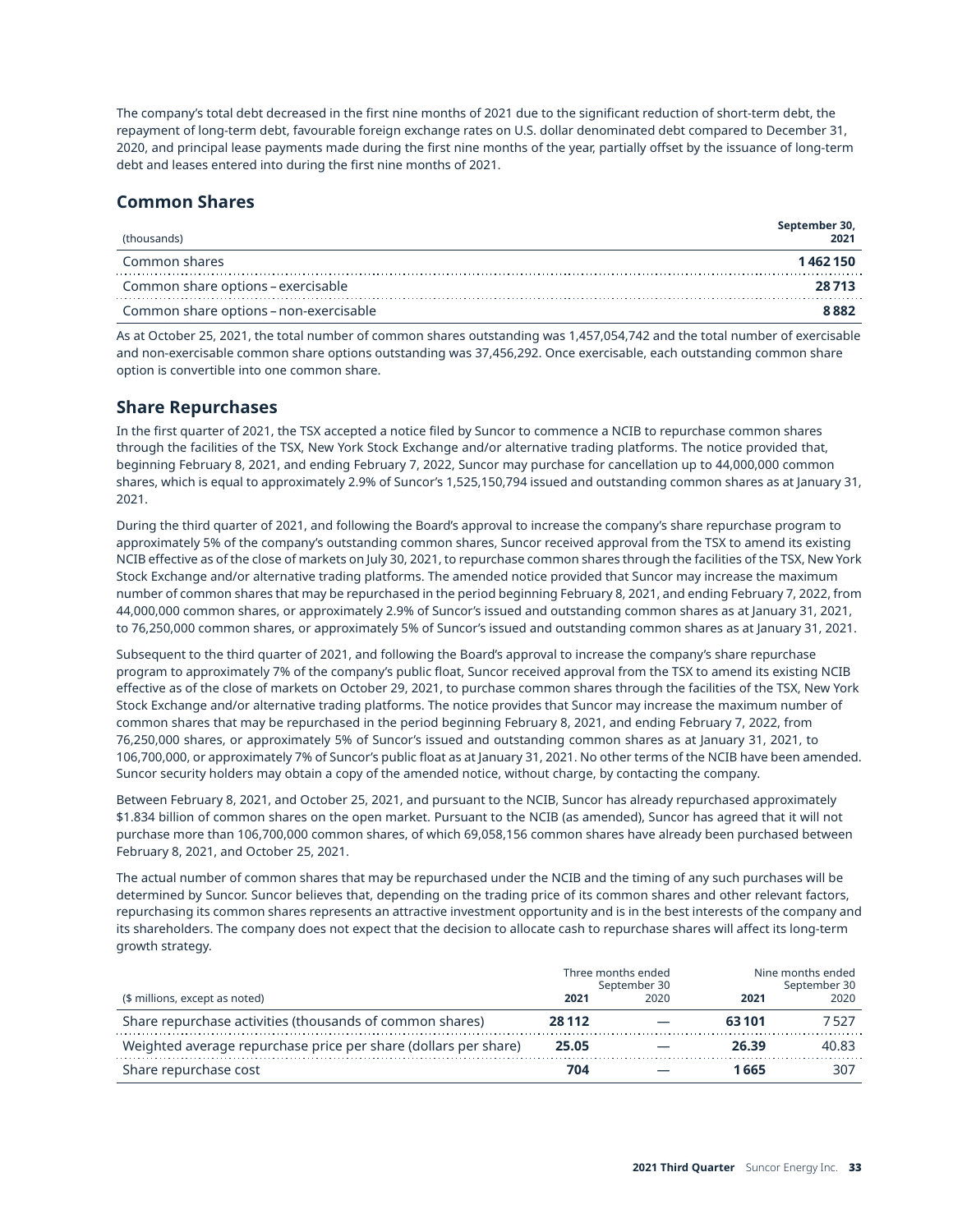## **Contractual Obligations, Commitments, Guarantees and Off-Balance Sheet Arrangements**

In the normal course of business, the company is obligated to make future payments, including contractual obligations and noncancellable commitments. Suncor has included these items in the Financial Condition and Liquidity section of the 2020 annual MD&A with no material updates to note during the first nine months of 2021. Suncor does not believe it has any guarantees or offbalance sheet arrangements that have, or are reasonably likely to have, a current or future material effect on the company's financial performance or financial condition, results of operations, liquidity or capital expenditures.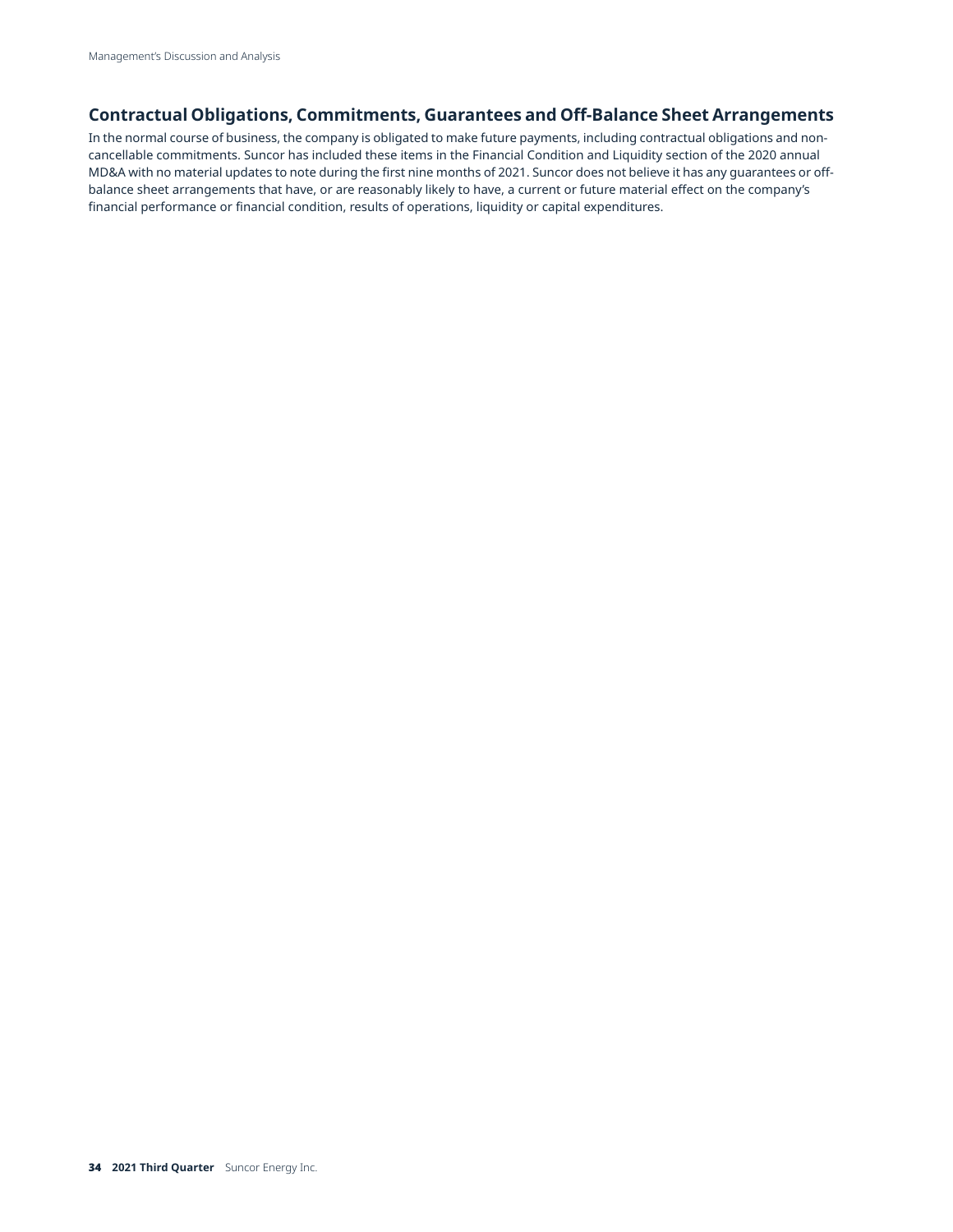# <span id="page-34-0"></span>**7. Quarterly Financial Data**

Trends in Suncor's quarterly revenue, earnings and funds from operations are driven primarily by production volumes, which can be significantly impacted by major maintenance events, changes in commodity prices and crude differentials, refining crack spreads, foreign exchange rates and other significant events impacting operations, such as the COVID-19 pandemic beginning in the first quarter of 2020, operational incidents and the Government of Alberta's mandatory production curtailments that were implemented during 2019 and suspended effective December 2020.

## **Financial Summary**

| Three months ended<br>(\$ millions, unless otherwise noted)                          | Sep 30<br>2021     | Jun $30$<br>2021 | Mar 31<br>2021 | Dec 31<br>2020 | Sep 30<br>2020 | Jun 30<br>2020   | Mar 31<br>2020            | Dec 31<br>2019 |
|--------------------------------------------------------------------------------------|--------------------|------------------|----------------|----------------|----------------|------------------|---------------------------|----------------|
| Total production (mboe/d)                                                            |                    |                  |                |                |                |                  |                           |                |
| Oil Sands                                                                            | 605.1              | 615.7            | 690.6          | 671.5          | 519.0          | 553.7            | 630.1                     | 662.3          |
| <b>Exploration and Production</b>                                                    | 93.5               | 84.0             | 95.3           | 97.7           | 97.2           | 101.8            | 109.7                     | 115.9          |
|                                                                                      | 698.6              | 699.7            | 785.9          | 769.2 616.2    |                | 655.5            | 739.8                     | 778.2          |
| Revenues and other income                                                            |                    |                  |                |                |                |                  |                           |                |
| Operating revenues, net of royalties                                                 | 10145              | 9159             | 8679           | 6615           | 6427           | 4229             | 7391                      | 9487           |
| Other income (loss)                                                                  | 68                 | (66)             | (43)           | (21)           | 30             | 16               | 365                       | 111            |
|                                                                                      | 10213              | 9093             | 8636           | 6594           | 6457           | 4245             | 7756                      | 9598           |
| Net earnings (loss)                                                                  | 877                | 868              | 821            | (168)          | (12)           |                  | $(614)$ $(3525)$ $(2335)$ |                |
| per common share - basic (dollars)                                                   | 0.59               | 0.58             | 0.54           | (0.11)         | (0.01)         | (0.40)           | (2.31)                    | (1.52)         |
| per common share – diluted (dollars)                                                 | 0.59               | 0.58             | 0.54           | (0.11)         | (0.01)         | (0.40)           | (2.31)                    | (1.52)         |
| Operating earnings (loss) <sup>(1)(2)</sup>                                          | 1043               | 722              | 746            | (109)          |                | $(338)$ $(1345)$ | (421)                     | 812            |
| per common share - basic <sup>(1)(2)</sup> (dollars)                                 | 0.71               | 0.48             | 0.49           | (0.07)         | (0.22)         | (0.88)           | (0.28)                    | 0.53           |
| Funds from operations <sup>(1)</sup>                                                 | 2641               | 2362             | 2110           | 1221           | 1166           | 488              | 1001                      | 2553           |
| per common share - basic <sup>(1)</sup> (dollars)                                    | 1.79               | 1.57             | 1.39           | 0.80           | 0.76           | 0.32             | 0.66                      | 1.66           |
| Cash flow provided by (used in) operating activities                                 | 4718               | 2086             | 2345           | 814            | 1245           | (768)            | 1384                      | 2304           |
| per common share – basic (dollars)                                                   | 3.19               | 1.39             | 1.54           | 0.53           | 0.82           | (0.50)           | 0.91                      | 1.50           |
| ROCE $(1)$ (%) for the twelve months ended                                           | 4.5                | 1.9              | (1.4)          | (6.9)          | (10.2)         | (7.5)            | (1.3)                     | 4.9            |
| ROCE $(1)(3)$ , excluding impairments (%) for the<br>twelve months ended             | 4.9                | 2.6              | (0.6)          | (2.9)          | (1.3)          | 1.0              | 7.0                       | 10.0           |
| After-tax unrealized foreign exchange gain (loss) on<br>U.S. dollar denominated debt | (257)              | 156              | 181            | 539            | 290            | 478              | (1021)                    | 235            |
| Common share information (dollars)                                                   |                    |                  |                |                |                |                  |                           |                |
| Dividend per common share                                                            | 0.21               | 0.21             | 0.21           | 0.21           | 0.21           | 0.21             | 0.47                      | 0.42           |
| Share price at the end of trading                                                    |                    |                  |                |                |                |                  |                           |                |
| Toronto Stock Exchange (Cdn\$)                                                       | 26.26 29.69        |                  | 26.27          | 21.35          | 16.26          | 22.89            | 22.46                     | 42.56          |
| New York Stock Exchange (US\$)                                                       | <b>20.74</b> 23.97 |                  | 20.90          | 16.78          | 12.23          | 16.86            | 15.80                     | 32.80          |

(1) Non-GAAP financial measures. See the Non-GAAP Financial Measures Advisory section of this MD&A.

(2) Beginning in the first quarter of 2021, the company revised its calculation of operating earnings, a non-GAAP financial measure, to exclude unrealized (gains) losses on derivative financial instruments that are recorded at fair value to better align the earnings impact of the activity with the underlying items being risk-managed. Prior period comparatives have been restated to reflect this change.

(3) ROCE excluding impairments would have been 8.2% and 5.1% for the fourth quarter of 2019 and first quarter of 2020, respectively, excluding the impacts of the \$1.116 billion deferred tax recovery for the Alberta corporate income tax rate change in the second quarter of 2019.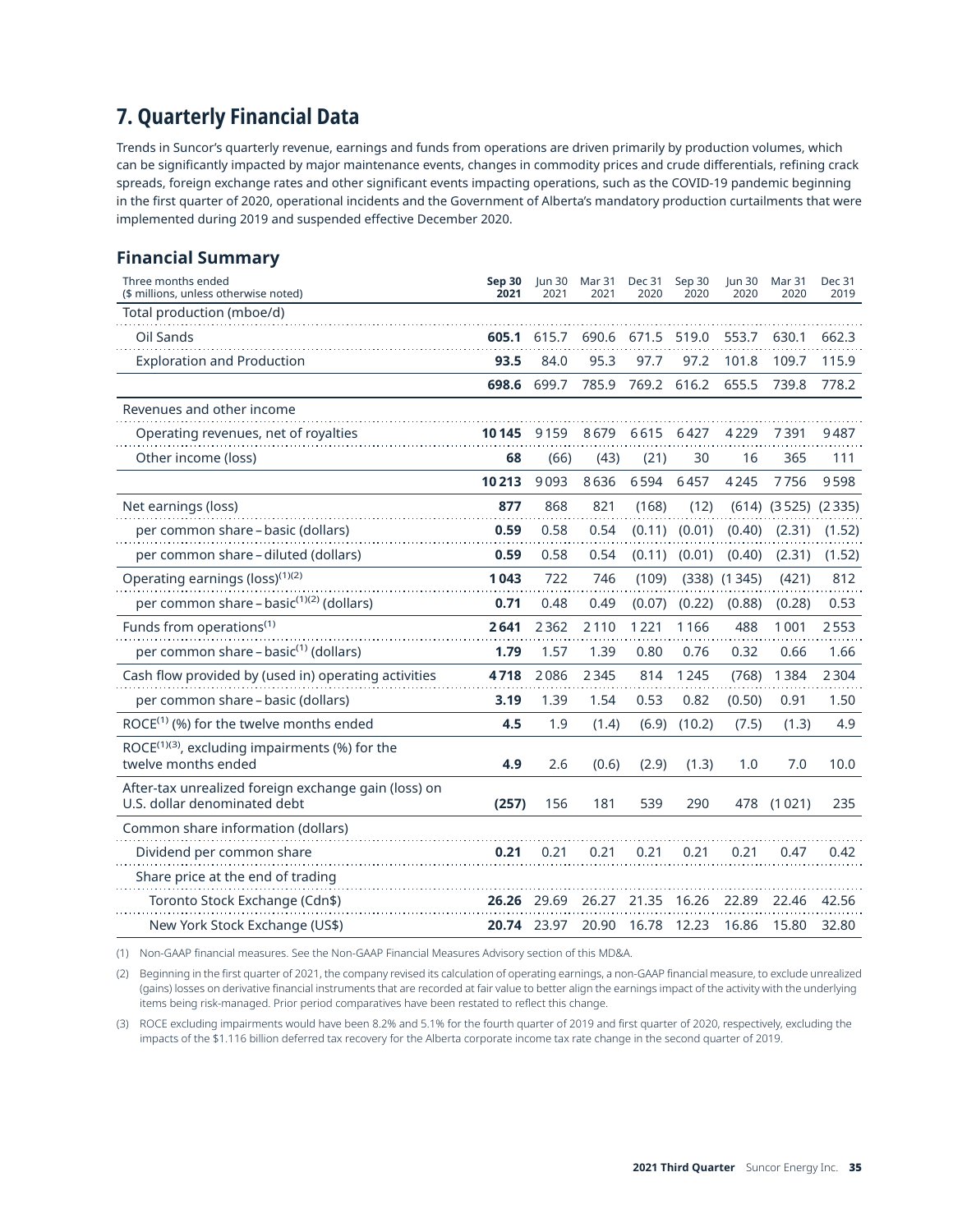## **Business Environment**

| (average for the three months ended)                                          |            | Sep 30<br>2021 | <b>lun 30</b><br>2021 | <b>Mar 31</b><br>2021 | <b>Dec 31</b><br>2020 | Sep 30<br>2020 | <b>Iun 30</b><br>2020                  | <b>Mar 31</b><br>2020 | Dec 31<br>2019 |
|-------------------------------------------------------------------------------|------------|----------------|-----------------------|-----------------------|-----------------------|----------------|----------------------------------------|-----------------------|----------------|
| WTI crude oil at Cushing                                                      | US\$/bbl   | 70.55          | 66.05                 | 57.80                 | 42.65                 | 40.95          | 27.85                                  | 46.10                 | 56.95          |
| Dated Brent crude                                                             | US\$/bbl   | 73.45          | 68.85                 | 60.85                 | 44.20                 | 43.00          | 29.20                                  | 50.15                 | 63.30          |
| Dated Brent/Maya FOB price differential                                       | US\$/bbl   | 7.80           | 6.20                  | 4.70                  | 3.30                  | 3.50           | 2.70                                   | 15.95                 | 9.30           |
| MSW at Edmonton                                                               | Cdn\$/bbl  | 83.75          | 77.25                 | 66.55                 | 50.25                 | 51.30          | 30.20                                  | 52.00                 | 68.10          |
| <b>WCS at Hardisty</b>                                                        | US\$/bbl   | 56.95          | 54.60                 | 45.40                 | 33.35                 | 31.90          | 16.35                                  | 25.60                 | 41.10          |
| Light/heavy crude oil differential for<br>WTI at Cushing less WCS at Hardisty | US\$/bbl   | (13.60)        |                       | $(11.45)$ $(12.40)$   | (9.30)                |                | $(9.05)$ $(11.50)$ $(20.50)$ $(15.85)$ |                       |                |
| SYN-WTI (differential) premium                                                | US\$/bbl   | (1.60)         | 0.35                  | (3.50)                | (3.05)                | (2.45)         | (4.55)                                 | (2.70)                | (0.70)         |
| Condensate at Edmonton                                                        | US\$/bbl   | 69.20          | 66.40                 | 58.00                 | 42.55                 | 37.55          | 22.20                                  | 46.20                 | 53.00          |
| Natural gas (Alberta spot) at AECO                                            | Cdn\$/mcf  | 3.60           | 3.10                  | 3.15                  | 2.65                  | 2.25           | 2.00                                   | 2.05                  | 2.50           |
| Alberta Power Pool Price                                                      | Cdn\$/MWh  | 100.35         | 104.50                | 95.45                 | 46.15                 | 43.85          | 29.90                                  | 67.05                 | 46.95          |
| New York Harbor 2-1-1 crack <sup>(1)</sup>                                    | US\$/bbl   | 20.90          | 20.35                 | 15.60                 | 9.85                  | 10.20          | 12.20                                  | 14.75                 | 18.45          |
| Chicago 2-1-1 crack $(1)$                                                     | US\$/bbl   | 20.45          | 20.25                 | 13.40                 | 7.95                  | 7.75           | 6.75                                   | 9.75                  | 14.35          |
| Portland 2-1-1 crack <sup>(1)</sup>                                           | US\$/bbl   | 26.70          | 24.55                 | 15.80                 | 13.15                 | 12.55          | 12.20                                  | 18.30                 | 25.45          |
| Gulf Coast 2-1-1 crack <sup>(1)</sup>                                         | US\$/bbl   | 19.55          | 18.25                 | 14.45                 | 9.00                  | 8.55           | 9.00                                   | 13.00                 | 17.00          |
| Exchange rate                                                                 | US\$/Cdn\$ | 0.79           | 0.81                  | 0.79                  | 0.77                  | 0.75           | 0.72                                   | 0.74                  | 0.76           |
| Exchange rate (end of period)                                                 | US\$/Cdn\$ | 0.78           | 0.81                  | 0.80                  | 0.78                  | 0.75           | 0.73                                   | 0.71                  | 0.77           |

(1) 2-1-1 crack spreads are indicators of the refining margin generated by converting two barrels of WTI into one barrel of gasoline and one barrel of diesel. The crack spreads presented here generally approximate the regions into which the company sells refined products through retail and wholesale channels.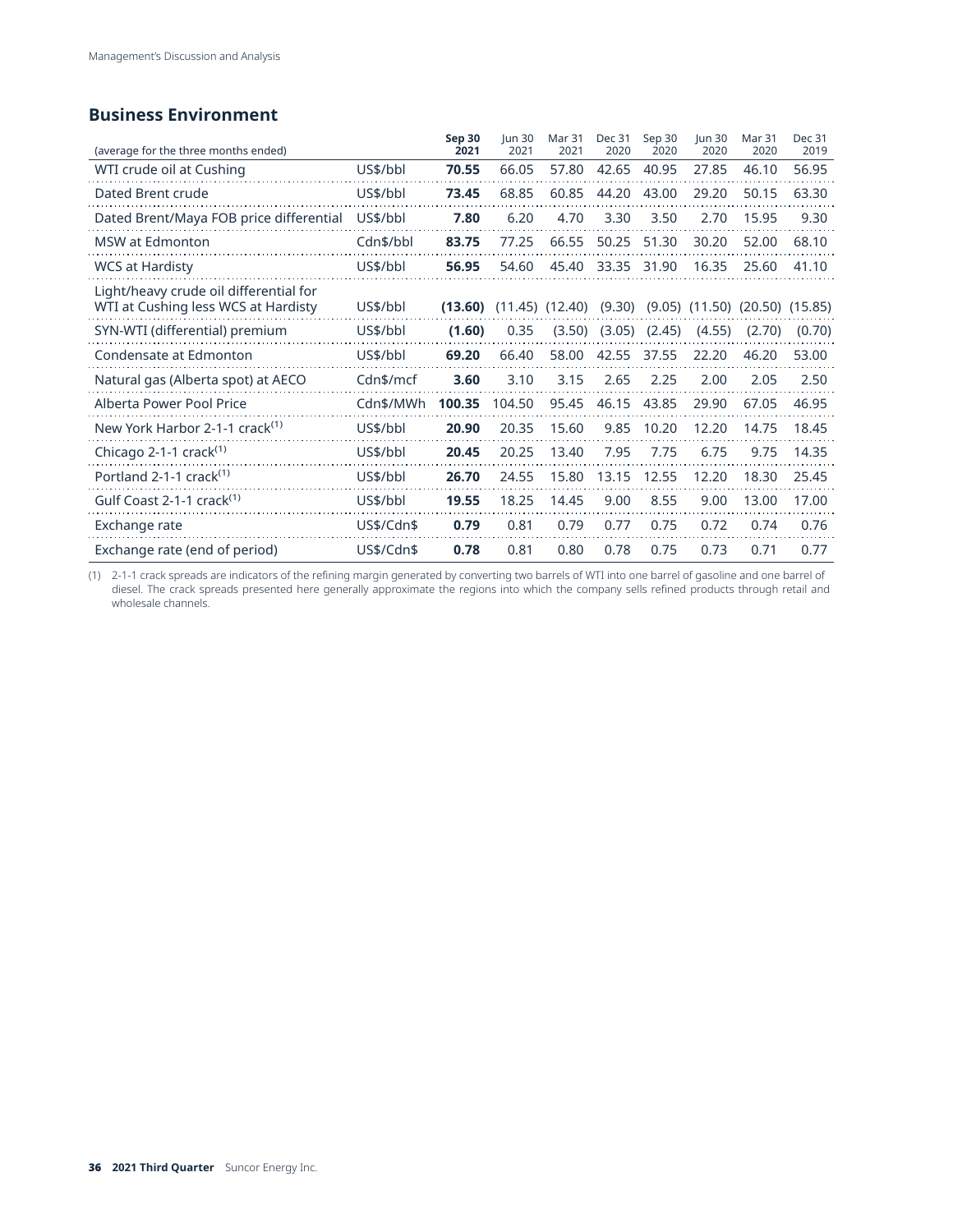## **8. Other Items**

#### **Accounting Policies and New IFRS Standards**

Suncor's significant accounting policies and a summary of recently announced accounting standards are described in the Accounting Policies and Critical Accounting Estimates section of Suncor's 2020 annual MD&A and in notes 3 and 5 of Suncor's audited Consolidated Financial Statements for the year ended December 31, 2020.

### **Critical Accounting Estimates**

The preparation of financial statements in accordance with GAAP requires management to make estimates, judgments and assumptions that affect reported assets, liabilities, revenues and expenses, gains and losses, and disclosures of contingencies. These estimates and assumptions are subject to change based on experience and new information. Critical accounting estimates are those that require management to make assumptions about matters that are highly uncertain at the time the estimate is made. Critical accounting estimates are also those estimates which, where a different estimate could have been used or where changes in the estimate that are reasonably likely to occur, would have a material impact on the company's financial condition, changes in financial condition or financial performance. Critical accounting estimates and judgments are reviewed annually by the Audit Committee of the Board of Directors. A detailed description of Suncor's critical accounting estimates is provided in note 4 to the audited Consolidated Financial Statements for the year ended December 31, 2020, and in the Accounting Policies and Critical Accounting Estimates section of Suncor's 2020 annual MD&A.

On January 30, 2020, the World Health Organization declared the COVID-19 outbreak a Public Health Emergency of International Concern and, on March 10, 2020, declared it to be a pandemic. Actions taken around the world to help mitigate the spread of COVID-19 include restrictions on travel, quarantines in certain areas, and forced closures for certain types of public places and businesses. These measures have and will continue to have significant disruption to business operations and a significant increase in economic uncertainty, with reduced demand for commodities leading to volatile prices and currency exchange rates, and a decline in long-term interest rates. Our operations and business are particularly sensitive to a reduction in the demand for, and prices of, commodities that are closely linked to Suncor's financial performance, including crude oil, refined petroleum products (such as jet fuel and gasoline), natural gas and electricity. The potential direct and indirect impacts of the economic downturn have been considered in management's estimates, and assumptions at period end have been reflected in our results with any significant changes described in the relevant notes to the company's unaudited interim Consolidated Financial Statements for the three and nine months ended September 30, 2021.

The COVID-19 pandemic is an evolving situation that will continue to have widespread implications for our business environment, operations and financial condition. Management cannot reasonably estimate the length or severity of this pandemic, or the extent to which the disruption may materially impact our consolidated statements of comprehensive income (loss), consolidated balance sheets and consolidated statements of cash flows in fiscal 2021.

### **Financial Instruments**

Suncor periodically enters into derivative contracts such as forwards, futures, swaps, options and costless collars to manage exposure to fluctuations in commodity prices and foreign exchange rates, and to optimize the company's position with respect to interest payments. The company also uses physical and financial energy derivatives to earn trading profits. For more information on Suncor's financial instruments and the related financial risk factors, see note 27 of the audited Consolidated Financial Statements for the year ended December 31, 2020, note 10 to the unaudited interim Consolidated Financial Statements for the three months and nine months ended September 30, 2021, and the Financial Condition and Liquidity section of the 2020 annual MD&A.

### **Control Environment**

Based on their evaluation as at September 30, 2021, Suncor's Chief Executive Officer and Chief Financial Officer concluded that the company's disclosure controls and procedures (as defined in Rules 13a-15(e) and 15d-15(e) under the United States *Securities Exchange Act* of 1934, as amended (the Exchange Act)), are effective to ensure that information required to be disclosed by the company in reports that are filed or submitted to Canadian and U.S. securities authorities is recorded, processed, summarized and reported within the time periods specified in Canadian and U.S. securities laws. In addition, as at September 30, 2021, there were no changes in the internal control over financial reporting (as defined in Exchange Act Rules 13a-15(f) and 15d-15(f)) that occurred during the three-month period ended September 30, 2021, that have materially affected, or are reasonably likely to materially affect, the company's internal control over financial reporting. Management will continue to periodically evaluate the company's disclosure controls and procedures and internal control over financial reporting and will make any modifications from time to time as deemed necessary.

Based on their inherent limitations, disclosure controls and procedures and internal control over financial reporting may not prevent or detect misstatements, and even those controls determined to be effective can provide only reasonable assurance with respect to financial statement preparation and presentation.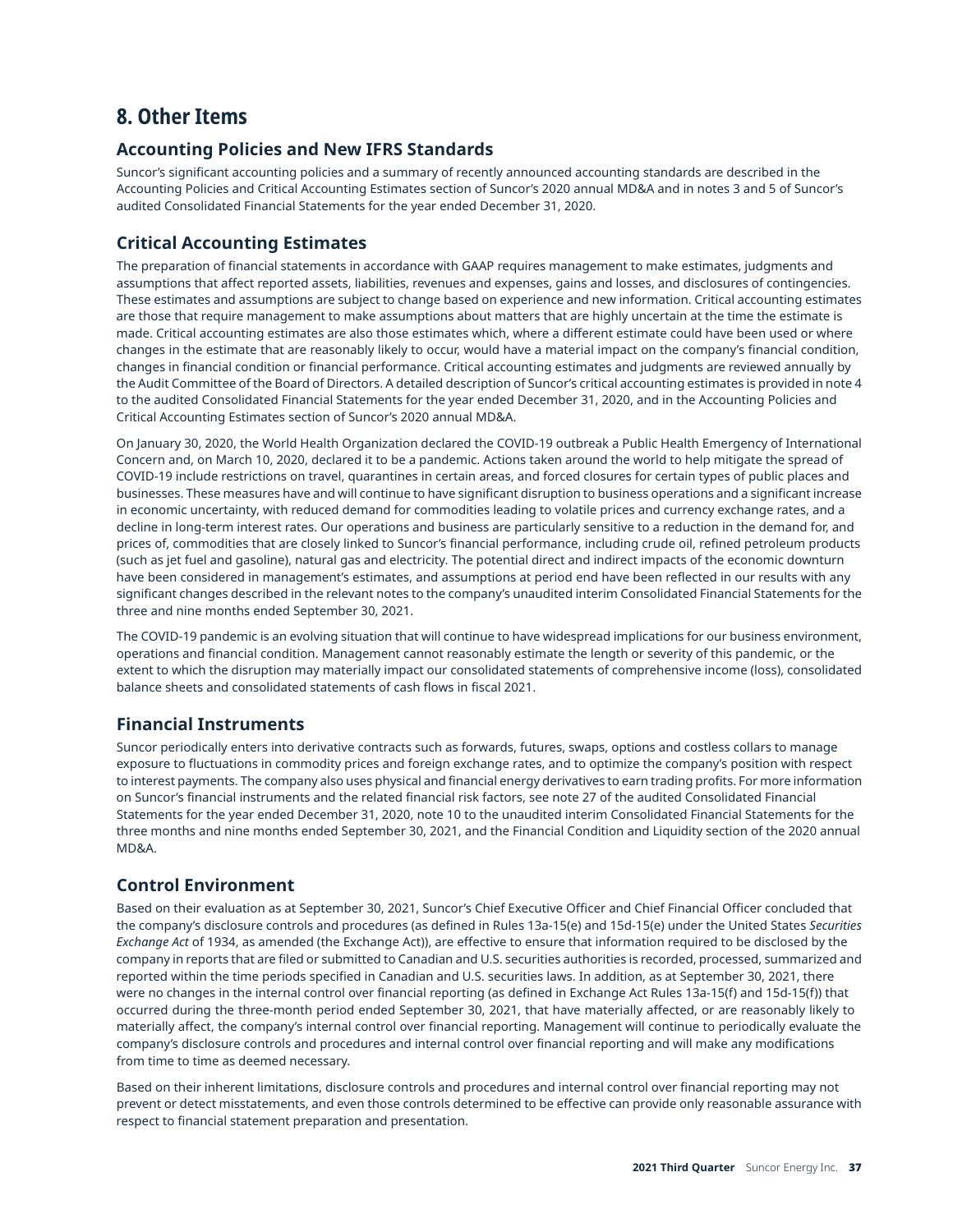### **Corporate Guidance**

Suncor has further updated its previously announced 2021 guidance (which was originally disclosed via press release on November 30, 2020), as set forth in Suncor's press release dated October 27, 2021, a copy of which is available on [www.sedar.com.](http://www.sedar.com)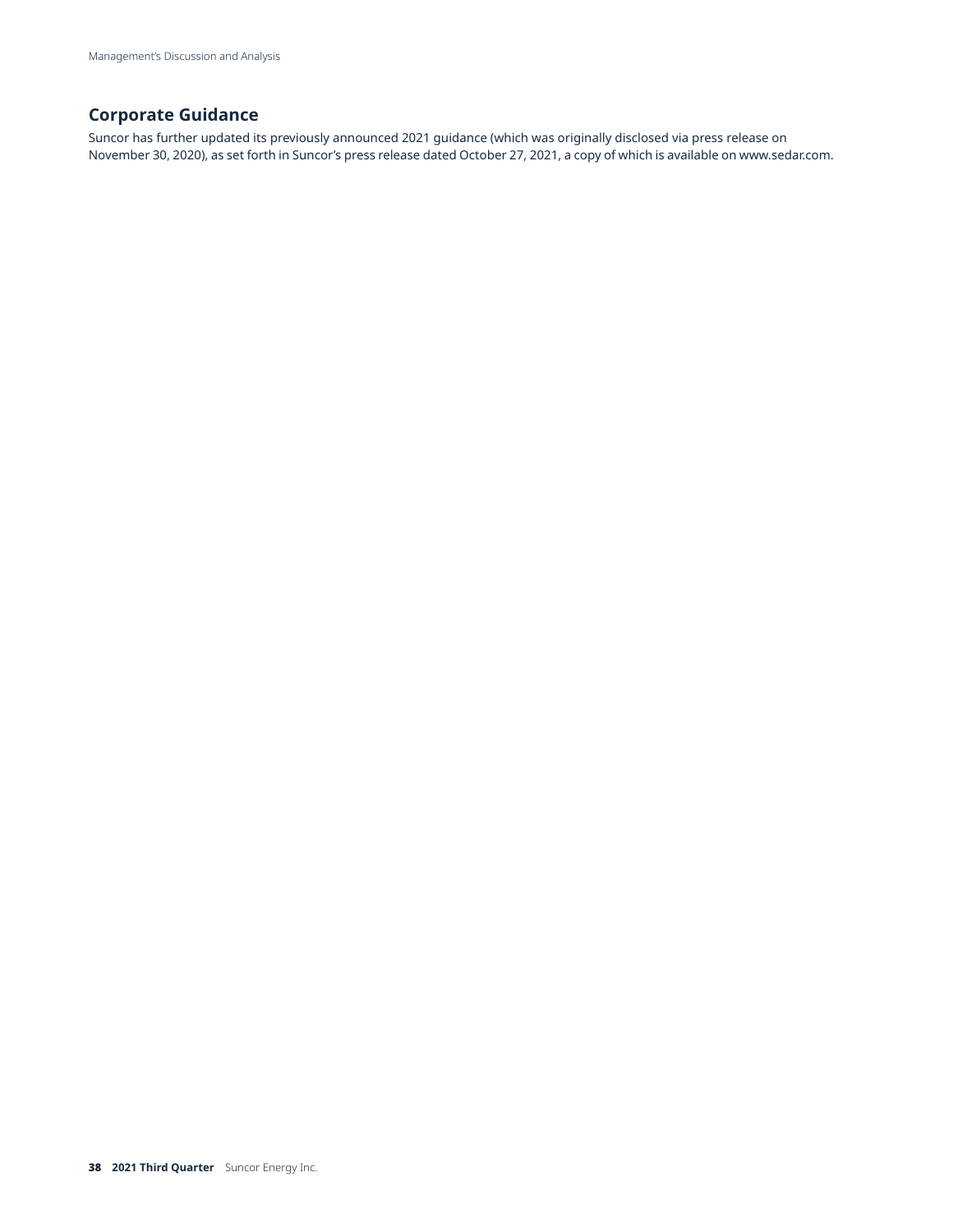## **9. Non-GAAP Financial Measures Advisory**

Certain financial measures in this MD&A – namely operating earnings (loss), ROCE, funds from (used in) operations, free funds flow, discretionary free funds flow (deficit), Oil Sands operations cash operating costs, Fort Hills cash operating costs, Syncrude cash operating costs, refining and marketing gross margin, refining operating expense, LIFO inventory valuation methodology and related per share or per barrel amounts – are not prescribed by GAAP. These non-GAAP financial measures are included because management uses the information to analyze business performance, leverage and liquidity, as applicable, and it may be useful to investors on the same basis. These non-GAAP financial measures do not have any standardized meaning and, therefore, are unlikely to be comparable to similar measures presented by other companies. Therefore, these non-GAAP financial measures should not be considered in isolation or as a substitute for measures of performance prepared in accordance with GAAP. Except as otherwise indicated, these non-GAAP financial measures are calculated and disclosed on a consistent basis from period to period. Specific adjusting items may only be relevant in certain periods.

### **Operating Earnings (Loss)**

Operating earnings (loss) is a non-GAAP financial measure that adjusts net earnings (loss) for significant items that are not indicative of operating performance. Management uses operating earnings (loss) to evaluate operating performance because management believes it provides better comparability between periods. Operating earnings (loss) is reconciled to net earnings (loss) in the Consolidated Financial Information and Segment Results and Analysis sections of this MD&A.

Beginning in the first quarter of 2021, the company revised its calculation of operating earnings to exclude unrealized (gains) losses on derivative financial instruments that are recorded at fair value to better align the earnings impact of the activity with the underlying items being risk-managed. Prior period comparatives have been restated to reflect this change.

#### **Bridge Analyses of Operating Earnings (Loss)**

Throughout this MD&A, the company presents charts that illustrate the change in operating earnings (loss) from the comparative period through key variance factors. These factors are analyzed in the Operating Earnings (Loss) narratives following the bridge analyses in particular sections of this MD&A. These bridge analyses are presented because management uses this presentation to evaluate performance.

- The factor for Sales Volumes and Mix is calculated based on sales volumes and mix for the Oil Sands and E&P segments and throughput volumes for the R&M segment.
- The factor for Price, Margin and Other Revenue includes upstream price realizations before royalties, with the exception of Libya, which is net of royalties, and realized short-term commodity risk management activities. Also included are refining and marketing gross margins, other operating revenue, and the net impacts of sales and purchases of third-party crude, including product purchased for use as diluent in the company's Oil Sands operations and subsequently sold as part of diluted bitumen.
- The factor for Royalties excludes the impact of Libya, as royalties in Libya are taken into account in Price, Margin and Other Revenue as described above.
- The factor for Inventory Valuation includes the after-tax impact of the FIFO method of inventory valuation in the company's R&M segment, as well as the impact of the deferral or realization of profit or loss on crude oil sales from the Oil Sands segment to Suncor's refineries, as both represent inventory valuation adjustments, and downstream realized short-term commodity risk management activities.
- The factor for Operating and Transportation Expense includes project startup costs, operating, selling and general expense, and transportation expense.
- The factor for Financing Expense and Other includes financing expenses, other income, operational foreign exchange gains and losses, changes in gains and losses on disposal of assets that are not operating earnings (loss) adjustments, changes in statutory income tax rates and other income tax adjustments.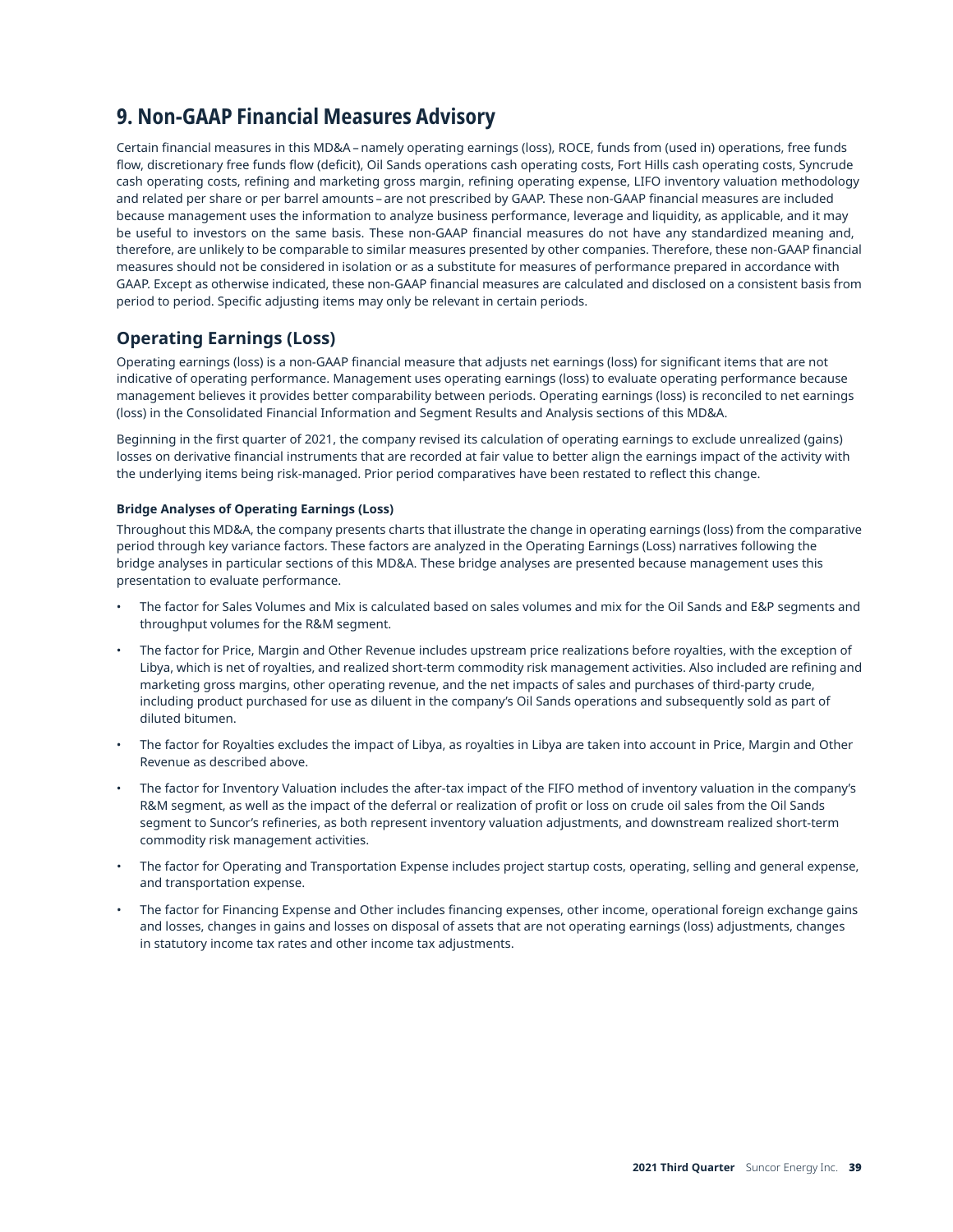### **Return on Capital Employed (ROCE)**

ROCE is a non-GAAP financial measure that management uses to analyze operating performance and the efficiency of Suncor's capital allocation process. Average capital employed is calculated as a twelve-month average of the capital employed balance at the beginning of the twelve-month period and the month-end capital employed balances throughout the remainder of the twelvemonth period. Figures for capital employed at the beginning and end of the twelve-month period are presented to show the changes in the components of the calculation over the twelve-month period.

| For the twelve months ended September 30<br>(\$ millions, except as noted) |     | 2021  | 2020   |
|----------------------------------------------------------------------------|-----|-------|--------|
| Adjustments to net earnings (loss)                                         |     |       |        |
| Net earnings (loss)                                                        |     | 2398  | (6486) |
| (Deduct) add after-tax amounts for:                                        |     |       |        |
| Unrealized foreign exchange (gain) loss on U.S. dollar denominated debt    |     | (619) | 18     |
| Net interest expense                                                       |     | 672   | 665    |
|                                                                            | A   | 2451  | (5803) |
| Capital employed - beginning of twelve-month period                        |     |       |        |
| Net debt                                                                   |     | 19710 | 15601  |
| Shareholders' equity                                                       |     | 36344 | 45184  |
|                                                                            |     | 56054 | 60785  |
| Capital employed - end of twelve-month period                              |     |       |        |
| Net debt                                                                   |     | 16671 | 19710  |
| Shareholders' equity                                                       |     | 36300 | 36344  |
|                                                                            |     | 52971 | 56054  |
| Average capital employed                                                   | B   | 54928 | 57022  |
| ROCE (%) <sup>(1)</sup>                                                    | A/B | 4.5   | (10.2) |

(1) ROCE would have been 4.9% for the twelve months ended September 30, 2021, excluding the impact of impairments of \$423 million after-tax in the fourth quarter of 2020 and the impact of the impairment reversal of \$168 million after-tax in the third quarter of 2021. ROCE would have been (1.3%) for the twelve months ended September 30, 2020, excluding the impact of impairments of \$1.798 billion after-tax in the first quarter of 2020 and the impacts of impairments of \$3.352 billion after-tax in the fourth quarter of 2019.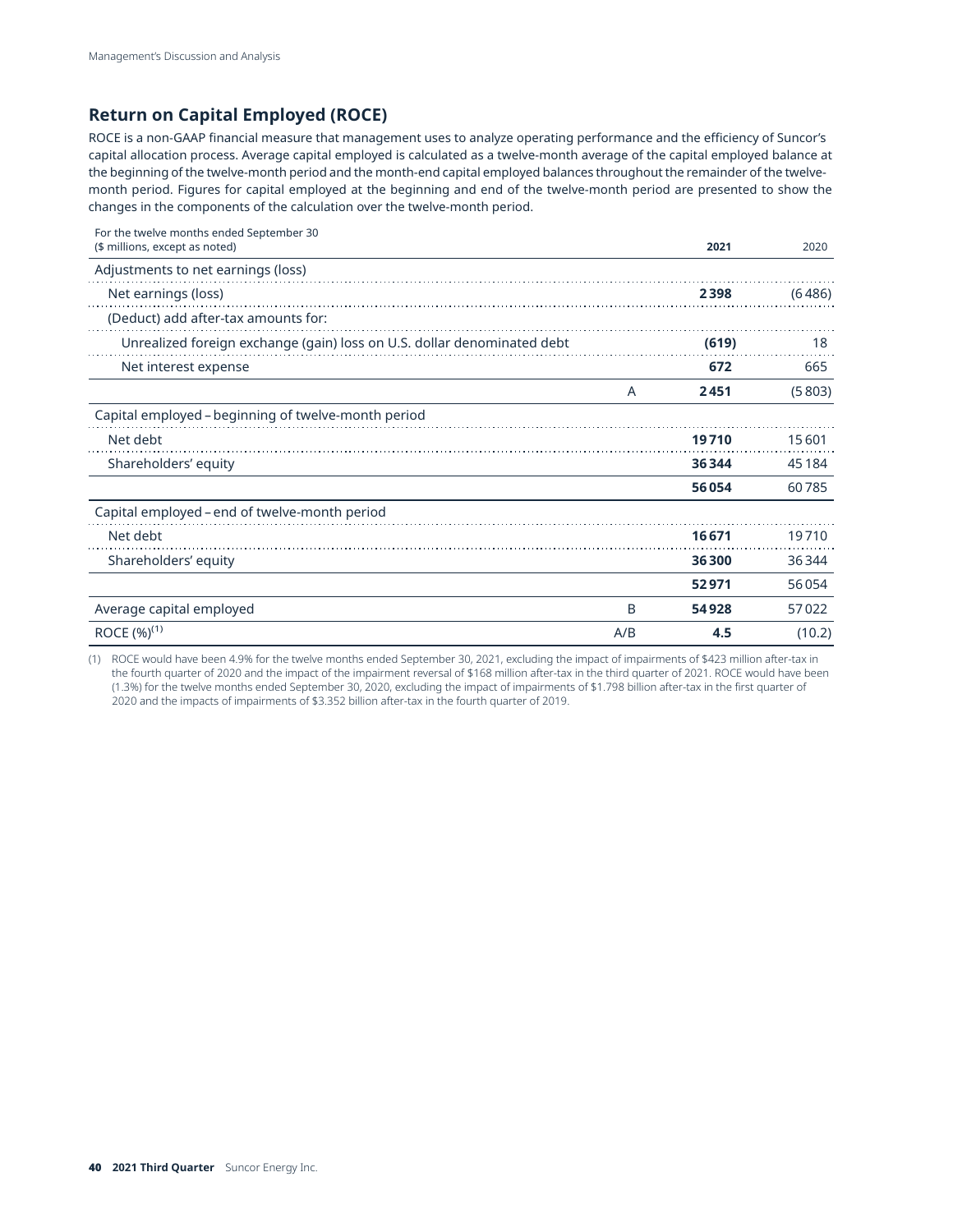### **Funds From (Used In) Operations**

Funds from (used in) operations is a non-GAAP financial measure that adjusts a GAAP measure – cash flow provided by operating activities – for changes in non-cash working capital, which management uses to analyze operating performance and liquidity. Changes to non-cash working capital can be impacted by, among other factors, the timing of offshore feedstock purchases and payments for commodity and income taxes, the timing of cash flows related to accounts receivable and accounts payable, and changes in inventory, which management believes reduces comparability between periods.

Funds from (used in) operations for each quarter are separately defined and reconciled to the cash flow provided by the operating activities measure in the Non-GAAP Financial Measures Advisory section of each respective management's discussion and analysis or quarterly report to shareholders, as applicable, for the related quarter.

| Three months ended September 30                                            | Oil Sands      |       | <b>Exploration and</b><br>Production |      | Refining and<br>Marketing |      | Corporate and<br>Eliminations |       | <b>Total</b> |       |
|----------------------------------------------------------------------------|----------------|-------|--------------------------------------|------|---------------------------|------|-------------------------------|-------|--------------|-------|
| (\$ millions)                                                              | 2021           | 2020  | 2021                                 | 2020 | 2021                      | 2020 | 2021                          | 2020  | 2021         | 2020  |
| Net earnings (loss)                                                        | 484            | (531) | 407                                  | 25   | 646                       | 384  | (660)                         | 110   | 877          | (12)  |
| Adjustments for:                                                           |                |       |                                      |      |                           |      |                               |       |              |       |
| Depreciation, depletion, amortization<br>and impairment                    | 1098           | 1242  | (98)                                 | 261  | 193                       | 214  | 25                            | 21    | 1218         | 1738  |
| Deferred income taxes                                                      | (9)            | (141) | 19                                   | (9)  | 36                        | 12   | 5                             | (46)  | 51           | (184) |
| Accretion                                                                  | 60             | 57    | 14                                   | 12   | $\overline{2}$            | 2    |                               |       | 76           | 71    |
| Unrealized foreign exchange loss (gain)<br>on U.S. dollar denominated debt |                |       |                                      |      |                           |      | 282                           | (307) | 282          | (307) |
| Change in fair value of financial<br>instruments and trading inventory     | (30)           | (53)  | 15                                   | (28) | 68                        | (8)  | (1)                           |       | 52           | (89)  |
| (Gain) loss on disposal of assets                                          |                | (2)   |                                      |      | (10)                      | (2)  | 1                             | 1     | (9)          | (3)   |
| Loss on extinguishment of long-term<br>debt                                |                |       |                                      |      |                           |      | 80                            |       | 80           |       |
| Share-based compensation                                                   | $\overline{2}$ | (9)   |                                      | (2)  | 1                         | (6)  | (2)                           | (27)  | 1            | (44)  |
| Exploration                                                                |                |       |                                      |      |                           |      |                               |       |              |       |
| Settlement of decommissioning and<br>restoration liabilities               | (67)           | (38)  | (1)                                  | (1)  | (7)                       |      |                               |       | (74)         | (39)  |
| Other                                                                      | 53             | 31    | 1                                    | 2    | 18                        | (2)  | 15                            | 4     | 87           | 35    |
| Funds from (used in) operations                                            | 1591           | 556   | 357                                  | 260  | 947                       | 594  | (254)                         | (244) | 2641         | 1166  |
| Change in non-cash working capital                                         |                |       |                                      |      |                           |      |                               |       | 2077         | 79    |
| Cash flow provided by operating<br>activities                              |                |       |                                      |      |                           |      |                               |       | 4718         | 1245  |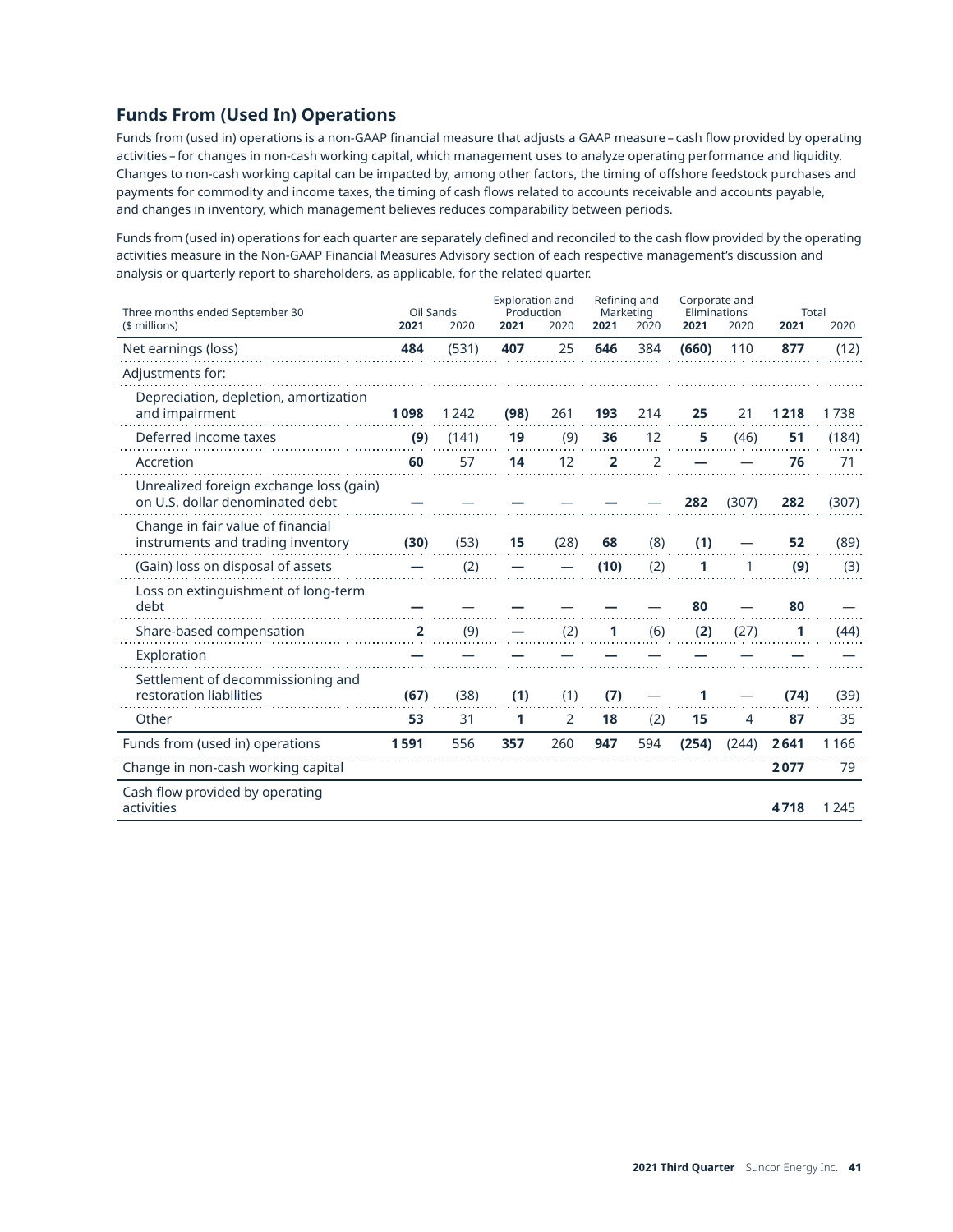| Nine months ended September 30                                                | Oil Sands |        | <b>Exploration and</b><br>Production |       | Refining and<br>Marketing |      | Corporate and<br>Eliminations |       |         | <b>Total</b> |
|-------------------------------------------------------------------------------|-----------|--------|--------------------------------------|-------|---------------------------|------|-------------------------------|-------|---------|--------------|
| (\$ millions)                                                                 | 2021      | 2020   | 2021                                 | 2020  | 2021                      | 2020 | 2021                          | 2020  | 2021    | 2020         |
| Net earnings (loss)                                                           | 1251      | (3503) | 820                                  | (453) | 1728                      | 598  | (1233)                        | (793) | 2566    | (4151)       |
| Adjustments for:                                                              |           |        |                                      |       |                           |      |                               |       |         |              |
| Depreciation, depletion,<br>amortization and impairment                       | 3348      | 5372   | 195                                  | 1312  | 610                       | 660  | 67                            | 62    | 4220    | 7406         |
| Deferred income taxes                                                         | (40)      | (643)  | 35                                   | (161) | 68                        | 29   | (11)                          | (20)  | 52      | (795)        |
| Accretion                                                                     | 179       | 169    | 43                                   | 35    | 5                         | 5    |                               |       | 227     | 209          |
| Unrealized foreign exchange<br>(gain) loss on U.S. dollar<br>denominated debt |           |        |                                      |       |                           |      | (88)                          | 290   | (88)    | 290          |
| Change in fair value of financial<br>instruments and trading<br>inventory     | (74)      | 32     | (39)                                 | (22)  | 50                        | 53   |                               |       | (63)    | 63           |
| Gain on disposal of assets                                                    |           | (2)    |                                      |       | (18)                      | (6)  | (7)                           |       | (25)    | (8)          |
| Loss on extinguishment of<br>long-term debt                                   |           |        |                                      |       |                           |      | 80                            |       | 80      |              |
| Share-based compensation                                                      | 25        | (84)   | 1                                    | (12)  | 13                        | (51) | 41                            | (186) | 80      | (333)        |
| Exploration                                                                   |           |        |                                      | 80    |                           |      |                               |       |         | 80           |
| Settlement of decommissioning<br>and restoration liabilities                  | (174)     | (171)  | (2)                                  | (7)   | (11)                      | (5)  |                               |       | (187)   | (183)        |
| Other                                                                         | 156       | 87     | $\overline{\phantom{0}}$             | (30)  | 45                        | 10   | 50                            | 10    | 251     | 77           |
| Funds from (used in) operations                                               | 4671      | 1257   | 1053                                 | 742   | 2490                      | 1293 | (1101)                        | (637) | 7113    | 2655         |
| Change in non-cash working<br>capital                                         |           |        |                                      |       |                           |      |                               |       | 2036    | (794)        |
| Cash flow provided by operating<br>activities                                 |           |        |                                      |       |                           |      |                               |       | 9 1 4 9 | 1861         |

### **Free Funds Flow and Discretionary Free Funds Flow (Deficit)**

Free funds flow is a non-GAAP financial measure that is calculated by taking funds from operations and subtracting capital expenditures, including capitalized interest. Discretionary free funds flow (deficit) is a non-GAAP financial measure that is calculated by taking funds from operations and subtracting asset sustainment and maintenance capital, inclusive of associated capitalized interest, and dividends. Both free funds flow and discretionary free funds flow (deficit) reflect cash available for increasing distributions to shareholders and to fund growth investments. Management uses free funds flow and discretionary free funds flow (deficit) to measure the capacity of the company to increase returns to shareholders and to grow Suncor's business.

|                                                                       |        | Three months ended<br>Sep 30 | Nine months ended<br>Sep 30 |            |  |
|-----------------------------------------------------------------------|--------|------------------------------|-----------------------------|------------|--|
| (\$ millions)                                                         | 2021   | 2020                         | 2021                        | 2020       |  |
| Funds from operations                                                 | 2641   | l 166                        | 7113                        | 2655       |  |
| Asset sustaining and maintenance capital and dividends <sup>(1)</sup> | (1145) | (987)                        | (3 2 9 9 )                  | (3 1 9 3 ) |  |
| Discretionary free funds flow (deficit)                               | 1496   | 179                          | 3814                        | (538)      |  |

(1) Includes capitalized interest on sustaining capital of \$15 million in the third quarter of 2021 and \$13 million in the third quarter of 2020.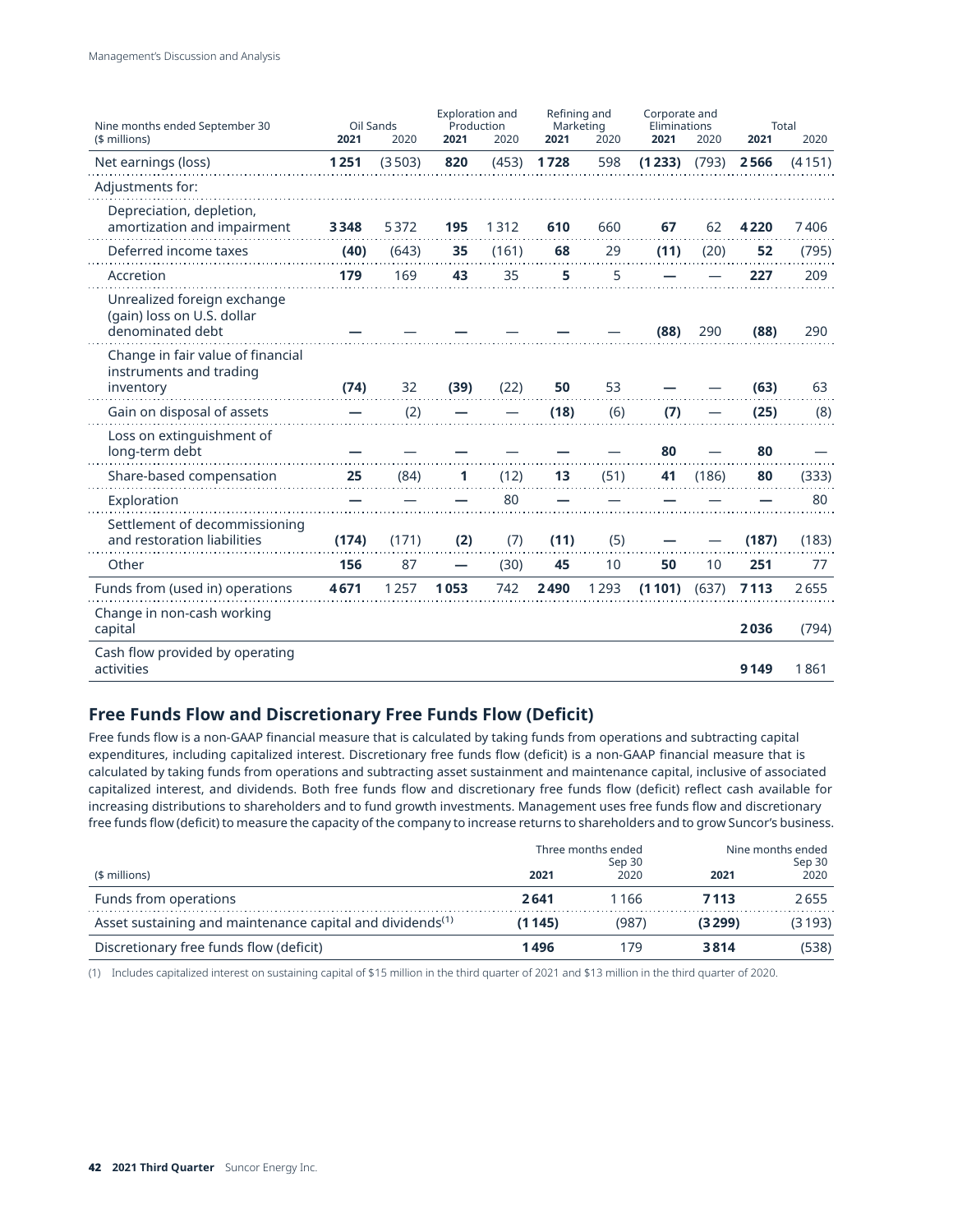### **Oil Sands Operations, Fort Hills and Syncrude Cash Operating Costs**

Cash operating costs are calculated by adjusting Oil Sands segment OS&G expense for i) non-production costs that management believes do not relate to production performance, including, but not limited to, share-based compensation adjustments, CEWS and COVID-19-related costs, research costs and the expense recorded as part of a non-monetary arrangement involving a third-party processor; ii) revenues associated with excess capacity, including excess power generated and sold that is recorded in operating revenue; iii) project startup costs; and iv) the impacts of changes in inventory levels and valuation, such that the company is able to present cost information based on production volumes. Oil Sands operations and Syncrude production volumes are gross of internally consumed diesel and feedstock transfers between assets through the interconnecting pipelines. Oil Sands operations, Fort Hills and Syncrude cash operating costs are reconciled in the Segment Results and Analysis – Oil Sands section of this MD&A. Management uses cash operating costs to measure operating performance.

### **Refining and Marketing Gross Margin and Refining Operating Expense**

Refining and marketing gross margins and refining operating expense are non-GAAP financial measures. Refining and marketing gross margin, on a FIFO basis, is calculated by adjusting R&M segment operating revenue, other income and purchases of crude oil and products (all of which are GAAP measures) for intersegment marketing fees and the impact of inventory writedowns. Refining and marketing gross margin, on a LIFO basis, is further adjusted for the impacts of FIFO inventory valuation and short-term risk management activities. Refinery operating expense is calculated by adjusting R&M segment OS&G for i) nonrefining costs pertaining to the company's supply, marketing and ethanol businesses; and ii) non-refining costs that management believes do not relate to the production of refined products, including, but not limited to, CEWS, share-based compensation and enterprise shared service allocations. Management uses refining and marketing gross margin and refining operating expense to measure operating performance on a production barrel basis.

|                                                       |        | Three months ended<br>September 30 | Nine months ended<br>September 30 |        |  |
|-------------------------------------------------------|--------|------------------------------------|-----------------------------------|--------|--|
| (\$ millions, except as noted)                        | 2021   | 2020                               | 2021                              | 2020   |  |
| Refining and marketing margin reconciliation          |        |                                    |                                   |        |  |
| Operating revenues                                    | 6341   | 4050                               | 16292                             | 11396  |  |
| Purchases of crude oil and products                   | (4710) | (2840)                             | (11697)                           | (8499) |  |
| Total gross margin                                    | 1631   | 1210                               | 4595                              | 2897   |  |
| Other (loss) income                                   | (9)    | (2)                                | (48)                              | 58     |  |
| Non-refining and marketing margin                     | (13)   | (14)                               | (40)                              | (43)   |  |
| Refining and marketing gross margin                   | 1609   | 1194                               | 4507                              | 2912   |  |
| Refinery production <sup>(1)</sup> (mbbls)            | 45008  | 38857                              | 118272                            | 115955 |  |
| Refining and marketing gross margin – FIFO (\$/bbl)   | 35.75  | 30.75                              | 38.10                             | 25.10  |  |
| FIFO adjustment                                       | (91)   | (223)                              | (811)                             | 562    |  |
| Refining and marketing gross margin – LIFO            | 1518   | 971                                | 3696                              | 3474   |  |
| Refining and marketing gross margin – LIFO (\$/bbl)   | 33.80  | 25.00                              | 31.25                             | 29.95  |  |
| Refining operating expense reconciliation             |        |                                    |                                   |        |  |
| Operating, selling and general expense <sup>(2)</sup> | 502    | 417                                | 1453                              | 1287   |  |
| Non-refining costs <sup>(2)</sup>                     | (256)  | (207)                              | (757)                             | (637)  |  |
| Refining operating expense                            | 246    | 210                                | 696                               | 650    |  |
| Refinery production <sup>(1)</sup> (mbbls)            | 45026  | 38857                              | 118287                            | 115955 |  |
| Refining operating expense (\$/bbl)                   | 5.45   | 5.40                               | 5.90                              | 5.60   |  |

(1) Refinery production is the output of the refining process, and differs from crude oil processed as a result of volumetric adjustments for non-crude feedstock, volumetric gain associated with the refining process and changes in unfinished product inventories.

(2) Prior period amounts of OS&G have been reclassified to align with the current year presentation of transportation and distribution expense. This reclassification had no effect on the refining operating expense.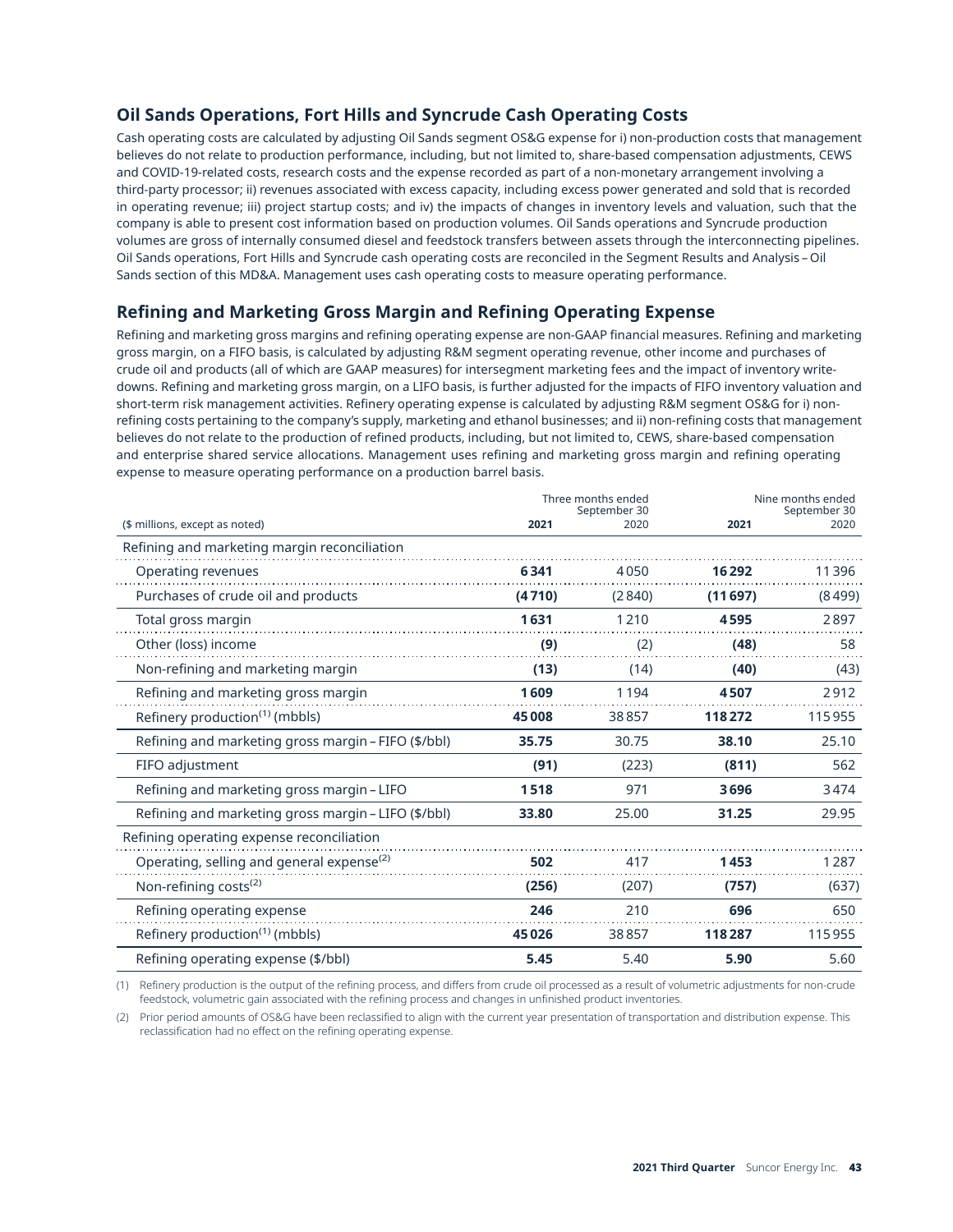### **Impact of First-in, First-out (FIFO) Inventory Valuation on Refining and Marketing Net Earnings (Loss)**

GAAP requires the use of a FIFO inventory valuation methodology. For Suncor, this results in a disconnect between the sales prices for refined products, which reflect current market conditions, and the amount recorded as the cost of sale for the related refinery feedstock, which reflects market conditions at the time the feedstock was purchased. This lag between purchase and sale can be anywhere from several weeks to several months, and is influenced by the time to receive crude after purchase (which can be several weeks for foreign offshore crude purchases), regional crude inventory levels, the completion of refining processes, transportation time to distribution channels and regional refined product inventory levels.

Suncor prepares and presents an estimate of the impact of using a FIFO inventory valuation methodology compared to a LIFO methodology, because management uses the information to analyze operating performance and compare itself against refining peers that are permitted to use LIFO inventory valuation under United States GAAP (U.S. GAAP).

The company's estimate is not derived from a standardized calculation and, therefore, may not be directly comparable to similar measures presented by other companies, and should not be considered in isolation or as a substitute for measures of performance prepared in accordance with GAAP or U.S. GAAP.

## **10. Common Abbreviations**

The following is a list of abbreviations that may be used in this MD&A:

| Measurement |                                                   | Places and Currencies |                                          |
|-------------|---------------------------------------------------|-----------------------|------------------------------------------|
| bbl         | barrel                                            | U.S.                  | <b>United States</b>                     |
| bbls/d      | barrels per day                                   | U.K.                  | United Kingdom                           |
| mbbls/d     | thousands of barrels per day                      |                       |                                          |
|             |                                                   | \$ or Cdn\$           | Canadian dollars                         |
| boe         | barrels of oil equivalent                         | US\$                  | <b>United States dollars</b>             |
| boe/d       | barrels of oil equivalent per day                 |                       |                                          |
| mboe        | thousands of barrels of oil equivalent            |                       |                                          |
| mboe/d      | thousands of barrels of oil equivalent per day    |                       | Financial and Business Environment       |
|             |                                                   | Q <sub>3</sub>        | Three months ended September 30          |
| GJ          | Gigajoule                                         | DD&A                  | Depreciation, depletion and amortization |
|             |                                                   | <b>WTI</b>            | West Texas Intermediate                  |
| mcf         | thousands of cubic feet of natural gas            | <b>WCS</b>            | Western Canadian Select                  |
| mcfe        | thousands of cubic feet of natural gas equivalent | SCO                   | Synthetic crude oil                      |
| mmcf        | millions of cubic feet of natural gas             | <b>SYN</b>            | Synthetic crude oil benchmark            |
| mmcf/d      | millions of cubic feet of natural gas per day     | <b>MSW</b>            | <b>Mixed Sweet Blend</b>                 |
| mmcfe       | millions of cubic feet of natural gas equivalent  | <b>NYMEX</b>          | New York Mercantile Exchange             |
| mmcfe/d     | millions of cubic feet of natural gas equivalent  | <b>YTD</b>            | Year to date                             |
|             | per day                                           |                       |                                          |
| <b>MW</b>   | megawatts                                         |                       |                                          |
| <b>MWh</b>  | megawatts per hour                                |                       |                                          |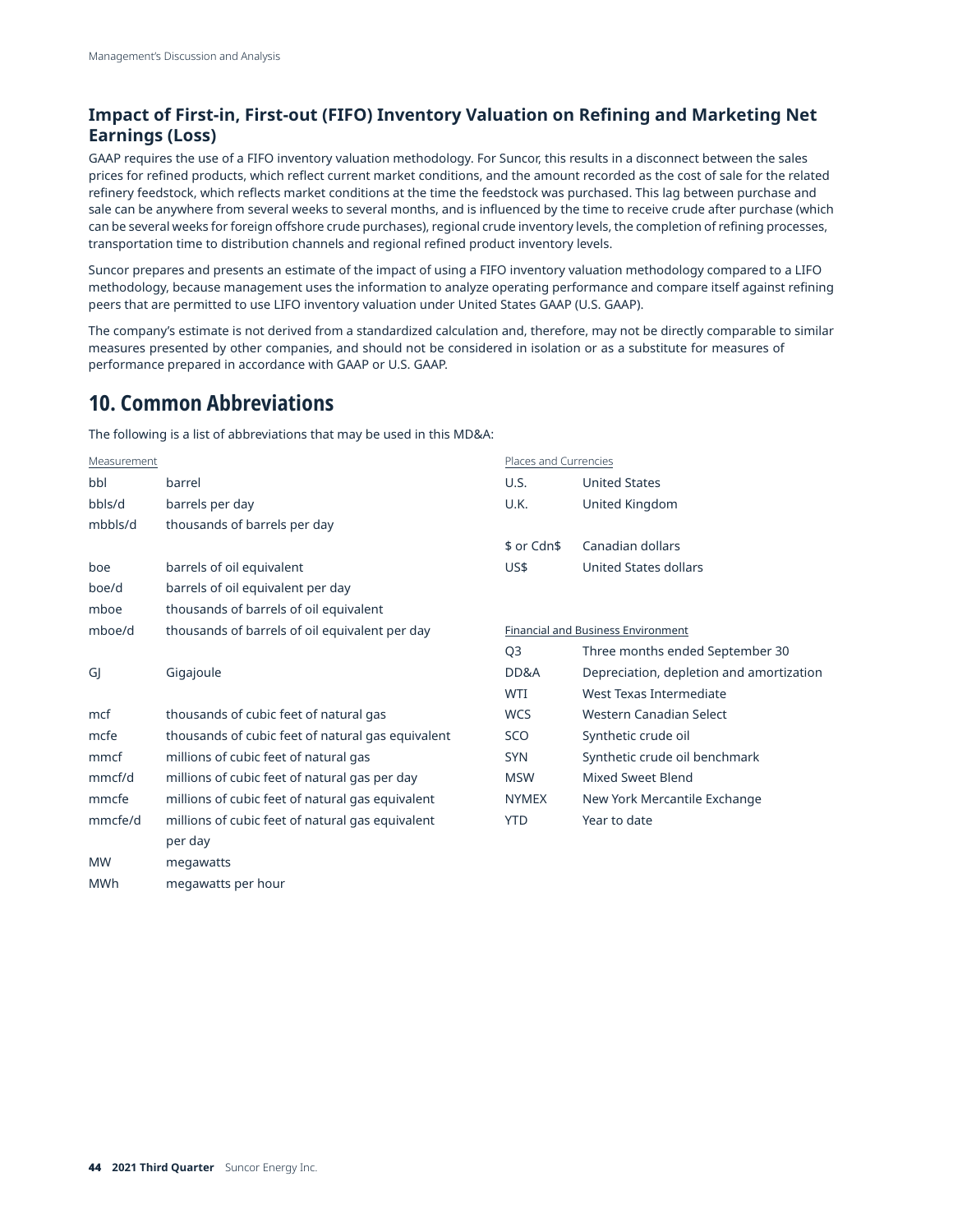# **11. Forward-Looking Information**

This MD&A contains certain forward-looking information and forward-looking statements (collectively referred to herein as "forwardlooking statements") within the meaning of applicable Canadian and U.S. securities laws. Forward-looking statements and other information are based on Suncor's current expectations, estimates, projections and assumptions that were made by the company in light of information available at the time the statement was made and consider Suncor's experience and its perception of historical trends, including expectations and assumptions concerning: the accuracy of reserves estimates; the current and potential adverse impacts of the COVID-19 pandemic, including the status of the pandemic and future waves and any associated policies around current business restrictions, shelter-in-place orders or gatherings of individuals; commodity prices and interest and foreign exchange rates; the performance of assets and equipment; capital efficiencies and cost savings; applicable laws and government policies; future production rates; the sufficiency of budgeted capital expenditures in carrying out planned activities; the availability and cost of labour, services and infrastructure; the satisfaction by third parties of their obligations to Suncor; the development and execution of projects; and the receipt, in a timely manner, of regulatory and third-party approvals. All statements and information that address expectations or projections about the future, and other statements and information about Suncor's strategy for growth, expected and future expenditures or investment decisions, commodity prices, costs, schedules, production volumes, operating and financial results, future financing and capital activities, and the expected impact of future commitments are forward-lookina statements. Some of the forward-lookina statements may be identified by words like "expects", "anticipates", "will", "estimates", "plans", "scheduled", "intends", "believes", "projects", "indicates", "could", "focus", "vision", "qoal", "outlook", "proposed", "target", "objective", "continue", "should", "may", "future", "potential", "opportunity", "would", "priority", "strategy" and similar expressions. Forward-looking statements in this MD&A include references to:

- Suncor's capital allocation strategy and target, including that: it remains on track to return to 2019 net debt levels during the fourth quarter and be within its 2025 targeted net debt range by the end of the year, statements surrounding Suncor's \$2.15 billion incremental free funds flow target and the strategic initiatives that are expected to contribute to it, Suncor's belief that it is on track to exceed its previously communicated debt reduction and share repurchase targets for the year, Suncor's estimated fourth quarter operating, selling and general expenses and the expectation that the proceeds of Suncor's sale of its 26.69% working interest *in the Golden Eagle Area Development will be used to support Suncor's capital allocation strategy;*
- Suncor's expectation regarding Fort Hills' ramp up strategy, including its belief that it will transition to a two-train operation and *operate at full production rates by the end of the year;*
- Suncor's expectations with respect to the Terra Nova project, including with respect to the ALE project that is expected to extend production life by approximately 10 years and provide an additional 70 million barrels of production, the expected use of proceeds with respect to the acquisition of the increased project ownership interest, and the timing of maintenance work on the Floating, *Production, Storage and Offloading facility;*
- the expectation that, now that operatorship of Syncrude has transferred, that there will be gross synergies of approximately \$100 million for the joint venture owners within the first six months with an additional \$200 million through 2022 - 2023 and that the assumption of operatorship will be a critical step towards improving operational performance, driving greater integration, *efficiencies and competitiveness and capturing increased value across all Suncor-operated assets in the region;*
- expectations regarding Suncor's acquisition, together with eight Indigenous communities, of a 15% equity interest in the Northern Courier Pipeline, including that the transaction will close in the fourth quarter of 2021, that Suncor will operate the pipeline following closing and that the acquisition will provide the eight Indigenous communities with reliable income for decades to come;
- Suncor's belief that its indicative 5-2-2-1 index will continue to be an appropriate measure against Suncor's actual results;
- statements regarding Suncor's planned 2021 capital spending program of \$3.8 billion to \$4.5 billion, including Suncor's belief that it will have the capital resources to fund the capital spending program and to meet current and future working capital requirements through cash and cash equivalents balances, cash flow provided by operating activities, available committed credit facilities, issuing commercial paper and, if needed, accessing capital markets and Suncor's expectations regarding the allocation of its capital *spending program and its expected benefits therefrom;*
- the objectives of Suncor's short-term investment portfolio and Suncor's expectation that the maximum weighted average term to maturity of the short-term investment portfolio will not exceed six months, and that all investments will be with counterparties with *investment grade debt ratings;*
- the company's priority regarding the management of debt levels and liquidity given the company's long-term plans and future expected volatility in the pricing environment and Suncor's belief that a phased and flexible approach to existing and future projects *should assist Suncor in its ability to manage project costs and debt levels;*
- the company's belief that it does not have any quarantees or off-balance sheet arrangements that have, or are reasonably likely to have, a current or future material effect on the company's financial performance or financial condition, results of operations, liquidity *or capital expenditures;*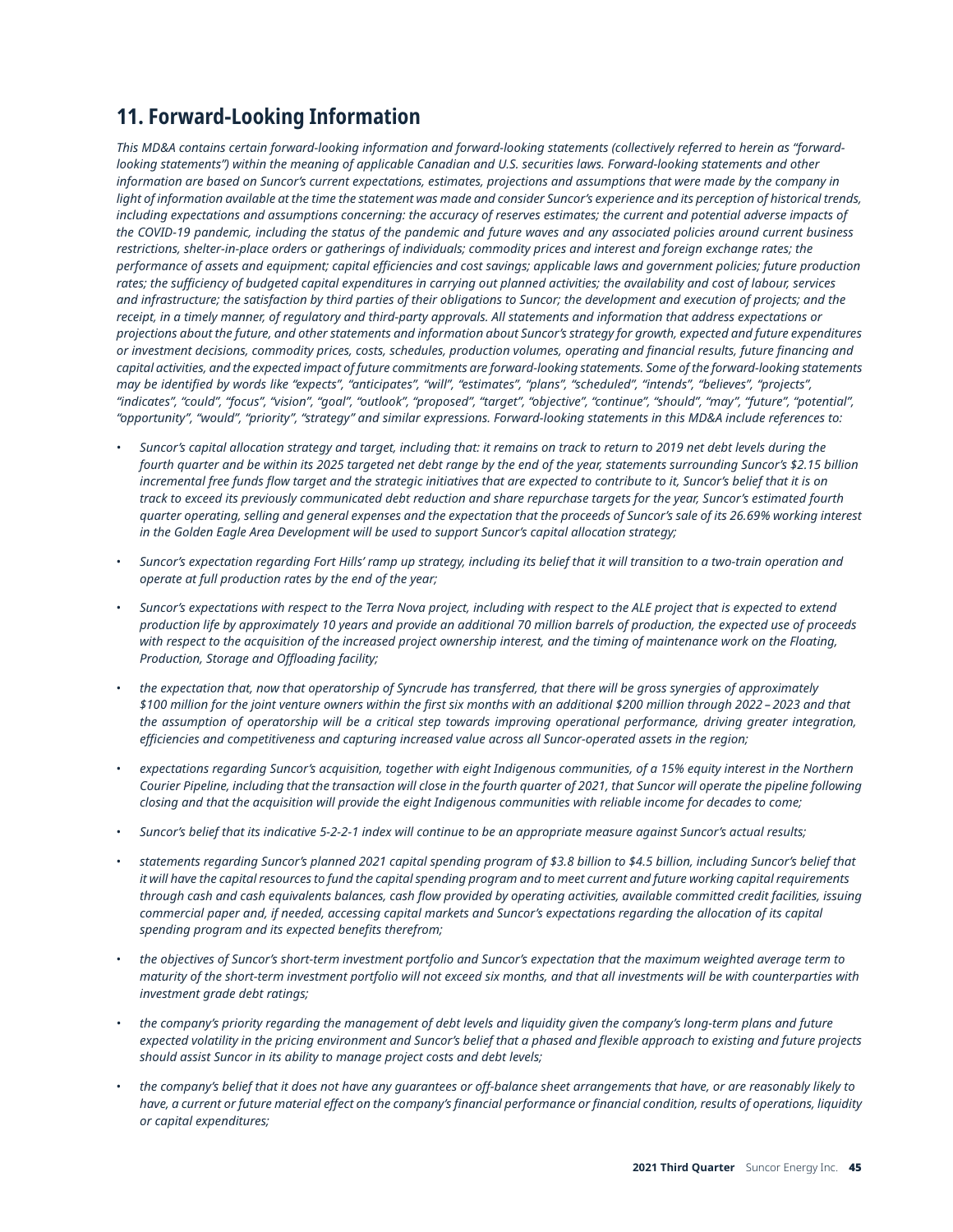- statements about the NCIB, including the amount, timing and manner of purchases under the NCIB, that depending on the trading price of its common shares and other relevant factors, repurchasing its common shares represents an attractive investment opportunity and is in the best interest of the company and its shareholders, and the expectation that the decision to allocate cash *to repurchase shares will not affect its long-term growth strategy; and*
- Suncor's full-year outlook range on Oil Sands operations crown royalties, Syncrude crown royalties, East Coast Canada crown royalties and current income tax expenses as well as business environment outlook assumptions for Brent Sullom Voe, WTI at Cushing, *WCS at Hardisty and New York Harbor 2-1-1 crack.*

Forward-looking statements are not guarantees of future performance and involve a number of risks and uncertainties, some that are similar to other oil and gas companies and some that are unique to Suncor. Suncor's actual results may differ materially from those expressed or implied by its forward-looking statements, so readers are cautioned not to place undue reliance on them. The financial and operating performance of the company's reportable operating segments, specifically Oil Sands, E&P and R&M, may be affected by *a number of factors.*

Factors that affect Suncor's Oil Sands segment include, but are not limited to, volatility in the prices for crude oil and other production, and the related impacts of fluctuating light/heavy and sweet/sour crude oil differentials; changes in the demand for refinery feedstock and diesel fuel, including the possibility that refiners that process the company's proprietary production will be closed, experience equipment failure or other accidents; Suncor's ability to operate its Oil Sands facilities reliably in order to meet production targets; the output of newly commissioned facilities, the performance of which may be difficult to predict during initial operations; Suncor's dependence on pipeline capacity and other logistical constraints, which may affect the company's ability to distribute products to market and which may cause the company to delay or cancel planned growth projects in the event of insufficient takeaway capacity; Suncor's ability to finance Oil Sands economic investment and asset sustainment and maintenance capital expenditures; the availability of bitumen feedstock for upgrading operations, which can be negatively affected by poor ore grade quality, unplanned mine equipment and extraction plant maintenance, tailings storage, and in situ reservoir and equipment performance, or the unavailability of third-party bitumen; changes in operating costs, including the cost of labour, natural gas and other energy sources used in oil sands processes; and the company's ability to complete projects, including planned maintenance events, both on time and on budget, which could be impacted by competition from other projects (including other oil sands projects) for goods and services and demands on infrastructure *in Alberta's Wood Buffalo region and the surrounding area (including housing, roads and schools).*

Factors that affect Suncor's E&P segment include, but are not limited to, volatility in crude oil and natural gas prices; operational risks and uncertainties associated with oil and gas activities, including unexpected formations or pressures, premature declines of reservoirs, fires, blow-outs, equipment failures and other accidents, uncontrollable flows of crude oil, natural gas or well fluids, and pollution and other environmental risks; adverse weather conditions, which could disrupt output from producing assets or impact drilling programs, resulting in increased costs and/or delays in bringing on new production; political, economic and socioeconomic risks associated with Suncor's foreign operations, including the unpredictability of operating in Libya due to ongoing political unrest; and market demand for mineral rights and producing properties, potentially leading to losses on disposition or increased property acquisition costs.

Factors that affect our R&M segment include, but are not limited to, fluctuations in demand and supply for refined products that impact the company's margins; market competition, including potential new market entrants; the company's ability to reliably operate refining and marketing facilities in order to meet production or sales targets; and risks and uncertainties affecting construction or planned maintenance schedules, including the availability of labour and other impacts of competing projects drawing on the same resources *during the same time period.*

Additional risks, uncertainties and other factors that could influence the financial and operating performance of all of Suncor's operating segments and activities include, but are not limited to, changes in general economic, market and business conditions, such as commodity prices, interest rates and currency exchange rates (including as a result of demand and supply effects resulting from the COVID-19 pandemic and the actions of OPEC+); fluctuations in supply and demand for Suncor's products; the successful and timely implementation of capital projects, including growth projects and regulatory projects; risks associated with the development and execution of Suncor's major projects and the commissioning and integration of new facilities; the possibility that completed maintenance activities may not improve operational performance or the output of related facilities; the risk that projects and initiatives intended to achieve cash flow growth and/or reductions in operating costs may not achieve the expected results in the time anticipated or at all; competitive actions of other companies, including increased competition from other oil and gas companies or from companies that provide alternative sources of energy; labour and material shortages; actions by government authorities, including the imposition or reassessment of, or changes to, taxes, fees, royalties, duties and other government-imposed compliance costs; changes to laws and government policies that could impact the company's business, including environmental (including climate change), royalty and tax laws and policies; the ability and willingness of parties with whom Suncor has material relationships to perform their obligations to the company; the unavailability of, or outages to, third-party infrastructure that could cause disruptions to production or prevent the company from being able to transport its products; the occurrence of a protracted operational outage, a major safety or environmental incident, or unexpected events such as fires (including forest fires), equipment failures and other similar events affecting Suncor or other parties whose operations or assets directly or indirectly affect Suncor; the potential for security breaches of Suncor's information technology and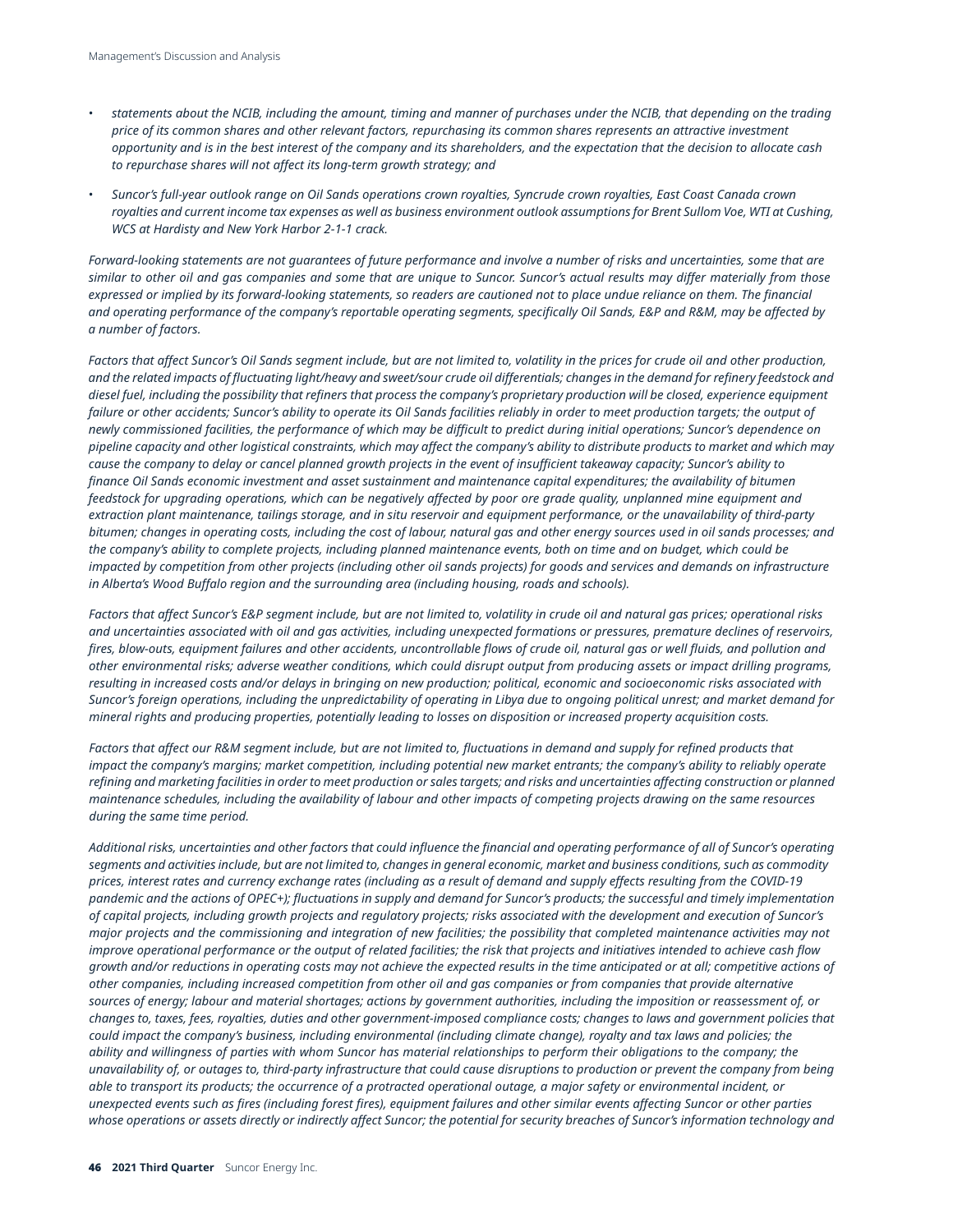infrastructure by malicious persons or entities, and the unavailability or failure of such systems to perform as anticipated as a result of such breaches: security threats and terrorist or activist activities: the risk that competina business objectives may exceed Suncor's capacity to adopt and implement change; risks and uncertainties associated with obtaining regulatory, third-party and stakeholder approvals outside of Suncor's control for the company's operations, projects, initiatives and exploration and development activities and the satisfaction of any conditions to approvals; the potential for disruptions to operations and construction projects as a result of Suncor's relationships with labour unions that represent employees at the company's facilities; the company's ability to find new oil and gas reserves that can be developed economically; the accuracy of Suncor's reserves, resources and future production estimates; market instability affecting Suncor's ability to borrow in the capital debt markets at acceptable rates or to issue other securities at acceptable prices; maintaining an optimal debt to cash flow ratio; the success of the company's marketing and logistics activities using derivatives and other financial instruments: the cost of compliance with current and future environmental laws, includina climate change laws; risks relating to increased activism and public opposition to fossil fuels and oil sands; risks and uncertainties associated with closing a transaction for the purchase or sale of a business, asset or oil and gas property, including estimates of the final consideration to be paid or received; the ability of counterparties to comply with their obligations in a timely manner; risks associated with joint arrangements in which the company has an interest; risks associated with land claims and Aboriginal consultation requirements; the risk that the company may be subject to litigation; the impact of technology and risks associated with developing and implementing new technologies; and the accuracy of cost estimates, some of which are provided at the conceptual or other preliminary stage of projects and prior to commencement or conception of the detailed engineering that is needed to reduce the margin of error and increase the level of accuracy. *The foregoing important factors are not exhaustive.*

Many of these risk factors and other assumptions related to Suncor's forward-looking statements are discussed in further detail throughout this MD&A, and in the company's 2020 annual MD&A, the 2020 AIF and Form 40-F on file with Canadian securities commissions at [www.sedar.com](http://www.sedar.com) and the United States Securities and Exchange Commission at [www.sec.gov.](http://www.sec.gov) Readers are also referred to the risk factors and assumptions described in other MD&As that Suncor files from time to time with securities regulatory authorities. *Copies of these MD&As are available without charge from the company.*

The forward-looking statements contained in this MD&A are made as of the date of this MD&A. Except as required by applicable securities laws, we assume no obligation to update publicly or otherwise revise any forward-looking statements or the foregoing risks and assumptions affecting such forward-looking statements, whether as a result of new information, future events or otherwise.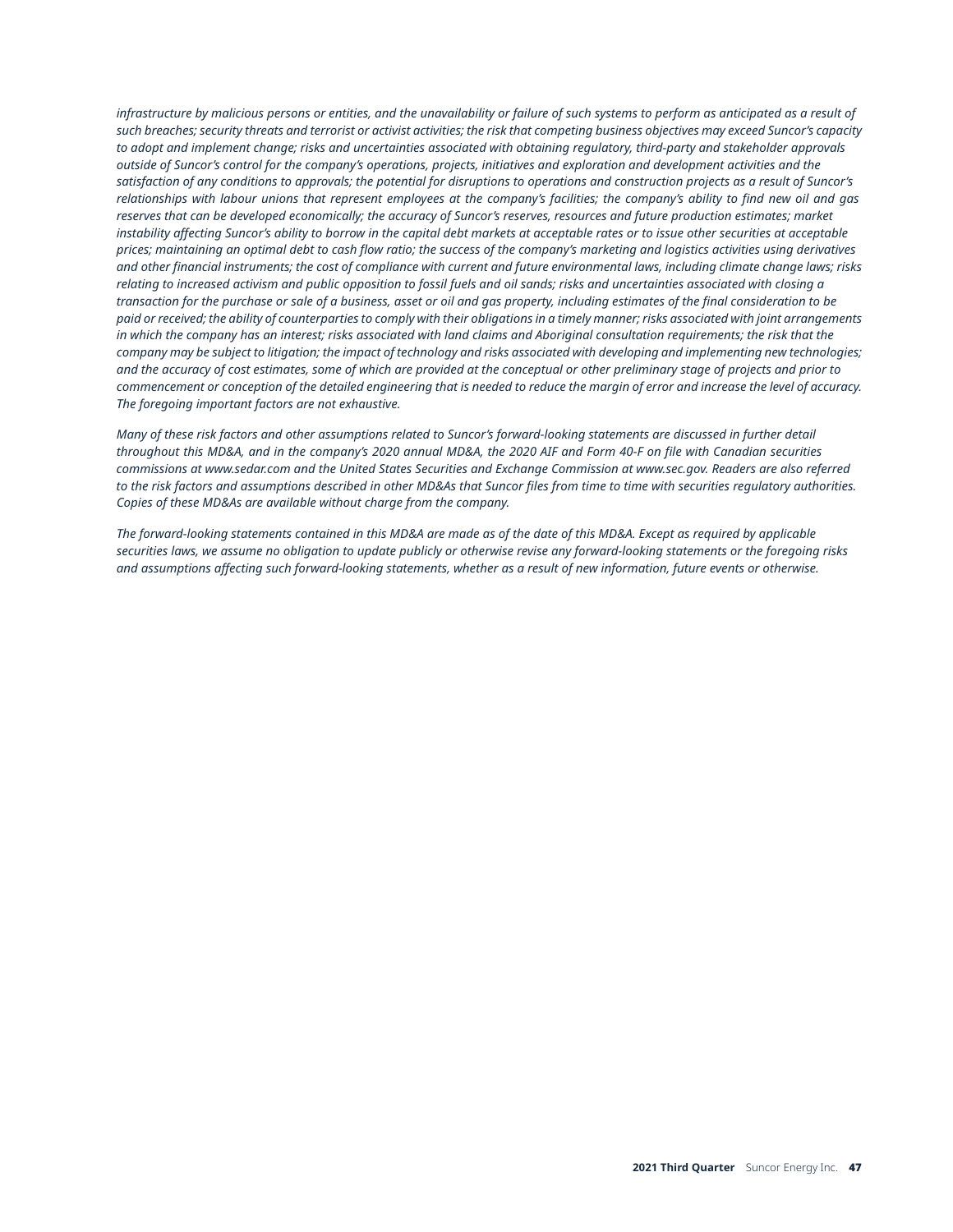# **Consolidated Statements of Comprehensive Income (Loss)**

(unaudited)

| (\$ millions)                                                                                | 2021  | Three months ended<br>September 30<br>2020 | 2021  | Nine months ended<br>September 30<br>2020 |  |
|----------------------------------------------------------------------------------------------|-------|--------------------------------------------|-------|-------------------------------------------|--|
| <b>Revenues and Other Income</b>                                                             |       |                                            |       |                                           |  |
| Operating revenues, net of royalties (note 3)                                                | 10145 | 6427                                       | 27983 | 18047                                     |  |
| Other income (loss) (note 4)                                                                 | 68    | 30                                         | (41)  | 411                                       |  |
|                                                                                              | 10213 | 6457                                       | 27942 | 18458                                     |  |
| <b>Expenses</b>                                                                              |       |                                            |       |                                           |  |
| Purchases of crude oil and products                                                          | 3891  | 2356                                       | 9721  | 6955                                      |  |
| Operating, selling and general <sup>(1)</sup>                                                | 2768  | 2235                                       | 8388  | 7300                                      |  |
| Transportation and distribution <sup>(1)</sup>                                               | 368   | 321                                        | 1099  | 1044                                      |  |
| Depreciation, depletion, amortization and impairment                                         |       |                                            |       |                                           |  |
| (note 11)                                                                                    | 1218  | 1738                                       | 4220  | 7406                                      |  |
| Exploration                                                                                  | 11    | 12                                         | 31    | 176                                       |  |
| Gain on disposal of assets                                                                   | (9)   | (3)                                        | (25)  | (8)                                       |  |
| Financing expenses (note 6)                                                                  | 652   | 35                                         | 992   | 1241                                      |  |
|                                                                                              | 8899  | 6694                                       | 24426 | 24114                                     |  |
| <b>Earnings (Loss) before Income Taxes</b>                                                   | 1314  | (237)                                      | 3516  | (5656)                                    |  |
| <b>Income Tax Expense (Recovery)</b>                                                         |       |                                            |       |                                           |  |
| Current                                                                                      | 386   | (41)                                       | 898   | (710)                                     |  |
| Deferred                                                                                     | 51    | (184)                                      | 52    | (795)                                     |  |
|                                                                                              | 437   | (225)                                      | 950   | (1505)                                    |  |
| <b>Net Earnings (Loss)</b>                                                                   | 877   | (12)                                       | 2566  | (4151)                                    |  |
| <b>Other Comprehensive Income (Loss)</b>                                                     |       |                                            |       |                                           |  |
| Items That May be Subsequently Reclassified to<br>Earnings:                                  |       |                                            |       |                                           |  |
| Foreign currency translation adjustment                                                      | 61    | (52)                                       | (35)  | 80                                        |  |
| Items That Will Not be Reclassified to Earnings:                                             |       |                                            |       |                                           |  |
| Actuarial gain (loss) on employee retirement benefit<br>plans, net of income taxes (note 13) | 152   | 204                                        | 810   | (195)                                     |  |
| <b>Other Comprehensive Income (Loss)</b>                                                     | 213   | 152                                        | 775   | (115)                                     |  |
| <b>Total Comprehensive Income (Loss)</b>                                                     | 1090  | 140                                        | 3341  | (4266)                                    |  |
| Per Common Share (dollars) (note 8)                                                          |       |                                            |       |                                           |  |
| Net earnings (loss) - basic and diluted                                                      | 0.59  | (0.01)                                     | 1.71  | (2.72)                                    |  |
| Cash dividends                                                                               | 0.21  | 0.21                                       | 0.63  | 0.89                                      |  |

(1) Prior period amounts have been reclassified to align with the current year presentation of transportation and distribution expense. For the three months and nine months ended September 30, 2020, \$40 million and \$98 million, respectively, was reclassified from operating, selling and general expense to transportation and distribution expense. This reclassification had no effect on net earnings (loss).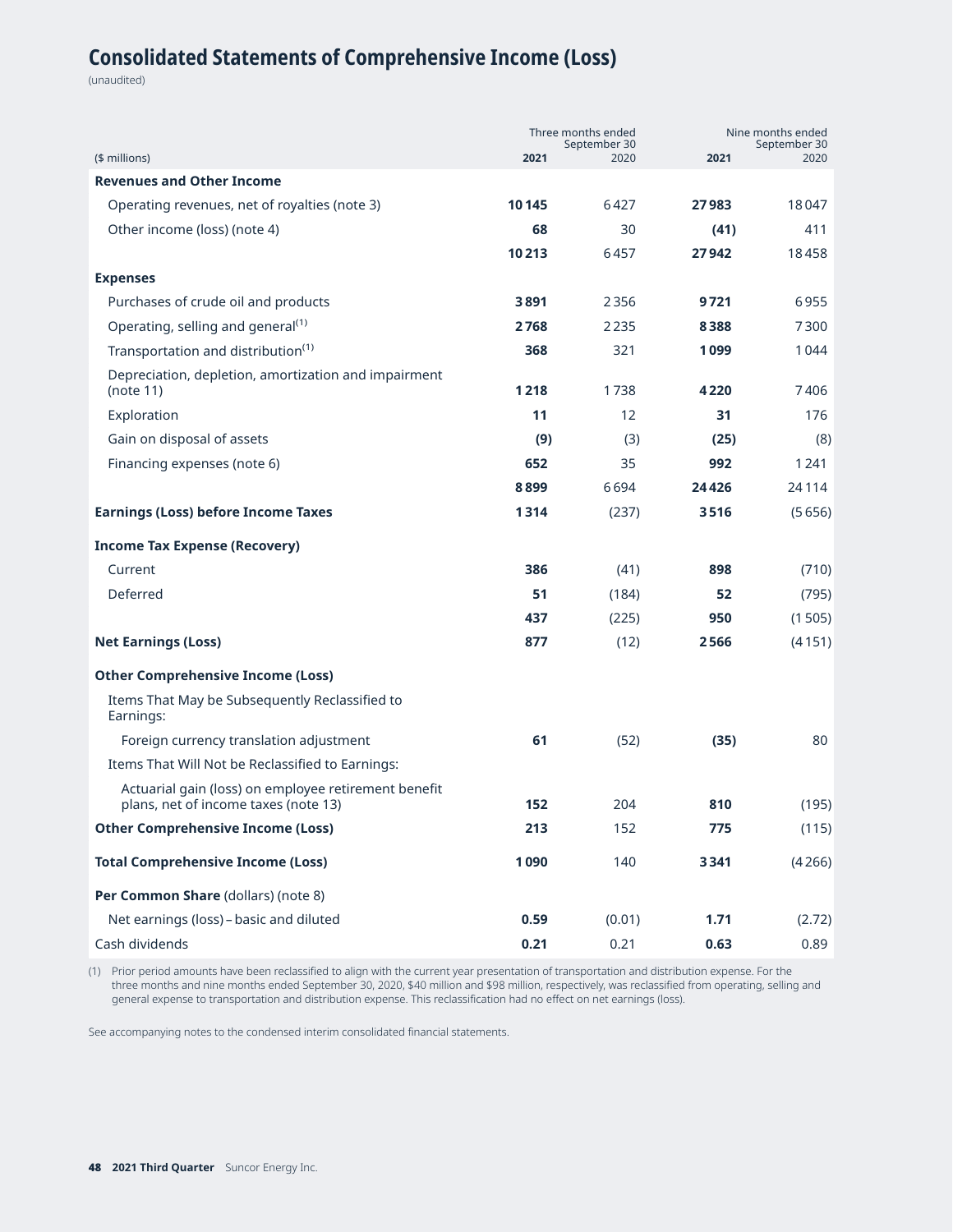# **Consolidated Balance Sheets**

(unaudited)

| (\$ millions)                                              | September 30<br>2021 | December 31<br>2020 |
|------------------------------------------------------------|----------------------|---------------------|
| <b>Assets</b>                                              |                      |                     |
| <b>Current assets</b>                                      |                      |                     |
| Cash and cash equivalents                                  | 2309                 | 1885                |
| Accounts receivable                                        | 4184                 | 3157                |
| <b>Inventories</b>                                         | 4079                 | 3617                |
| Income taxes receivable                                    | 129                  | 727                 |
| Assets held for sale (note 14)                             | 253                  |                     |
| <b>Total current assets</b>                                | 10954                | 9386                |
| Property, plant and equipment, net (note 11)               | 66031                | 68130               |
| Exploration and evaluation                                 | 2225                 | 2286                |
| Other assets                                               | 1290                 | 1277                |
| Goodwill and other intangible assets                       | 3484                 | 3328                |
| Deferred income taxes                                      | 166                  | 209                 |
| <b>Total assets</b>                                        | 84150                | 84616               |
| <b>Liabilities and Shareholders' Equity</b>                |                      |                     |
| <b>Current liabilities</b>                                 |                      |                     |
| Short-term debt (note 6)                                   | 1484                 | 3566                |
| Current portion of long-term debt (note 6)                 | 611                  | 1413                |
| Current portion of long-term lease liabilities             | 314                  | 272                 |
| Accounts payable and accrued liabilities                   | 6864                 | 4684                |
| Current portion of provisions                              | 742                  | 527                 |
| Income taxes payable                                       | 930                  | 87                  |
| Liabilities associated with assets held for sale (note 14) | 181                  |                     |
| <b>Total current liabilities</b>                           | 11 1 26              | 10549               |
| Long-term debt (note 6)                                    | 13998                | 13812               |
| Long-term lease liabilities                                | 2573                 | 2636                |
| Other long-term liabilities (note 13)                      | 2121                 | 2840                |
| Provisions (note 12)                                       | 8810                 | 10055               |
| Deferred income taxes                                      | 9222                 | 8967                |
| Equity                                                     | 36300                | 35757               |
| Total liabilities and shareholders' equity                 | 84150                | 84616               |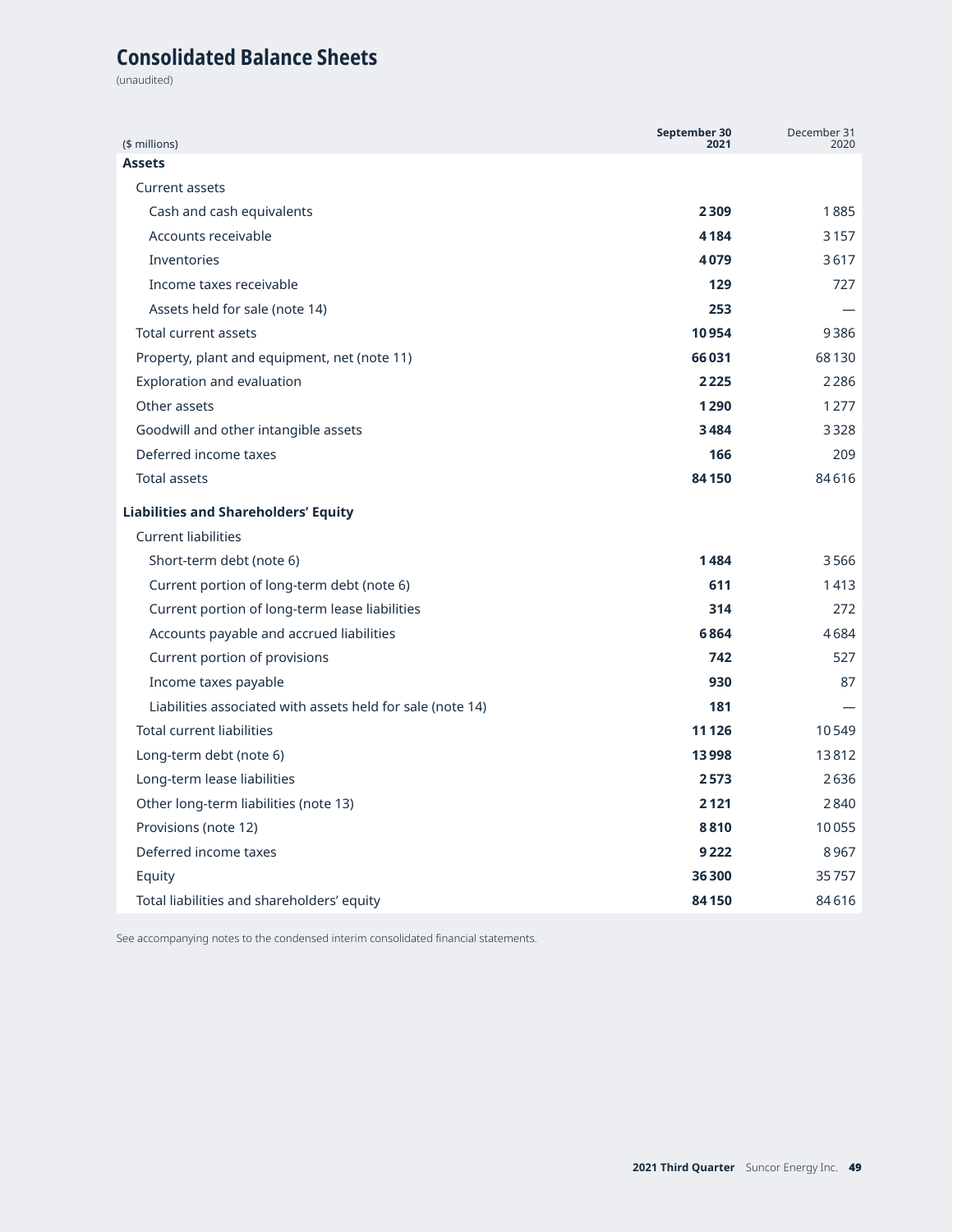# **Consolidated Statements of Cash Flows**

(unaudited)

|                                                                                     |        | Three months ended   | Nine months ended |                      |  |
|-------------------------------------------------------------------------------------|--------|----------------------|-------------------|----------------------|--|
| (\$ millions)                                                                       | 2021   | September 30<br>2020 | 2021              | September 30<br>2020 |  |
| <b>Operating Activities</b>                                                         |        |                      |                   |                      |  |
| Net Earnings (Loss)                                                                 | 877    | (12)                 | 2566              | (4151)               |  |
| Adjustments for:                                                                    |        |                      |                   |                      |  |
| Depreciation, depletion, amortization and impairment                                | 1218   | 1738                 | 4220              | 7406                 |  |
| (note 11)                                                                           |        |                      |                   |                      |  |
| Deferred income tax expense (recovery)                                              | 51     | (184)                | 52                | (795)                |  |
| Accretion (note 6)                                                                  | 76     | 71                   | 227               | 209                  |  |
| Unrealized foreign exchange loss (gain) on U.S. dollar<br>denominated debt (note 6) | 282    | (307)                | (88)              | 290                  |  |
| Change in fair value of financial instruments and trading<br>inventory              | 52     | (89)                 | (63)              | 63                   |  |
| Gain on disposal of assets                                                          | (9)    | (3)                  | (25)              | (8)                  |  |
| Loss on extinguishment of long-term debt (note 6)                                   | 80     |                      | 80                |                      |  |
| Share-based compensation                                                            | 1      | (44)                 | 80                | (333)                |  |
| Exploration                                                                         |        |                      |                   | 80                   |  |
| Settlement of decommissioning and restoration liabilities                           | (74)   | (39)                 | (187)             | (183)                |  |
| Other                                                                               | 87     | 35                   | 251               | 77                   |  |
| Decrease (increase) in non-cash working capital (note 7)                            | 2077   | 79                   | 2036              | (794)                |  |
| Cash flow provided by operating activities                                          | 4718   | 1245                 | 9149              | 1861                 |  |
| <b>Investing Activities</b>                                                         |        |                      |                   |                      |  |
| Capital and exploration expenditures                                                | (1221) | (941)                | (3371)            | (2959)               |  |
| Proceeds from disposal of assets                                                    | 8      | 5                    | 18                | 12 <sup>2</sup>      |  |
| Other investments and acquisitions (note 11)                                        | 27     | (3)                  | 11                | (90)                 |  |
| (Increase) decrease in non-cash working capital (note 7)                            | (2)    | 130                  | 185               | (414)                |  |
| Cash flow used in investing activities                                              | (1188) | (809)                | (3157)            | (3451)               |  |
| <b>Financing Activities</b>                                                         |        |                      |                   |                      |  |
| Net (decrease) increase in short-term debt (note 6)                                 | (1155) | (370)                | (2061)            | 354                  |  |
| Net (decrease) increase in long-term debt (note 6)                                  | (1030) |                      | (2080)            | 2634                 |  |
| Issuance of long-term debt (note 6)                                                 |        |                      | 1423              |                      |  |
| Lease liability payments                                                            | (69)   | (83)                 | (237)             | (254)                |  |
| Issuance of common shares under share option plans                                  |        |                      | 3                 | 29                   |  |
| Repurchase of common shares (note 9)                                                | (704)  |                      | (1665)            | (307)                |  |
| Distributions relating to non-controlling interest                                  | (2)    | (3)                  | (7)               | (8)                  |  |
| Dividends paid on common shares                                                     | (309)  | (321)                | (943)             | (1350)               |  |
| Cash flow (used in) provided by financing activities                                | (3269) | (777)                | (5567)            | 1098                 |  |
| <b>Increase (Decrease) in Cash and Cash Equivalents</b>                             | 261    | (341)                | 425               | (492)                |  |
| Effect of foreign exchange on cash and cash equivalents                             | 13     | (16)                 | (1)               | 21                   |  |
| Cash and cash equivalents at beginning of period                                    | 2035   | 1846                 | 1885              | 1960                 |  |
| Cash and Cash Equivalents at End of Period                                          | 2309   | 1489                 | 2309              | 1489                 |  |
| <b>Supplementary Cash Flow Information</b>                                          |        |                      |                   |                      |  |
| Interest paid                                                                       | 143    | 140                  | 635               | 648                  |  |
| Income taxes (received) paid                                                        | (523)  | 118                  | (605)             | 696                  |  |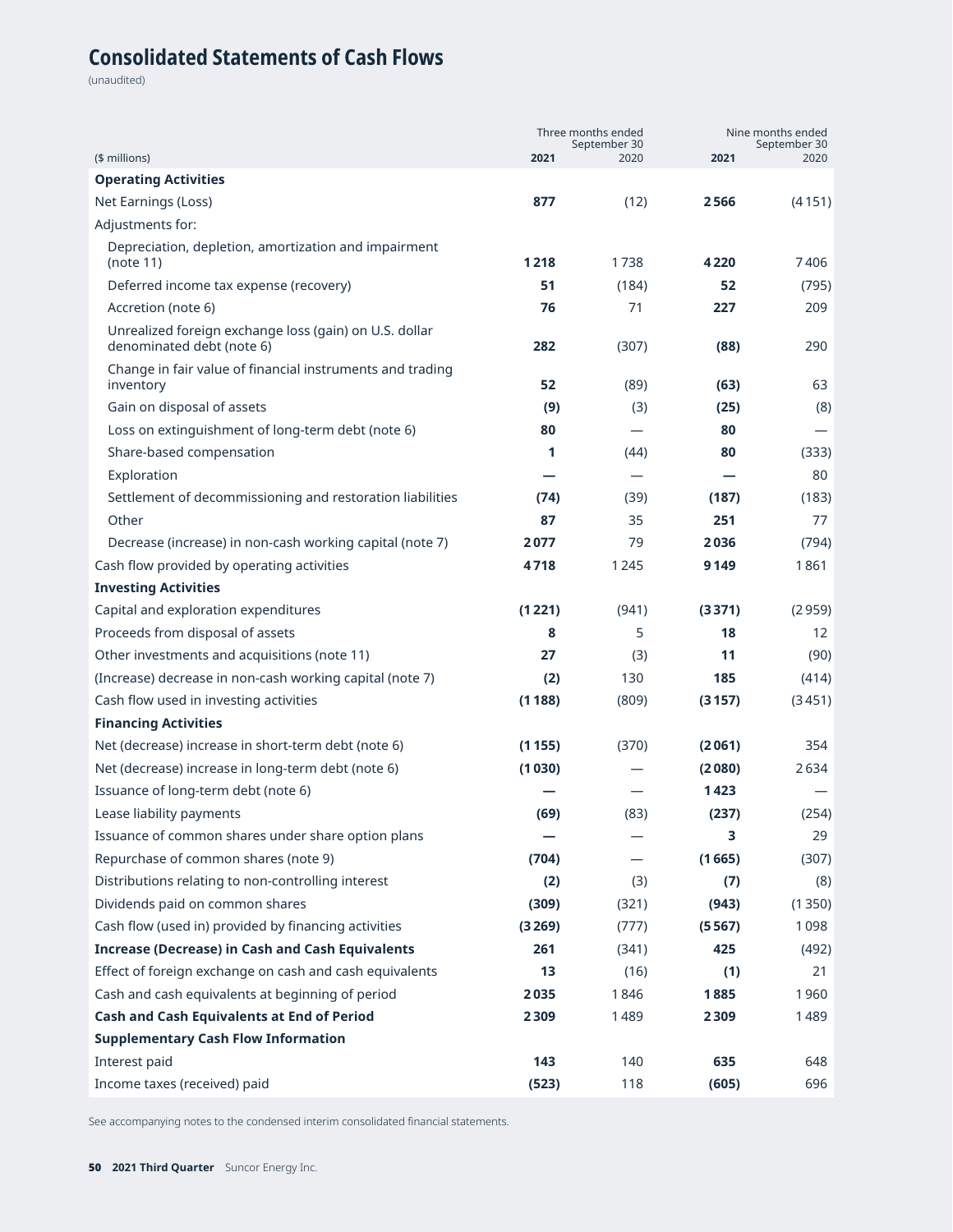# **Consolidated Statements of Changes in Equity**

(unaudited)

|                                                                                                | Share   | Contributed    | Accumulated<br>Other<br>Comprehensive | Retained |        | Number of<br>Common<br><b>Shares</b> |
|------------------------------------------------------------------------------------------------|---------|----------------|---------------------------------------|----------|--------|--------------------------------------|
| (\$ millions)                                                                                  | Capital | <b>Surplus</b> | Income                                | Earnings | Total  | (thousands)                          |
| At December 31, 2019                                                                           | 25 1 67 | 566            | 899                                   | 15410    | 42042  | 1531874                              |
| Net loss                                                                                       |         |                | $\overline{\phantom{0}}$              | (4151)   | (4151) |                                      |
| Foreign currency translation adjustment                                                        |         |                | 80                                    |          | 80     |                                      |
| Actuarial loss on employee retirement benefit<br>plans, net of income taxes of \$60            |         |                | $\overline{\phantom{0}}$              | (195)    | (195)  |                                      |
| Total comprehensive income (loss)                                                              |         |                | 80                                    | (4346)   | (4266) |                                      |
| Issued under share option plans                                                                | 36      | (5)            |                                       |          | 31     | 804                                  |
| Repurchase of common shares for cancellation<br>(note 9)                                       | (124)   |                |                                       | (183)    | (307)  | (7527)                               |
| Change in liability for share repurchase<br>commitment                                         | 65      |                |                                       | 103      | 168    |                                      |
| Share-based compensation                                                                       |         | 26             |                                       |          | 26     |                                      |
| Dividends paid on common shares                                                                |         |                | $\overline{\phantom{0}}$              | (1350)   | (1350) |                                      |
| At September 30, 2020                                                                          | 25144   | 587            | 979                                   | 9634     | 36344  | 1525151                              |
| At December 31, 2020                                                                           | 25144   | 591            | 877                                   | 9145     | 35757  | 1525151                              |
| Net earnings                                                                                   |         |                | —                                     | 2566     | 2566   |                                      |
| Foreign currency translation adjustment                                                        |         |                | (35)                                  |          | (35)   |                                      |
| Actuarial gain on employee retirement benefit<br>plans, net of income taxes of \$255 (note 13) |         |                |                                       | 810      | 810    |                                      |
| Total comprehensive (loss) income                                                              |         |                | (35)                                  | 3376     | 3341   |                                      |
| Issued under share option plans                                                                | 3       |                |                                       |          | 3      | 100                                  |
| Repurchase of common shares for cancellation<br>(note 9)                                       | (1039)  |                |                                       | (626)    | (1665) | (63101)                              |
| Change in liability for share repurchase<br>commitment                                         | (132)   |                |                                       | (78)     | (210)  |                                      |
| Share-based compensation                                                                       |         | 17             |                                       |          | 17     |                                      |
| Dividends paid on common shares                                                                |         |                |                                       | (943)    | (943)  |                                      |
| At September 30, 2021                                                                          | 23976   | 608            | 842                                   | 10874    | 36300  | 1462150                              |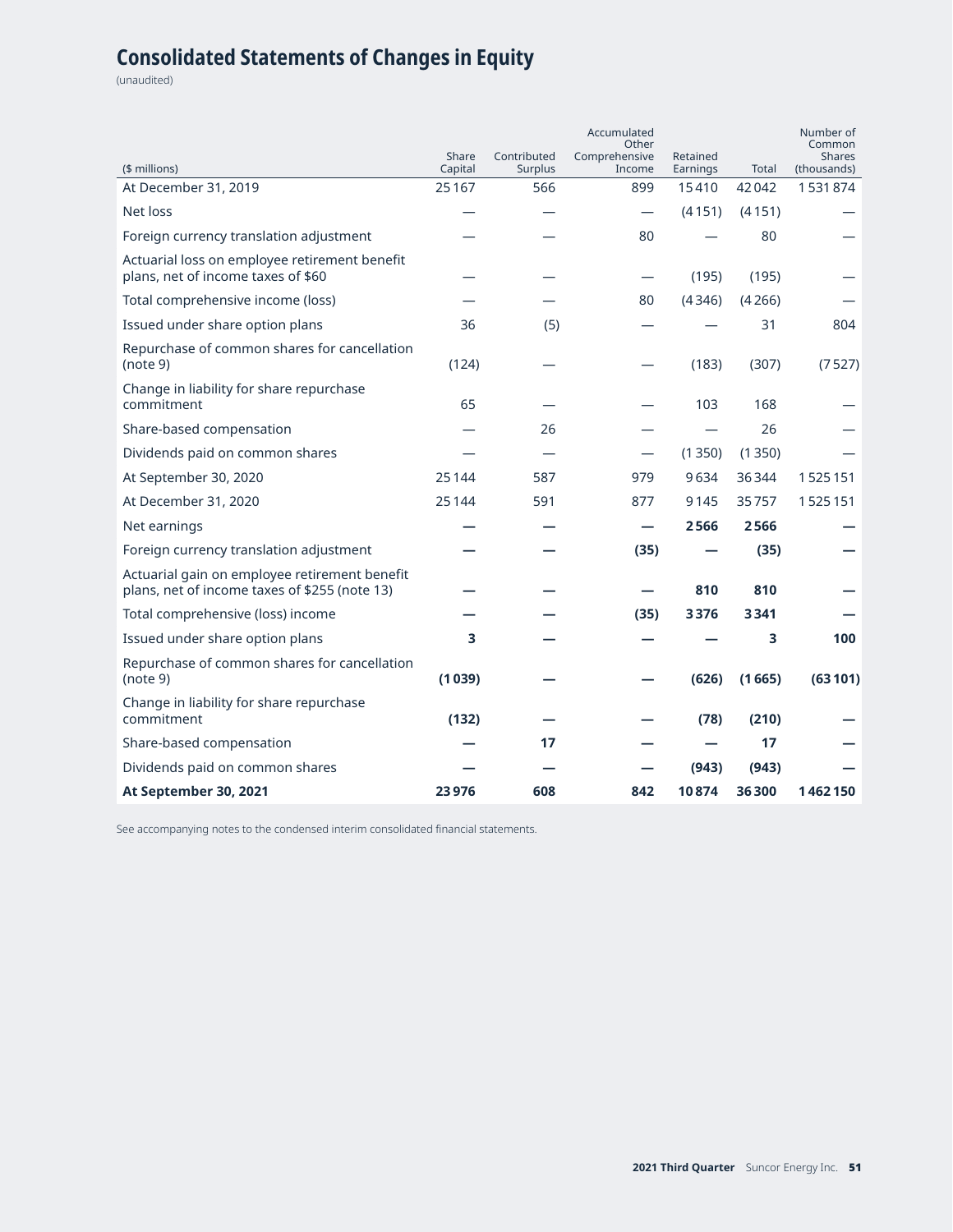(unaudited)

## **1. Reporting Entity and Description of the Business**

Suncor Energy Inc. (Suncor or the company) is an integrated energy company headquartered in Calgary, Alberta. The company is focused on developing one of the world's largest petroleum resource basins – Canada's Athabasca oil sands. In addition, the company explores for, acquires, develops, produces and markets crude oil in Canada and internationally; transports and refines crude oil; and markets petroleum and petrochemical products primarily in Canada. The company also operates a renewable energy business and conducts energy trading activities focused principally on the marketing and trading of crude oil, natural gas, byproducts, refined products and power.

The address of the company's registered office is 150 – 6th Avenue S.W., Calgary, Alberta, Canada, T2P 3E3.

## **2. Basis of Preparation**

#### **(a) Statement of Compliance**

These condensed interim consolidated financial statements have been prepared in accordance with International Financial Reporting Standards, specifically International Accounting Standard 34 *Interim Financial Reporting* as issued by the International Accounting Standards Board. They are condensed as they do not include all of the information required for full annual financial statements, and they should be read in conjunction with the consolidated financial statements of the company for the year ended December 31, 2020. Beginning in the first quarter of 2021, the company has revised the presentation of its expenses from "transportation" to "transportation and distribution" and reclassified certain operating, selling and general expenses to transportation and distribution to better reflect the nature of these expenses. There is no impact on net earnings (loss) and comparative periods have been restated to reflect this change.

#### **(b) Basis of Measurement**

The consolidated financial statements are prepared on a historical cost basis except as detailed in the accounting policies disclosed in the company's consolidated financial statements for the year ended December 31, 2020.

### **(c) Functional Currency and Presentation Currency**

These consolidated financial statements are presented in Canadian dollars, which is the company's functional currency.

### **(d) Use of Estimates, Assumptions and Judgments**

The timely preparation of financial statements requires that management make estimates and assumptions and use judgment. Accordingly, actual results may differ from estimated amounts as future confirming events occur. Significant estimates and judgment used in the preparation of the financial statements are described in the company's consolidated financial statements for the year ended December 31, 2020.

On January 30, 2020, the World Health Organization declared the COVID-19 outbreak a Public Health Emergency of International Concern and, on March 10, 2020, declared it to be a pandemic. Actions taken around the world to help mitigate the spread of COVID-19 include restrictions on travel, quarantines in certain areas, and forced closures for certain types of public places and businesses. These measures have and may continue to have significant disruption to business operations and a significant increase in economic uncertainty, with reduced demand for commodities leading to volatile prices and currency exchange rates, and a decline in long-term interest rates. Our operations and business are particularly sensitive to a reduction in the demand for, and prices of, commodities that are closely linked to Suncor's financial performance, including crude oil, refined petroleum products (such as jet fuel and gasoline), natural gas and electricity. The potential direct and indirect impacts of the economic downturn have been considered in management's estimates, and assumptions at period end have been reflected in our results with any significant changes described in the relevant notes to the company's unaudited interim Consolidated Financial Statements for the three months and nine months ended September 30, 2021.

The COVID-19 pandemic is an evolving situation that will continue to have widespread implications for our business environment, operations and financial condition. Management cannot reasonably estimate the length or severity of this pandemic, or the extent to which the disruption may materially impact our consolidated statements of comprehensive income (loss), consolidated balance sheets and consolidated statements of cash flows in fiscal 2021.

### **(e) Income Taxes**

The company recognizes the impacts of income tax rate changes in earnings in the period that the applicable rate change is enacted or substantively enacted.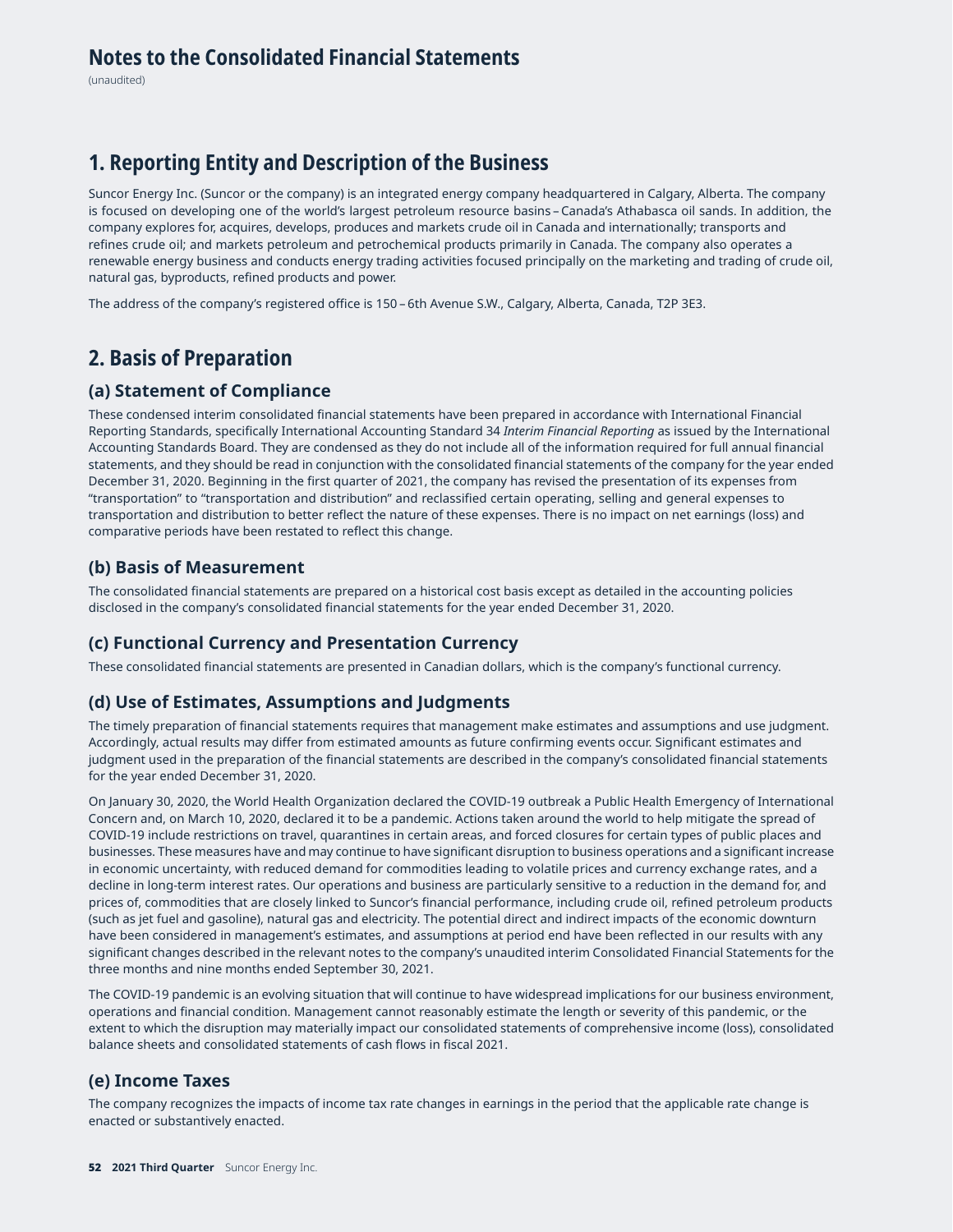# **3. Segmented Information**

The company's operating segments are reported based on the nature of their products and services and management responsibility.

Intersegment sales of crude oil and natural gas are accounted for at market values and are included, for segmented reporting, in revenues of the segment making the transfer and expenses of the segment receiving the transfer. Intersegment amounts are eliminated on consolidation.

| Three months ended September 30                         | Oil Sands      |                | <b>Exploration and</b><br>Production |      | Refining and<br>Marketing |      | Corporate and<br>Eliminations |       | <b>Total</b> |       |
|---------------------------------------------------------|----------------|----------------|--------------------------------------|------|---------------------------|------|-------------------------------|-------|--------------|-------|
| $$$ millions)                                           | 2021           | 2020           | 2021                                 | 2020 | 2021                      | 2020 | 2021                          | 2020  | 2021         | 2020  |
| <b>Revenues and Other Income</b>                        |                |                |                                      |      |                           |      |                               |       |              |       |
| Gross revenues                                          | 3705           | 1949           | 744                                  | 512  | 6304                      | 4027 | 5                             | 5     | 10758        | 6493  |
| Intersegment revenues                                   | 1272           | 618            |                                      |      | 37                        | 23   | (1309)                        | (641) |              |       |
| Less: Royalties                                         | (504)          | (36)           | (109)                                | (30) |                           |      |                               |       | (613)        | (66)  |
| Operating revenues, net of royalties                    | 4473           | 2531           | 635                                  | 482  | 6341                      | 4050 | (1304)                        | (636) | 10145        | 6427  |
| Other income (loss)                                     | 76             | 40             | 4                                    | (9)  | (9)                       | (2)  | (3)                           | 1     | 68           | 30    |
|                                                         | 4549           | 2571           | 639                                  | 473  | 6332                      | 4048 | (1307)                        | (635) | 10213        | 6457  |
| <b>Expenses</b>                                         |                |                |                                      |      |                           |      |                               |       |              |       |
| Purchases of crude oil and products                     | 442            | 171            |                                      |      | 4710                      | 2840 | (1261)                        | (655) | 3891         | 2356  |
| Operating, selling and general <sup>(1)</sup>           | 2004           | 1650           | 101                                  | 118  | 502                       | 417  | 161                           | 50    | 2768         | 2235  |
| Transportation and distribution <sup>(1)</sup>          | 277            | 236            | 23                                   | 24   | 79                        | 71   | (11)                          | (10)  | 368          | 321   |
| Depreciation, depletion, amortization<br>and impairment | 1098           | 1242           | (98)                                 | 261  | 193                       | 214  | 25                            | 21    | 1218         | 1738  |
| Exploration                                             | $\overline{2}$ | $\overline{2}$ | 9                                    | 10   |                           |      |                               |       | 11           | 12    |
| (Gain) loss on disposal of assets                       |                | (2)            |                                      |      | (10)                      | (2)  | 1                             | 1     | (9)          | (3)   |
| Financing expenses (income)                             | 97             | 81             | 14                                   | 14   | 10                        | 11   | 531                           | (71)  | 652          | 35    |
|                                                         | 3920           | 3380           | 49                                   | 427  | 5484                      | 3551 | (554)                         | (664) | 8899         | 6694  |
| <b>Earnings (Loss) before Income Taxes</b>              | 629            | (809)          | 590                                  | 46   | 848                       | 497  | (753)                         | 29    | 1314         | (237) |
| <b>Income Tax Expense (Recovery)</b>                    |                |                |                                      |      |                           |      |                               |       |              |       |
| Current                                                 | 154            | (137)          | 164                                  | 30   | 166                       | 101  | (98)                          | (35)  | 386          | (41)  |
| Deferred                                                | (9)            | (141)          | 19                                   | (9)  | 36                        | 12   | 5                             | (46)  | 51           | (184) |
|                                                         | 145            | (278)          | 183                                  | 21   | 202                       | 113  | (93)                          | (81)  | 437          | (225) |
| <b>Net Earnings (Loss)</b>                              | 484            | (531)          | 407                                  | 25   | 646                       | 384  | (660)                         | 110   | 877          | (12)  |
| <b>Capital and Exploration Expenditures</b>             | 935            | 661            | 64                                   | 99   | 142                       | 156  | 80                            | 25    | 1221         | 941   |

(1) Prior period amounts of the Refining and Marketing segment have been reclassified to align with the current year presentation of transportation and distribution expense. For the three months ended September 30, 2020, \$40 million was reclassified from operating, selling and general expense to transportation and distribution expense. This reclassification had no effect on net earnings (loss).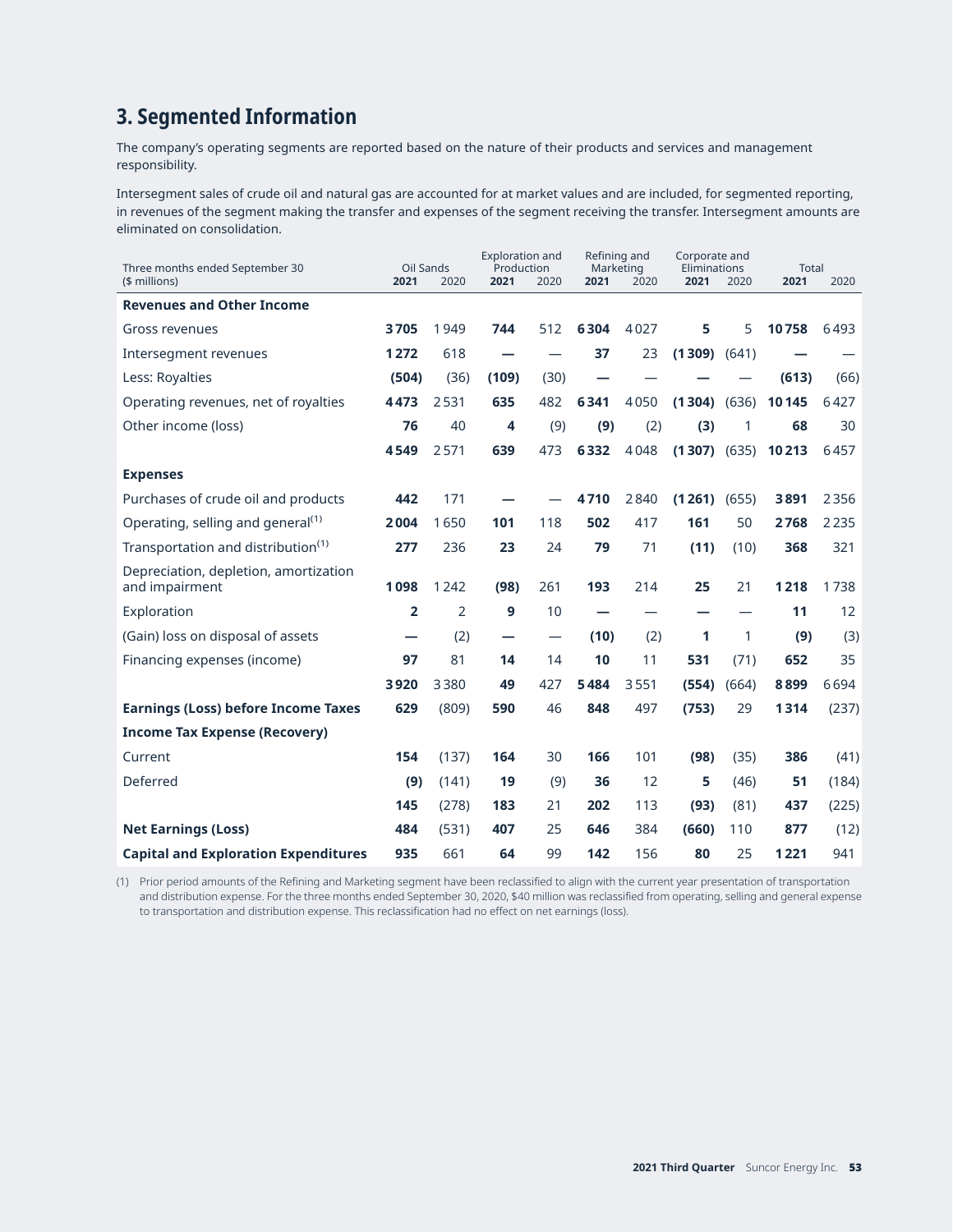| Nine months ended September 30<br>$$$ millions)         | Oil Sands<br>2021 | 2020   | <b>Exploration and</b><br>Production<br>2021 | 2020  | Refining and<br>Marketing<br>2021 | 2020  | Corporate and<br>Eliminations<br>2021 | 2020              | <b>Total</b><br>2021 | 2020   |
|---------------------------------------------------------|-------------------|--------|----------------------------------------------|-------|-----------------------------------|-------|---------------------------------------|-------------------|----------------------|--------|
| <b>Revenues and Other Income</b>                        |                   |        |                                              |       |                                   |       |                                       |                   |                      |        |
| Gross revenues                                          | 10766             | 5491   | 2240                                         | 1344  | 16210                             | 11327 | 20                                    | 20                | 29 2 36              | 18182  |
| Intersegment revenues                                   | 3198              | 2045   |                                              |       | 82                                | 69    | $(3280)$ $(2114)$                     |                   |                      |        |
| Less: Royalties                                         | (882)             | (77)   | (371)                                        | (58)  |                                   |       |                                       |                   | (1253)               | (135)  |
| Operating revenues, net of<br>royalties                 | 13082             | 7459   | 1869                                         | 1286  | 16292                             | 11396 |                                       | $(3260)$ $(2094)$ | 27983                | 18047  |
| Other (loss) income                                     | (5)               | 311    | 14                                           | 48    | (48)                              | 58    | (2)                                   | (6)               | (41)                 | 411    |
|                                                         | 13077             | 7770   | 1883                                         | 1334  | 16244                             | 11454 |                                       | $(3262)$ $(2100)$ | 27942                | 18458  |
| <b>Expenses</b>                                         |                   |        |                                              |       |                                   |       |                                       |                   |                      |        |
| Purchases of crude oil and<br>products                  | 1037              | 669    |                                              |       | 11697                             | 8499  | $(3013)$ $(2213)$                     |                   | 9721                 | 6955   |
| Operating, selling and general <sup>(1)</sup>           | 5922              | 5430   | 333                                          | 362   | 1453                              | 1287  | 680                                   | 221               | 8388                 | 7300   |
| Transportation and<br>distribution <sup>(1)</sup>       | 833               | 797    | 95                                           | 80    | 202                               | 199   | (31)                                  | (32)              | 1099                 | 1044   |
| Depreciation, depletion,<br>amortization and impairment | 3348              | 5372   | 195                                          | 1312  | 610                               | 660   | 67                                    | 62                | 4220                 | 7406   |
| Exploration                                             | 7                 | 60     | 24                                           | 116   |                                   |       |                                       |                   | 31                   | 176    |
| (Gain) loss on disposal of assets                       |                   | (2)    |                                              |       | (18)                              | (6)   | (7)                                   |                   | (25)                 | (8)    |
| Financing expenses                                      | 274               | 254    | 48                                           | 31    | 32                                | 26    | 638                                   | 930               | 992                  | 1241   |
|                                                         | 11421             | 12580  | 695                                          | 1901  | 13976                             | 10665 |                                       | $(1666)$ $(1032)$ | 24426                | 24114  |
| <b>Earnings (Loss) before Income</b><br><b>Taxes</b>    | 1656              | (4810) | 1188                                         | (567) | 2268                              | 789   | $(1596)$ $(1068)$                     |                   | 3516                 | (5656) |
| <b>Income Tax Expense</b><br>(Recovery)                 |                   |        |                                              |       |                                   |       |                                       |                   |                      |        |
| Current                                                 | 445               | (664)  | 333                                          | 47    | 472                               | 162   | (352)                                 | (255)             | 898                  | (710)  |
| Deferred                                                | (40)              | (643)  | 35                                           | (161) | 68                                | 29    | (11)                                  | (20)              | 52                   | (795)  |
|                                                         | 405               | (1307) | 368                                          | (114) | 540                               | 191   | (363)                                 | (275)             | 950                  | (1505) |
| <b>Net Earnings (Loss)</b>                              | 1251              | (3503) | 820                                          | (453) | 1728                              | 598   | (1233)                                | (793)             | 2566                 | (4151) |
| <b>Capital and Exploration</b><br><b>Expenditures</b>   | 2308              | 2108   | 197                                          | 409   | 637                               | 334   | 229                                   | 108               | 3371                 | 2959   |

(1) Prior period amounts of the Refining and Marketing segment have been reclassified to align with the current year presentation of transportation and distribution expense. For the nine months ended September 30, 2020, \$98 million was reclassified from operating, selling and general expense to transportation and distribution expense. This reclassification had no effect on net earnings (loss).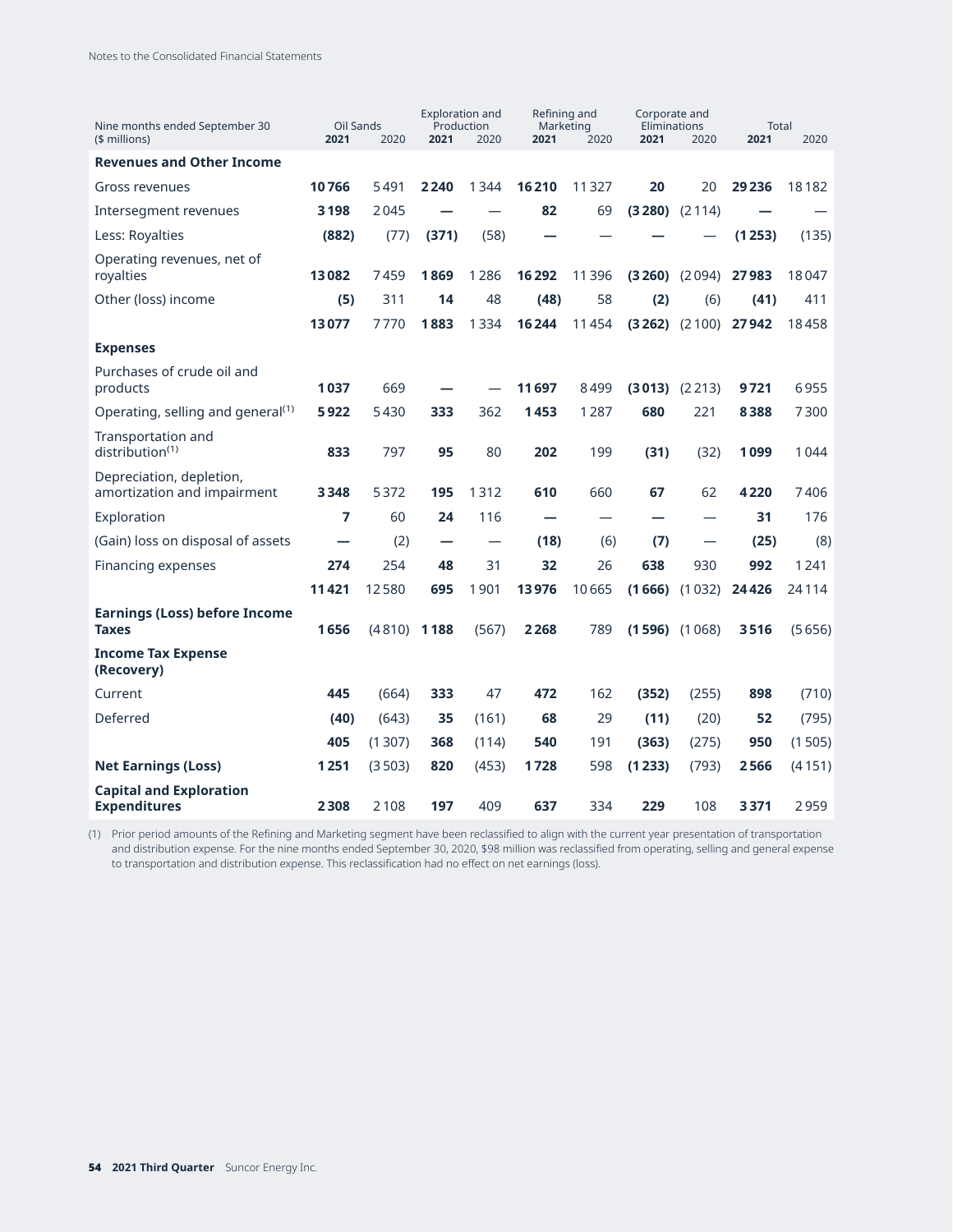#### **Disaggregation of Revenue from Contracts with Customers and Intersegment Revenue**

The company derives revenue from the transfer of goods mainly at a point in time in the following major commodities, revenue streams and geographical regions:

| Three months ended September 30<br>(\$ millions)             | <b>North America</b> | 2021<br>International | <b>Total</b> | North America | 2020<br>International    | Total        |
|--------------------------------------------------------------|----------------------|-----------------------|--------------|---------------|--------------------------|--------------|
| <b>Oil Sands</b>                                             |                      |                       |              |               |                          |              |
| Synthetic crude oil and diesel                               | 3354                 |                       | 3354         | 2040          |                          | 2040         |
| <b>Bitumen</b>                                               | 1623                 |                       | 1623         | 527           |                          | 527          |
|                                                              | 4977                 |                       | 4977         | 2567          |                          | 2567         |
| <b>Exploration and Production</b>                            |                      |                       |              |               |                          |              |
| Crude oil and natural gas liquids                            | 427                  | 314                   | 741          | 311           | 200                      | 511          |
| Natural gas                                                  |                      | 3                     | 3            |               | 1                        | 1            |
|                                                              | 427                  | 317                   | 744          | 311           | 201                      | 512          |
| <b>Refining and Marketing</b>                                |                      |                       |              |               |                          |              |
| Gasoline                                                     | 2901                 |                       | 2901         | 1953          | $\overline{\phantom{0}}$ | 1953         |
| <b>Distillate</b>                                            | 2559                 |                       | 2559         | 1534          |                          | 1534         |
| Other                                                        | 881                  |                       | 881          | 563           |                          | 563          |
|                                                              | 6341                 |                       | 6341         | 4050          |                          | 4050         |
| <b>Corporate and Eliminations</b>                            |                      |                       |              |               |                          |              |
|                                                              | (1304)               |                       | (1304)       | (636)         |                          | (636)        |
| <b>Total Revenue from Contracts with</b><br><b>Customers</b> | 10441                | 317                   | 10758        | 6292          | 201                      | 6493         |
|                                                              |                      |                       |              |               |                          |              |
| Nine months ended September 30<br>(\$ millions)              | <b>North America</b> | 2021<br>International | Total        | North America | 2020<br>International    | <b>Total</b> |
| <b>Oil Sands</b>                                             |                      |                       |              |               |                          |              |
| Synthetic crude oil and diesel                               | 9995                 |                       | 9995         | 6131          |                          | 6131         |
| <b>Bitumen</b>                                               | 3969                 |                       | 3969         | 1405          |                          | 1405         |
|                                                              | 13964                |                       | 13964        | 7536          | —                        | 7536         |
| <b>Exploration and Production</b>                            |                      |                       |              |               |                          |              |
| Crude oil and natural gas liquids                            | 1331                 | 903                   | 2234         | 790           | 551                      | 1341         |
| Natural gas                                                  |                      | 6                     | 6            |               | 3                        | 3            |
|                                                              | 1331                 | 909                   | 2240         | 790           | 554                      | 1344         |
| <b>Refining and Marketing</b>                                |                      |                       |              |               |                          |              |
| Gasoline                                                     | 7212                 |                       | 7212         | 4979          |                          | 4979         |
| <b>Distillate</b>                                            | 6876                 |                       | 6876         | 4798          |                          | 4798         |
| Other                                                        | 2 2 0 4              |                       | 2204         | 1619          |                          | 1619         |
|                                                              | 16 2 9 2             |                       | 16292        | 11396         |                          | 11396        |
| <b>Corporate and Eliminations</b>                            |                      |                       |              |               |                          |              |
| <b>Total Revenue from Contracts with</b>                     | (3260)               |                       | (3260)       | (2094)        |                          | (2094)       |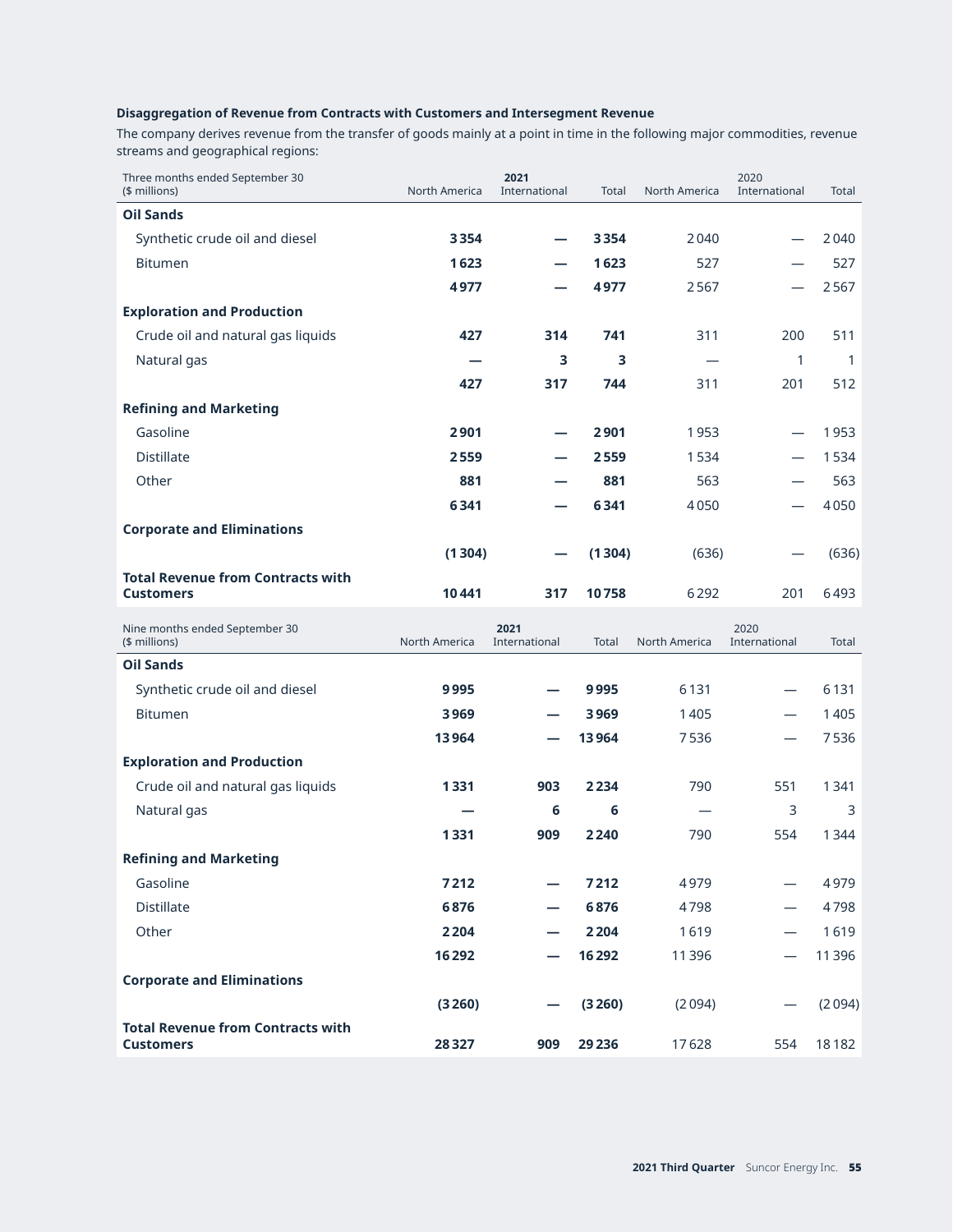# **4. Other Income (Loss)**

Other income (loss) consists of the following:

|                                       | Three months ended | September 30 |       | Nine months ended<br>September 30 |  |
|---------------------------------------|--------------------|--------------|-------|-----------------------------------|--|
| $$$ millions)                         | 2021               | 2020         | 2021  | 2020                              |  |
| Energy trading activities             |                    |              |       |                                   |  |
| Gains (losses) recognized in earnings | 41                 | (15)         | 50    | 152                               |  |
| Gains (losses) on inventory valuation | 2                  | (18)         | 1     | (28)                              |  |
| Short-term commodity risk management  | (24)               | 22           | (194) | 121                               |  |
| Investment and interest income        | 11                 | 29           | 57    | 78                                |  |
| Insurance proceeds <sup>(1)</sup>     | 38                 |              | 38    | 49                                |  |
| Other                                 |                    | 12           | 7     | 39                                |  |
|                                       | 68                 | 30           | (41)  | 411                               |  |

(1) Three and nine months ended September 30, 2021, includes insurance proceeds for the outage at the secondary extraction facilities at Oil Sands Base Plant and nine months ended September 30, 2020, includes insurance proceeds for the outage at MacKay River, both within the Oil Sands segment.

## **5. Share-Based Compensation**

The following table summarizes the share-based compensation expense (recovery) for all plans recorded within operating, selling and general expense:

|                      |      | Three months ended<br>September 30 |      | Nine months ended<br>September 30 |  |  |
|----------------------|------|------------------------------------|------|-----------------------------------|--|--|
| (\$ millions)        | 2021 |                                    | 2021 | 2020                              |  |  |
| Equity-settled plans | 4    |                                    | 17   | 26                                |  |  |
| Cash-settled plans   | (2)  | (51)                               | 180  | (120)                             |  |  |
|                      |      | (44)                               | 197  | (94)                              |  |  |

# **6. Financing Expenses**

|                                                              | Three months ended | September 30 |       | Nine months ended<br>September 30 |  |
|--------------------------------------------------------------|--------------------|--------------|-------|-----------------------------------|--|
| (\$ millions)                                                | 2021               | 2020         | 2021  | 2020                              |  |
| Interest on debt                                             | 213                | 225          | 639   | 666                               |  |
| Interest on lease liabilities                                | 40                 | 42           | 122   | 126                               |  |
| Capitalized interest                                         | (38)               | (29)         | (106) | (94)                              |  |
| Interest expense                                             | 215                | 238          | 655   | 698                               |  |
| Interest on partnership liability                            | 13                 | 13           | 39    | 39                                |  |
| Interest on pension and other post-retirement benefits       | 15                 | 14           | 44    | 41                                |  |
| Accretion                                                    | 76                 | 71           | 227   | 209                               |  |
| Foreign exchange loss (gain) on U.S. dollar denominated debt | 282                | (307)        | (88)  | 290                               |  |
| Operational foreign exchange and other                       | (29)               | 6            | 35    | (36)                              |  |
| Loss on extinguishment of long-term debt                     | 80                 |              | 80    |                                   |  |
|                                                              | 652                | 35           | 992   | 1241                              |  |
|                                                              |                    |              |       |                                   |  |

During the third quarter of 2021, the company completed an early redemption of its US\$750 million (book value of \$951 million) senior unsecured notes with a coupon interest of 3.60% originally scheduled to mature on December 1, 2024, for US\$822 million (\$1.0 billion), including US\$9 million (\$11 million) of accrued interest, resulting in a debt extinguishment loss of \$80 million (\$60 million after tax).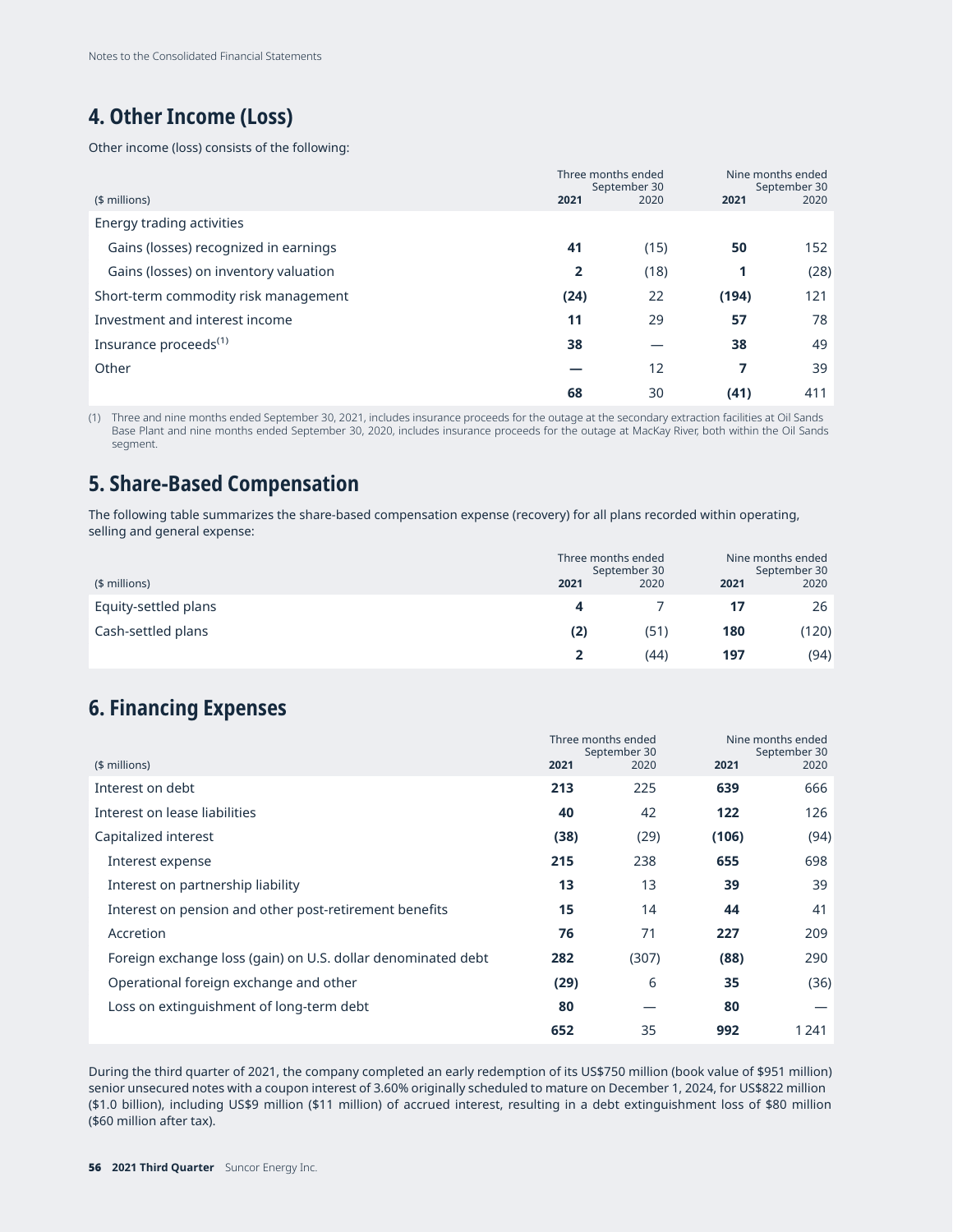In the second quarter of 2021, the company reduced the size of each tranche of its syndicated credit facilities by US\$500 million and \$500 million to US\$2.0 billion and \$3.0 billion, respectively, and extended the maturity from April 2022 and April 2023 to June 2024 and June 2025, respectively.

On March 4, 2021, the company issued US\$750 million of senior unsecured notes maturing on March 4, 2051. The notes have a coupon of 3.75% and were priced at US\$99.518 per US\$100 principal amount for an effective yield of 3.777%. The company also issued \$500 million of senior unsecured Series 8 medium-term notes on March 4, 2021, maturing on March 4, 2051. The notes have a coupon of 3.95% and were priced at \$98.546 per \$100 principal amount for an effective yield of 4.034%. Interest on the 3.75% and 3.95% notes is paid semi-annually.

During the first quarter of 2021, the company completed an early redemption of its \$750 million senior unsecured Series 5 mediumterm notes with a coupon of 3.10%, originally scheduled to mature on November 26, 2021, for \$770 million, including \$8 million of accrued interest, resulting in a debt extinguishment loss of \$12 million (\$9 million after-tax).

The company also completed an early redemption of its US\$220 million (book value of \$278 million) senior unsecured notes with a coupon of 9.40%, originally scheduled to mature on September 1, 2021, for US\$230 million (\$290 million), including US\$2 million (\$2 million) of accrued interest, resulting in a debt extinguishment loss of \$10 million (\$8 million after-tax).

Effective March 5, 2021, the company terminated \$2.8 billion of bilateral credit facilities as these credit facilities were no longer required. The terminated credit facilities had a two-year term and were entered into in March and April of 2020 to ensure access to adequate financial resources in connection with the COVID-19 pandemic should they have been required.

# **7. Supplemental Cash Flow Information**

The (increase) decrease in non-cash working capital is comprised of:

|                                          |      | Three months ended<br>September 30 | Nine months ended<br>September 30 |        |  |
|------------------------------------------|------|------------------------------------|-----------------------------------|--------|--|
| $($$ millions)                           | 2021 | 2020                               | 2021                              | 2020   |  |
| Accounts receivable                      | 321  | (10)                               | (767)                             | 1213   |  |
| Inventories                              | 100  | (138)                              | (544)                             | 391    |  |
| Accounts payable and accrued liabilities | 699  | 523                                | 1891                              | (1392) |  |
| Current portion of provisions            | 131  | 8                                  | 215                               | 11     |  |
| Income taxes payable (net)               | 824  | (174)                              | 1426                              | (1431) |  |
|                                          | 2075 | 209                                | 2 2 2 1                           | (1208) |  |
| Relating to:                             |      |                                    |                                   |        |  |
| Operating activities                     | 2077 | 79                                 | 2036                              | (794)  |  |
| Investing activities                     | (2)  | 130                                | 185                               | (414)  |  |
|                                          | 2075 | 209                                | 2221                              | (1208) |  |

# **8. Earnings (Loss) per Common Share**

|                                                  |      | Three months ended<br>September 30 |      | Nine months ended<br>September 30 |  |
|--------------------------------------------------|------|------------------------------------|------|-----------------------------------|--|
| $($$ millions)                                   | 2021 | 2020                               | 2021 | 2020                              |  |
| Net earnings (loss)                              | 877  | (12)                               | 2566 | (4151)                            |  |
| (millions of common shares)                      |      |                                    |      |                                   |  |
| Weighted average number of common shares         | 1477 | 1525                               | 1501 | 1526                              |  |
| Dilutive securities:                             |      |                                    |      |                                   |  |
| Effect of share options                          |      |                                    |      |                                   |  |
| Weighted average number of diluted common shares | 1477 | 1525                               | 1501 | 1526                              |  |
| (dollars per common share)                       |      |                                    |      |                                   |  |
| Basic and diluted earnings (loss) per share      | 0.59 | (0.01)                             | 1.71 | (2.72)                            |  |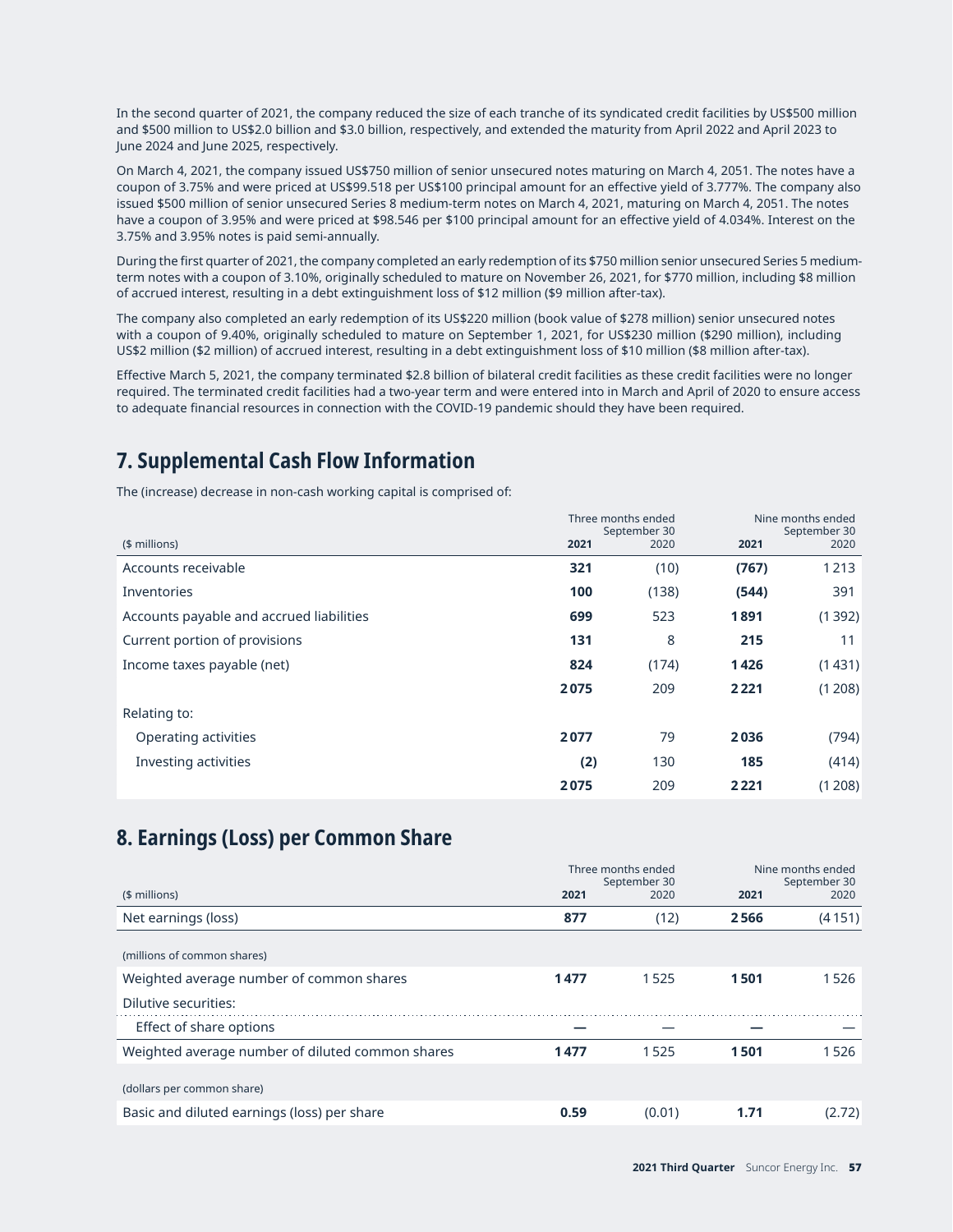## **9. Normal Course Issuer Bid**

During the first quarter of 2021, the company announced its intention to commence a new Normal Course Issuer Bid (the 2021 NCIB) to repurchase common shares through the facilities of the Toronto Stock Exchange (TSX), New York Stock Exchange (NYSE) and/or alternative trading platforms. Pursuant to the 2021 NCIB, the company may repurchase for cancellation up to 44,000,000 common shares between February 8, 2021, and February 7, 2022. For the three months ended September 30, 2021, the company repurchased 28.1 million common shares under the 2021 NCIB at an average price of \$25.05 per share, for a total repurchase cost of \$704 million. For the nine months ended September 30, 2021, the company repurchased 63.1 million common shares under the 2021 NCIB at an average price of \$26.39 per share, for a total repurchase cost of \$1.67 billion.

During the third quarter of 2021, Suncor received approval from the TSX to amend the 2021 NCIB effective as of the close of markets on July 30, 2021, to purchase common shares through the facilities of the TSX, NYSE and/or alternative trading platforms. The amended notice provides that Suncor may increase the maximum number of common shares that may be repurchased under the 2021 NCIB from February 8, 2021, and ending February 7, 2022, from 44,000,000 common shares, or approximately 2.9% of Suncor's issued and outstanding common shares as at January 31, 2021, to 76,250,000 common shares, or approximately 5% of Suncor's issued and outstanding common shares as at January 31, 2021. No other terms of the NCIB have been amended.

Subsequent to the third quarter of 2021, Suncor received approval from the TSX to amend its existing NCIB effective as of the close of markets on October 29, 2021, to purchase common shares through the facilities of the TSX, NYSE and/or alternative trading platforms. The notice provides that Suncor may increase the maximum number of common shares that may be repurchased in the period beginning February 8, 2021, and ending February 7, 2022, from 76,250,000 shares, or approximately 5% of Suncor's issued and outstanding common shares as at January 31, 2021, to 106,700,000, or approximately 7% of Suncor's public float as at January 31, 2021. No other terms of the NCIB have been amended.

The following table summarizes the share repurchase activities during the period:

|                                                          |         | Three months ended<br>September 30 | Nine months ended<br>September 30 |      |  |
|----------------------------------------------------------|---------|------------------------------------|-----------------------------------|------|--|
| (\$ millions, except as noted)                           | 2021    | 2020                               | 2021                              | 2020 |  |
| Share repurchase activities (thousands of common shares) |         |                                    |                                   |      |  |
| Shares repurchased                                       | 28 1 12 |                                    | 63101                             | 7527 |  |
| Amounts charged to:                                      |         |                                    |                                   |      |  |
| Share capital                                            | 463     |                                    | 1039                              | 124  |  |
| Retained earnings                                        | 241     |                                    | 626                               | 183  |  |
| Share repurchase cost                                    | 704     |                                    | 1665                              | 307  |  |

Under an automatic repurchase plan agreement with an independent broker, the company has recorded the following liability for share repurchases that may take place during its internal blackout period:

| (\$ millions)                           | September 30<br>2021 | December 31<br>2020 |
|-----------------------------------------|----------------------|---------------------|
| Amounts charged to:                     |                      |                     |
| Share capital                           | 132                  |                     |
| Retained earnings                       | 78                   |                     |
| Liability for share purchase commitment | 210                  |                     |

## **10. Financial Instruments**

#### **Derivative Financial Instruments**

#### **(a) Non-Designated Derivative Financial Instruments**

The company uses derivative financial instruments, such as physical and financial contracts, to manage certain exposures to fluctuations in interest rates, short-term commodity prices and foreign currency exchange rates, as part of its overall risk management program, as well as for trading purposes.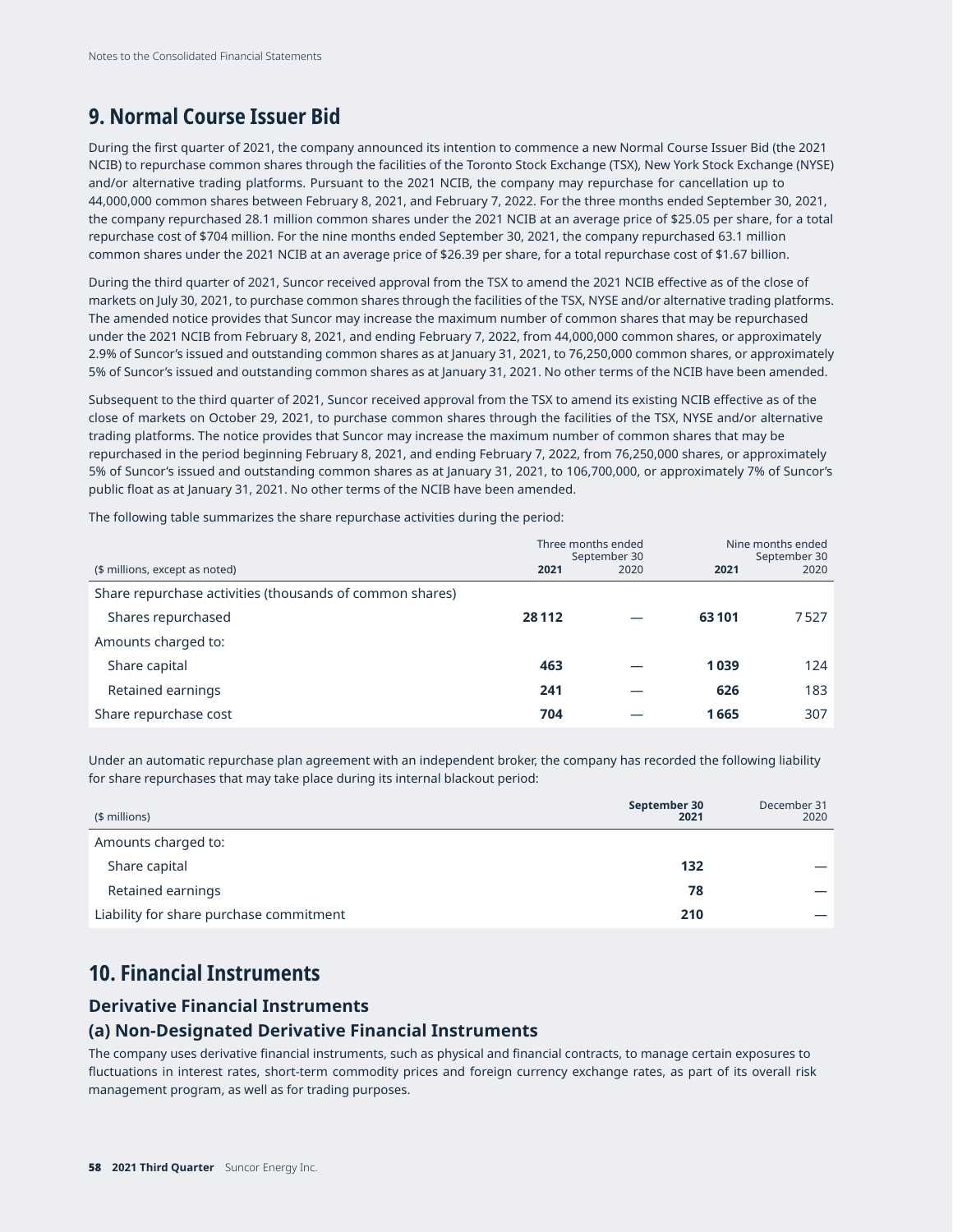The changes in the fair value of non-designated derivatives are as follows:

| $$$ millions)                                                | Total |
|--------------------------------------------------------------|-------|
| Fair value outstanding at December 31, 2020                  | (121) |
| Cash settlements – paid during the year                      | 208   |
| Changes in fair value recognized in earnings during the year | (144) |
| Fair value outstanding at September 30, 2021                 | (57)  |

### **(b) Fair Value Hierarchy**

To estimate the fair value of derivatives, the company uses quoted market prices when available, or third-party models and valuation methodologies that utilize observable market data. In addition to market information, the company incorporates transaction-specific details that market participants would utilize in a fair value measurement, including the impact of nonperformance risk. However, these fair value estimates may not necessarily be indicative of the amounts that could be realized or settled in a current market transaction. The company characterizes inputs used in determining fair value using a hierarchy that prioritizes inputs depending on the degree to which they are observable. The three levels of the fair value hierarchy are as follows:

- Level 1 consists of instruments with a fair value determined by an unadjusted quoted price in an active market for identical assets or liabilities. An active market is characterized by readily and regularly available quoted prices where the prices are representative of actual and regularly occurring market transactions to assure liquidity.
- Level 2 consists of instruments with a fair value that is determined by quoted prices in an inactive market, prices with observable inputs or prices with insignificant non-observable inputs. The fair value of these positions is determined using observable inputs from exchanges, pricing services, third-party independent broker quotes and published transportation tolls. The observable inputs may be adjusted using certain methods, which include extrapolation over the quoted price term and quotes for comparable assets and liabilities.
- Level 3 consists of instruments with a fair value that is determined by prices with significant unobservable inputs. As at September 30, 2021, the company does not have any derivative instruments measured at fair value Level 3.

In forming estimates, the company utilizes the most observable inputs available for valuation purposes. If a fair value measurement reflects inputs of different levels within the hierarchy, the measurement is categorized based upon the lowest level of input that is significant to the fair value measurement.

The following table presents the company's derivative financial instruments measured at fair value for each hierarchy level as at September 30, 2021:

| $$$ millions)       | Level 1 | Level 2 | Level 3                  | <b>Total Fair Value</b> |
|---------------------|---------|---------|--------------------------|-------------------------|
| Accounts receivable | 75      | 82      | $\overline{\phantom{m}}$ | 157                     |
| Accounts payable    | (188)   | (26)    | $\overline{\phantom{0}}$ | (214)                   |
|                     | (113)   | 56      | $\hspace{0.05cm}$        | (57)                    |

During the third quarter of 2021, there were no transfers between Level 1 and Level 2 fair value measurements.

A substantial portion of the company's accounts receivable are with customers in the oil and gas industry and are subject to normal industry credit risk. While the industry has experienced credit downgrades due to the COVID-19 pandemic, Suncor has not been significantly affected as the majority of Suncor's customers are large and established downstream companies with investment grade credit ratings.

### **Non-Derivative Financial Instruments**

At September 30, 2021, the carrying value of fixed-term debt accounted for under amortized cost was \$14.6 billion (December 31, 2020 – \$15.2 billion) and the fair value was \$17.8 billion (December 31, 2020 – \$18.8 billion). The estimated fair value of long-term debt is based on pricing sourced from market data.

## **11. Asset Impairment**

#### **Oil Sands**

During the first quarter of 2020, the company recorded an impairment of \$1.38 billion (net of taxes of \$0.44 billion) on its share of the Fort Hills assets in the Oil Sands segment.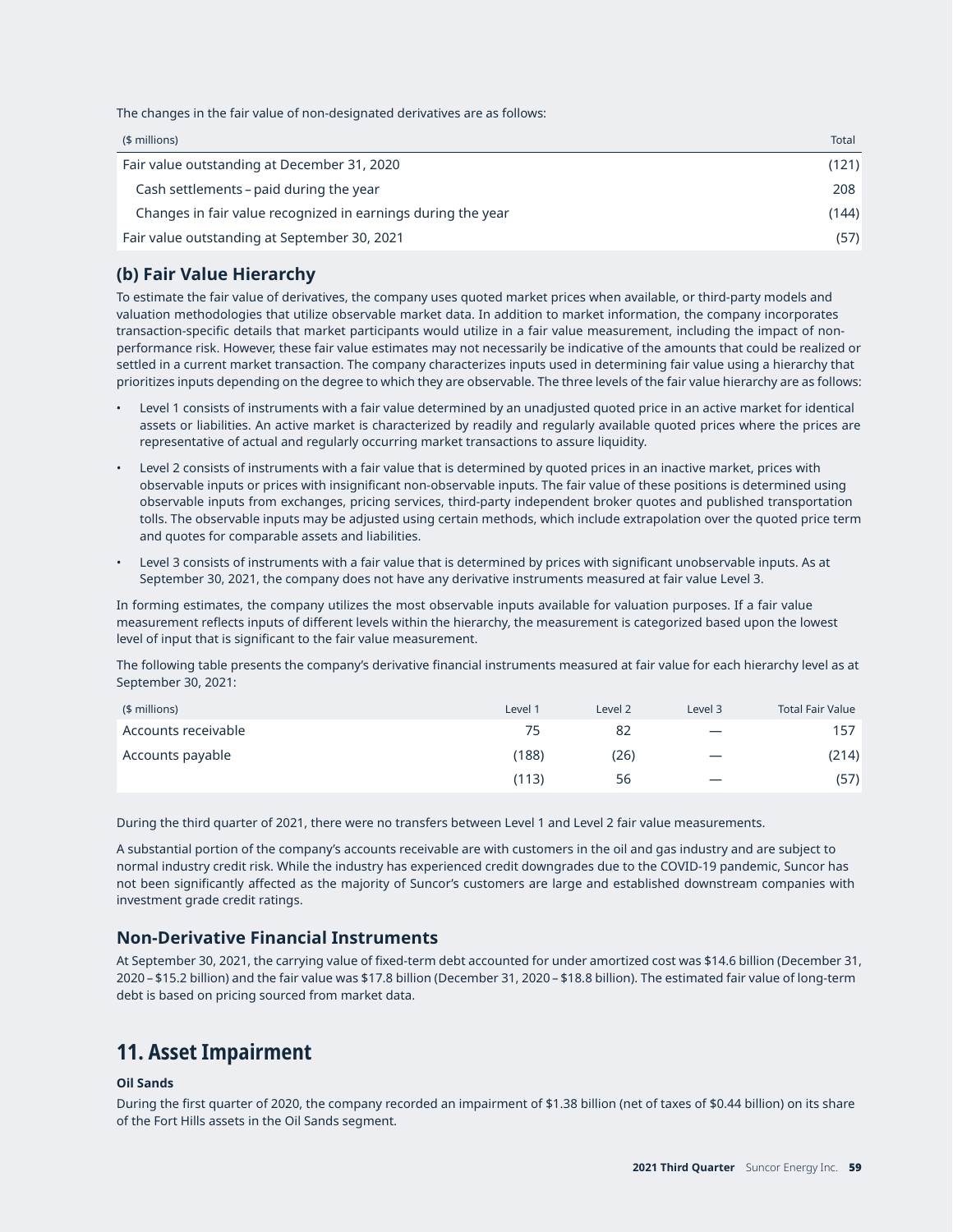No indicators of impairment or reversals of impairment were identified at September 30, 2021.

#### **Exploration and Production**

#### **White Rose assets:**

During the first quarter of 2020, the company recorded an impairment of \$137 million (net of taxes of \$45 million) on its share of the White Rose assets in the Exploration and Production segment.

In the fourth quarter of 2020, the company reassessed the likelihood of completing the West White Rose Project. As a result of this reassessment, the company performed another impairment test of the White Rose cash-generating unit (CGU). An after-tax impairment charge of \$423 million (net of taxes of \$136 million) was recognized and the White Rose CGU was fully impaired at December 31, 2020.

No indicators of impairment reversal were identified at September 30, 2021.

#### **Terra Nova assets:**

During the third quarter of 2021, the company finalized an agreement with the co-owners of the Terra Nova project to restructure the project ownership and move forward with the Asset Life Extension project. The agreement increased the company's working interest to approximately 48% (previously approximately 38%) and includes royalty and financial support from the Government of Newfoundland and Labrador. The company received \$26 million (net of taxes of \$8 million) in cash consideration to acquire the additional 10% working interest, which was primarily allocated to the asset retirement obligation and property, plant and equipment of the project. As a result of these events, during the third quarter of 2021, the company performed an impairment reversal test on the Terra Nova cash generating unit (CGU) as the recoverable amount of this CGU was sensitive to the financial support from the Government of Newfoundland and Labrador and revised royalty structure resulting in increased profitability and economic value. The impairment reversal test was performed using recoverable amounts based on the fair value less cost of disposal. An expected cash flow approach was used with the key assumptions discussed below (Level 3 fair value inputs – note 10).

As a result of the impairment reversal test, the recoverable amounts were determined to be greater than the carrying values of the Terra Nova CGU and the company recorded an impairment reversal of \$168 million (net of taxes of \$53 million) on its share of the Terra Nova assets in the Exploration and Production segment. In addition to the financial support from the government, the recoverable amount was determined based on the following asset-specific assumptions:

- Brent price forecast of US\$65.00/bbl in 2023 and US\$68.00/bbl in 2024, escalating at 2% per year thereafter over the life of the project to 2033 and adjusted for asset-specific location and quality differentials;
- the anticipated return to operations before the end of 2022 and the company's share of production of approximately 6,000 bbls/d (37.68% working interest) over the life of the project; and
- risk-adjusted discount rate of 9.0% (after-tax).

The recoverable amount of the Terra Nova CGU was \$177 million as at September 30, 2021.

During the first quarter of 2020, the company recorded an impairment of \$285 million (net of taxes of \$93 million) on its share of the Terra Nova assets in the Exploration and Production segment.

No other indicators of impairment or reversals of impairment were identified at September 30, 2021.

## **12. Provisions**

Suncor's decommissioning and restoration provision decreased by \$1.1 billion for the nine months ended September 30, 2021. The decrease was primarily due to an increase in the credit-adjusted risk-free interest rate to 3.70% (December 31, 2020 – 3.10%).

### **13. Pensions and Other Post-Retirement Benefits**

For the nine months ended September 30, 2021, the actuarial gain on employee retirement benefit plans was \$810 million (net of taxes of \$255 million) mainly due to an increase in the discount rate to 3.30% (December 31, 2020 – 2.50%).

### **14. Assets Held for Sale**

Subsequent to the third quarter of 2021, the company completed the sale of its 26.69% working interest in the Golden Eagle Area Development for after-tax proceeds of US\$250 million net of closing adjustments and other closing costs, and future contingent consideration of up to US\$50 million, resulting in an estimated after-tax gain on sale of approximately \$235 million.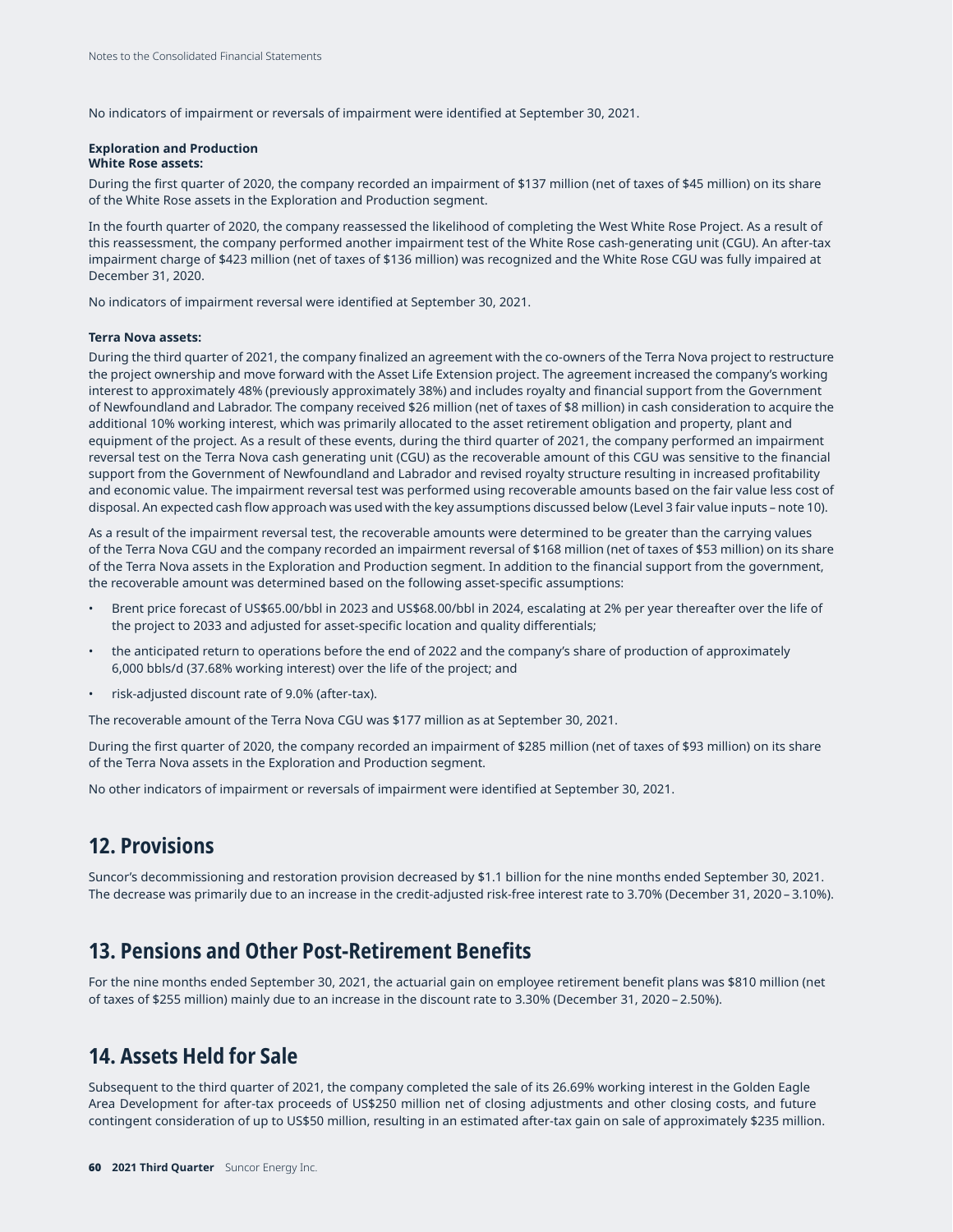The contingent consideration is receivable in the second half of 2023, if between July 2021 and June 2023 the Dated Brent average crude price equals or exceeds US\$55/bbl, upon which US\$25 million is receivable; or if the Dated Brent average crude price equals or exceeds US\$65/bbl, upon which US\$50 million is receivable. As at September 30, 2021, the company has reclassified the assets and liabilities related to its working interest in the Golden Eagle Area Development as assets held for sale. The company completed the sale on October 22, 2021 with an effective date of January 1, 2021. The Golden Eagle Area Development is reported within the Exploration and Production segment.

The table below details the assets and liabilities held for sale as at September 30, 2021:

| (\$ millions)                      | September 30<br>2021 |
|------------------------------------|----------------------|
| Assets                             |                      |
| Current assets                     | 16                   |
| Property, plant and equipment, net | 237                  |
| <b>Total Assets</b>                | 253                  |
| Liabilities                        |                      |
| <b>Current liabilities</b>         | (8)                  |
| Provisions                         | (170)                |
| Deferred income taxes              | (3)                  |
| <b>Total Liabilities</b>           | (181)                |
| <b>Net Assets</b>                  | 72                   |

## **15. Subsequent Event**

On October 27, 2021, Suncor's Board of Directors approved an increase in the company's quarterly dividend to \$0.42 per common share from \$0.21 per common share.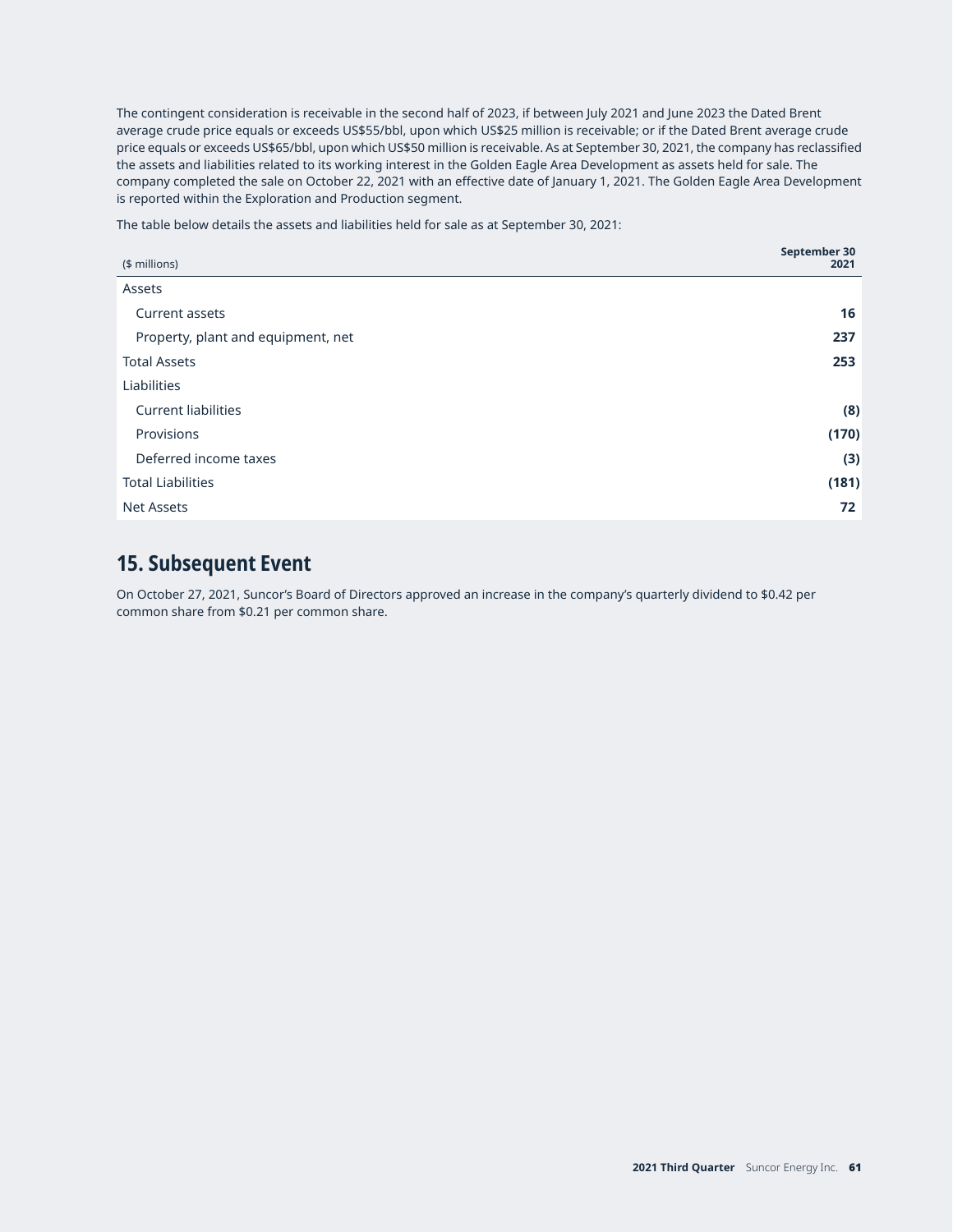## **Supplemental Financial and Operating Information Quarterly Financial Summary**

(unaudited)

| (\$ millions, except per share amounts)                                         | Sep 30<br>2021 | Jun $30$<br>2021 | Three months ended<br>Mar 31<br>2021 | Dec 31<br>2020 | Sep 30<br>2020    | Nine months ended<br><b>Sep 30</b><br>2021 | Sep 30<br>2020 | Twelve<br>months<br>ended<br><b>Dec 31</b><br>2020 |
|---------------------------------------------------------------------------------|----------------|------------------|--------------------------------------|----------------|-------------------|--------------------------------------------|----------------|----------------------------------------------------|
| Revenues, net of royalties, and other income                                    | 10213 9093     |                  | 8636                                 | 6594           | 6457              | 27942                                      | 18458          | 25052                                              |
| <b>Net earnings (loss)</b>                                                      |                |                  |                                      |                |                   |                                            |                |                                                    |
| Oil Sands                                                                       | 484            | 441              | 326                                  | (293)          | (531)             | 1251                                       |                | $(3503)$ $(3796)$                                  |
| <b>Exploration and Production</b>                                               | 407            | 250              | 163                                  | (379)          | 25                | 820                                        | (453)          | (832)                                              |
| Refining and Marketing                                                          | 646            | 375              | 707                                  | 268            | 384               | 1728                                       | 598            | 866                                                |
| <b>Corporate and Eliminations</b>                                               | (660)          | (198)            | (375)                                | 236            | 110               | (1233)                                     | (793)          | (557)                                              |
| Total                                                                           | 877            | 868              | 821                                  | (168)          | (12)              | 2566                                       |                | $(4151)$ $(4319)$                                  |
| Operating earnings (loss) <sup>(A)(B)</sup>                                     |                |                  |                                      |                |                   |                                            |                |                                                    |
| Oil Sands                                                                       | 489            | 465              | 299                                  | (130)          | (539)             | 1253                                       | (2135)         | (2265)                                             |
| <b>Exploration and Production</b>                                               | 239            | 250              | 163                                  | 44             | 25                | 652                                        | (31)           | 13                                                 |
| Refining and Marketing                                                          | 658            | 361              | 714                                  | 280            | 356               | 1733                                       | 602            | 882                                                |
| <b>Corporate and Eliminations</b>                                               | (343)          | (354)            | (430)                                | (303)          | (180)             | (1127)                                     | (540)          | (843)                                              |
| <b>Total</b>                                                                    | 1043           | 722              | 746                                  | (109)          | (338)             | 2511                                       | (2104)         | (2213)                                             |
| Funds from (used in) operations $(A)$                                           |                |                  |                                      |                |                   |                                            |                |                                                    |
| Oil Sands                                                                       | 1591 1680      |                  | 1400                                 | 729            | 556               | 4671                                       | 1257           | 1986                                               |
| <b>Exploration and Production</b>                                               | 357            | 411              | 285                                  | 312            | 260               | 1053                                       | 742            | 1054                                               |
| Refining and Marketing                                                          | 947            | 581              | 962                                  | 415            | 594               | 2490                                       | 1293           | 1708                                               |
| <b>Corporate and Eliminations</b>                                               | (254)          | (310)            | (537)                                | (235)          | (244)             | (1101)                                     | (637)          | (872)                                              |
| <b>Total</b>                                                                    | 2641           | 2362             | 2110                                 | 1221           | 1166              | 7113                                       | 2655           | 3876                                               |
| Change in non-cash working capital                                              | 2077           | (276)            | 235                                  | (407)          | 79                | 2036                                       | (794)          | (1201)                                             |
| Cash flow provided by (used in) operating activities                            | 4718           | 2086             | 2345                                 | 814            | 1245              | 9149                                       | 1861           | 2675                                               |
| Per common share                                                                |                |                  |                                      |                |                   |                                            |                |                                                    |
| Net earnings (loss) - basic                                                     | 0.59           | 0.58             | 0.54                                 |                | $(0.11)$ $(0.01)$ | 1.71                                       | (2.72)         | (2.83)                                             |
| Operating earnings (loss) - basic <sup>(A)(B)</sup>                             | 0.71           | 0.48             | 0.49                                 | (0.07)         | (0.22)            | 1.67                                       | (1.38)         | (1.45)                                             |
| Cash dividends – basic                                                          | 0.21           | 0.21             | 0.21                                 | 0.21           | 0.21              | 0.63                                       | 0.89           | 1.10                                               |
| Funds from operations - basic <sup>(A)</sup>                                    | 1.79           | 1.57             | 1.39                                 | 0.80           | 0.76              | 4.74                                       | 1.74           | 2.54                                               |
| Cash flow provided by (used in) operating                                       |                |                  |                                      |                |                   |                                            |                |                                                    |
| activities - basic                                                              | 3.19           | 1.39             | 1.54                                 | 0.53           | 0.82              | 6.10                                       | 1.22           | 1.75                                               |
| Capital and exploration expenditures (including capitalized interest)           |                |                  |                                      |                |                   |                                            |                |                                                    |
| Oil Sands                                                                       | 935            | 834              | 539                                  | 628            | 661               | 2308                                       | 2108           | 2736                                               |
| <b>Exploration and Production</b>                                               | 64             | 64               | 69                                   | 80             | 99                | 197                                        | 409            | 489                                                |
| Refining and Marketing                                                          | 142<br>80      | 375<br>74        | 120                                  | 181            | 156               | 637                                        | 334            | 515                                                |
| <b>Corporate and Eliminations</b><br>Total capital and exploration expenditures | 1221 1347      |                  | 75<br>803                            | 78<br>967      | 25<br>941         | 229<br>3371                                | 108<br>2959    | 186<br>3926                                        |
|                                                                                 |                |                  |                                      |                |                   |                                            |                |                                                    |
|                                                                                 |                |                  |                                      |                |                   | For the twelve months ended                |                |                                                    |
|                                                                                 |                |                  |                                      | <b>Sep 30</b>  | <b>Jun 30</b>     | <b>Mar 31</b>                              | Dec 31         | Sep 30                                             |

|                                                                                                   | For the twelve months ended |                            |                |                                         |                |  |
|---------------------------------------------------------------------------------------------------|-----------------------------|----------------------------|----------------|-----------------------------------------|----------------|--|
|                                                                                                   | Sep 30<br>2021              | $\mathsf{Iun}\,30$<br>2021 | Mar 31<br>2021 | <b>Dec 31</b><br>2020<br>(6.9)<br>(2.9) | Sep 30<br>2020 |  |
| Return on capital employed <sup>(A)</sup> (%)                                                     | 4.5                         | 1.9                        | (1.4)          |                                         | (10.2)         |  |
| Return on capital employed – excluding impairments and impairment<br>reversals <sup>(A)</sup> (%) | 4.9                         |                            | (0.6)          |                                         | (1.3)          |  |

(A) Non-GAAP financial measures. See the Operating Summary Information – Non-GAAP Financial Measures section of this Quarterly Report.

(B) Beginning in the first quarter of 2021, the company has revised its operating earnings non-GAAP financial measure to exclude unrealized (gains) losses on derivative financial instruments that are recorded at fair value to better align the earnings impact of the activity with the underlying items being risk-managed. Prior period comparatives have been restated to reflect this change.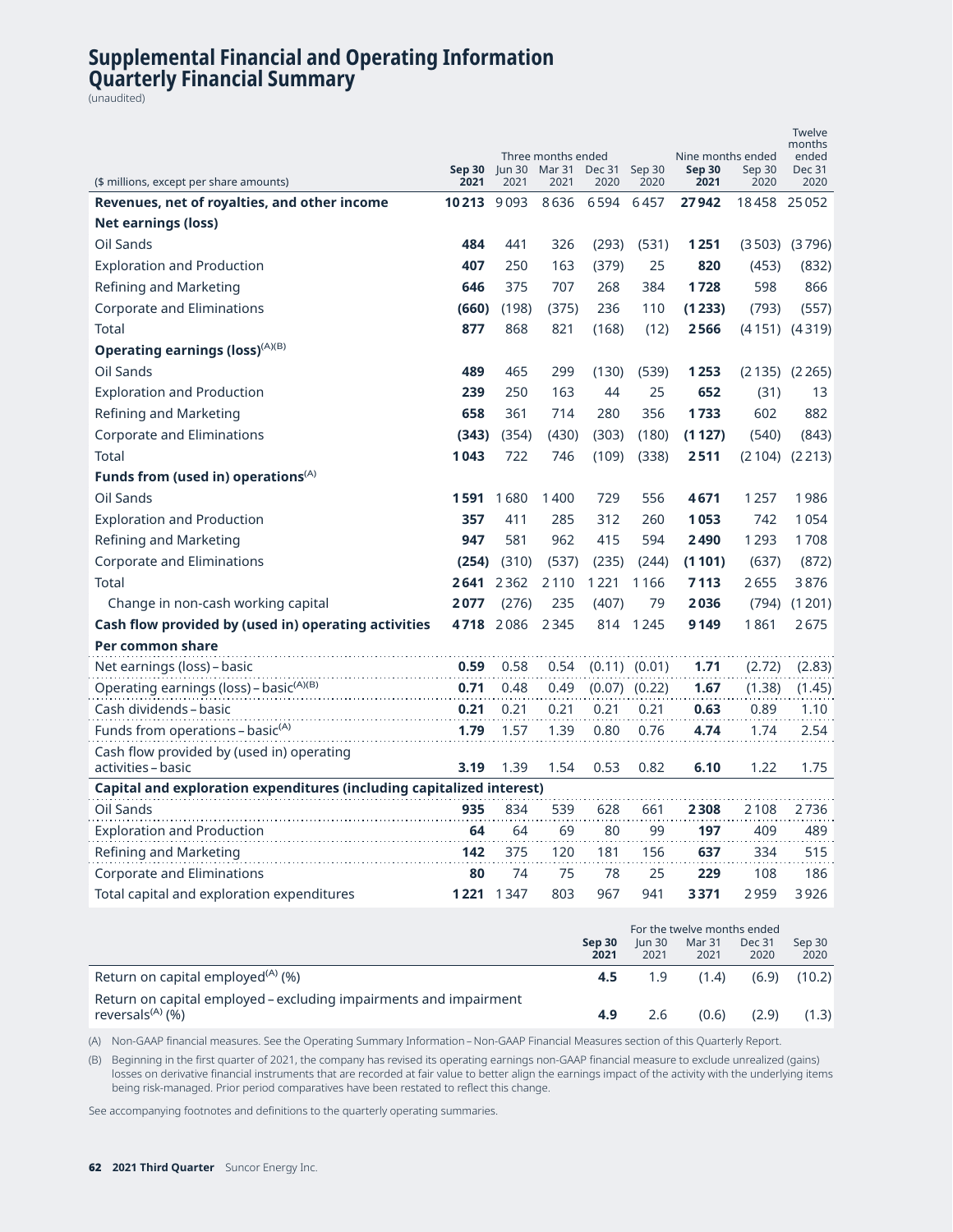# **Quarterly Operating Summary**

(unaudited)

| <b>Oil Sands</b>                                                                | Sep 30<br>2021 | un 30<br>2021      | Three months ended<br>Mar 31<br>2021 | <b>Dec 31</b><br>2020 | Sep 30<br>2020 | Nine months ended<br><b>Sep 30</b><br>2021 | Sep 30<br>2020 | Twelve<br>months<br>ended<br><b>Dec 31</b><br>2020 |
|---------------------------------------------------------------------------------|----------------|--------------------|--------------------------------------|-----------------------|----------------|--------------------------------------------|----------------|----------------------------------------------------|
| <b>Production Volumes (mbbls/d)</b>                                             |                |                    |                                      |                       |                |                                            |                |                                                    |
| Upgraded product (SCO and diesel) production                                    |                |                    |                                      |                       |                |                                            |                |                                                    |
| Oil Sands operations                                                            |                | 221.0 326.8        |                                      | 329.6 309.7 252.3     |                | 291.1                                      | 301.1          | 303.1                                              |
| Syncrude                                                                        | 184.5          | 110.4              | 190.3                                | 204.6                 | 158.5          | 161.7                                      | 149.2          | 163.1                                              |
| Total upgraded production                                                       |                | 405.5 437.2        |                                      | 519.9 514.3 410.8     |                | 452.8                                      | 450.3          | 466.2                                              |
| Non-upgraded bitumen production                                                 |                |                    |                                      |                       |                |                                            |                |                                                    |
| Oil Sands operations                                                            | 148.8          | 133.2              | 119.5                                | 94.8                  | 65.6           | 134.8                                      | 60.4           | 69.1                                               |
| <b>Fort Hills</b>                                                               | 50.8           | 45.3               | 51.2                                 | 62.4                  | 42.6           | 49.1                                       | 56.8           | 58.1                                               |
| Total Oil Sands non-upgraded bitumen production                                 | 199.6          | 178.5              | 170.7                                | 157.2                 | 108.2          | 183.9                                      | 117.2          | 127.2                                              |
| <b>Total Oil Sands production volumes</b>                                       |                | <b>605.1</b> 615.7 | 690.6                                | 671.5                 | 519.0          | 636.7                                      | 567.5          | 593.4                                              |
| Oil Sands sales volumes (mbbls/d)                                               |                |                    |                                      |                       |                |                                            |                |                                                    |
| Upgraded product (SCO and diesel)                                               |                | 418.6 433.9        |                                      | 515.2 495.6           | 420.1          | 455.4                                      | 458.4          | 467.9                                              |
| Non-upgraded bitumen                                                            |                | 194.4 183.5        | 180.2                                | 139.6                 | 119.1          | 186.2                                      | 121.0          | 125.6                                              |
| <b>Total Oil Sands sales volumes</b>                                            |                | 613.0 617.4        |                                      | 695.4 635.2 539.2     |                | 641.6                                      | 579.4          | 593.5                                              |
| Oil Sands operations cash operating costs - Average <sup>(1)(A)</sup> (\$/bbl)* |                |                    |                                      |                       |                |                                            |                |                                                    |
| Cash costs                                                                      | 25.20          | 21.25              | 20.60                                | 23.50                 | 28.85          | 22.20                                      | 26.35          | 25.60                                              |
| Natural gas                                                                     | 3.85           | 2.60               | 2.70                                 | 3.00                  | 2.90           | 3.00                                       | 2.45           | 2.60                                               |
|                                                                                 | 29.05          | 23.85              | 23.30                                | 26.50                 | 31.75          | 25.20                                      | 28.80          | 28.20                                              |
| Fort Hills bitumen cash operating costs <sup>(1)(A)</sup> (\$/bbl)*             |                |                    |                                      |                       |                |                                            |                |                                                    |
| Cash costs                                                                      | 38.00          | 38.60              | 33.95                                | 29.40                 | 33.05          | 36.75                                      | 31.45          | 30.90                                              |
| Natural gas                                                                     | 2.90           | 2.75               | 3.10                                 | 2.15                  | 2.15           | 2.95                                       | 1.80           | 1.90                                               |
|                                                                                 |                | 40.90 41.35        | 37.05                                | 31.55 35.20           |                | 39.70                                      | 33.25          | 32.80                                              |
| Syncrude SCO cash operating costs <sup>(1)(A)</sup> (\$/bbl)*                   |                |                    |                                      |                       |                |                                            |                |                                                    |
| Cash costs                                                                      |                | 29.75 47.65        | 30.85                                | 27.30 33.30           |                | 34.25                                      | 34.95          | 32.55                                              |
| Natural gas                                                                     | 1.30           | 2.60               | 1.40                                 | 1.15                  | 1.05           | 1.65                                       | 1.30           | 1.25                                               |
|                                                                                 |                | 31.05 50.25        | 32.25                                | 28.45                 | 34.35          | 35.90                                      | 36.25          | 33.80                                              |

(A) Non-GAAP financial measures. See the Quarterly Operating Metrics Reconciliation and the Operating Summary Information – Non-GAAP Financial Measures section of this Quarterly Report.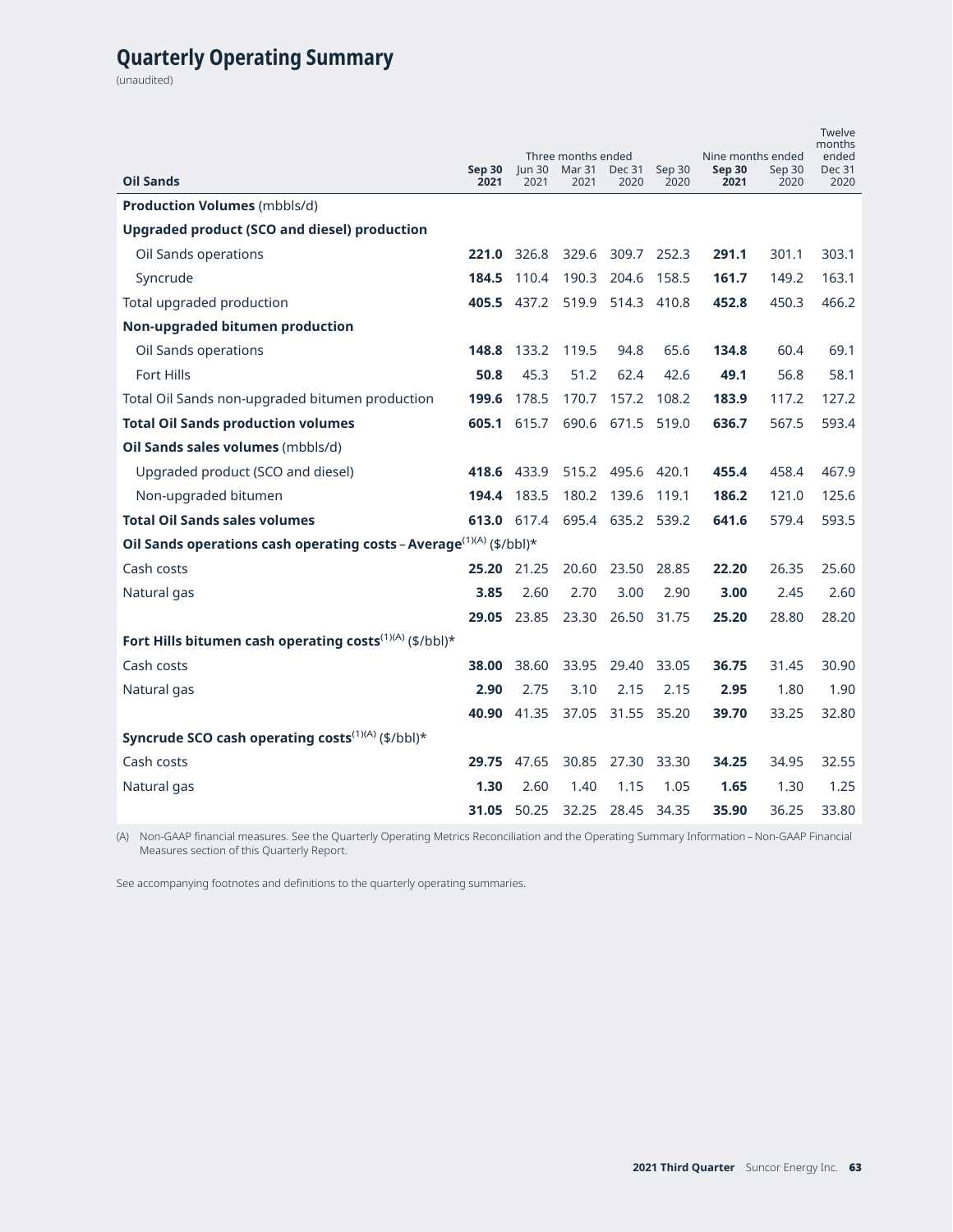# **Quarterly Operating Summary** (continued)

(unaudited)

| Oil Sands Segment Netbacks <sup>(A)(C)</sup> | Sep 30<br>2021 | un 30<br>2021 | Three months ended<br>Mar <sub>31</sub><br>2021 | <b>Dec 31</b><br>2020 | Sep 30<br>2020 | Nine months ended<br>Sep 30<br>2021 | Sep 30<br>2020 | Twelve<br>months<br>ended<br><b>Dec 31</b><br>2020 |
|----------------------------------------------|----------------|---------------|-------------------------------------------------|-----------------------|----------------|-------------------------------------|----------------|----------------------------------------------------|
| Bitumen (\$/bbl)                             |                |               |                                                 |                       |                |                                     |                |                                                    |
| Average price realized                       | 65.53          | 55.54         | 47.57                                           | 34.06                 | 29.56          | 56.50                               | 26.26          | 28.44                                              |
| Royalties                                    | (7.99)         | (3.65)        | (0.83)                                          | (0.25)                | (0.36)         | (4.26)                              | (0.34)         | (0.32)                                             |
| Transportation and distribution costs        | (5.62)         | (5.34)        | (5.04)                                          | (5.16)                | (5.28)         | (5.34)                              | (6.43)         | (6.07)                                             |
| Net operating expenses                       | (18.10)        | (15.55)       | (13.88)                                         | (19.84)               | (17.85)        | (15.92)                             | (20.23)        | (20.14)                                            |
| Operating netback                            | 33.82          | 31.00         | 27.82                                           | 8.81                  | 6.07           | 30.98                               | (0.74)         | 1.91                                               |
| SCO and diesel (\$/bbl)                      |                |               |                                                 |                       |                |                                     |                |                                                    |
| Average price realized                       | 84.80          | 81.34         | 69.40                                           | 51.34                 | 50.72          | 77.96                               | 47.04          | 48.19                                              |
| <b>Royalties</b>                             | (9.33)         | (4.01)        | (3.10)                                          | (0.31)                | (0.82)         | (5.32)                              | (0.49)         | (0.45)                                             |
| Transportation and distribution costs        | (4.59)         | (4.84)        | (4.18)                                          | (3.75)                | (4.54)         | (4.52)                              | (4.59)         | (4.36)                                             |
| Net operating expenses                       | (33.44)        | (32.04)       | (26.64)                                         | (26.94)               | (31.49)        | (30.47)                             | (30.35)        | (29.45)                                            |
| Operating netback                            | 37.44          | 40.45         | 35.48                                           | 20.34                 | 13.87          | 37.65                               | 11.61          | 13.93                                              |
| Average Oil Sands segment (\$/bbl)           |                |               |                                                 |                       |                |                                     |                |                                                    |
| Average price realized                       | 78.69          | 73.67         | 63.73                                           | 47.54                 | 46.04          | 71.73                               | 42.70          | 44.01                                              |
| Royalties                                    | (8.91)         | (3.90)        | (2.50)                                          | (0.31)                | (0.72)         | (5.01)                              | (0.48)         | (0.44)                                             |
| Transportation and distribution costs        | (4.91)         | (4.99)        | (4.41)                                          | (4.06)                | (4.70)         | (4.76)                              | (4.97)         | (4.72)                                             |
| Net operating expenses                       | (28.58)        | (27.14)       | (23.34)                                         | (25.38)               | (28.47)        | (26.25)                             | (28.24)        | (27.48)                                            |
| Operating netback                            | 36.29          | 37.64         | 33.48                                           | 17.79                 | 12.15          | 35.71                               | 9.01           | 11.37                                              |

(A) Non-GAAP financial measures. See the Quarterly Operating Metrics Reconciliation and the Operating Summary Information – Non-GAAP Financial Measures section of this Quarterly Report.

(C) Netbacks are based on sales volumes. Impact of inventory write-down is excluded until product is sold.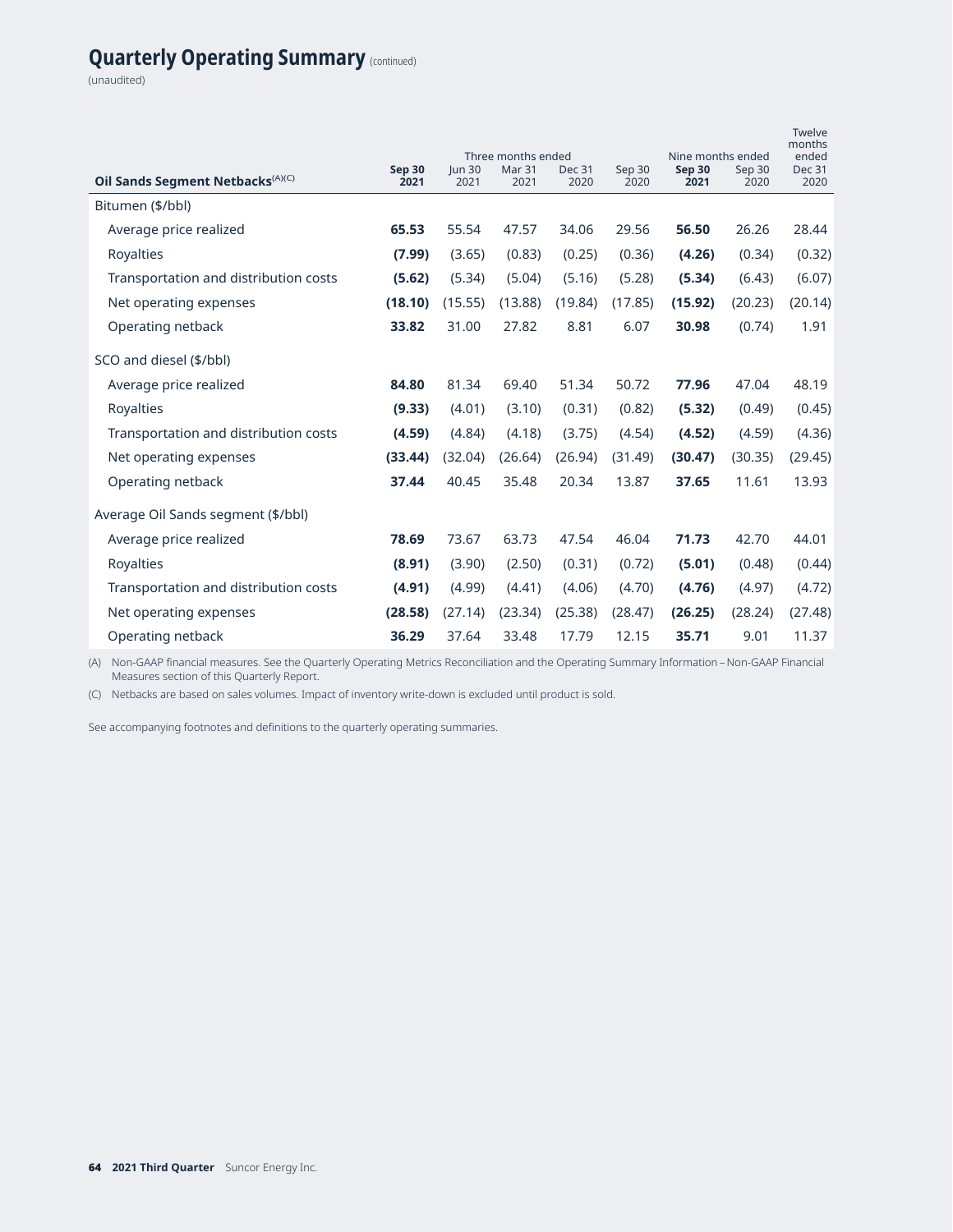# **Quarterly Operating Summary** (continued)

(unaudited)

| <b>Exploration and Production</b>                           | Sep 30<br>2021      | <b>Jun 30</b><br>2021 | Three months ended<br>Mar 31<br>2021              | <b>Dec 31</b><br>2020 | Sep 30<br>2020 | Nine months ended<br>Sep 30<br>2021 | Sep 30<br>2020 | Twelve<br>months<br>ended<br><b>Dec 31</b><br>2020 |
|-------------------------------------------------------------|---------------------|-----------------------|---------------------------------------------------|-----------------------|----------------|-------------------------------------|----------------|----------------------------------------------------|
| <b>Production Volumes</b>                                   |                     |                       |                                                   |                       |                |                                     |                |                                                    |
| Exploration and Production Canada (mbbls/d)                 | 54.4                | 57.5                  | 58                                                | 56.8                  | 57.1           | 56.6                                | 60.6           | 59.7                                               |
| <b>Exploration and Production International</b><br>(mboe/d) | 39.1                | 26.5                  | 37.3                                              | 40.9                  | 40.1           | 34.3                                | 42.3           | 42.0                                               |
| Total production volumes (mboe/d)                           | 93.5                | 84.0                  | 95.3                                              | 97.7                  | 97.2           | 90.9                                | 102.9          | 101.7                                              |
|                                                             |                     |                       |                                                   |                       |                |                                     |                |                                                    |
| <b>Total Sales Volumes (mboe/d)</b>                         | 76.3                | 103.8                 | 84.2                                              | 98.8                  | 96.0           | 88.1                                | 103.9          | 102.6                                              |
| Netbacks <sup>(A)(C)</sup>                                  |                     |                       |                                                   |                       |                |                                     |                |                                                    |
| East Coast Canada (\$/bbl)                                  |                     |                       |                                                   |                       |                |                                     |                |                                                    |
| Average price realized                                      | 92.88               | 82.24                 | 76.09                                             | 56.44                 | 58.77          | 83.51                               | 51.41          | 52.62                                              |
| Royalties                                                   |                     | $(11.88)$ $(13.26)$   | (9.24)                                            | (6.83)                | (5.70)         | (11.64)                             | (3.50)         | (4.30)                                             |
| Transportation and distribution costs                       | (2.65)              | (1.59)                | (2.18)                                            | (2.19)                | (2.56)         | (2.08)                              | (3.16)         | (2.93)                                             |
| <b>Operating costs</b>                                      |                     |                       | $(12.87)$ $(10.27)$ $(11.27)$ $(12.21)$ $(13.23)$ |                       |                | (11.34)                             | (12.24)        | (12.23)                                            |
| Operating netback                                           | 65.48               | 57.12                 | 53.40                                             | 35.21                 | 37.28          | 58.45                               | 32.51          | 33.16                                              |
| International excluding Libya (\$/boe)                      |                     |                       |                                                   |                       |                |                                     |                |                                                    |
| Average price realized                                      | 89.19               | 80.41                 | 72.05                                             | 54.93                 | 56.56          | 79.67                               | 51.80          | 52.51                                              |
| Transportation and distribution costs                       | (3.90)              | (1.59)                | (2.54)                                            | (2.10)                | (2.50)         | (2.58)                              | (2.27)         | (2.23)                                             |
| Operating costs                                             | $(10.30)$ $(13.20)$ |                       | (8.05)                                            | (7.51)                | (7.29)         | (10.47)                             | (6.93)         | (7.06)                                             |
| Operating netback                                           | 74.99               | 65.62                 | 61.46                                             | 45.32                 | 46.77          | 66.62                               | 42.60          | 43.22                                              |

(A) Non-GAAP financial measures. See the Quarterly Operating Metrics Reconciliation and the Operating Summary Information – Non-GAAP Financial Measures section of this Quarterly Report.

(C) Netbacks are based on sales volumes.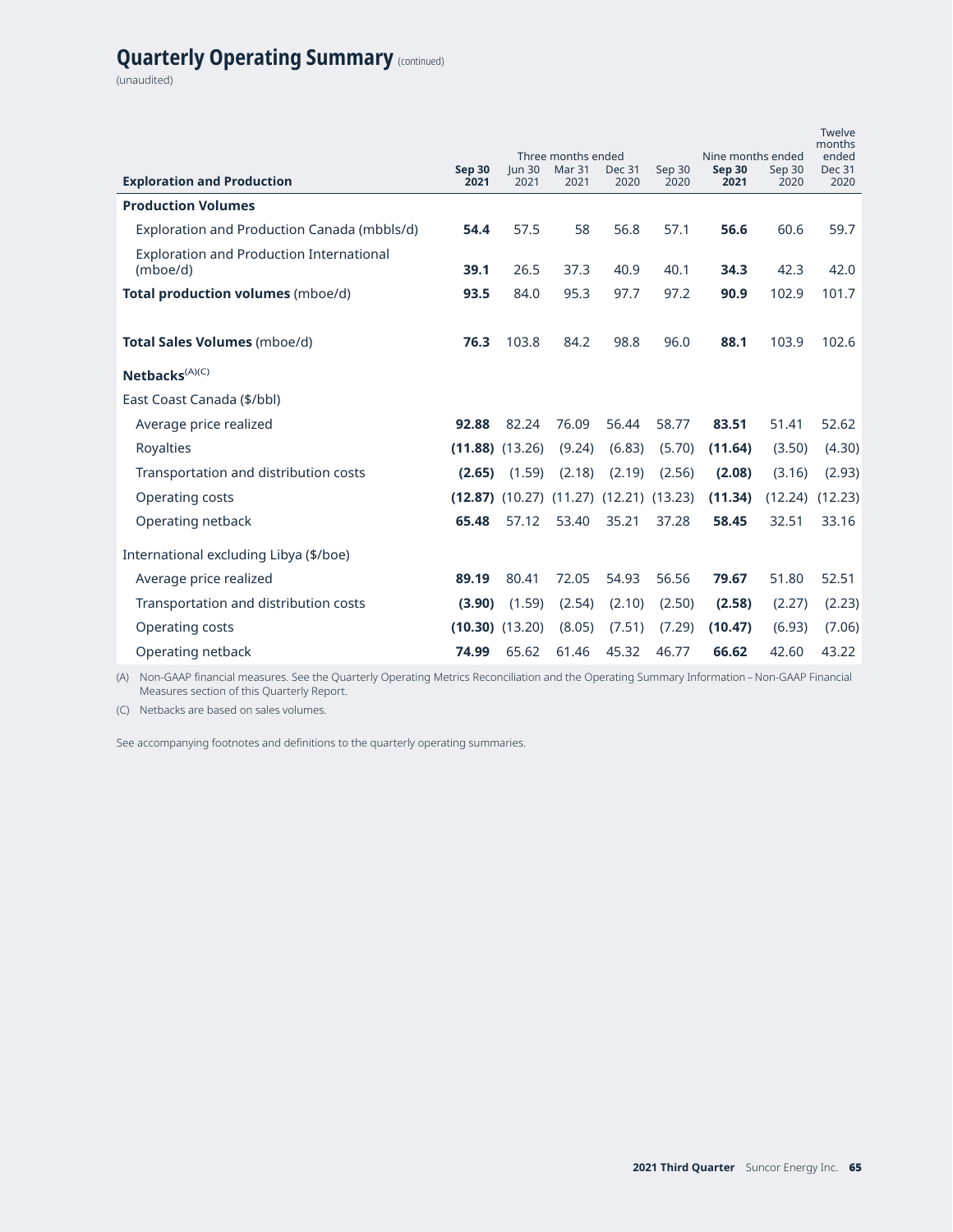## **Quarterly Operating Summary** (continued)

(unaudited)

| <b>Refining and Marketing</b>                                                              | <b>Sep 30</b><br>2021 | un 30<br>2021 | Three months ended<br>Mar 31<br>2021 | Dec 31<br>2020 | Sep 30<br>2020 | Nine months ended<br><b>Sep 30</b><br>2021 | Sep 30<br>2020 | <b>Twelve</b><br>months<br>ended<br><b>Dec 31</b><br>2020 |
|--------------------------------------------------------------------------------------------|-----------------------|---------------|--------------------------------------|----------------|----------------|--------------------------------------------|----------------|-----------------------------------------------------------|
| Refined product sales (mbbls/d)                                                            | 551.5                 | 463.3         | 548.1                                | 508.8          | 534.0          | 521.1                                      | 501.6          | 503.4                                                     |
| Crude oil processed (mbbls/d)                                                              | 460.3                 | 325.3         | 428.4                                | 438.0          | 399.7          | 404.8                                      | 396.5          | 407.0                                                     |
| Rack forward sales volume (ML)                                                             | 5414                  | 4791          | 4866                                 | 4918           | 5285           | 15071                                      | 14585          | 19503                                                     |
| <b>Utilization of refining capacity (%)</b>                                                | 99                    | 70            | 92                                   | 95             | 87             | 87                                         | 86             | 88                                                        |
| Refining and marketing gross margin - first-in,<br>first-out (FIFO) $(\frac{4}{bb})^{(A)}$ | 35.75                 | 38.00         | 40.75                                | 25.75          | 30.75          | 38.10                                      | 25.10          | 25.30                                                     |
| Refining and marketing gross margin - last-in,<br>first-out (LIFO) $(\frac{4}{10})^{(A)}$  | 33.80                 | 29.05         | 30.30                                | 25.05          | 25.00          | 31.25                                      | 29.95          | 28.65                                                     |
| Rack forward gross margin (cpl) <sup>(A)(G)</sup>                                          | 7.08                  | 8.30          | 6.75                                 | 7.70           | 7.50           | 7.35                                       | 6.90           | 7.10                                                      |
| Refining operating expense (\$/bbl) <sup>(A)</sup>                                         | 5.45                  | 6.65          | 5.75                                 | 5.20           | 5.40           | 5.90                                       | 5.60           | 5.50                                                      |
| Rack forward operating expense $(cpl)^{(A)(G)}$                                            | 2.80                  | 3.10          | 2.80                                 | 3.00           | 2.70           | 2.90                                       | 2.90           | 2.95                                                      |
| <b>Eastern North America</b>                                                               |                       |               |                                      |                |                |                                            |                |                                                           |
| Refined product sales (mbbls/d)                                                            |                       |               |                                      |                |                |                                            |                |                                                           |
| <b>Transportation fuels</b>                                                                |                       |               |                                      |                |                |                                            |                |                                                           |
| Gasoline                                                                                   | 114.1                 | 97.5          | 115.6                                | 105.5          | 120.2          | 109.1                                      | 103.0          | 103.6                                                     |
| <b>Distillate</b>                                                                          | 93.7                  | 86.4          | 95.8                                 | 94.9           | 93.4           | 91.9                                       | 90.8           | 91.9                                                      |
| Total transportation fuel sales                                                            | 207.8                 | 183.9         | 211.4                                | 200.4          | 213.6          | 201.0                                      | 193.8          | 195.5                                                     |
| Petrochemicals                                                                             | 10.3                  | 12.4          | 12.9                                 | 8.9            | 8.2            | 11.9                                       | 9.2            | 9.1                                                       |
| Asphalt                                                                                    | 22.4                  | 16.5          | 12.0                                 | 15.9           | 19.1           | 17.0                                       | 14.6           | 14.9                                                      |
| Other                                                                                      | 21.7                  | 15.4          | 25.6                                 | 24.3           | 18.7           | 20.9                                       | 23.2           | 23.5                                                      |
| <b>Total refined product sales</b>                                                         | 262.2                 | 228.2         | 261.9                                |                | 249.5 259.6    | 250.8                                      | 240.8          | 243.0                                                     |
| <b>Crude oil supply and refining</b>                                                       |                       |               |                                      |                |                |                                            |                |                                                           |
| Processed at refineries (mbbls/d)                                                          | 212.3                 | 183.7         | 200.5                                | 212.6          | 208.7          | 198.9                                      | 197.0          | 201.0                                                     |
| Utilization of refining capacity (%)                                                       | 96                    | 83            | 90                                   | 96             | 94             | 90                                         | 89             | 91                                                        |
| <b>Western North America</b>                                                               |                       |               |                                      |                |                |                                            |                |                                                           |
| <b>Refined product sales (mbbls/d)</b>                                                     |                       |               |                                      |                |                |                                            |                |                                                           |
| <b>Transportation fuels</b>                                                                |                       |               |                                      |                |                |                                            |                |                                                           |
| Gasoline                                                                                   | 122.4                 | 103.5         | 117.0                                | 107.4          | 113.2          | 114.3                                      | 111.5          | 110.5                                                     |
| <b>Distillate</b>                                                                          | 140.1                 | 110.5         | 149.9                                | 128.0          | 127.2          | 133.5                                      | 122.4          | 123.8                                                     |
| Total transportation fuel sales                                                            | 262.5                 | 214.0         | 266.9                                | 235.4          | 240.4          | 247.8                                      | 233.9          | 234.3                                                     |
| Asphalt                                                                                    | 13.8                  | 8.8           | 6.0                                  | 9.9            | 17.4           | 9.6                                        | 13.5           | 12.6                                                      |
| Other                                                                                      | 13.0                  | 12.3          | 13.3                                 | 14.0           | 16.6           | 12.9                                       | 13.4           | 13.5                                                      |
| <b>Total refined product sales</b>                                                         | 289.3                 | 235.1         | 286.2                                | 259.3          | 274.4          | 270.3                                      | 260.8          | 260.4                                                     |
| <b>Crude oil supply and refining</b>                                                       |                       |               |                                      |                |                |                                            |                |                                                           |
| Processed at refineries (mbbls/d)                                                          | 248.0                 | 141.6         | 227.9                                | 225.4          | 191.0          | 205.9                                      | 199.5          | 206.0                                                     |
| Utilization of refining capacity <sup>(D)</sup> (%)                                        | 102                   | 58            | 93                                   | 94             | 80             | 84                                         | 83             | 86                                                        |

(A) Non-GAAP financial measures. See the Quarterly Operating Metrics Reconciliation and the Operating Summary Information – Non-GAAP Financial Measures section of this Quarterly Report.

(D) The Edmonton refinery crude processing capacity has increased to 146,000 bbls/d in 2021 from 142,000 bbls/d in 2020.

(G) In Q2 2021, the company began disclosing refinery rack forward margin and operating expenses to increase transparency into Suncor's integrated model and aligns with how management evaluates the performance of the business. Rack forward encompasses Suncor's retail and wholesale business. As an integrated oil and gas company, transfer prices are used to attribute margin to the value chain. The company's transfer prices affecting the refining, supply and rack forward businesses employ replacement cost methodology, which may differ from those subject to supply agreements negotiated by independent market participants. Rack Forward margins may include any incremental location differentials above replacement supply cost, as well as the applicable retail and wholesale channel margins generated within those markets.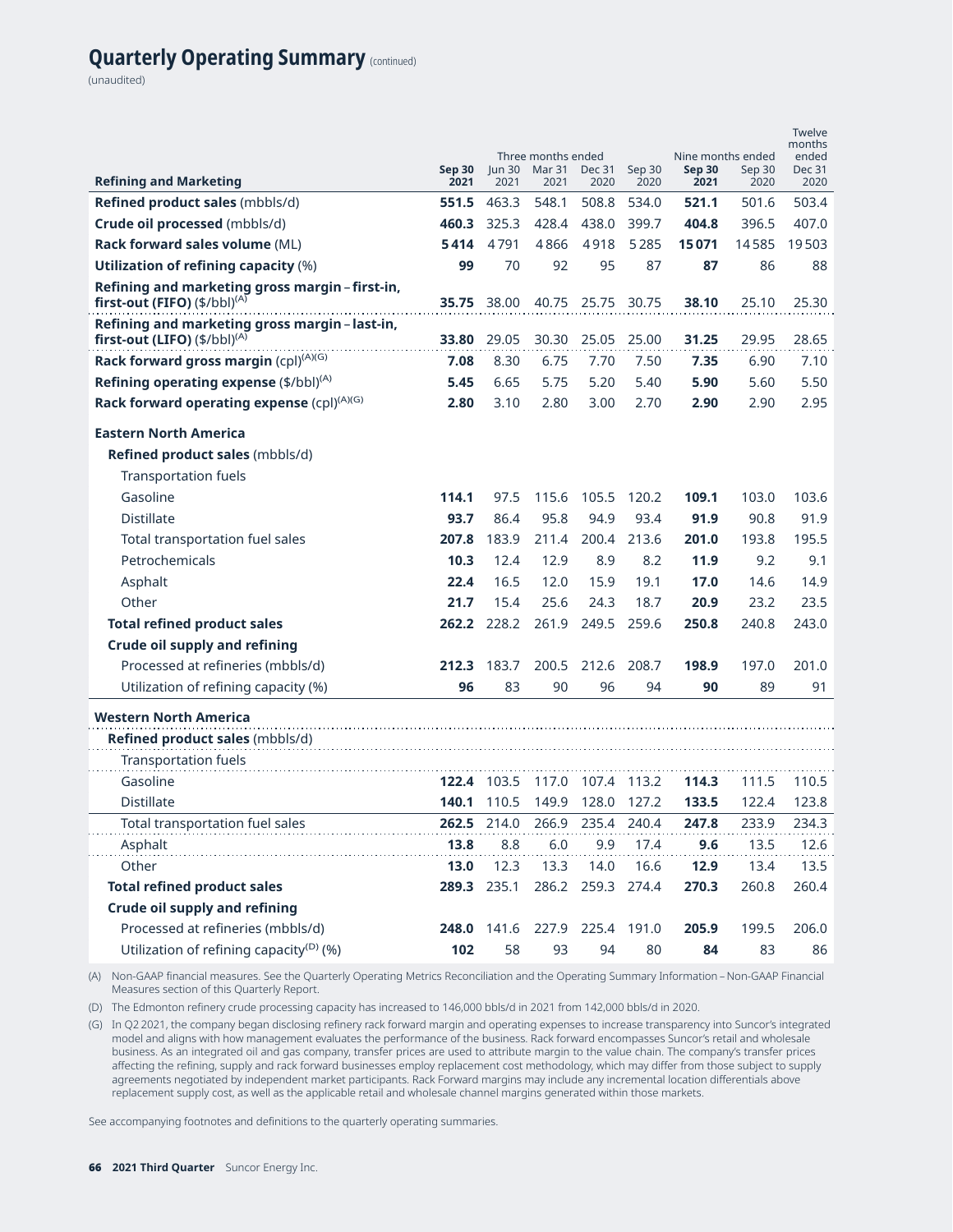# **Quarterly Operating Metrics Reconciliation**

(unaudited)

#### **Oil Sands Netbacks**<sup>(A)(C)</sup>

(\$ millions, except per barrel amounts)

|                                                           |                | September 30, 2021       |                             |                | June 30, 2021            |                                    |
|-----------------------------------------------------------|----------------|--------------------------|-----------------------------|----------------|--------------------------|------------------------------------|
| For the quarter ended                                     | <b>Bitumen</b> | SCO and<br><b>Diesel</b> | <b>Oil Sands</b><br>Segment | <b>Bitumen</b> | SCO and<br><b>Diesel</b> | <b>Oil Sands</b><br><b>Segment</b> |
| Operating revenues                                        | 1623           | 3354                     | 4977                        | 1342           | 3 2 9 4                  | 4636                               |
| Other (loss) income                                       |                | 75                       | 76                          | (71)           | (8)                      | (79)                               |
| Purchases of crude oil and products                       | (387)          | (55)                     | (442)                       | (321)          | (24)                     | (345)                              |
| Gross realization adjustment <sup>(2)</sup>               | (65)           | (109)                    |                             | (22)           | (50)                     |                                    |
| <b>Gross realizations</b>                                 | 1172           | 3265                     |                             | 928            | 3212                     |                                    |
| Royalties                                                 | (145)          | (359)                    | (504)                       | (62)           | (158)                    | (220)                              |
| Transportation and distribution                           | (100)          | (177)                    | (277)                       | (89)           | (191)                    | (280)                              |
| Transportation and distribution adjustment <sup>(3)</sup> |                |                          |                             |                |                          |                                    |
| Net transportation and distribution                       | (100)          | (177)                    |                             | (89)           | (191)                    |                                    |
| Operating, selling and general                            | (422)          | (1582)                   | (2004)                      | (360)          | (1585)                   | (1945)                             |
| Operating, selling and general adjustment <sup>(4)</sup>  | 99             | 294                      |                             | 101            | 317                      |                                    |
| Net operating expenses                                    | (323)          | (1288)                   |                             | (259)          | (1268)                   |                                    |
| Gross profit                                              | 604            | 1441                     |                             | 518            | 1595                     |                                    |
| Sales volumes (mbbls)                                     | 17888          | 38507                    |                             | 16700          | 39489                    |                                    |
| Operating netback per barrel                              | 33.82          | 37.44                    |                             | 31.00          | 40.45                    |                                    |

|                                                           |                | March 31, 2021           |                                    |                | December 31, 2020        |                                    |
|-----------------------------------------------------------|----------------|--------------------------|------------------------------------|----------------|--------------------------|------------------------------------|
| For the quarter ended                                     | <b>Bitumen</b> | SCO and<br><b>Diesel</b> | <b>Oil Sands</b><br><b>Segment</b> | <b>Bitumen</b> | SCO and<br><b>Diesel</b> | <b>Oil Sands</b><br><b>Segment</b> |
| Operating revenues                                        | 1004           | 3347                     | 4351                               | 638            | 2443                     | 3081                               |
| Other (loss) income                                       | 7              | (9)                      | (2)                                | (9)            | (4)                      | (13)                               |
| Purchases of crude oil and products                       | (203)          | (47)                     | (250)                              | (128)          | (47)                     | (175)                              |
| Gross realization adjustment <sup>(2)</sup>               | (35)           | (74)                     |                                    | (63)           | (51)                     |                                    |
| Gross realizations                                        | 773            | 3217                     |                                    | 438            | 2341                     |                                    |
| Royalties                                                 | (14)           | (144)                    | (158)                              | (4)            | (14)                     | (18)                               |
| Transportation and distribution                           | (82)           | (194)                    | (276)                              | (256)          | (170)                    | (426)                              |
| Transportation and distribution adjustment <sup>(3)</sup> |                |                          |                                    | 189            |                          |                                    |
| Net transportation and distribution                       | (82)           | (194)                    |                                    | (67)           | (170)                    |                                    |
| Operating, selling and general                            | (325)          | (1648)                   | (1973)                             | (261)          | (1478)                   | (1739)                             |
| Operating, selling and general adjustment <sup>(4)</sup>  | 100            | 413                      |                                    | 6              | 250                      |                                    |
| Net operating expenses                                    | (225)          | (1235)                   |                                    | (255)          | (1228)                   |                                    |
| Gross profit                                              | 452            | 1644                     |                                    | 112            | 929                      |                                    |
| Sales volumes (mbbls)                                     | 16246          | 46343                    |                                    | 12837          | 45601                    |                                    |
| <b>Operating netback per barrel</b>                       | 27.82          | 35.48                    |                                    | 8.81           | 20.34                    |                                    |

(A) Non-GAAP financial measures. See the Operating Summary Information – Non-GAAP Financial Measures section of this Quarterly Report.

(C) Impact of inventory write-down is excluded until product is sold.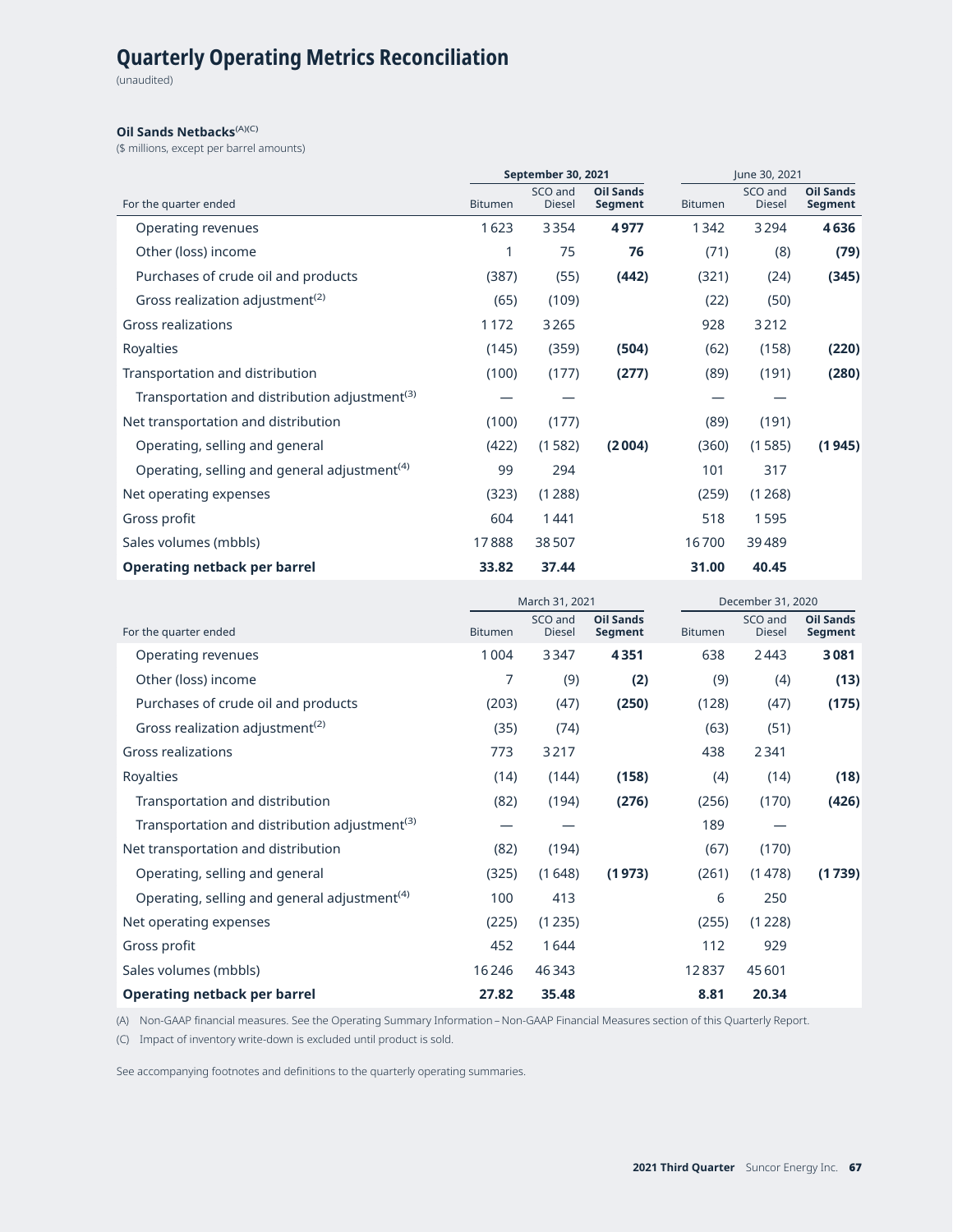(unaudited)

#### **Oil Sands Netbacks**<sup>(A)(C)</sup>

(\$ millions, except per barrel amounts)

|                                                           |                | September 30, 2020       |                             |
|-----------------------------------------------------------|----------------|--------------------------|-----------------------------|
| For the quarter ended                                     | <b>Bitumen</b> | SCO and<br><b>Diesel</b> | <b>Oil Sands</b><br>Segment |
| Operating revenues                                        | 527            | 2040                     | 2567                        |
| Other (loss) income                                       | 23             | 17                       | 40                          |
| Purchases of crude oil and products                       | (143)          | (28)                     | (171)                       |
| Gross realization adjustment <sup>(2)</sup>               | (83)           | (69)                     |                             |
| <b>Gross realizations</b>                                 | 324            | 1960                     |                             |
| Royalties                                                 | (4)            | (32)                     | (36)                        |
| Transportation and distribution                           | (61)           | (175)                    | (236)                       |
| Transportation and distribution adjustment <sup>(3)</sup> | 3              |                          |                             |
| Net transportation and distribution                       | (58)           | (175)                    |                             |
| Operating, selling and general                            | (190)          | (1460)                   | (1650)                      |
| Operating, selling and general adjustment <sup>(4)</sup>  | (5)            | 243                      |                             |
| Net operating expenses                                    | (195)          | (1217)                   |                             |
| <b>Gross Profit</b>                                       | 67             | 536                      |                             |
| Sales volumes (mbbls)                                     | 10949          | 38646                    |                             |
| Operating netback per barrel                              | 6.07           | 13.87                    |                             |

|                                                           | September 30, 2021 |                          |                             | September 30, 2020 |                          |                             |
|-----------------------------------------------------------|--------------------|--------------------------|-----------------------------|--------------------|--------------------------|-----------------------------|
| For the nine months ended                                 | <b>Bitumen</b>     | SCO and<br><b>Diesel</b> | <b>Oil Sands</b><br>Segment | <b>Bitumen</b>     | SCO and<br><b>Diesel</b> | <b>Oil Sands</b><br>Segment |
| Operating revenues                                        | 3969               | 9995                     | 13964                       | 1405               | 6131                     | 7536                        |
| Other (loss) income                                       | (63)               | 58                       | (5)                         | 30                 | 281                      | 311                         |
| Purchases of crude oil and products                       | (911)              | (126)                    | (1037)                      | (574)              | (95)                     | (669)                       |
| Gross realization adjustment <sup>(2)</sup>               | (122)              | (233)                    |                             | 9                  | (407)                    |                             |
| <b>Gross realizations</b>                                 | 2873               | 9694                     |                             | 870                | 5910                     |                             |
| Royalties                                                 | (221)              | (661)                    | (882)                       | (15)               | (62)                     | (77)                        |
| Transportation and distribution                           | (271)              | (562)                    | (833)                       | (220)              | (577)                    | (797)                       |
| Transportation and distribution adjustment <sup>(3)</sup> |                    |                          |                             | 8                  |                          |                             |
| Net transportation and distribution                       | (271)              | (562)                    |                             | (212)              | (577)                    |                             |
| Operating, selling and general                            | (1107)             | (4815)                   | (5922)                      | (768)              | (4662)                   | (5430)                      |
| Operating, selling and general adjustment <sup>(4)</sup>  | 300                | 1024                     |                             | 97                 | 849                      |                             |
| Net operating expenses                                    | (807)              | (3791)                   |                             | (671)              | (3813)                   |                             |
| Gross profit (loss)                                       | 1574               | 4680                     |                             | (28)               | 1458                     |                             |
| Sales volumes (mbbls)                                     | 50834              | 124339                   |                             | 33143              | 125610                   |                             |
| <b>Operating netback per barrel</b>                       | 30.98              | 37.65                    |                             | (0.74)             | 11.61                    |                             |

(A) Non-GAAP financial measures. See the Operating Summary Information – Non-GAAP Financial Measures section of this Quarterly Report.

(C) Impact of inventory write-down is excluded until product is sold.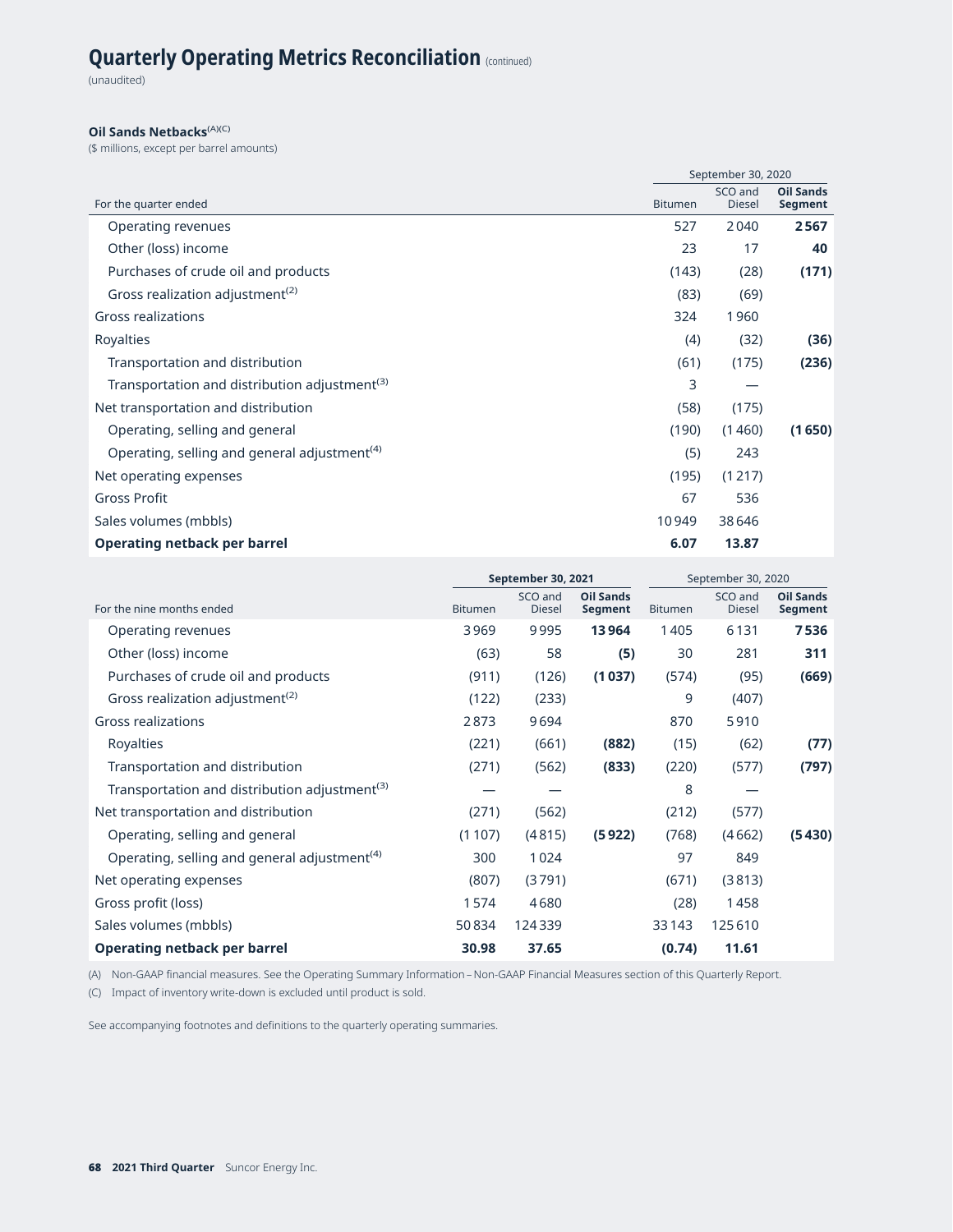(unaudited)

#### **Oil Sands Netbacks**<sup>(A)(C)</sup>

(\$ millions, except per barrel amounts)

|                                                           |                | December 31, 2020        |                             |
|-----------------------------------------------------------|----------------|--------------------------|-----------------------------|
| For the year ended                                        | <b>Bitumen</b> | SCO and<br><b>Diesel</b> | <b>Oil Sands</b><br>Segment |
| Operating revenues                                        | 2043           | 8574                     | 10617                       |
| Other income                                              | 21             | 277                      | 298                         |
| Purchases of crude oil and products                       | (702)          | (142)                    | (844)                       |
| Gross realization adjustment <sup>(2)</sup>               | (54)           | (458)                    |                             |
| <b>Gross realizations</b>                                 | 1308           | 8251                     |                             |
| Royalties                                                 | (15)           | (76)                     | (91)                        |
| Transportation and distribution                           | (476)          | (747)                    | (1223)                      |
| Transportation and distribution adjustment <sup>(3)</sup> | 197            |                          |                             |
| Net transportation and distribution                       | (279)          | (747)                    |                             |
| Operating, selling and general                            | (1029)         | (6140)                   | (7169)                      |
| Operating, selling and general adjustment <sup>(4)</sup>  | 103            | 1099                     |                             |
| Net operating expenses                                    | (926)          | (5041)                   |                             |
| Gross profit                                              | 88             | 2387                     |                             |
| Sales volumes (mbbls)                                     | 45 980         | 171211                   |                             |
| Operating netback per barrel                              | 1.91           | 13.93                    |                             |

(A) Non-GAAP financial measures. See the Operating Summary Information – Non-GAAP Financial Measures section of this Quarterly Report.

(C) Impact of inventory write-down is excluded until product is sold.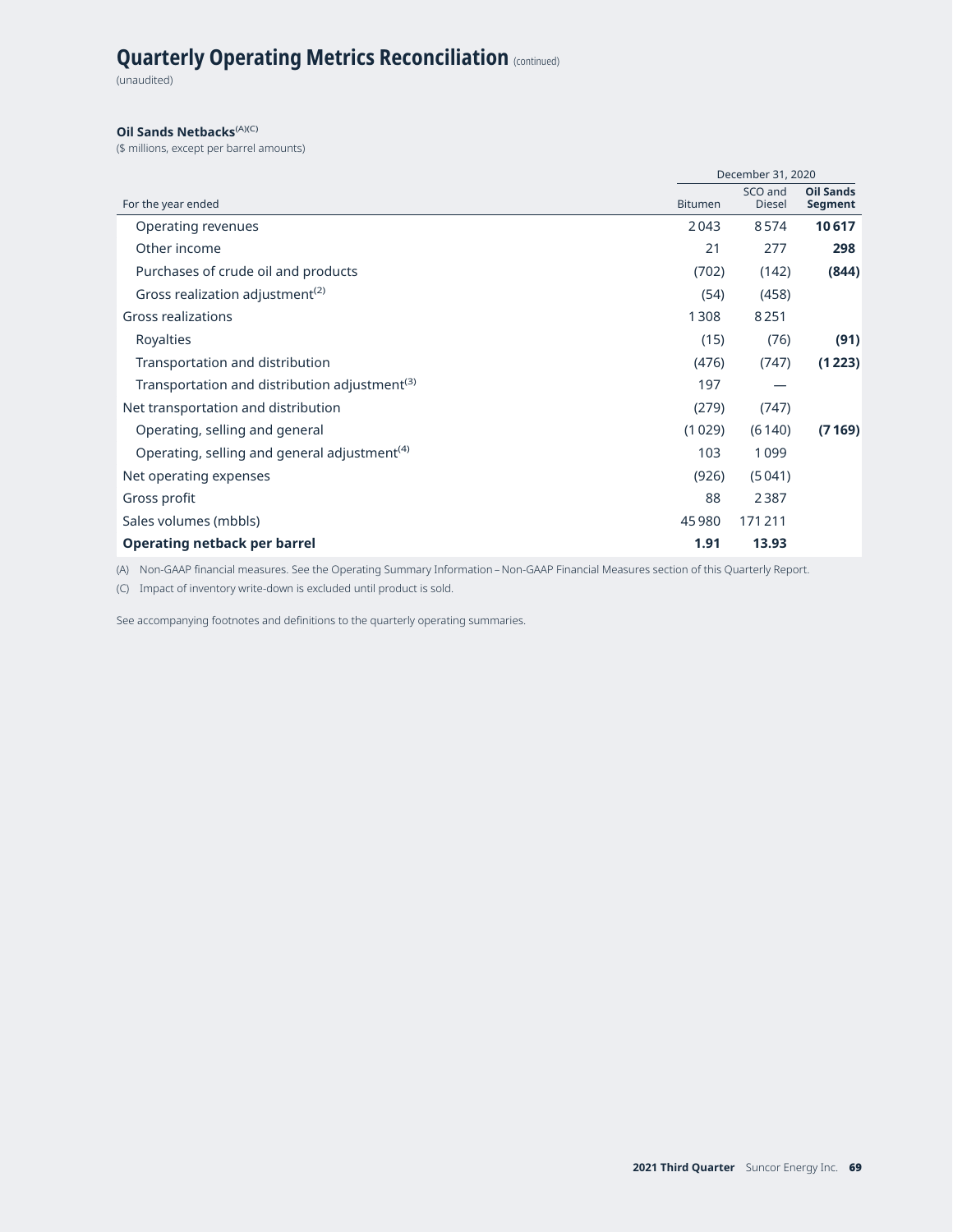(unaudited)

#### **Exploration and Production Netbacks**(A)

(\$ millions, except per barrel amounts)

|                                        |               | September 30, 2021          |                      |                | June 30, 2021 |                             |                      |                       |
|----------------------------------------|---------------|-----------------------------|----------------------|----------------|---------------|-----------------------------|----------------------|-----------------------|
| For the quarter ended                  | International | <b>East Coast</b><br>Canada | Other <sup>(6)</sup> | E&P<br>Segment | International | <b>East Coast</b><br>Canada | Other <sup>(6)</sup> | E&P<br><b>Segment</b> |
| Operating revenues                     | 185           | 427                         | 132                  | 744            | 211           | 518                         | 177                  | 906                   |
| Royalties                              |               | (55)                        | (54)                 | (109)          |               | (84)                        | (134)                | (218)                 |
| Transportation and<br>distribution     | (8)           | (13)                        | (2)                  | (23)           | (4)           | (10)                        | (6)                  | (20)                  |
| Operating, selling and<br>general      | (29)          | (66)                        | (6)                  | (101)          | (43)          | (75)                        | (4)                  | (122)                 |
| Non-production costs <sup>(7)</sup>    | 7             | 9                           |                      |                | 8             | 11                          |                      |                       |
| Gross profit                           | 155           | 302                         |                      |                | 172           | 360                         |                      |                       |
| Sales volumes (mboe)                   | 2058          | 4613                        |                      |                | 2619          | 6301                        |                      |                       |
| <b>Operating netback per</b><br>barrel | 74.99         | 65.48                       |                      |                | 65.62         | 57.12                       |                      |                       |

|                                        |               | March 31, 2021              |                      |                       | December 31, 2020 |                             |                      |                       |  |  |
|----------------------------------------|---------------|-----------------------------|----------------------|-----------------------|-------------------|-----------------------------|----------------------|-----------------------|--|--|
| For the quarter ended                  | International | <b>East Coast</b><br>Canada | Other <sup>(6)</sup> | E&P<br><b>Segment</b> | International     | <b>East Coast</b><br>Canada | Other <sup>(6)</sup> | E&P<br><b>Segment</b> |  |  |
| Operating revenues                     | 204           | 361                         | 25                   | 590                   | 193               | 299                         | 63                   | 555                   |  |  |
| Royalties                              |               | (44)                        | —                    | (44)                  |                   | (36)                        | (49)                 | (85)                  |  |  |
| Transportation and<br>distribution     | (7)           | (10)                        | (35)                 | (52)                  | (7)               | (12)                        | (1)                  | (20)                  |  |  |
| Operating, selling and<br>general      | (33)          | (66)                        | (11)                 | (110)                 | (32)              | (71)                        | (11)                 | (114)                 |  |  |
| Non-production costs <sup>(7)</sup>    | 10            | 12                          |                      |                       | 5                 | 6                           |                      |                       |  |  |
| Gross profit                           | 174           | 253                         |                      |                       | 159               | 186                         |                      |                       |  |  |
| Sales volumes (mboe)                   | 2828          | 4748                        |                      |                       | 3511              | 5294                        |                      |                       |  |  |
| <b>Operating netback per</b><br>barrel | 61.46         | 53.40                       |                      |                       | 45.32             | 35.21                       |                      |                       |  |  |

|                                     | September 30, 2020 |                             |             |                |  |
|-------------------------------------|--------------------|-----------------------------|-------------|----------------|--|
| For the quarter ended               | International      | <b>East Coast</b><br>Canada | Other $(6)$ | E&P<br>Segment |  |
| Operating revenues                  | 201                | 311                         |             | 512            |  |
| Royalties                           |                    | (30)                        |             | (30)           |  |
| Transportation and distribution     | (9)                | (15)                        |             | (24)           |  |
| Operating, selling and general      | (33)               | (77)                        | (8)         | (118)          |  |
| Non-production costs <sup>(7)</sup> | 7                  | 8                           |             |                |  |
| Gross profit                        | 166                | 197                         |             |                |  |
| Sales volumes (mboe)                | 3552               | 5281                        |             |                |  |
| Operating netback per barrel        | 46.77              | 37.28                       |             |                |  |

(A) Non-GAAP financial measures. See the Operating Summary Information – Non-GAAP Financial Measures section of this Quarterly Report.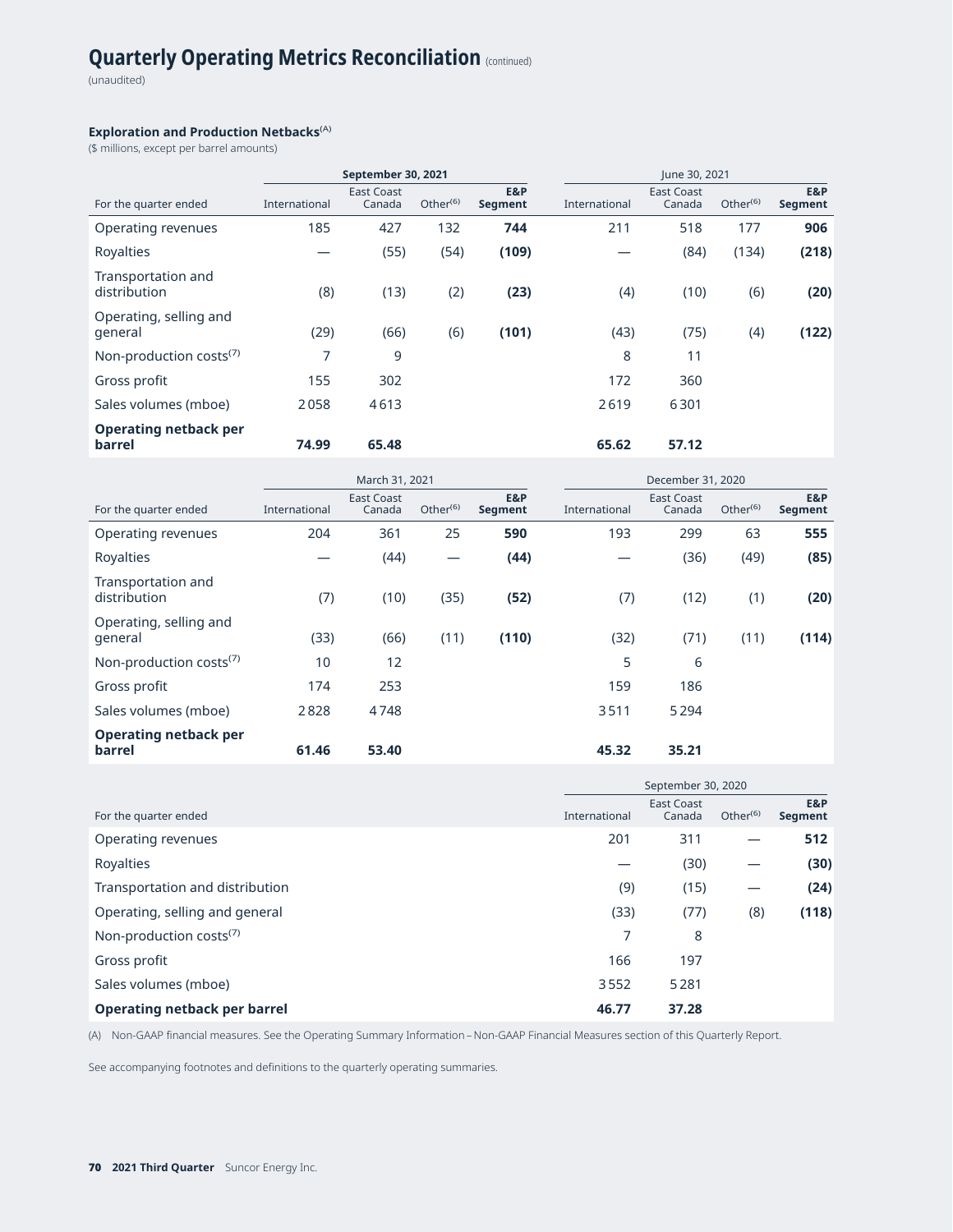(unaudited)

#### **Exploration and Production Netbacks<sup>(A)</sup>**

(\$ millions, except per barrel amounts)

|                                        | September 30, 2021           |                             |             |                | September 30, 2020           |                             |                      |                       |
|----------------------------------------|------------------------------|-----------------------------|-------------|----------------|------------------------------|-----------------------------|----------------------|-----------------------|
| For the nine months<br>ended           | International <sup>(G)</sup> | <b>East Coast</b><br>Canada | Other $(6)$ | E&P<br>Segment | International <sup>(G)</sup> | <b>East Coast</b><br>Canada | Other <sup>(6)</sup> | E&P<br><b>Segment</b> |
| Operating revenues                     | 600                          | 1306                        | 334         | 2240           | 616                          | 853                         | (125)                | 1344                  |
| Royalties                              |                              | (183)                       | (188)       | (371)          |                              | (58)                        |                      | (58)                  |
| Transportation and<br>distribution     | (19)                         | (33)                        | (43)        | (95)           | (27)                         | (53)                        |                      | (80)                  |
| Operating, selling<br>and general      | (105)                        | (207)                       | (21)        | (333)          | (99)                         | (230)                       | (33)                 | (362)                 |
| Non-production<br>costs <sup>(7)</sup> | 25                           | 32                          |             |                | 16                           | 27                          |                      |                       |
| Gross profit                           | 501                          | 915                         |             |                | 506                          | 539                         |                      |                       |
| Sales volumes<br>(mboe)                | 7505                         | 15662                       |             |                | 11895                        | 16585                       |                      |                       |
| <b>Operating netback</b><br>per barrel | 66.62                        | 58.45                       |             |                | 42.60                        | 32.51                       |                      |                       |

|                                     | December 31, 2020 |                             |             |                |
|-------------------------------------|-------------------|-----------------------------|-------------|----------------|
| For the year ended                  | International     | <b>East Coast</b><br>Canada | Other $(6)$ | E&P<br>Segment |
| Operating revenues                  | 809               | 1152                        | (62)        | 1899           |
| Royalties                           |                   | (94)                        | (49)        | (143)          |
| Transportation and distribution     | (34)              | (65)                        | (1)         | (100)          |
| Operating, selling and general      | (131)             | (301)                       | (44)        | (476)          |
| Non-production costs <sup>(7)</sup> | 21                | 33                          |             |                |
| Gross profit                        | 665               | 725                         |             |                |
| Sales volumes (mboe)                | 15406             | 21879                       |             |                |
| <b>Operating netback per barrel</b> | 43.22             | 33.16                       |             |                |

(A) Non-GAAP financial measures. See the Operating Summary Information – Non-GAAP Financial Measures section of this Quarterly Report.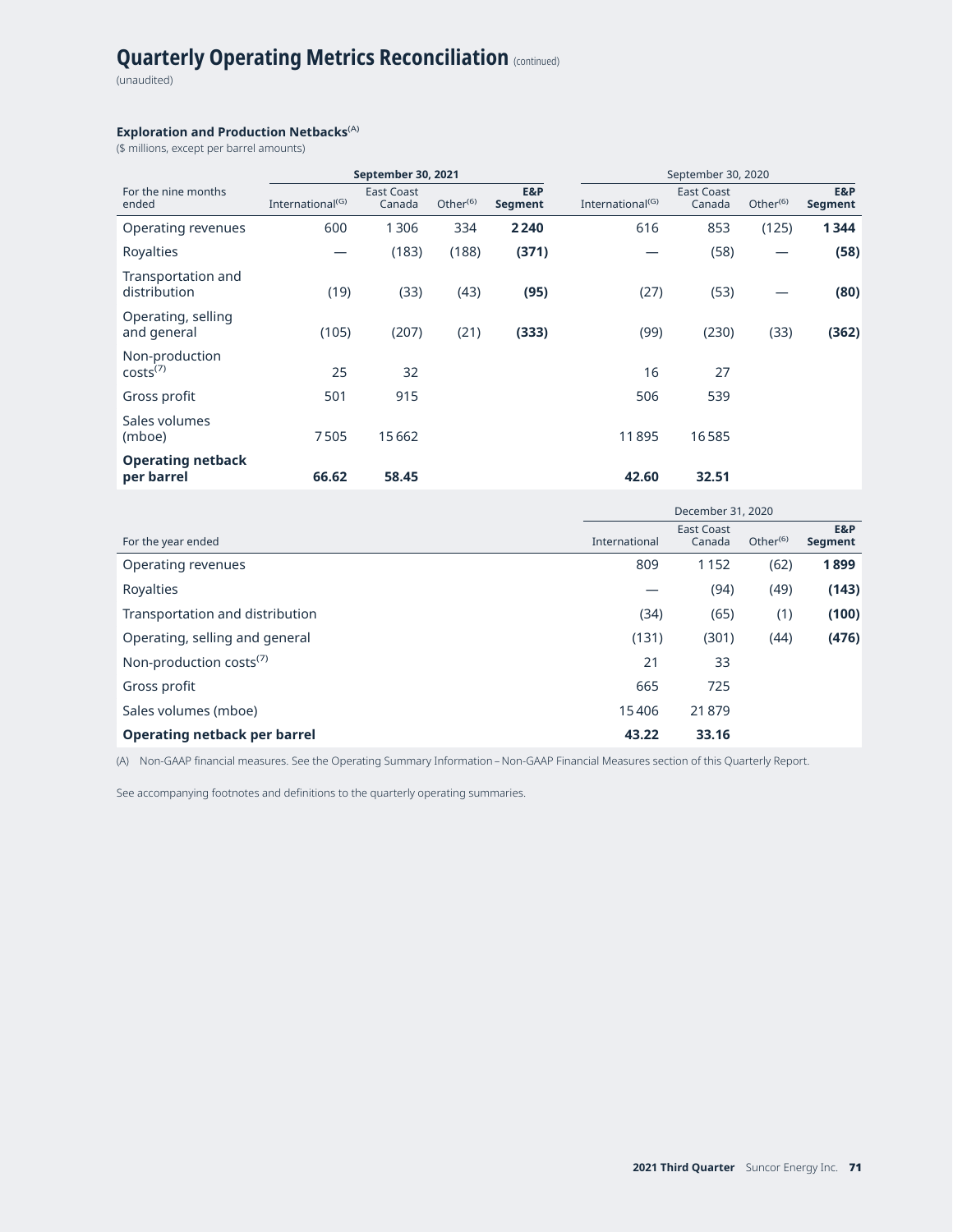(unaudited)

#### **Refining and Marketing**(A)

(\$ millions, except as noted)

|                                                                              |                       |                | Three months ended    |                       |                | Nine months ended     |                | Twelve<br>months<br>ended |
|------------------------------------------------------------------------------|-----------------------|----------------|-----------------------|-----------------------|----------------|-----------------------|----------------|---------------------------|
| Refining and marketing margin reconciliation                                 | <b>Sep 30</b><br>2021 | Jun 30<br>2021 | <b>Mar 31</b><br>2021 | <b>Dec 31</b><br>2020 | Sep 30<br>2020 | <b>Sep 30</b><br>2021 | Sep 30<br>2020 | <b>Dec 31</b><br>2020     |
| Operating revenues                                                           | 6341                  | 4938           | 5013                  | 3876                  | 4050           | 16292                 | 11396          | 15272                     |
| Purchases of crude oil and products                                          | (4710)                | (3712)         | (3275)                | (2744)                | (2840)         | (11697)               | (8499)         | (11243)                   |
| Total gross margin                                                           | 1631                  | 1226           | 1738                  | 1132                  | 1210           | 4595                  | 2897           | 4029                      |
| Other (loss) income                                                          | (9)                   | 6              | (45)                  | (10)                  | (2)            | (48)                  | 58             | 48                        |
| Non-refining and marketing margin <sup>(8)</sup>                             | (13)                  | (14)           | (13)                  | (14)                  | (14)           | (40)                  | (43)           | (57)                      |
| Refining and marketing gross margin <sup>(A)</sup>                           | 1609                  | 1218           | 1680                  | 1108                  | 1194           | 4507                  | 2912           | 4020                      |
| Refinery production (mbbls) <sup>(9)</sup>                                   | 45008                 | 32053          | 41211                 | 43036                 | 38857          | 118272                | 115955         | 158991                    |
| <b>Refining and marketing gross</b><br>margin - FIFO (\$/bbl) <sup>(A)</sup> | 35.75                 | 38.00          | 40.75                 | 25.75                 | 30.75          | 38.10                 | 25.10          | 25.30                     |
| FIFO adjustment                                                              | (91)                  | (288)          | (432)                 | (30)                  | (223)          | (811)                 | 562            | 532                       |
| Refining and marketing gross<br>margin - $LIFO(A)$                           | 1518                  | 930            | 1248                  | 1078                  | 971            | 3696                  | 3474           | 4552                      |
| Refining and marketing gross<br>margin - LIFO (\$/bbl) <sup>(A)(E)(F)</sup>  | 33.80                 | 29.05          | 30.30                 | 25.05                 | 25.00          | 31.25                 | 29.95          | 28.65                     |
| Rack forward margin $($                                                      |                       |                |                       |                       |                |                       |                |                           |
| Refining and marketing gross margin <sup>(A)</sup>                           | 1609                  | 1218           | 1680                  | 1108                  | 1194           | 4507                  | 2912           | 4020                      |
| Refining and supply gross margin                                             | (1225)                | (820)          | (1351)                | (728)                 | (796)          | (3396)                | (2304)         | (2634)                    |
| Rack forward gross margin <sup>(10)</sup>                                    | 384                   | 398            | 329                   | 380                   | 398            | 1111                  | 608            | 1386                      |
| Sales volume (ML)                                                            | 5414                  | 4791           | 4866                  | 4918                  | 5285           | 15071                 | 14585          | 19503                     |
| Rack forward gross margin (cpl) <sup>(A)</sup>                               | 7.08                  | 8.30           | 6.75                  | 7.70                  | 7.50           | 7.35                  | 6.90           | 7.10                      |
| Refining operating expense<br>reconciliation                                 |                       |                |                       |                       |                |                       |                |                           |
| Refining operating expense                                                   | 246                   | 213            | 237                   | 224                   | 210            | 696                   | 650            | 874                       |
| Rack forward operating expense                                               | 151                   | 148            | 136                   | 148                   | 143            | 435                   | 424            | 572                       |
| Other operating expenses <sup>(G)(11)</sup>                                  | 105                   | 111            | 106                   | 100                   | 64             | 322                   | 213            | 313                       |
| Operating, selling and general <sup>(H)</sup>                                | 502                   | 472            | 479                   | 472                   | 417            | 1.453                 | 1287           | 1759                      |
| Refinery production (mbbls) <sup>(9)</sup>                                   | 45026                 | 32050          | 41211                 | 43036                 | 38857          | 118287                | 115955         | 158991                    |
| Refining operating expense (\$/bbl) <sup>(A)</sup>                           | 5.45                  | 6.65           | 5.75                  | 5.20                  | 5.40           | 5.90                  | 5.60           | 5.50                      |
| Rack forward operating expense <sup>(G)</sup>                                |                       |                |                       |                       |                |                       |                |                           |
| Rack forward operating expense                                               | 151                   | 148            | 136                   | 148                   | 143            | 435                   | 424            | 572                       |
| Sales volume (ML)                                                            | 5414                  | 4,791          | 4,866                 | 4,918                 | 5,285          | 15071                 | 14585          | 19503                     |
| Rack forward operating expense<br>$(cpl)^{(A)}$                              | 2.80                  | 3.10           | 2.80                  | 3.00                  | 2.70           | 2.90                  | 2.90           | 2.95                      |

(A) Non-GAAP financial measures. See the Operating Summary Information – Non-GAAP Financial Measures section of this Quarterly Report.

(E) Refining and marketing margin – LIFO excludes the impact of short-term risk management activities.

(F) The Suncor 5-2-2-1 index is most comparable to the company's realized refining and marketing margin presented on a LIFO basis.

(G) In Q2 2021, the company began disclosing refinery rack forward margin and operating expenses to increase transparency into Suncor's integrated model and aligns with how management evaluates the performance of the business. Rack forward encompasses Suncor's retail and wholesale business. As an integrated oil and gas company, transfer prices are used to attribute margin to the value chain. The company's transfer prices affecting the refining, supply and rack forward businesses employ replacement cost methodology, which may differ from those subject to supply agreements negotiated by independent market participants. Rack Forward margins may include any incremental location differentials above replacement supply cost, as well as the applicable retail and wholesale channel margins generated within those markets.

(H) Prior period amounts of operating, selling and general expense have been reclassified to align with the current year presentation of transportation and distribution expense. This reclassification had no effect on the refining operating expense.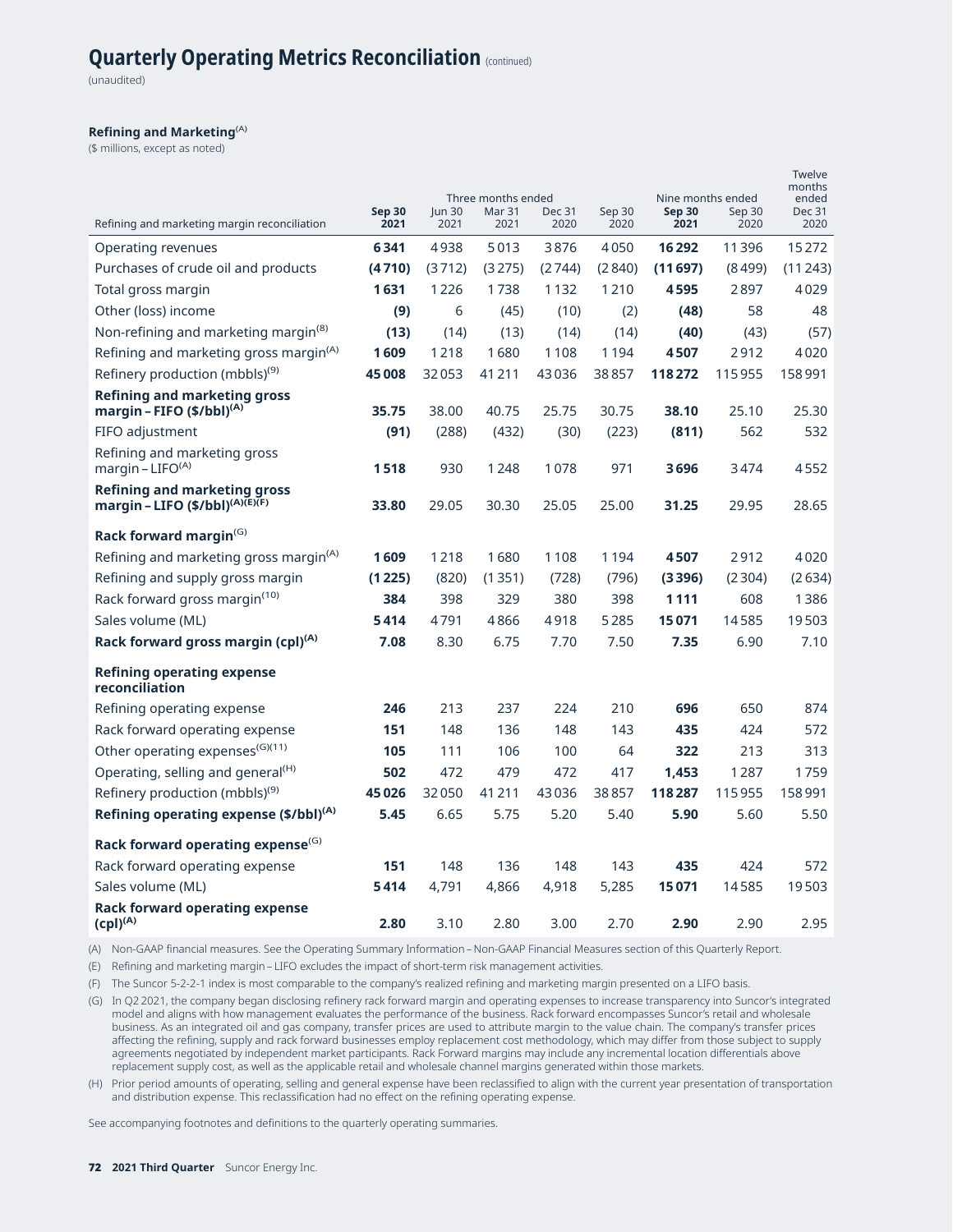# **Quarterly Operating Metrics Reconciliation** (continued)

(unaudited)

### **Refining and Marketing**(A) Suncor custom 5-2-2-1 index<sup>(12)</sup>

| (US\$/bbl, except as noted)                                         |                |                       | Three months ended                  |      |            | Nine months ended |                | Twelve<br>months<br>ended |
|---------------------------------------------------------------------|----------------|-----------------------|-------------------------------------|------|------------|-------------------|----------------|---------------------------|
| (average for the three months, nine months and twelve months ended) | Sep 30<br>2021 | 2021                  | Jun 30 Mar 31 Dec 31 Sep 30<br>2021 | 2020 | 2020       | Sep 30<br>2021    | Sep 30<br>2020 | <b>Dec 31</b><br>2020     |
| WTI crude oil at Cushing                                            |                |                       | 70.55 66.05 57.80 42.65 40.95       |      |            | 64.85             | 38.30          | 39.40                     |
| SYN crude oil at Edmonton                                           |                |                       | 68.95 66.40 54.30 39.60 38.50       |      |            | 63.25             | 35.10          | 36.25                     |
| <b>WCS at Hardisty</b>                                              |                |                       | 56.95 54.60 45.40 33.35 31.90       |      |            | 52.35             | 24.65          | 26.85                     |
| New York Harbor 2-1-1 crack <sup>(I)</sup>                          |                |                       | 20.90 20.35 15.60                   |      | 9.85 10.20 | 18.95             | 12.40          | 11.75                     |
| Chicago 2-1-1 crack <sup>(I)</sup>                                  |                |                       | 20.45 20.25 13.40                   | 7.95 | 7.75       | 18.05             | 8.10           | 8.05                      |
| <b>Product value</b>                                                |                |                       |                                     |      |            |                   |                |                           |
| New York Harbor 2-1-1 crack <sup>(J)</sup>                          |                |                       | 40% 36.60 34.55 29.35 21.00 20.45   |      |            | 33.50             | 20.30          | 20.45                     |
| Chicago 2-1-1 crack <sup><math>(K)</math></sup>                     |                |                       | 40% 36.40 34.50 28.50 20.25 19.50   |      |            | 33.15             | 18.55          | 19.00                     |
| <b>WTI</b>                                                          |                | 20% 14.10 13.20 11.55 |                                     | 8.55 | 8.20       | 12.95             | 7.65           | 7.90                      |
| Seasonality factor                                                  | 5.00           | 5.00                  | 6.50                                | 6.50 | 5.00       | 5.50              | 5.50           | 5.75                      |
|                                                                     |                |                       | 92.10 87.25 75.90 56.30 53.15       |      |            | 85.10             | 52.00          | 53.10                     |
| <b>Crude value</b>                                                  |                |                       |                                     |      |            |                   |                |                           |
| <b>SYN</b>                                                          |                |                       | 40% 27.60 26.55 21.70 15.85 15.40   |      |            | 25.30             | 14.05          | 14.50                     |
| <b>WCS</b>                                                          |                |                       | 40% 22.80 21.85 18.15 13.35 12.75   |      |            | 20.95             | 9.85           | 10.75                     |
| <b>WTI</b>                                                          |                | 20% 14.10 13.20 11.55 |                                     | 8.55 | 8.20       | 12.95             | 7.65           | 7.90                      |
|                                                                     |                |                       | 64.50 61.60 51.40 37.75 36.35       |      |            | 59.20             | 31.55          | 33.15                     |
| Suncor custom 5-2-2-1 index                                         |                | 27.60 25.65           | 24.50 18.55 16.80                   |      |            | 25.90             | 20.45          | 19.95                     |
| Suncor custom 5-2-2-1 index $(Cdn$/bbI)^{(F)}$                      |                |                       | 34.80 31.50 31.05 24.50 22.35       |      |            | 32.40             | 27.70          | 26.75                     |

(A) Non-GAAP financial measures. See the Operating Summary Information – Non-GAAP Financial Measures section of this Quarterly Report.

(F) The Suncor 5-2-2-1 index is most comparable to the company's realized refining and marketing margin presented on a LIFO basis.

(I) 2-1-1 crack spreads are indicators of the refining margin generated by converting two barrels of WTI into one barrel of gasoline and one barrel of diesel.

(J) Product value of the New York Harbor 2-1-1 crack is calculated by adding the values of the New York Harbor 2-1-1 crack and WTI, multiplying it by 40% and rounding to the nearest nickel.

(K) Product value of the Chicago 2-1-1 crack is calculated by adding the values of the Chicago 2-1-1 crack and WTI, multiplying it by 40% and rounding to the nearest nickel.

See accompanying footnotes and definitions to the quarterly operating summaries.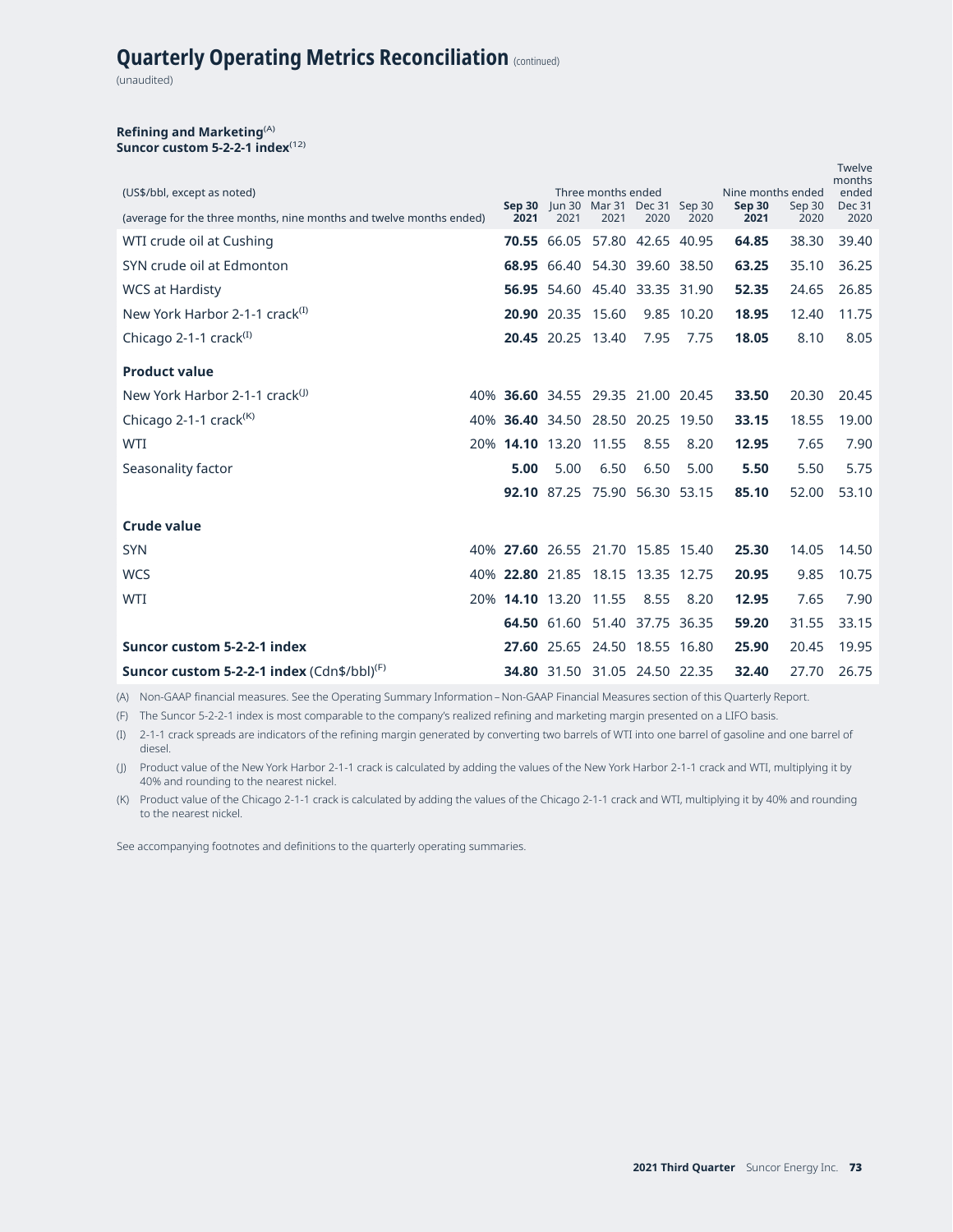# **Operating Summary Information**

## *Non-GAAP Financial Measures*

Certain financial measures in this document – namely operating earnings (loss), funds from (used in) operations, return on capital employed (ROCE), Oil Sands operations cash operating costs, Fort Hills cash operating costs, Syncrude cash operating costs, refining and marketing gross margin, rack forward gross margin, refining operating expense, rack forward operating expense and netbacks – are not prescribed by generally accepted accounting principles (GAAP). Suncor uses this information to analyze business performance, leverage and liquidity and includes these financial measures because investors may find such measures useful on the same basis. These non-GAAP financial measures do not have any standardized meaning and, therefore, are unlikely to be comparable to similar measures presented by other companies. The additional information should not be considered in isolation or as a substitute for measures of performance prepared in accordance with GAAP.

Operating earnings (loss), Oil Sands operations cash operating costs, Fort Hills cash operating costs and Syncrude cash operating costs are defined in the Non-GAAP Financial Measures Advisory section and reconciled to GAAP measures in the Consolidated Financial Information and Segment Results and Analysis sections of each respective quarterly Report to Shareholders issued by Suncor in respect of the relevant quarter (Quarterly Reports). Funds from (used in) operations and ROCE are defined and reconciled to GAAP measures in the Non-GAAP Financial Measures Advisory section of each respective Quarterly Report. Refining and marketing gross margin, rack forward gross margin, refining operating expense and rack forward operating expense are defined in the Non-GAAP Financial Measures Advisory section and reconciled to GAAP measures in the Operating Metrics Reconciliation section of each respective Quarterly Report. Netbacks are defined below and are reconciled to GAAP measures in the Quarterly Operating Metrics Reconciliation section of each respective Quarterly Report. The remainder of the non-GAAP financial measures not otherwise mentioned in this paragraph are defined and reconciled in this Quarterly Report.

#### *Oil Sands Netbacks*

Oil Sands operating netbacks are a non-GAAP measure, presented on a crude product and sales barrel basis, and are derived from the Oil Sands segmented statement of net earnings (loss), after adjusting for items not directly attributable to the revenues and costs associated with production and delivery. Management uses Oil Sands operating netbacks to measure crude product profitability on a sales barrel basis.

#### *Exploration and Production (E&P) Netbacks*

E&P netbacks are a non-GAAP measure, presented on an asset location and sales barrel basis, and are derived from the E&P segmented statement of net earnings (loss), after adjusting for items not directly attributable to the revenues and costs associated with production and delivery. Management uses E&P netbacks to measure asset profitability by location on a sales barrel basis.

#### *Definitions*

- (1) Cash operating costs are calculated by adjusting Oil Sands segment operating, selling and general expense for i) non-production costs that management believes do not relate to production performance, including, but not limited to, share-based compensation adjustments, Canada's Emergency Wage Subsidy (CEWS) and COVID-19 related costs, research costs, adjustments to reflect the cost of internal transfers in the receiving asset at the cost of production and the expense recorded as part of a non-monetary arrangement involving a third-party processor; ii) revenues associated with excess capacity, including excess power generated and sold that is recorded in operating revenue; iii) project startup costs; and iv) the impacts of changes in inventory levels and valuation, such that the company is able to present cost information based on production volumes. Oil Sands operations and Syncrude production volumes are gross of internally consumed diesel and feedstock transfers between assets through the interconnecting pipelines.
- (2) Reflects the items not directly attributed to revenues received from the sale of proprietary crude and net non-proprietary activity at its deemed point of sale.
- (3) Reflects adjustments for expenses or credits not directly related to the transportation of the crude product to its deemed point of sale.
- (4) Reflects adjustments for general and administrative costs not directly attributed to the production of each crude product type, as well as the revenues associated with excess power from cogeneration units.
- (5) Reflects adjustments for royalties not related to crude products.
- (6) Reflects other E&P assets, such as Libya, for which netbacks are not provided.
- (7) Reflects adjustments for general and administrative costs not directly attributed to production.
- (8) Reflects adjustments for intersegment marketing fees and impact of inventory write-downs.
- (9) Refinery production is the output of the refining process and differs from crude oil processed as a result of volumetric adjustments for non-crude feedstock, volumetric gain associated with the refining process and changes in unfinished product inventories.
- (10) Rack forward operating revenues, other income less purchases of crude oil and products.
- (11) Reflects operating, selling and general expenses associated with the company's ethanol businesses, certain general and administrative costs not directly attributable to refinery production, and CEWS amounts.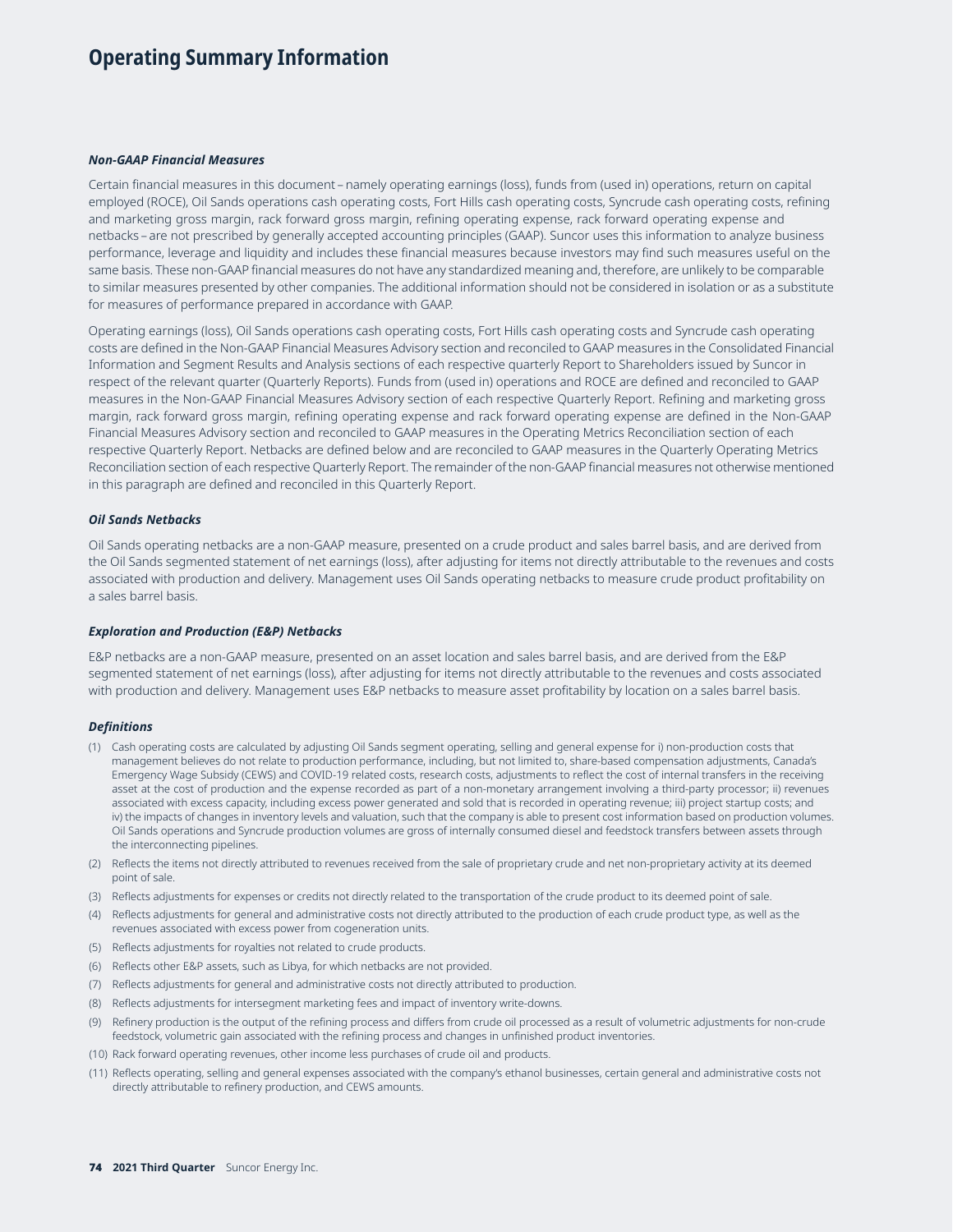(12) The custom 5-2-2-1 index is designed to represent Suncor's Refining and Marketing business based on publicly available pricing data and approximates the gross margin on five barrels of crude oil of varying grades that is refined to produce two barrels of both gasoline and distillate and one barrel of secondary product. The index is a single value that is calculated by taking the product value of refined products less the crude value of refinery feedstock incorporating the company's refining, product supply and rack forward businesses, but excluding the impact of first-in, firstout accounting. The product value is influenced by New York Harbor 2-1-1 crack, Chicago 2-1-1 crack, WTI benchmarks and seasonal factors. The seasonal factor is an estimate and reflects the location, quality and grade differentials for refined products sold in the company's core markets during the winter and summer months. The crude value is influenced by SYN, WCS and WTI benchmarks.

### *Explanatory Notes*

Users are cautioned that the Oil Sands operations, Fort Hills and Syncrude cash operating costs per barrel measures may not be fully comparable to one another or to similar information calculated by other entities due to differing operations of each entity as well as other entities' respective accounting policy choices.

#### *Abbreviations*

- bbl barrel
- bbls/d barrels per day
- mbbls thousands of barrels
- mbbls/d thousands of barrels per day boe – barrels of oil equivalent
- boe/d barrels of oil equivalent per day
- mboe thousands of barrels of oil equivalent
- mboe/d thousands of barrels of oil equivalent per day
- cpl cents per litre
- ML million of litres
- WTI West Texas intermediate
- SYN sweet synthetic crude oil
- WCS Western Canadian Select

## *Metric Conversion*

1  $m<sup>3</sup>$  (cubic metre) = approximately 6.29 barrels